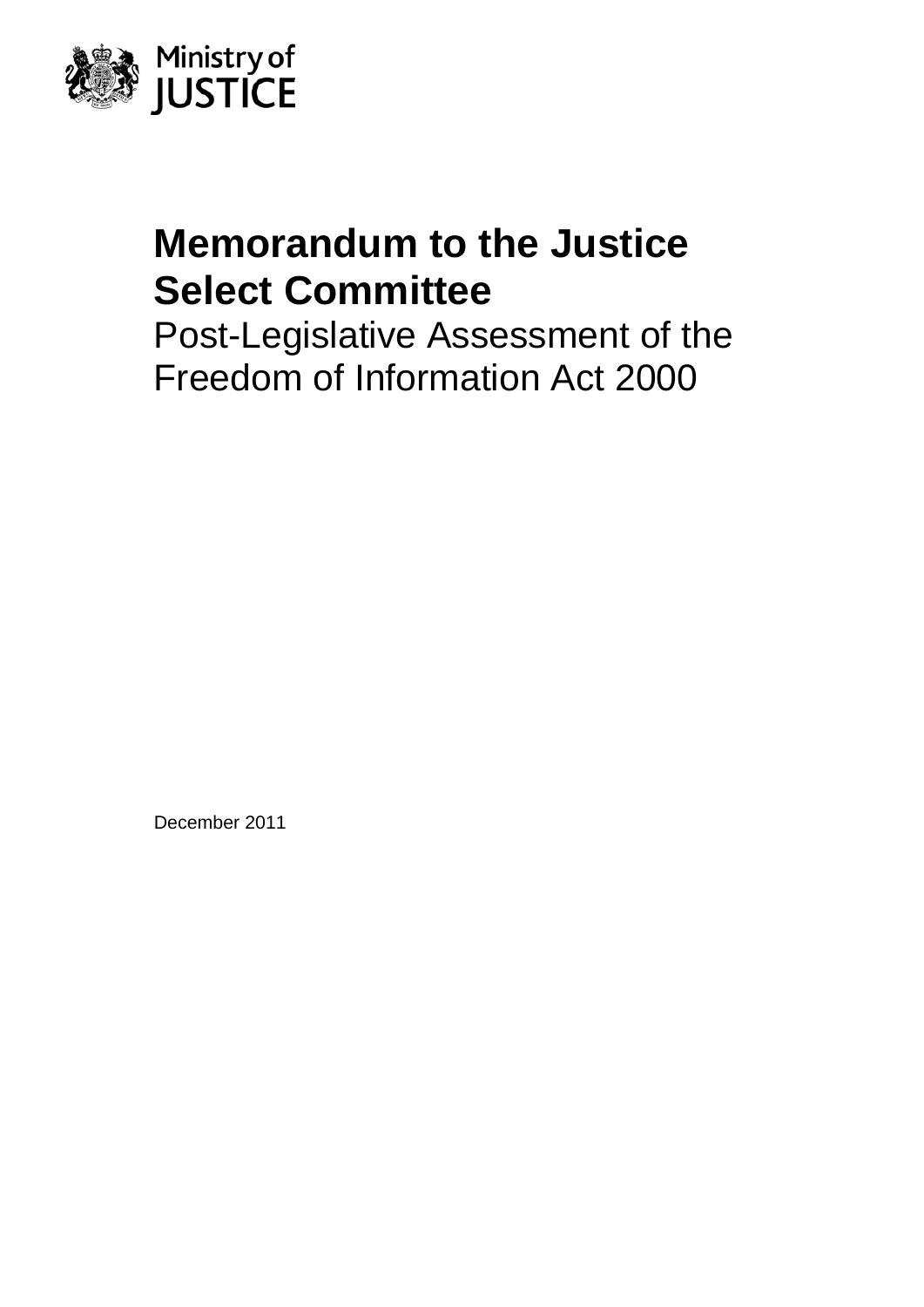

## **Memorandum to the Justice Select Committee**

Post-Legislative Assessment of the Freedom of Information Act 2000

Presented to Parliament by the Lord Chancellor and Secretary of State for Justice by Command of Her Majesty

December 2011

Cm 8236 £28.50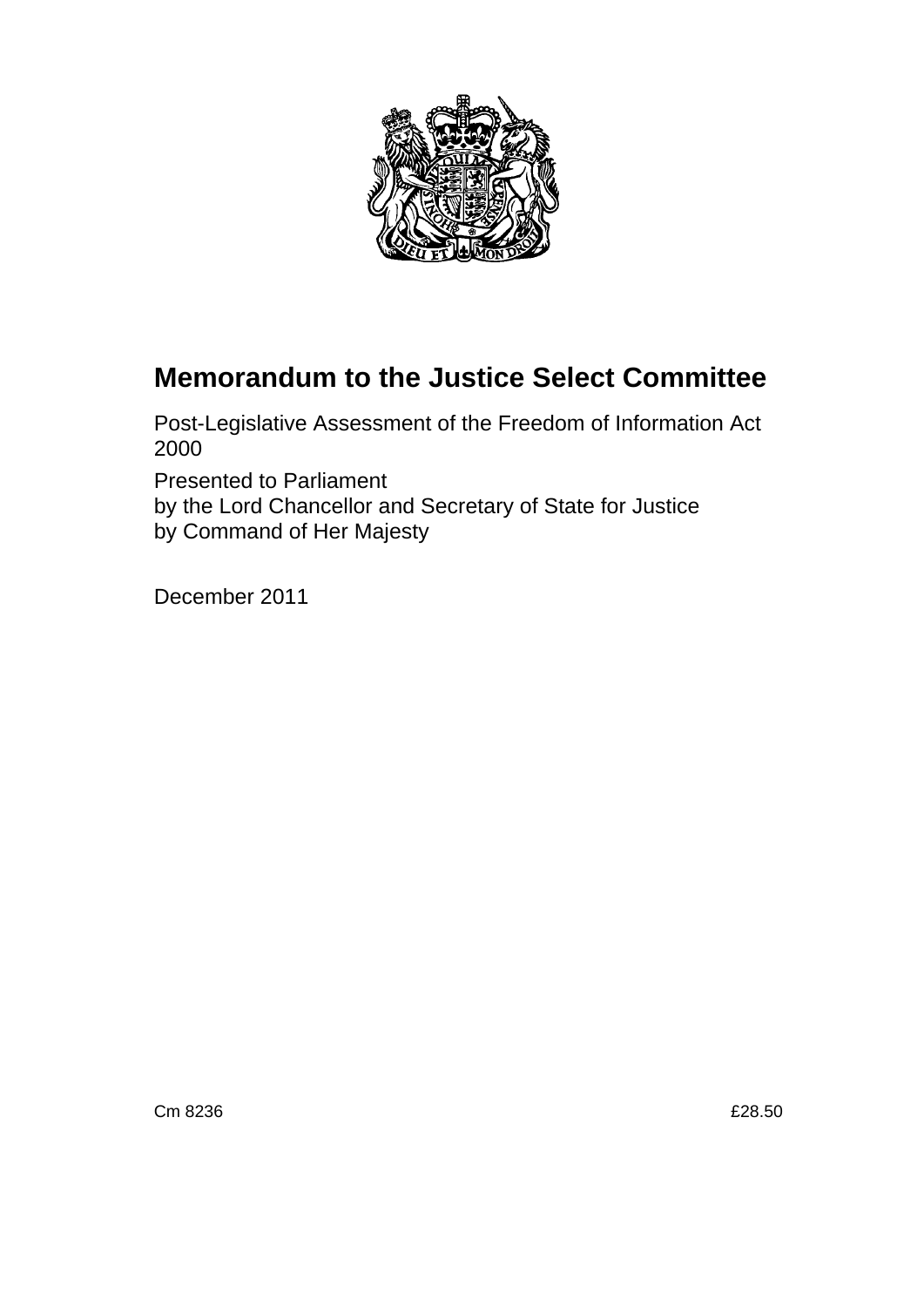#### **© Crown copyright 2011**

You may re-use this information (not including logos) free of charge in any format or medium, under the terms of the Open Government Licence. To view this licence, visit<http://www.nationalarchives.gov.uk/doc/open-government-licence/> or e-mail: [psi@nationalarchives.gsi.gov.uk](mailto:psi@nationalarchives.gsi.gov.uk) 

Where we have identified any third party copyright material you will need to obtain permission from the copyright holders concerned.

Any enquiries regarding this publication should be sent to us at Ministry of Justice, 6<sup>th</sup> Floor 102 Petty France London SW1H 9AJ.

This publication is available for download at [www.official-documents.gov.uk](http://www.official-documents.gov.uk/) and on our website at [www.justice.gov.uk](http://www.justice.gov.uk/) 

ISBN: 9780101823623

Printed in the UK by The Stationery Office Limited on behalf of the Controller of Her Majesty's Stationery Office<br>ID 2465228 12/11 ID 2465228

Printed on paper containing 75% recycled fibre content minimum.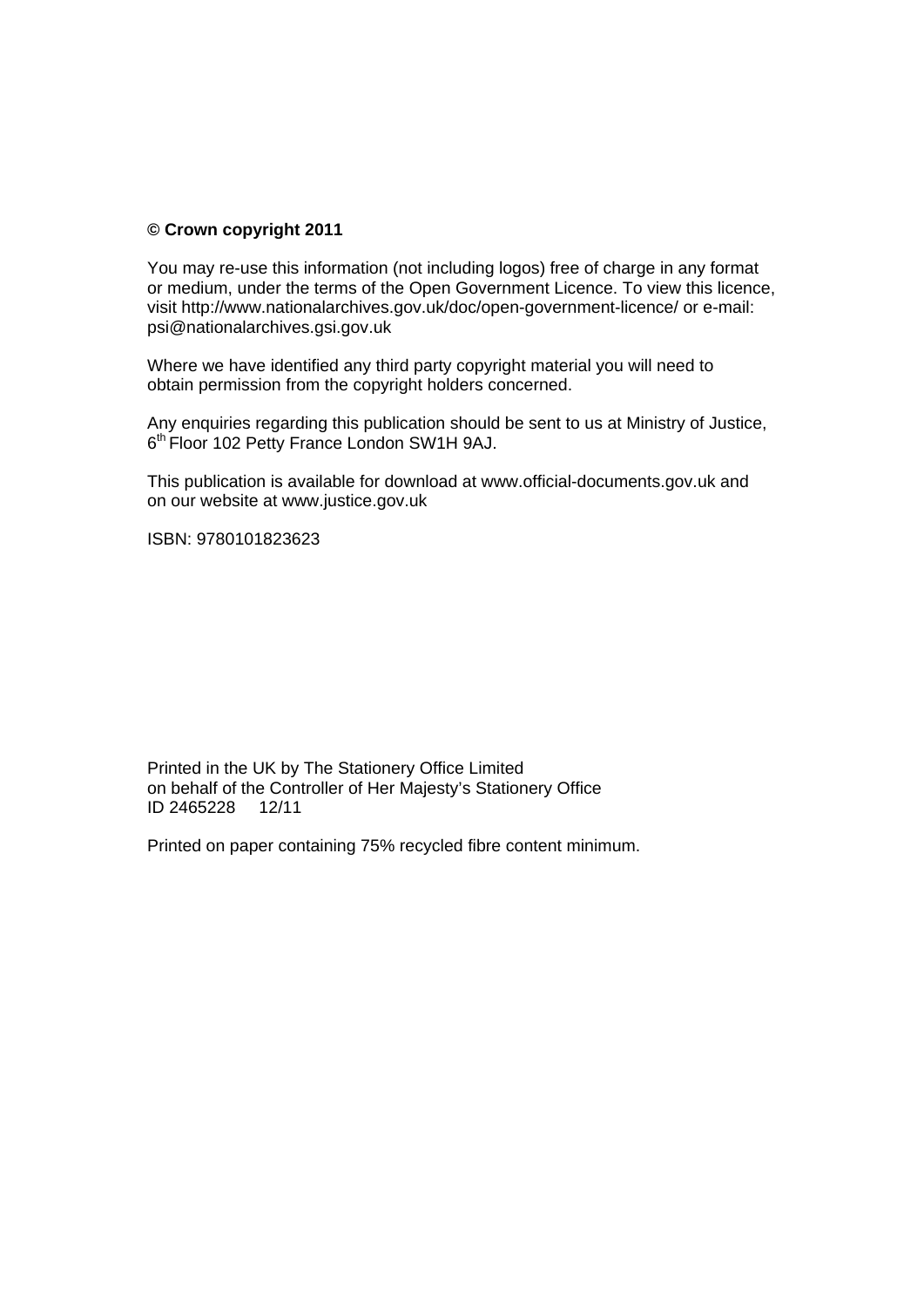### **Contents**

| 1. Introduction                                                     | 3  |
|---------------------------------------------------------------------|----|
| 2. Objectives of FOIA                                               | 5  |
| 3. Implementation of FOI                                            | 8  |
| 4. Operation of the Act                                             | 20 |
| 5. Performance Against Objectives                                   | 55 |
| 6. Conclusion                                                       | 62 |
| Annex A – FOIA Commencement and Secondary Legislation               | 64 |
| Annex B – Central Government Bodies monitored by MoJ as at mid-2011 | 69 |
| Annex C – Summary of Exemptions                                     | 71 |
| Annex D - Ipsos Mori Evidence Review                                | 78 |
| Annex E - Ipsos Mori Investigative Study                            | 99 |
|                                                                     |    |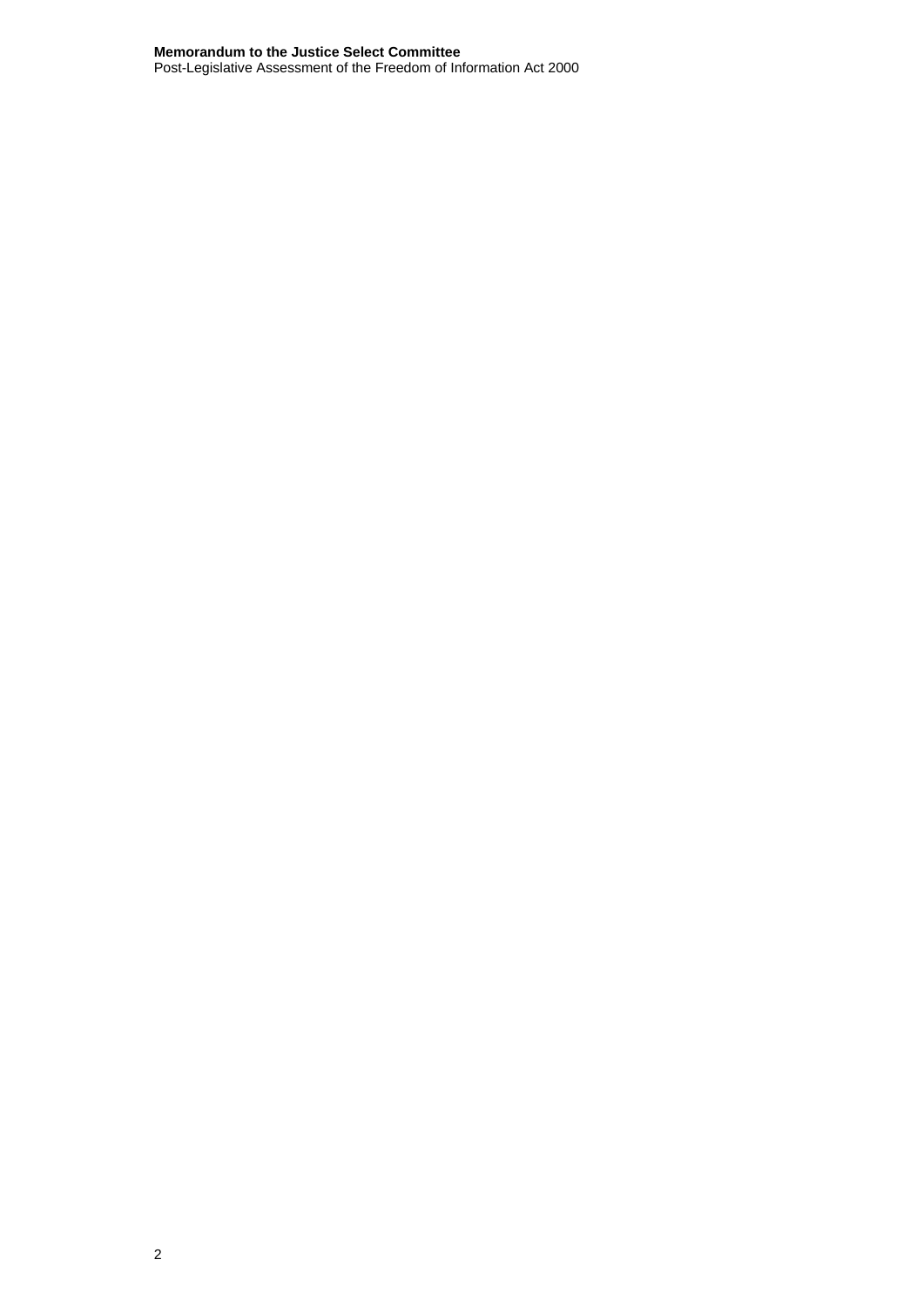### <span id="page-5-0"></span>**1. Introduction**

- 1. This Memorandum provides a preliminary assessment of the Freedom of Information Act 2000 (FOIA) and has been prepared by the Ministry of Justice (MoJ) for submission to the Justice Select Committee as part of a process of post-legislative scrutiny. Its publication arises from a commitment given by the Government on 7 January 2011 to conduct a review of the operation of FOIA to determine how far it has achieved its original aims and objectives. This was part of a package of measures relating to Coalition Agreement commitments to increased transparency and to the extension of the scope of FOIA.
- 2. FOIA received Royal Assent on 30 November 2000, and came into full effect on 1 January 2005. The Act gave the public, for the first time, a statutory right (subject to appropriate limitations) to find out if a public authority held specified information and, if so, to be provided with access to it.
- 3. FOIA provides two key statutory rights for requesters of information; the right to be told if the information is held or not, and if the information is held, to be given access to it. Those rights are subject to some procedural conditions, related, for example, to the cost to the public authority of complying with the Act, and to specified exemptions which relieve the public authority of their duty to confirm or deny that they hold the information or to provide the information. The Act sets out a complaints and appeals system which requesters can avail of where they are unhappy with the outcome of their request, or where public authorities are unhappy with the outcome of a complaint about their decision. The Act also places a duty of proactive disclosure on public authorities by requiring them to adopt and maintain a publication scheme setting out the information and documents which they routinely release.
- 4. This Memorandum will revisit the objectives of the original FOI Bill and evaluate whether those objectives have been met, as well as highlighting any specific issues identified since FOIA came into force.
- 5. Chapter 2 explores the objectives of FOIA at the time of its enactment by reference to the White Paper, Parliamentary debates during the passage of the Bill and external speeches.
- 6. Chapter 3 details the implementation of FOIA, recounts how it was commenced, describes its enabling provisions and their use and how the Act has been amended. It also discusses the support and guidance available to users and sets out previous evaluations and research.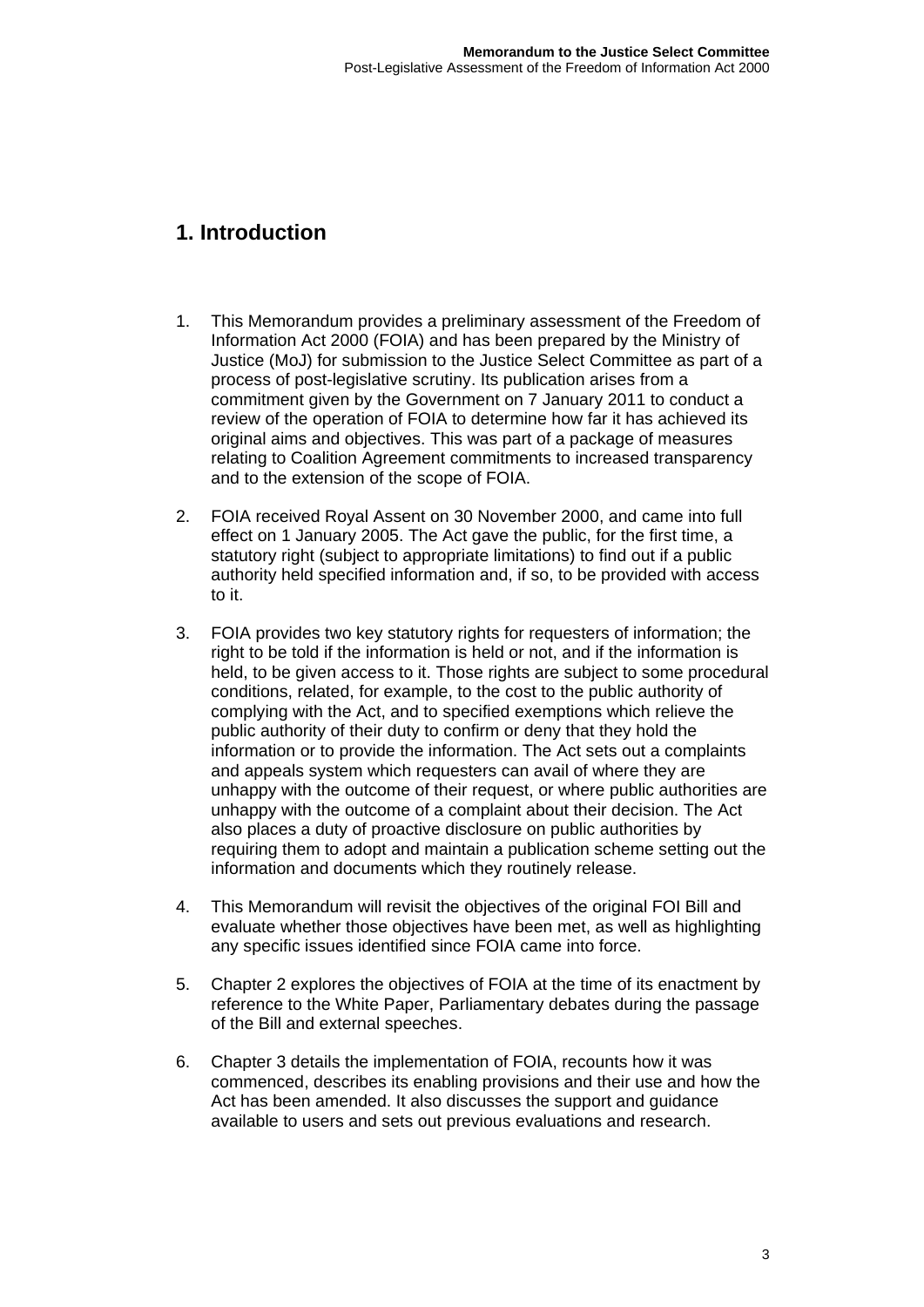- 7. Chapter 4 provides an analysis of the operation of FOIA in practice. This includes an examination of the way in which its scope has been maintained and extended; an overview of some key issues arising in the use of procedural refusals and exemptions; an analysis of request volumes, levels of disclosure and timeliness of responses; the operation of the complaints and appeals process; the role FOIA has played in proactive disclosure of information; the impact of FOIA on public authorities, particularly in relation to cost; and the impact of FOIA on commercially focused public authorities.
- 8. Chapter 5 evaluates the performance of FOIA against its original objectives of openness and transparency, greater accountability, better decision making and greater public involvement in decision making.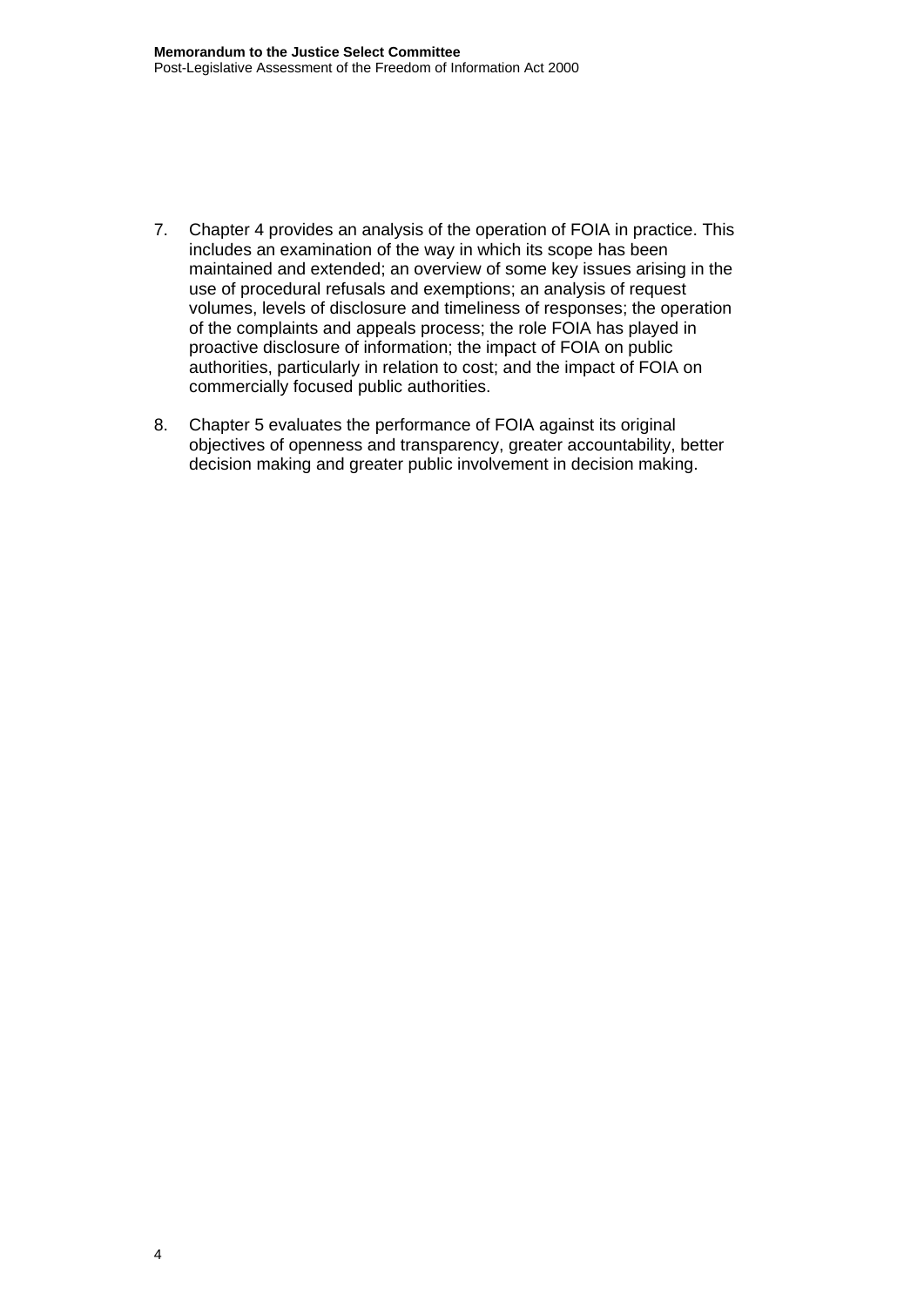### <span id="page-7-0"></span>**2. Objectives of FOIA**

### **A. Openness and Transparency**

- 9. The first and most emphasised objective of FOIA is "to help open up public authorities and other organisations which carry out public functions" as set out in the White Paper (*Your Right to Know [1997]*).[1](#page-7-1) This was accepted as a key objective by the Public Affairs Select Committee in its report in response to the White Paper, describing the White Paper proposals as a 'radical advance in open and accountable Government' (*Public Affairs Select Committee [1998]*).[2](#page-7-2)
- 10. Openness and transparency remained the key objective reiterated during the debates in the Commons and the Lords. Opening the Second reading debate on the Bill in the Commons, the then Home Secretary, Jack Straw stated that the Act "will help to transform the culture of Government from one of secrecy to one of openness."<sup>[3](#page-7-3)</sup> Winding up that debate, the Parliamentary Under Secretary of State at the Home Department, Mike O'Brien, said of Whitehall that "It is unnecessarily secretive. It is secretive by culture, and unnecessary secrecy can be profoundly undemocratic and corrosive… The Government and Whitehall recognise that there is a need to be more open."<sup>[4](#page-7-4)</sup> In the Lords, the then Minister of State at the Cabinet Office, Lord Falconer stated of changing the culture of secrecy in public bodies that "The Government intends that the Bill should act as the catalyst for that culture change."[5](#page-7-5)
- 11. The distinction between reactive and proactive openness and transparency is important. Reactive openness and transparency suggests a system responsive to requests for information, while proactive openness and transparency suggests a system in which information is proactively released without the need for requests. The White Paper addressed this distinction and included both within the objective: "First it will empower people, giving everyone a right of access to the information that they want to see. Secondly, it will place statutory duties on the bodies covered by the Act to make certain information publicly available as a matter of course."[6](#page-7-6)

<span id="page-7-1"></span><sup>1</sup>  *Your Right to Know: Freedom of Information (1997) [CM 3818].* 

<span id="page-7-2"></span><sup>2</sup> Third Report of the Public Administration Select Committee; 1997-98; [HC 398-I].

<span id="page-7-3"></span><sup>3</sup> Jack Straw MP (7 December 1999).

<span id="page-7-4"></span><sup>4</sup> Mike O'Brien MP (7 December 1999).

<span id="page-7-5"></span><sup>5</sup> Lord Falconer (17 October 2000).

<span id="page-7-6"></span><sup>6</sup> *Ibid.* 1 at p5*.*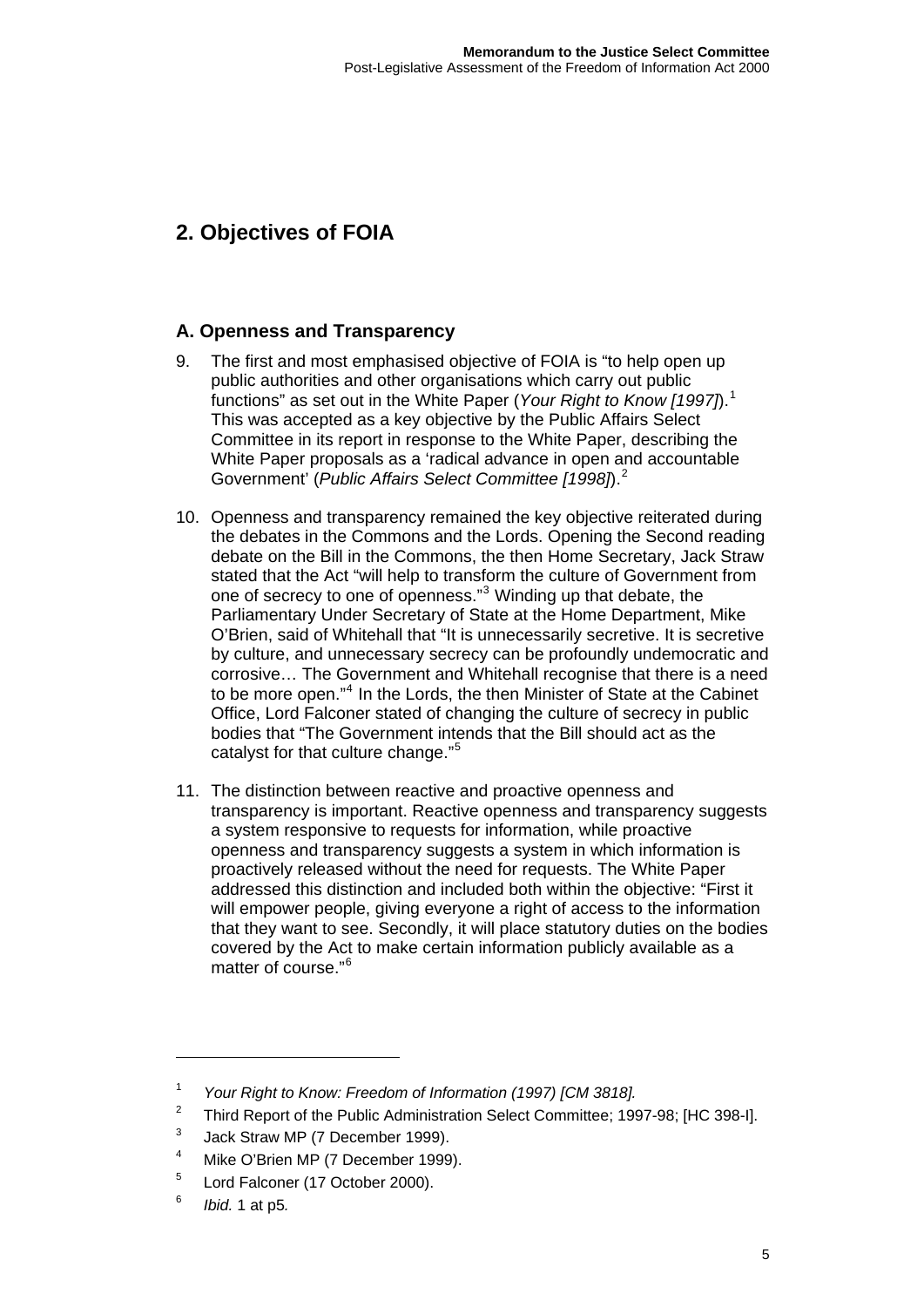### **B. Accountability**

- 12. The White Paper specified the purpose of its proposals was "to encourage more open and *accountable* government".<sup>[7](#page-8-0)</sup> The Public Administration Select Committee, in its response to the White Paper considered that one of the purposes of FOI was to "Make it easier for politicians, journalists and members of the public to hold the government to account by making government cover-ups more difficult."<sup>[8](#page-8-1)</sup>
- 13. In the Commons Second reading debate, Jack Straw, then Home Secretary, gave the Government's view that the FOI Bill "will help to deliver a... more accountable public service".<sup>[9](#page-8-2)</sup> This point was reiterated by Lord Falconer in the Lords. Speaking in 2004, Lord Falconer, by then the Lord Chancellor and Secretary of State for Constitutional Affairs, made clear that the objective of accountability stemmed from the primary objective of openness, saying that "the benefits of open government are clear: transparency, accountability, honesty".[10](#page-8-3)

### **C. Better Decision Making**

14. While increased openness and transparency, and enhanced accountability may be seen as primary objectives of FOIA, other objectives stem from these. The White Paper stated that "unnecessary secrecy in Government leads to...defective decision making".<sup>[11](#page-8-4)</sup> The Public Administration Select Committee, in its response to the White Paper, identified a purpose of FOI as to "improve the quality of government decision-making because those drafting policy advice know that they must be able, ultimately, to defend their reasoning before public opinion."[12](#page-8-5) Jack Straw in the Commons Second reading debate made clear that an anticipated result of greater openness was that FOIA would "enhance the quality of decision making by the Government."[13](#page-8-6) Lord Falconer, speaking in 2004, made clear the Government's view that "It is in our interests as Government to show people how government reaches decisions in their names. Freedom of Information, done properly, will mean better Government."[14](#page-8-7)

 $\overline{a}$ 

- <span id="page-8-2"></span><sup>9</sup> *Ibid.* 3.
- <span id="page-8-3"></span><sup>10</sup> Lord Falconer (26 November 2004).
- <span id="page-8-4"></span><sup>11</sup> *Ibid.* 1 at p1.
- <span id="page-8-5"></span><sup>12</sup> *Ibid.* 2.
- <span id="page-8-6"></span><sup>13</sup> *Ibid.* 3.
- <span id="page-8-7"></span><sup>14</sup> *Ibid.* 10.

<span id="page-8-0"></span><sup>7</sup> *Ibid.* at p1.

<span id="page-8-1"></span><sup>8</sup> *Ibid* 2.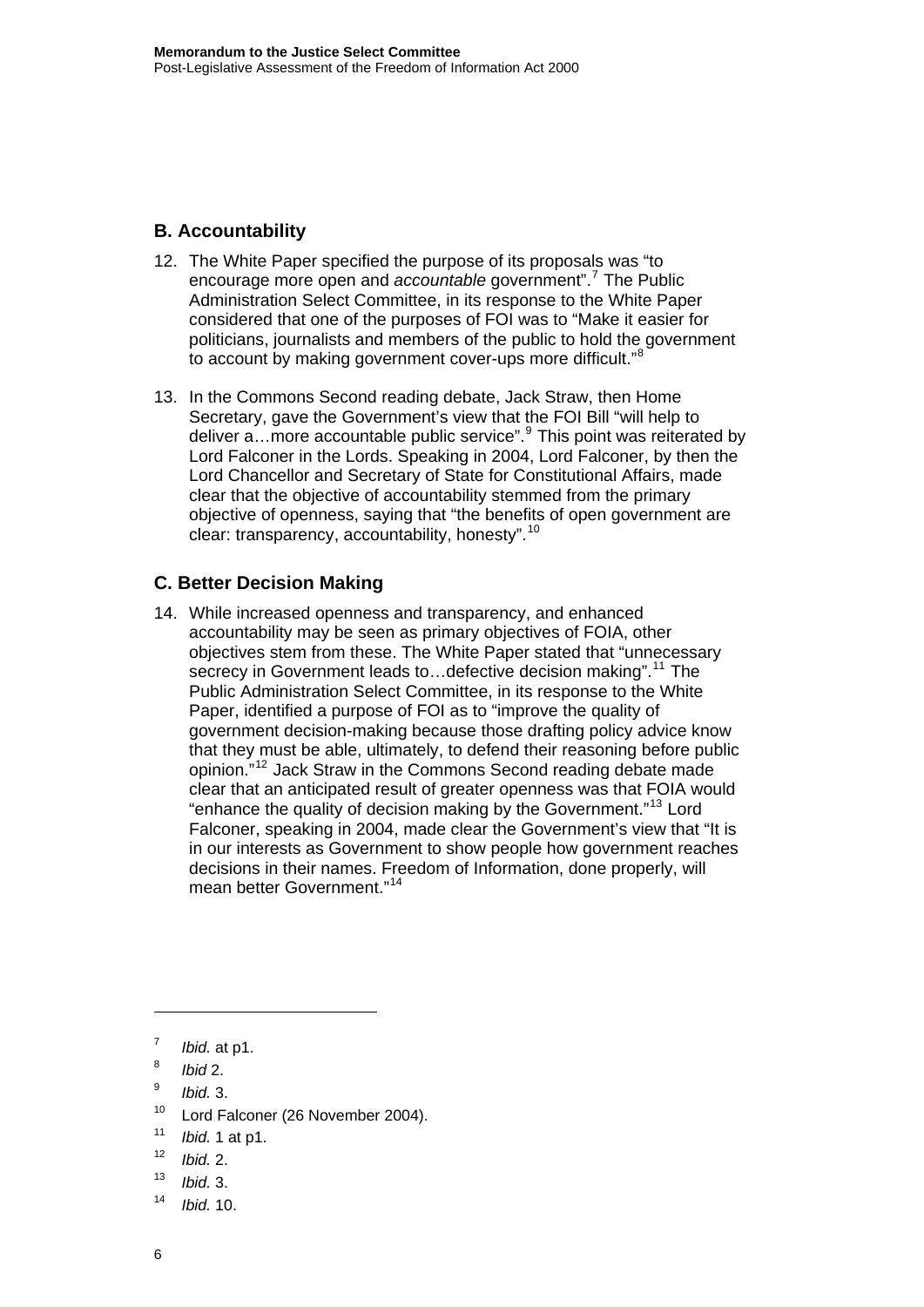### **D. Public Involvement in Decision-Making**

- 15. This final objective relates to an improvement in the relationship between the public and decision-making processes. In particular, the objective encompasses improved trust by the public in decision-making and increased participation by the public in the decision-making process.
- 16. An aim of FOIA stated by Lord Falconer in 2004 was "to show citizens how government works – and to show them how decisions are taken." In the same speech he set a benchmark for the evaluation of FOIA as "Do the public think we are becoming more secretive, or less? Do they feel government is becoming more transparent, more *trustworthy*?"[15](#page-9-0) *Your Right to Know* makes reference to the perception of excessive secrecy as "a corrosive influence in the decline of public confidence in government".[16](#page-9-1)
- 17. In relation to the objective of greater public participation in the decisionmaking process, Lord Falconer argued in 2004 that "without openness we cannot hope to encourage greater participation in our democratic life".<sup>[17](#page-9-2)</sup> MPs in the Commons debate highlighted increased public participation as an objective, stating that wide access "will assist strong, informed democratic participation in the life of this country…Information is the oxygen of democracy."[18](#page-9-3)

<span id="page-9-0"></span><sup>&</sup>lt;sup>15</sup> Lord Falconer (1 March 2004).

<sup>16</sup> *Ibid.* 1 at p1.

<span id="page-9-2"></span><span id="page-9-1"></span><sup>17</sup> *Ibid.* 10.

<span id="page-9-3"></span><sup>&</sup>lt;sup>18</sup> Patrick Hall MP (5 April 2000).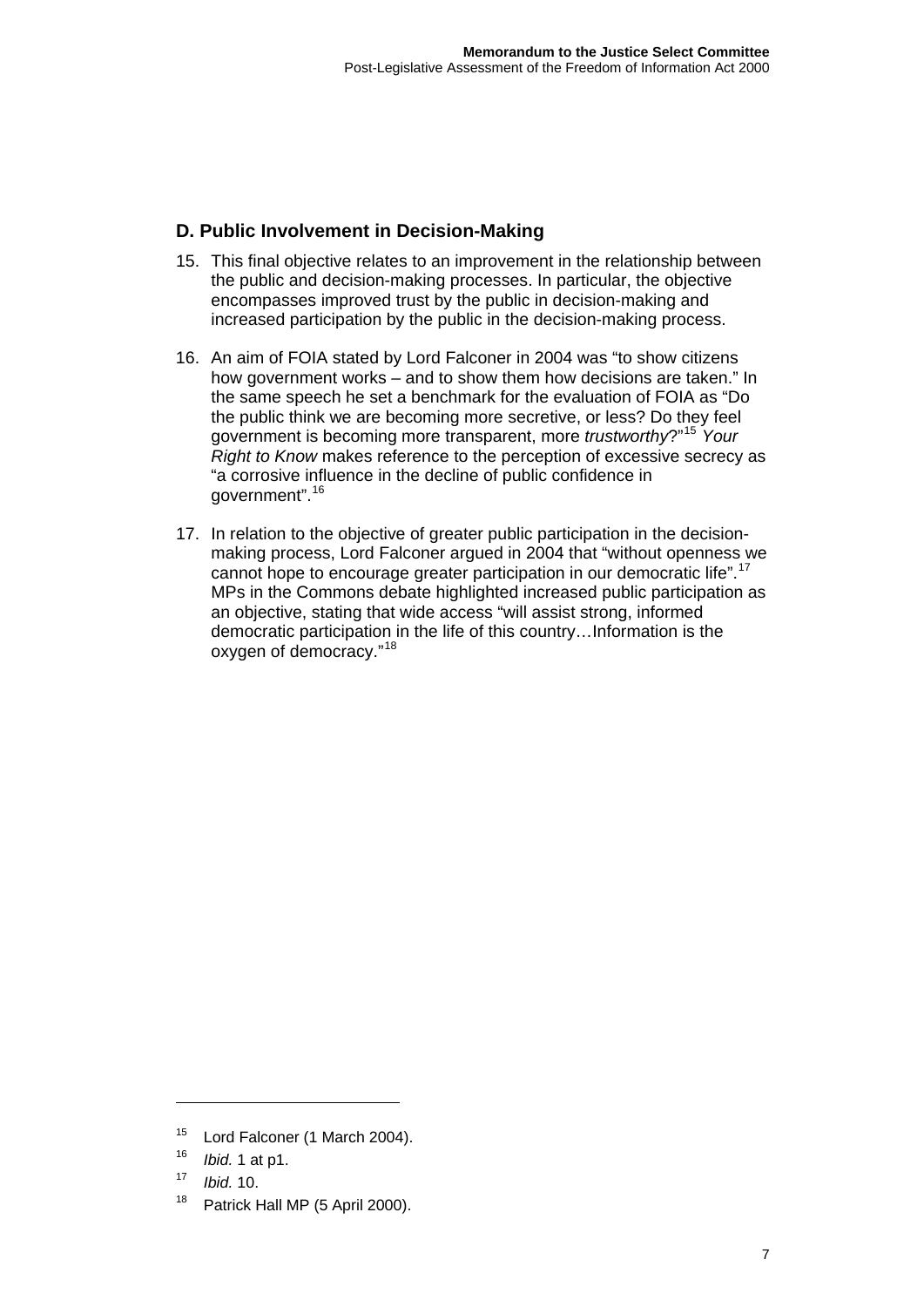### <span id="page-10-0"></span>**3. Implementation of FOI**

- 18. FOIA is UK wide in scope but does not apply to certain bodies in Scotland that are listed in FOIA.<sup>[19](#page-10-1)</sup> In line with the terms of the devolution settlement, requests for information made to these Scottish public authorities are instead covered by the Freedom of Information (Scotland) Act 2002.
- 19. The Northern Ireland Assembly and the National Assembly for Wales have legislative competence in relation to access to information. This means that any legislative developments related to FOIA need to take account of the enhanced legislative competence that each respective Assembly has acquired.
- 20. FOIA was commenced in six phases, during the periods specified in section 87 of FOIA and on the dates specified in five commencement orders. All of its provisions have been commenced. A full list of commencement orders and secondary legislation issued under the enabling provisions of FOIA is provided in [Annex A](#page-66-0).

### **A. Powers to Make Secondary Legislation**

- 21. FOIA provides sixteen distinct powers to make secondary legislation, details of which are given below. Sections 4(1), 4(5)(a), 4(5)(b), 5(1)(a), 5(1)(b), 7(3)(a), 7(3)(b) 9(3), 10(4), 12(4), 12(5), 13(1), 53(1)(a)(iii), 74(3), 75(1) and 83(2) all confer powers on the Secretary of State to make secondary legislation.
- 22. All of the powers have been used at least once except for the powers to make secondary legislation given under sections 5(1)(b), 7(3)(b), 53(1)(a)(iii) and 74(3) FOIA. Further information on the use of these powers to date to make orders and regulations is provided in [Annex A](#page-66-0).
- 23. The provisions under **section 4** (relating to the addition and removal of public authorities listed in schedule 1) **section 5** (designation of further public authorities) and **section 7** (limitations of scope to information of a particular description) are discussed in more detail at paragraphs 70, 74 and 85 respectively.

<span id="page-10-1"></span>Section 80 of FOIA provides that it may not be extended to include the Scottish Parliament, any part of the Scottish Administration, the Scottish Parliamentary Corporate Body or any Scottish public authority with mixed functions or no reserved functions (within the meaning of the Scotland Act 1998). The effect of this and the provisions of the Scotland Act 1998 is that FOI legislation relating to these bodies is a matter for the Scottish Parliament.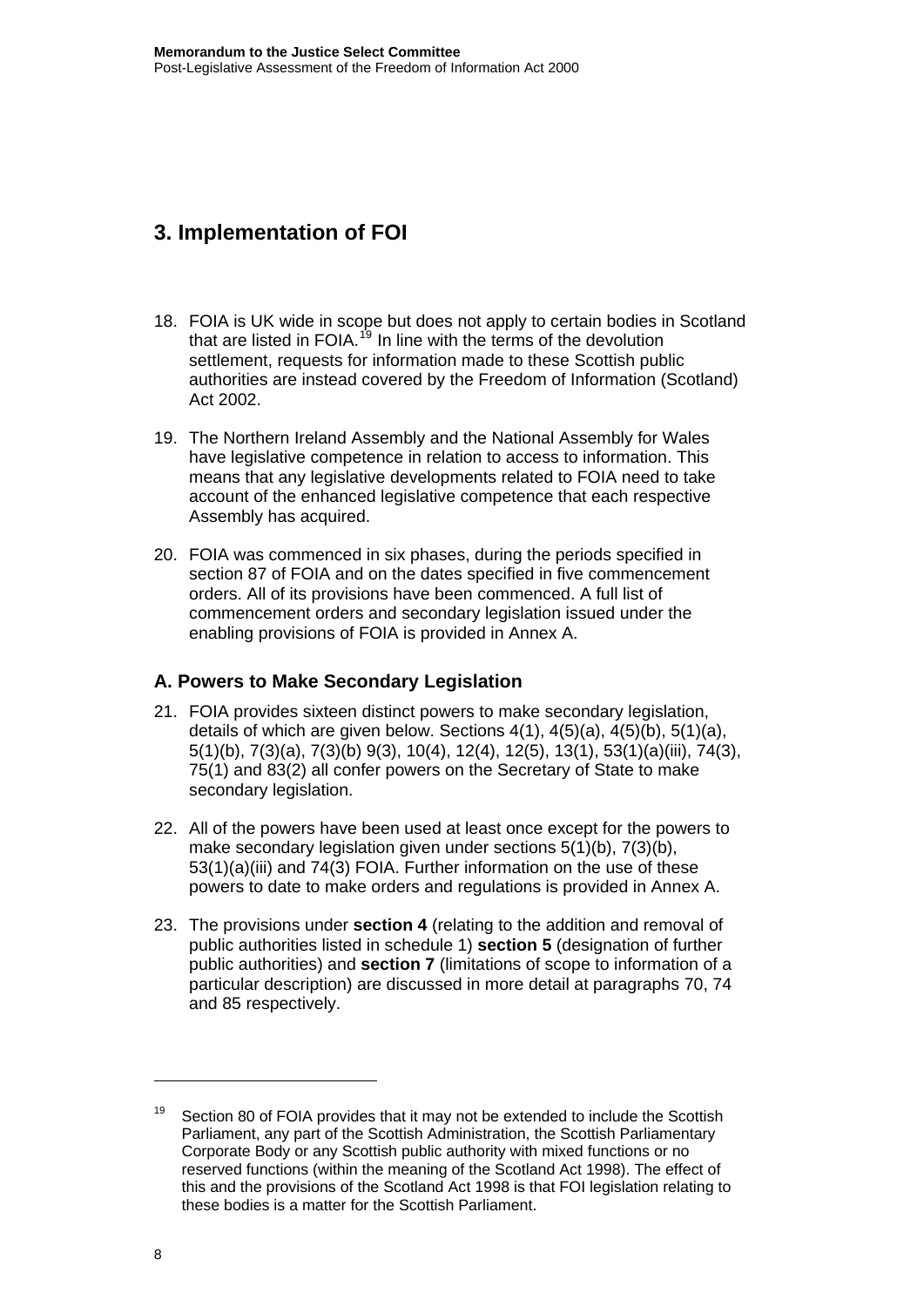- 24. **Section 9(3)** provides that fees chargeable in order for the public authority to fulfil its obligations under Section 1(1) are to be determined by regulations made by the Secretary of State.
- 25. **Section 12(4)** permits the Secretary of State to make regulations prescribing that where two or more requests are made to a public authority by one person or by more than one person who appear to be acting in concert or in pursuance of a campaign, the estimated cost of complying with any of the requests is to be taken to be the estimated total cost of complying with all of them.
- 26. **Section 12(5)** permits the Secretary of State to establish regulations setting the limit to the estimated cost of complying with the request and the manner in which this limit may be estimated. A public authority is no longer obliged to comply with the relevant subsection of section 1(1) if the cost limit of complying with that subsection is estimated to be exceeded. If the estimated costs of complying with the requirement in subsection 1(1)(b) exceed the cost limit designated in the regulations, there is still an obligation to comply with subsection 1(1)(a) unless the estimated costs of complying with that requirement would also exceed the limit.
- 27. **Section 13(1)** allows public authorities to charge requesters for communicating information which is beyond the cost limit set out under Section 12 and which is not otherwise required by law, in accordance with regulations made by the Secretary of State.
- 28. Regulations under Sections 9(3), 12(4), 12(5) and 13(1) were issued in the Freedom of Information and Data Protection (Appropriate Limit and Fees) Regulations 2004 (2004 No. 3244).
- 29. **Section 10(4)** empowers the Secretary of State to extend the period in which a public authority must respond to a request up to a maximum of sixty working days. This power has been used in three orders to extend the deadline: for schools and academies, to reflect their inability to respond requests during school holidays; for consideration of requests relating to closed transferred public records; and for requests where information may need to be provided from outside the UK; or from the armed forces.
- 30. **Section 53(1)** permits the Secretary of State, by order, to designate public authorities not already caught within the section who may, through an accountable person in relation to that authority, give the Information Commissioner a certificate stating that the accountable person has, on reasonable grounds, formed the opinion that there was no failure to comply with section 1(1) as the duty to confirm or deny under section 1(1)(a) does not arise, or the duty under section 1(1)(b) does not arise in respect of exempt information.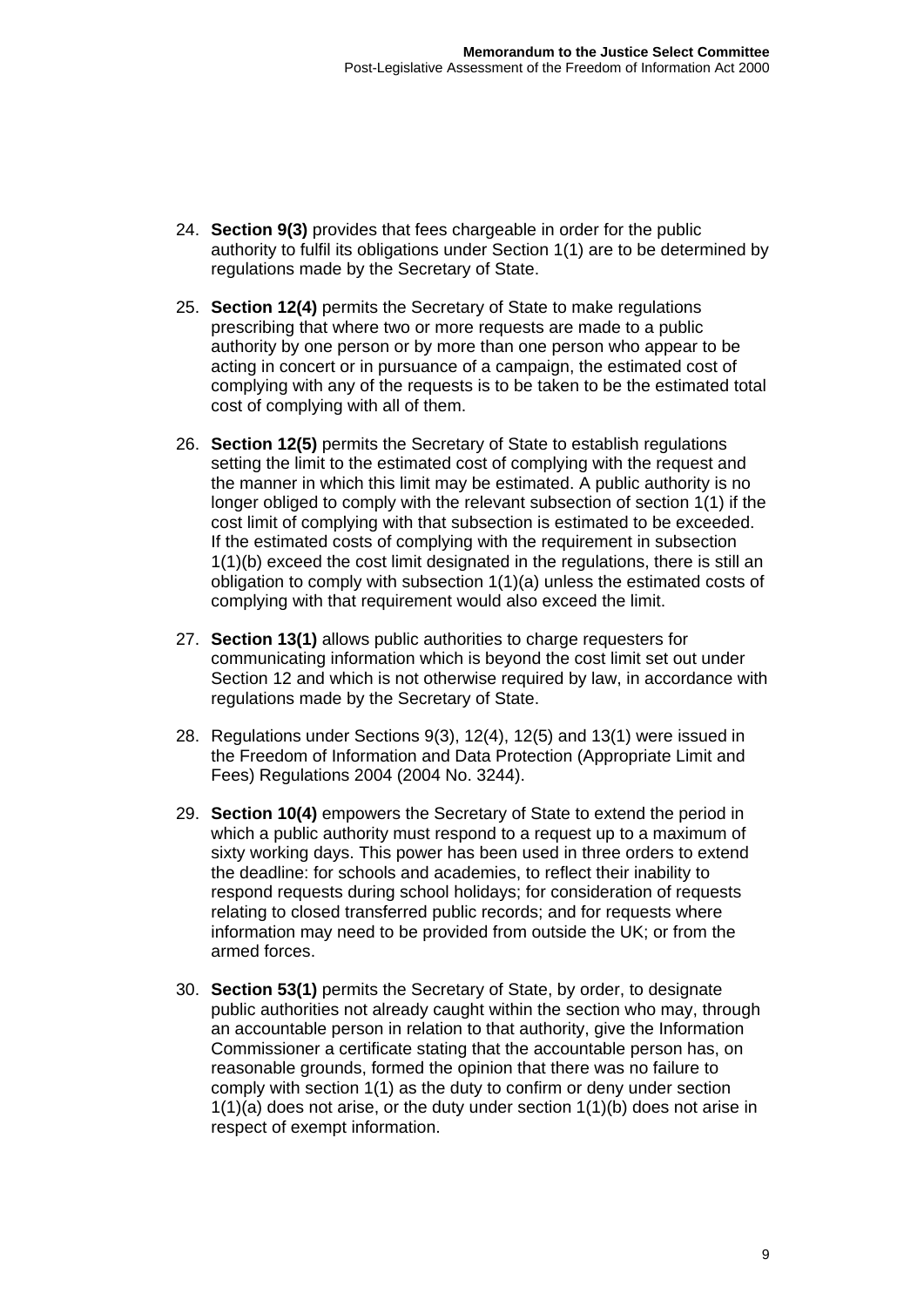- 31. **Section 74(3)** permits the Secretary of State to make regulations as he considers appropriate for implementing the information provisions of the Aarhus convention or implementing any amendment to those provisions made in accordance with the convention. The Environmental Information Regulations (EIR) 2004 gave effect to those provisions. The EIR regime which implements EU Directive 2003/4 on public access to environmental information, runs alongside the FOI regime and is enforced by the Information Commissioner's Office.
- 32. **Section 75(1)** enables the Secretary of State to, by order, repeal or amend an enactment, made before or at the same time as FOIA, for the purposes of removing or relaxing a prohibition that, by virtue of section 44(1)(a), is capable of preventing disclosure The Freedom of Information (Removal and Relaxation of Statutory Prohibitions on Disclosure of Information) Order 2004/3363 amended eight specified enactments in order to remove or relax the prohibition of disclosure in cases of Freedom of Information that would otherwise have applied, although one has subsequently been revoked. This is the only occasion on which Section 75(1) has been used. In 2005, the then Department for Constitutional Affairs published a review of such provisions.<sup>[20](#page-12-0)</sup> It identified 210 statutory prohibitions which prohibit disclosure under FOIA and made recommendations about amendment, repeal or retention, of each provision. However no further Orders under section 75 have been made and the majority of statutory bars on disclosure remain in place, although many appear little used.
- 33. **Section 83** provides the definition of the term 'Welsh public authority' which is used throughout the Act. For example, section 7 requires the Secretary of State to consult with the National Assembly for Wales when he makes an order under that section in relation to a 'Welsh public authority'. Section 83(2) specifies that the Secretary of State can, by order, exclude bodies that would otherwise be considered as Welsh public authorities from that definition. The Freedom of Information (Excluded Welsh Authorities) Order 2002 specifies a range of bodies as being excluded authorities for the purposes of section 83(1). These include specified Magistrate Court committees, specified Advisory Committees of General Commissioners of Income Tax, specified Advisory Committees on Justices of the Peace, the Parliamentary Boundary Commission for Wales, Sianel Pedwar Cymru (in certain respects) and the Traffic Commissioner for the Welsh Traffic Area.

<span id="page-12-0"></span><sup>20</sup> *Review of Statutory Prohibitions on Disclosure* (2005) http://webarchive.nationalarchives.gov.uk/+/http://www.dca.gov.uk/StatutoryBarsR eport2005.pdf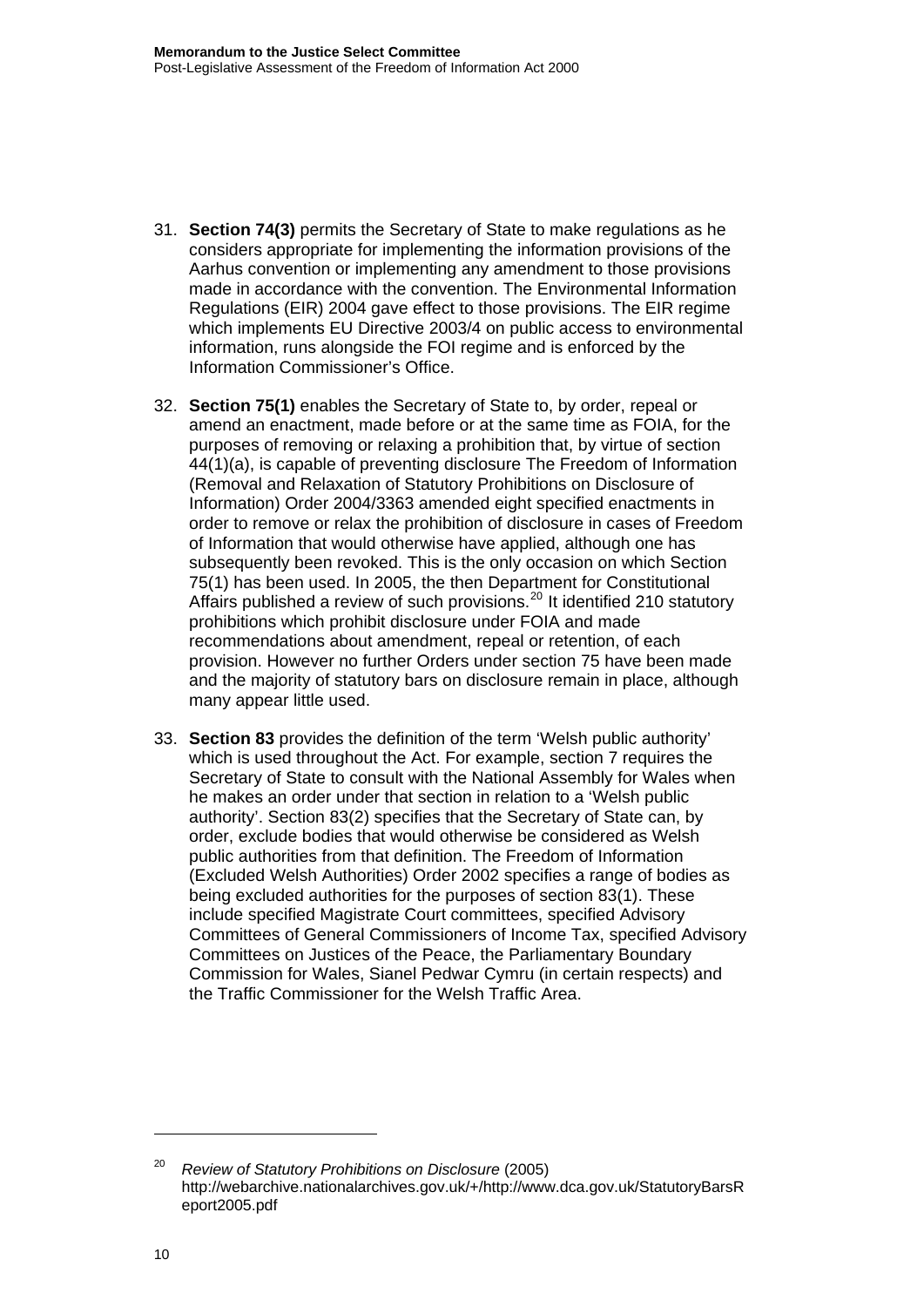### **B. Amendments to FOIA**

### *Constitutional Reform & Governance Act 2010*

#### *Historical Records*

- 34. Under section 63 of FOIA, information contained in an "historical record" (as defined by section 62) cannot be withheld on the basis of the exemptions in sections 28, 30(1), 32, 33, 35, 36 (for the most part), 42 and 43 of FOIA. In the form that FOIA was passed, a record is an historical record once it is 30 years old. The 30 year period is calculated from the year following the year in which the record was created.
- 35. This 30 year period mirrored the date on which a record that is classed as a public record is required to be transferred to The National Archives or place of deposit for public records under the Public Records Act 1958. Section 45 of the Constitutional Reform and Governance Act 2010 ("the CRAGA") reduces this date so that a public record has to be transferred to The National Archives 20 years from the date of creation instead.
- 36. To reflect this, section 46 of the CRAGA makes related changes to the original FOIA arrangements. Under FOIA as amended, a record becomes an historical record after 20, rather than 30, years. The new result is that information contained in a record that is 20 years old cannot be withheld under sections 30(1), 32, 33, 35, 36 (for the most part) or 42 of FOIA.
- 37. However, the new 20 year limit does not apply to information that might be subject to certain exemptions identified in the CRAGA amendments. Instead, information subject to these exemptions can continue to be withheld until the 30 year point. The exemptions are:
	- section 36(2)(a)(ii) (information which would or would be likely to prejudice the work of the Executive Committee of the Northern Ireland Assembly);
	- section 36(2)(c) (prejudice to the effective conduct of public affairs), in so far as disclosure would cause such prejudice in Northern Ireland;
	- section 28 (relations within the UK); and
	- section 43 (commercial interests).
- 38. Originally, section 37(1)(a) provided a qualified exemption in respect of information which relates to communications with Her Majesty, with other members of the Royal Family or with the Royal Household. CRAGA amended section 37(1)(a) so that it covered information relating to the following categories:
	- (a) communications with the Sovereign,
	- (aa) communications with the heir to, or the person who is for the time being second in line of succession to, the Throne,
	- (ab) communications with a person who has subsequently acceded to the Throne or become heir to, or second in line to, the Throne,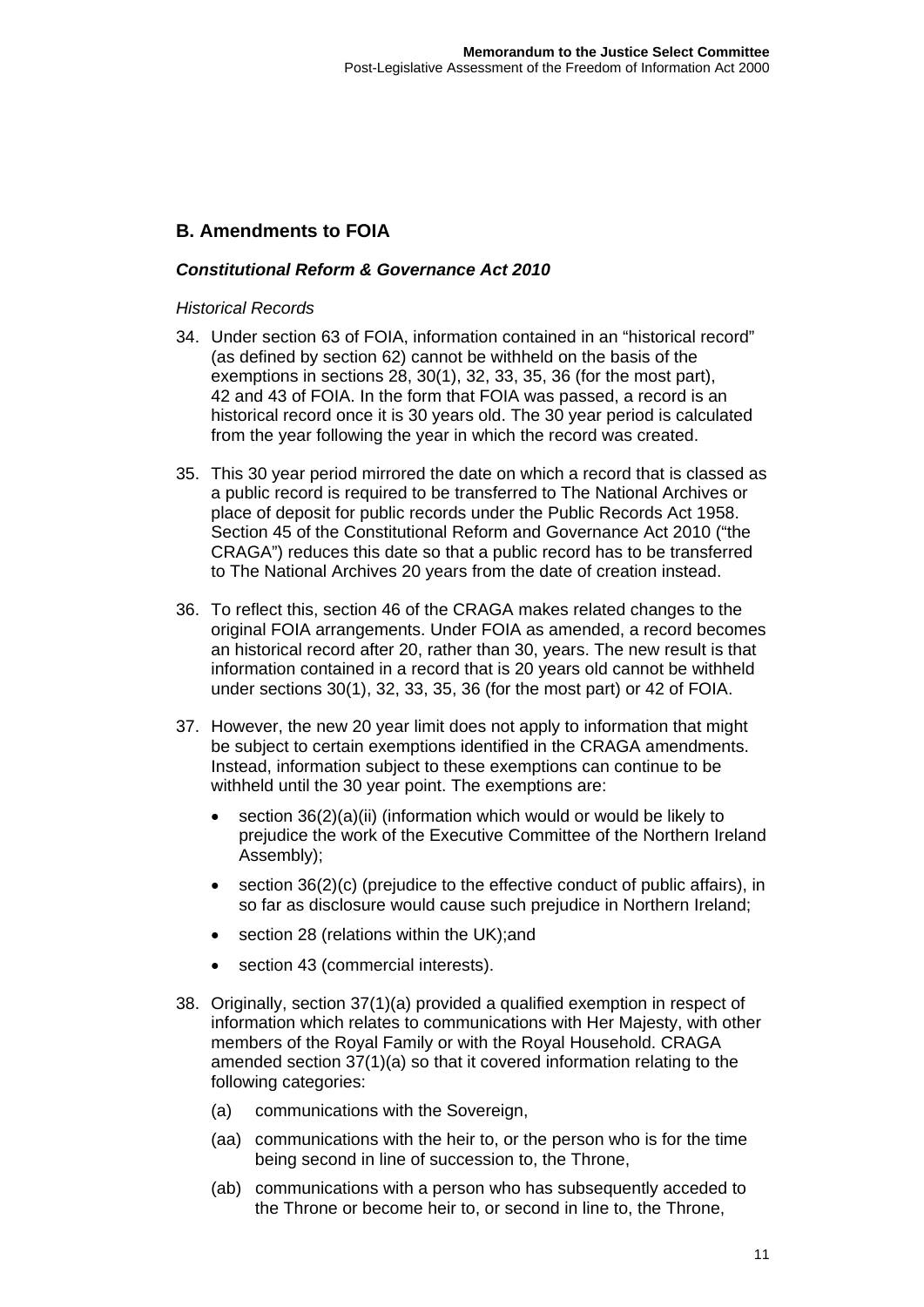- (ac) communications with other members of the Royal Family (other than communications which fall within any of paragraphs (a) to (ab) because they are made or received on behalf of a person falling within any of those paragraphs), and
- (ad) communications with the Royal Household (other than communications which fall within any of paragraphs (a) to (ac) because they are made or received on behalf of a person falling within any of those paragraphs).
- 39. CRAGA makes the exemption absolute where information relates to any of the first three categories (i.e. those contained in section 37(1)(a) to (ab). This includes information which relates to communications made on behalf of a member of the Royal Family mentioned in those categories by another member of the Royal Family or the Royal Household. The exemption remains qualified where another member of the Royal family or of the Royal Household is acting in any other capacity.
- 40. Information in any record cannot be held under the newly amended exemption (whether the absolute or qualified part) for more than 20 years after the year following the year in which it was created or, if later, for more than 5 years after the death of the relevant member of the Royal family, $^{21}$  $^{21}$  $^{21}$  whichever is later.
- 41. The amendment included a new Section 80A which limited the effects of the other amendments where the information is held by the Northern Ireland Assembly, a Northern Ireland department or a Northern Ireland public authority. The Protection of Freedoms Bill proposes to repeal that section and bring this information within the scope of the amendments.
- 42. Only the amendments to section 37(1)(a) and that introducing new Section 80A have been commenced to date.<sup>[22](#page-14-1)</sup> The result is that the reduction of the 30 year transfer period to 20 years has yet to come into force.

### *Protection of Freedoms Bill 2011*

43. The Protection of Freedoms Bill, currently before Parliament, would have the effect of amending FOIA primarily in relation to the rights of requesters in respect of datasets. The changes are intended to promote the proactive release of more datasets and to ensure that when data is

<span id="page-14-0"></span><sup>&</sup>lt;sup>21</sup> The relevant member will depend on which section 37 category the information relates to. If it relates to communications with a specific member of the Royal family then the relevant date is the date of death of that member. If it relates to communications with the Royal Household the relevant date is the date of the death of the Sovereign at the time that the record in which the information is contained was created.

<span id="page-14-1"></span><sup>&</sup>lt;sup>22</sup> Section 37(1)(a) was brought into force by The Constitutional Reform and Governance Act 2010 (Commencement No. 4 and Saving Provision) Order 2011 (S.I. 2011/46).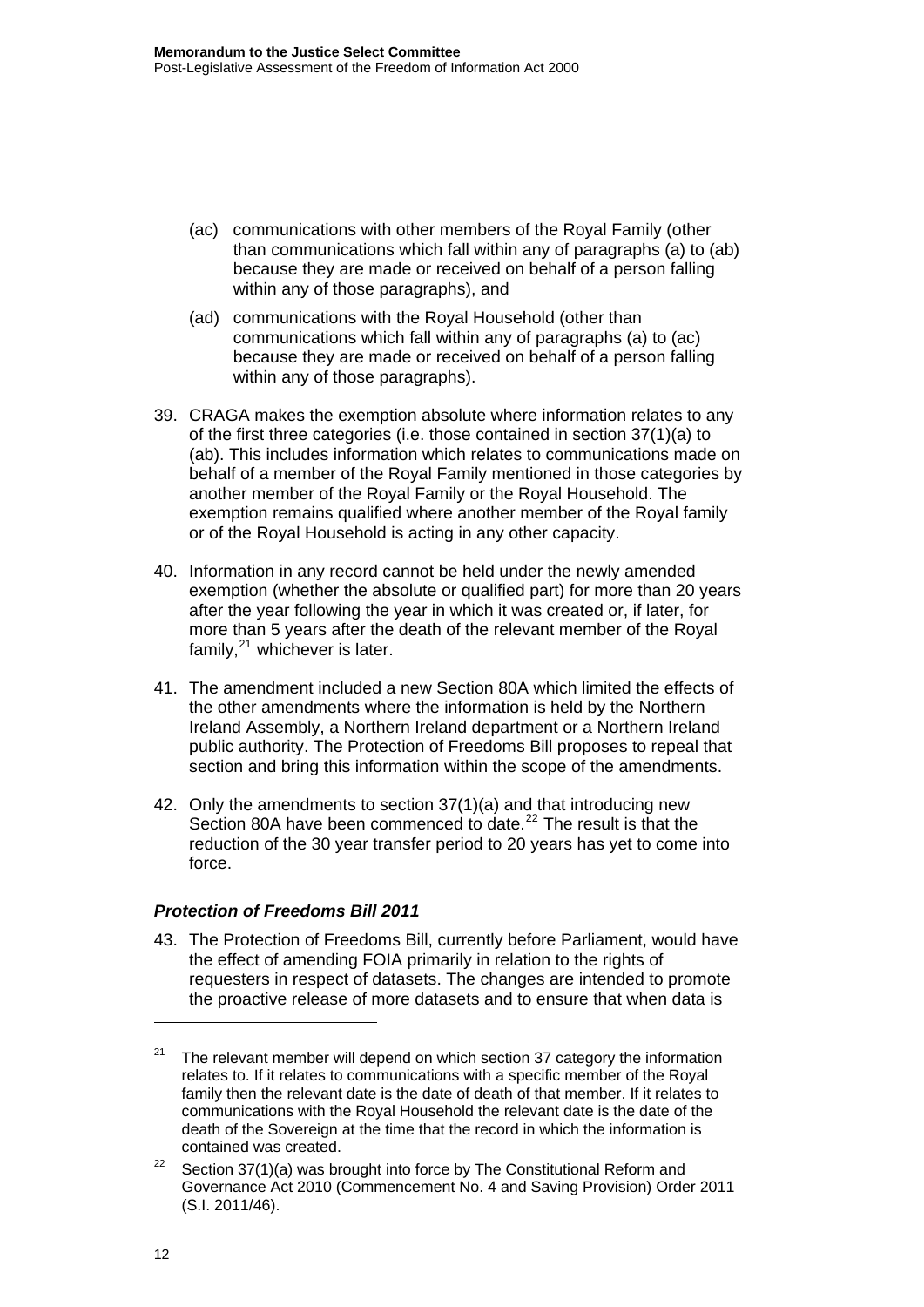released it is in a re-usable format and, where possible, free for re-use. This will in turn promote use and development of the raw data held by public authorities to provide useful products and services.

- 44. If the Bill is passed, section 11 of FOIA would be amended to make particular provision where a request is made for information that is a dataset, or which forms part of a dataset. Where such information is held by the public authority and the applicant requests that information be communicated in an electronic form, the Bill provides that the public authority must, as far as is reasonably practicable, provide the information to the applicant in an a re-usable format (i.e. an electronic form that is capable of re-use). A dataset for these purposes is raw factual material that has not been adapted or altered in any way (e.g. to form statistics). Where the dataset is subject to copyright the amendment provides that the public authority should seek to provide the dataset under license and may make regulations to charge for the provision of such datasets in response to a request.
- 45. Section 19 would be amended to provide that publication schemes must include a requirement for the public authority to publish any dataset it holds, which is requested by an applicant, and any updated version of a dataset, unless the authority is satisfied that it is not appropriate for the dataset to be so published. It requires public authorities, where reasonably practicable, to publish any dataset in an electronic form which is capable of re-use. It also requires public authorities to make any relevant copyright work (if the authority is the only owner) available for reuse in accordance with the terms of a specified license. Section 45 would be amended to to insert a new requirement for the code of practice to include provision relating to the disclosure by public authorities of datasets held by them. It sets out the different provisions relating to the re-use and disclosure of datasets that may, in particular, be included in the code of practice under section 45 of FOIA. The Bill also amends section 45(3) of FOIA so as to provide for the possibility of making more than one code of practice under section 45, each of which makes different provision for different public authorities.
- 46. The purpose of these changes was to increase the proactive disclosure of factual information held by public authorities. The format and copyright changes have been made to enable individuals and companies to re-use data for the purposes for which it was requested, such as for statistical manipulation.
- 47. The Bill also seeks to clarify the position under Section 6 of FOIA, which only brings companies wholly owned by a single public authority or by the Crown within FOIA's scope. The Bill proposes to amend section 6 of FOIA to bring within the scope of the Act companies wholly owned by more than one public authority.
- 48. The Bill also proposes certain changes to the role of the Information Commissioner's Office to enhance and ensure its independence. The Bill proposes changes to the tenure of the Information Commissioner,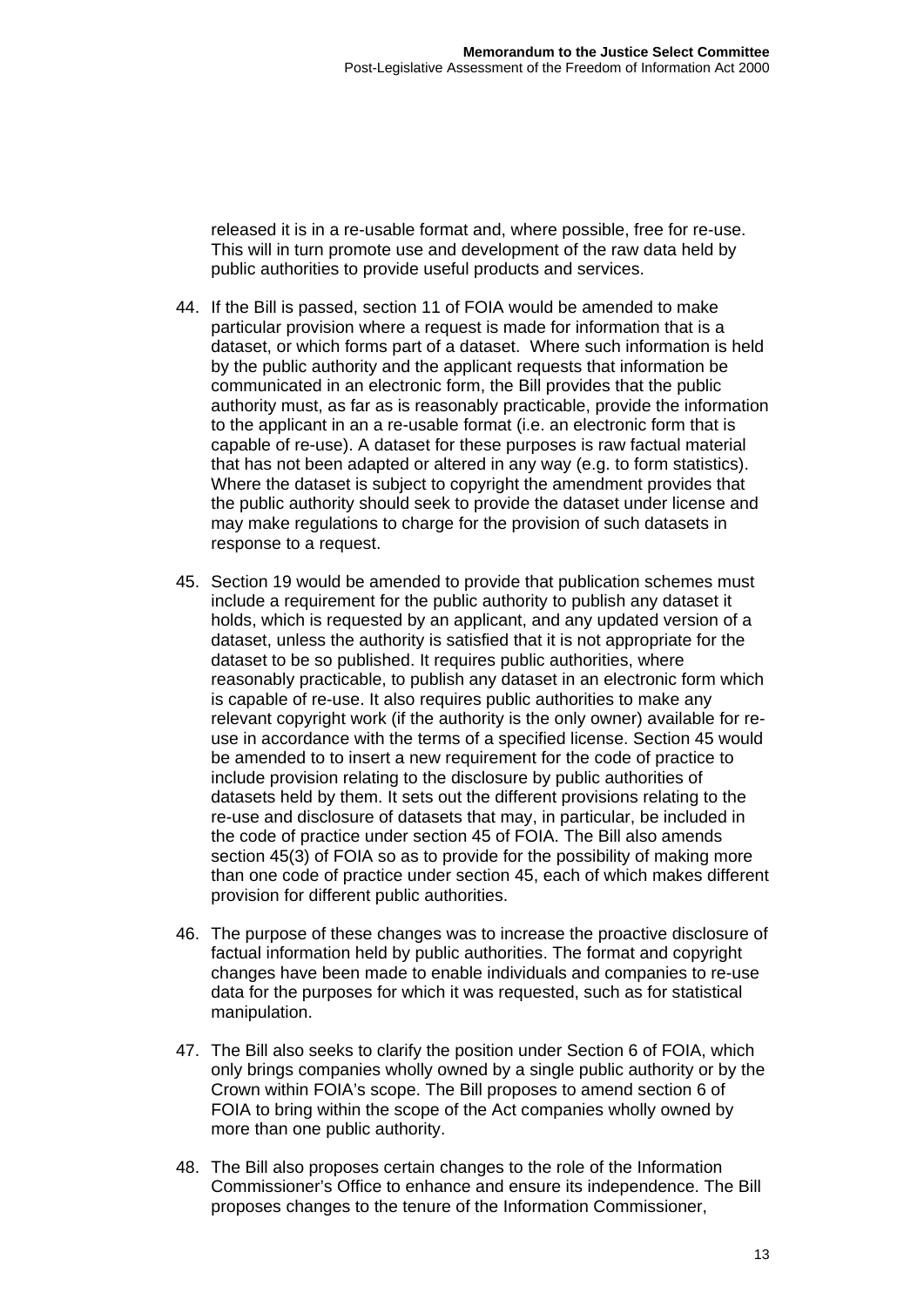increased independence to charge for services and reduced need for approval from the Secretary of State for operational decisions. The amendments are described in more detail at paragraph 155.

49. Finally, the Bill proposes to repeal Section 80A inserted in the CRAGA and bring the amendments made to FOIA by that Act into effect in respect of Northern Ireland public authorities.

### **C. Codes of Practice and Support**

- 50. Section 45(1) requires the Secretary of State (in practice this is the Secretary of State for Justice) to issue a non-binding Code of Practice providing what he considers to be best practice guidance for public authorities when dealing with requests under Part I of FOIA. Public authorities subject to FOIA are not legally bound by FOIA to follow the Code but, under standard public law principles, would be expected to take the Code fully into account when dealing with a FOIA request for information.
- 51. The Code is, in particular, required to include guidance on providing advice and assistance to requesters, transferring of requests from one authority to another, consulting with individuals to whom the requested information relates or whose interests are likely to be affected, including disclosure clauses in contracts and the procedures for making complaints about how requests have been handled. The Information Commissioner must be consulted before any code is issued or revised, and any code issued or revised must be placed before both Houses of Parliament. The Code of Practice issued under Section 45(1) was placed before Parliament in November 2004.<sup>[23](#page-16-0)</sup>
- 52. Section 46(1) requires the Lord Chancellor to issue a non-binding Code of Practice (which, again, is not legally binding under FOIA) to "relevant authorities"<sup>[24](#page-16-1)</sup> relating to best practice in keeping, managing and destroying their records. The guidance may also include guidance on the practice for transferring records under the Public Records Act 1958 and the Public Records Act (Northern Ireland) 1923 and practice for reviewing such documents before they are transferred. No specific points of inclusion are required but before issuing or revising any Code the Lord Chancellor is obliged to consult with the Information Commissioner and the relevant Northern Ireland Minister, where necessary. The first Code of

<span id="page-16-0"></span>Secretary of State's Code of Practice on the discharge of public authorities' functions under Part I of the Freedom of Information Act 2000 (November 2004); http://www.justice.gov.uk/guidance/docs/foi-section45-code-of-practice.pdf

<span id="page-16-1"></span> $24$  These are public authorities subject to FOIA and also other bodies who hold departmental and administrative records that are public records within the meaning of the Public Records Act 1958 and the Public Records Act (Northern Ireland) 1923 (see section 46(7) of FOIA).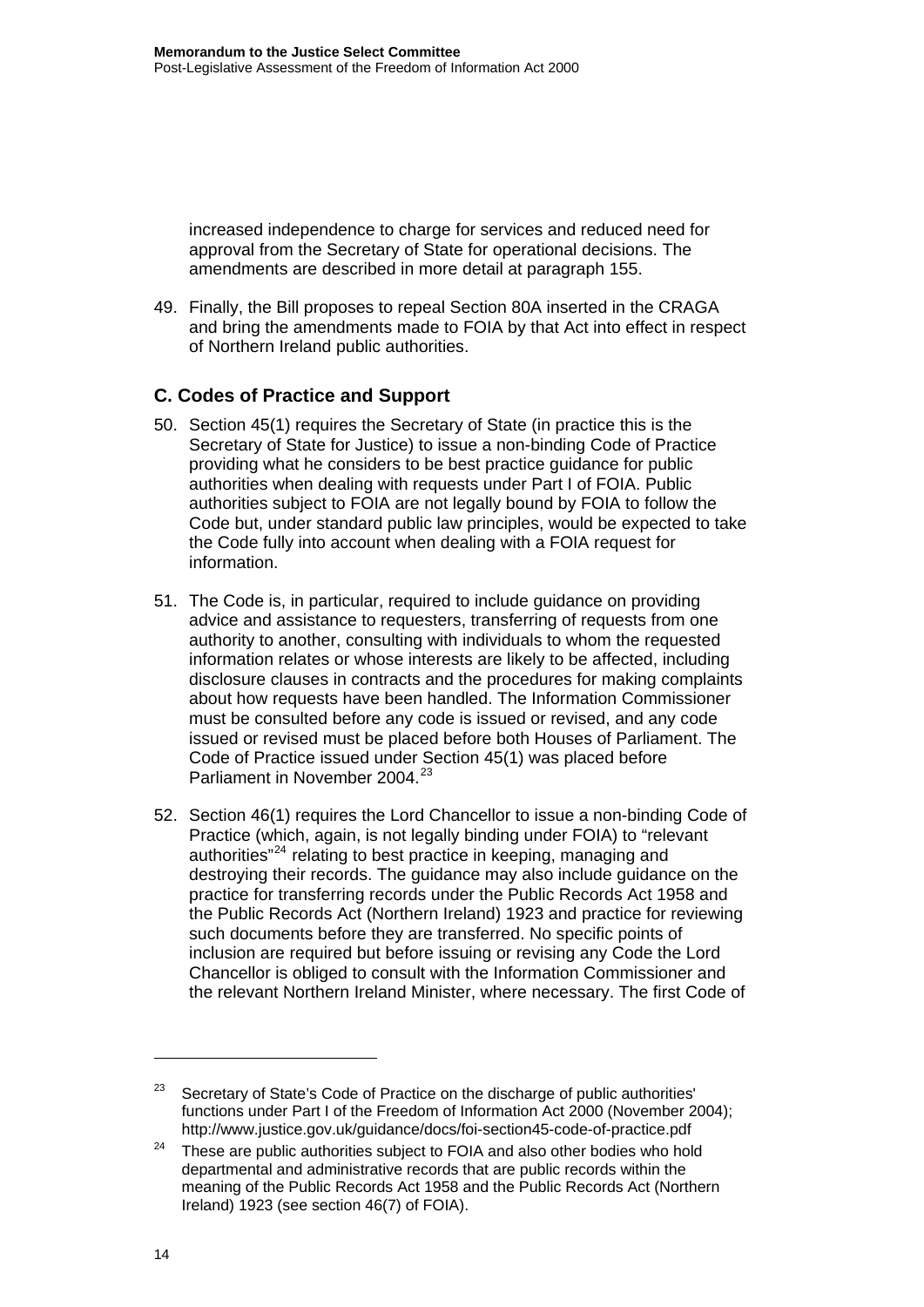Practice was issued in November 2002 and was updated in July 2009 to reflect the importance of quidance relating to digital records.<sup>25</sup>

- 53. In addition to the statutory Codes of Practice, MoJ issues non-statutory FOIA guidance for central government bodies.<sup>[26](#page-17-0)</sup> This includes procedural guidance for use in responding to FOI requests and guidance on the use of exemptions. The guidance covers all aspects of FOIA's operation and sets out the Government's working assumptions for the handling of specific types of request. To assist departments in their handling of complex and sensitive cases, a central clearing house was established in the then DCA in late 2004. The role of the clearing house is to provide advice on complex, sensitive, or high profile requests for information, to ensure consistency across central government in the handling of these types of request and to work to develop, through litigation, the boundaries of the legislation in accordance with government policy. Central departments are encouraged to refer cases to the clearing house where they meet specified sensitivity criteria listed on MoJ's website. The size of the clearing house has steadily reduced as public authorities became more expert in the implementation of the Act.
- 54. The Information Commissioner's Office also provides comprehensive guidance on FOIA and the EIRs for all public authorities.<sup>[27](#page-17-1)</sup> The MoJ study carried out by Ipsos Mori<sup>[28](#page-17-2)</sup> with FOI practitioners indicates a broad satisfaction with the range of support and guidance available for public authorities. A small number, however, indicated that some limitations exist with guidance as it is generic and can be difficult to apply to more complex circumstances.

### **D. Previous Evaluation of FOIA**

55. Since the commencement of FOIA, a range of statistics, reviews and research pieces have been published which together provide some indication of how FOIA is operating in practice. This section will provide an overview of that evidence, focusing primarily on Parliamentary and departmental reviews and reports, statistical research on the implementation of FOIA, research into public opinion about FOIA, the experience of FOI practitioners and the experience of information requesters.

 $\overline{a}$ 

 $25$  Lord Chancellor's Code of Practice on the management of records issued under section 46 of the Freedom of Information Act 2000 (2009) http://www.justice.gov.uk/guidance/docs/foi-section46-code-of-practice.pdf

<span id="page-17-0"></span><sup>26</sup> http://www.justice.gov.uk/guidance/freedom-and-rights/freedom-ofinformation/index.htm

<span id="page-17-1"></span><sup>&</sup>lt;sup>27</sup> http://www.ico.gov.uk/for\_organisations/guidance\_index/freedom\_of\_information [\\_and\\_environmental\\_information.aspx](http://www.ico.gov.uk/for_organisations/guidance_index/freedom_of_information%0B_and_environmental_information.aspx) 

<span id="page-17-2"></span><sup>&</sup>lt;sup>28</sup> Annex C.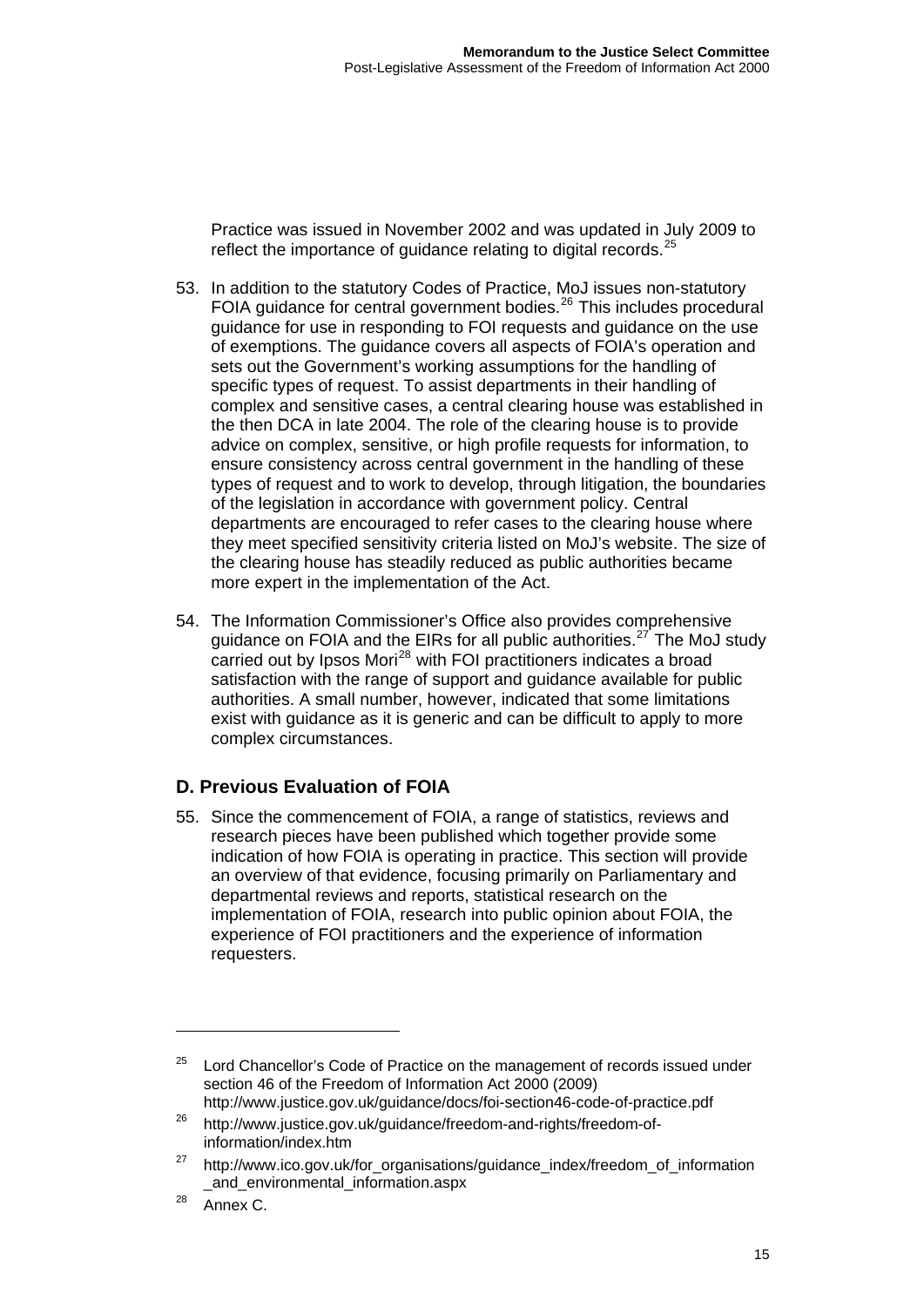### *1. Parliamentary Reports*

- 56. The first Parliamentary report issued after the commencement of FOIA was the report of the Constitutional Affairs Select Committee *Freedom of Information: One Year On*<sup>[29](#page-18-0)</sup> [Seventh Report CASC Session 2005/06; HC 991]. This report recognised that in its first year of operation FOIA had helped bring about "significant and new releases of information and that this information is being used in a constructive and positive way." The Committee noted a number of areas of concern with FOIA and issued twenty-two recommendations.
- 57. Key recommendations related to measures to reduction of delays in responding to requests and in carrying out internal reviews and public interest tests, to ensuring that the work of the clearing house was more transparent and to strengthen the independence of the ICO. The report also recommended a number of changes to the publication of MoJcompiled statistics to include statistics relating to timeliness of response and of internal reviews, and relating to the work of the clearing house. The Committee also expressed concern and recommended a plan of action to deal with the issue of long-term preservation of digital records, fearing that difficulties in accessing older records would become a problem for public authorities.
- 58. The previous Government's response was laid before Parliament in October 2006.[30](#page-18-1) In it, the previous Government agreed with a number of the comments and recommendations of the Committee, such as their comments on the importance of timely responses and the importance of additional figures in MoJ quarterly statistics. The previous Government's response disagreed with the Committee's concerns relating to long-term preservation of records and with the view that the ICO should be directly responsible to and funded by Parliament.
- 59. At the same time as its response to the Committee's report, the previous Government also published research by Frontier Economics commissioned by the DCA on the cost of FOIA along with proposals for amending the cost regime.<sup>[31](#page-18-2)</sup> This issue is discussed in more detail at paragraphs 171–189 in a broader consideration of the resource impact of FOIA. The Constitutional Affairs Select Committee responded to these proposals<sup>[32](#page-18-3)</sup> (Fourth Report of Session 2006/07; HC 415), expressing a view that they proposed changes were unnecessary and had not balanced costs and benefits appropriately.

<span id="page-18-0"></span> $29$  Seventh Report of the Constitutional Affairs Select Committee Session 2005/06; [HC 991].

<span id="page-18-1"></span><sup>&</sup>lt;sup>30</sup> Government Response to the Constitutional Affairs Select Committee's Report; Freedom of Information: One Year On [CM 6937].

<span id="page-18-2"></span><sup>&</sup>lt;sup>31</sup> Independent Review of the Impact of the Freedom of Information Act; Frontier Economics (October 2006).

<span id="page-18-3"></span><sup>&</sup>lt;sup>32</sup> Fourth Report of the Constitutional Affairs Select Committee 2006-07 [HC 415].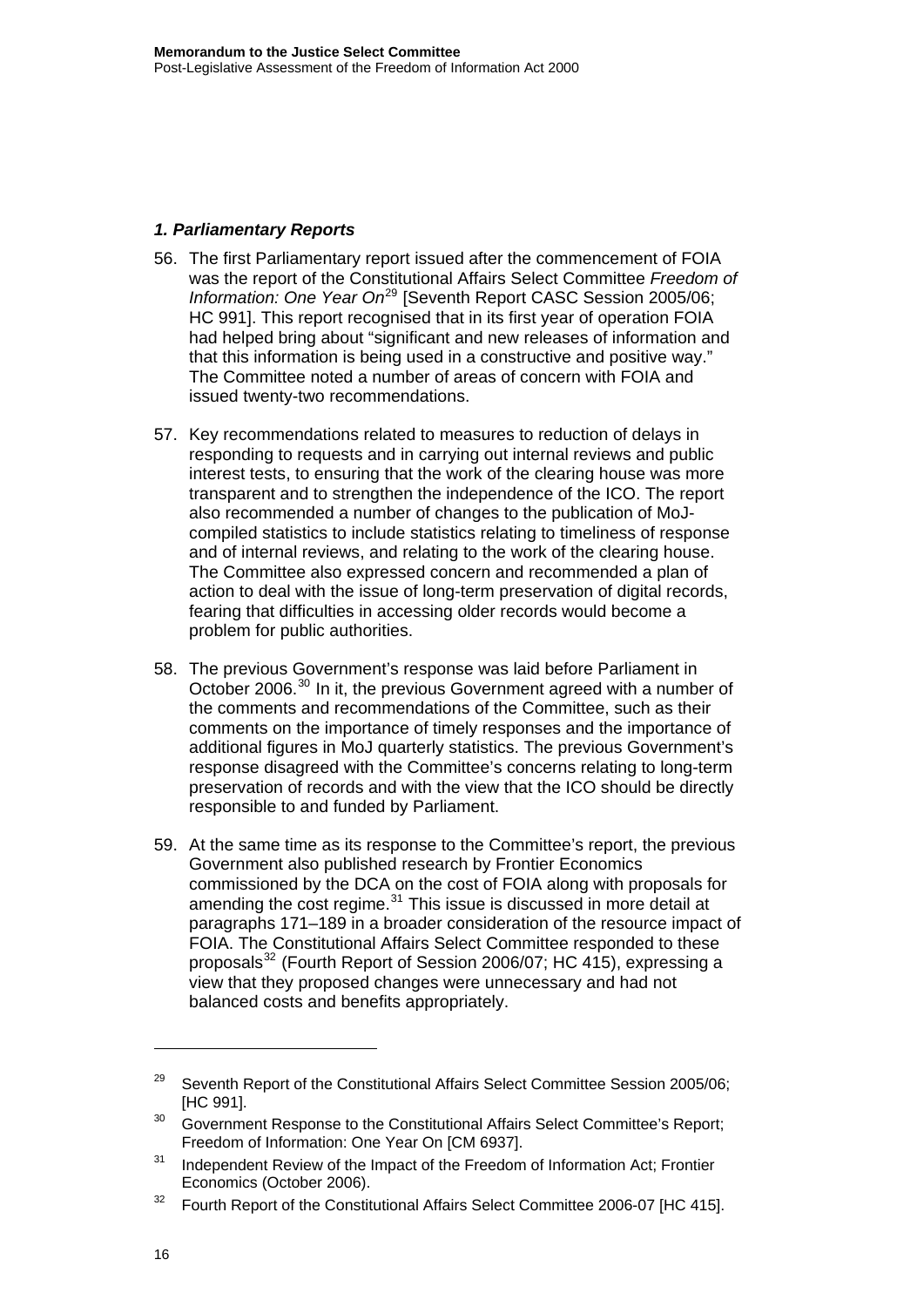### *2. FOI Statistics*

- 60. The Ministry of Justice compiles statistics from just over 40 central government departments and bodies, including all Departments of State. The precise number can change from time to time due to "Machinery of Government" changes, but a full list of the monitored bodies at the present time can be found in Annex B. The statistics relate to "nonroutine" information requests that the government departments have received. Essentially, this means that the statistics should only count those requests where (a) it was necessary to take a considered view on how to handle the request under the terms of FOIA, and (b) departmental FOI officer(s) were informed of the request and logged it in their case management systems. These statistics measure the number of FOIA and EIR requests received, the timeliness of response, outcomes, the use of exemptions, the number, timeliness and outcome of internal reviews, the number and outcome of complaints to the ICO, the timeliness of public interest tests and the numbers of referrals to the MoJ Clearing House. These statistics are National Statistics and are compiled on a quarterly basis and reports are published on the MoJ website. The statistics have been developed since they first began in 2005, including changes based on Select Committee recommendations, with the addition of information relating to the timeliness of the conduct of public interest tests in 2006. Information relating to the timeliness of the conduct of internal reviews was added in 2007.<sup>[33](#page-19-0)</sup>
- 61. Corresponding statistics are not compiled for the wider public sector. At local government level, UCL's Constitution Unit has carried out research on request volumes and performance.[34](#page-19-1) UCL's research extrapolates statistics from responses provided to annual questionnaires provided to FOI practitioners across local government and are not, therefore, directly comparable to MoJ's central government statistics. Nonetheless, they can provide a useful overview of trends for comparison. These trends are analysed in more detail throughout the Memorandum.
- 62. In order to assess public perceptions of information rights, from June 2005 until January 2010, MoJ carried out regular tracker surveys of public opinion on information rights issues covering the Data Protection Act 1998 and FOIA.<sup>[35](#page-19-2)</sup> The questions asked about public awareness of rights under FOIA and DPA, their perception of whether public authorities were becoming more open and transparent and their perception of whether public authorities were generally open and trustworthy. The ICO also carries out regular tracker surveys which ask for respondents' views on whether FOIA rights increases knowledge, accountability, transparency,

 $\overline{a}$ 

<span id="page-19-0"></span><sup>33</sup> http://www.justice.gov.uk/publications/statistics-and-data/foi/ implementation-editions.htm.

<span id="page-19-1"></span><sup>34</sup> http://www.ucl.ac.uk/constitution-unit/research/foi/foi-and-localgovernment/FOI\_Surveys\_6\_year\_Summary\_FINAL\_Nov2011\_edit.pdf.

<span id="page-19-2"></span><sup>35</sup> https://www.justice.gov.uk/publications/docs/foi-tracker-survey-wave-14.pdf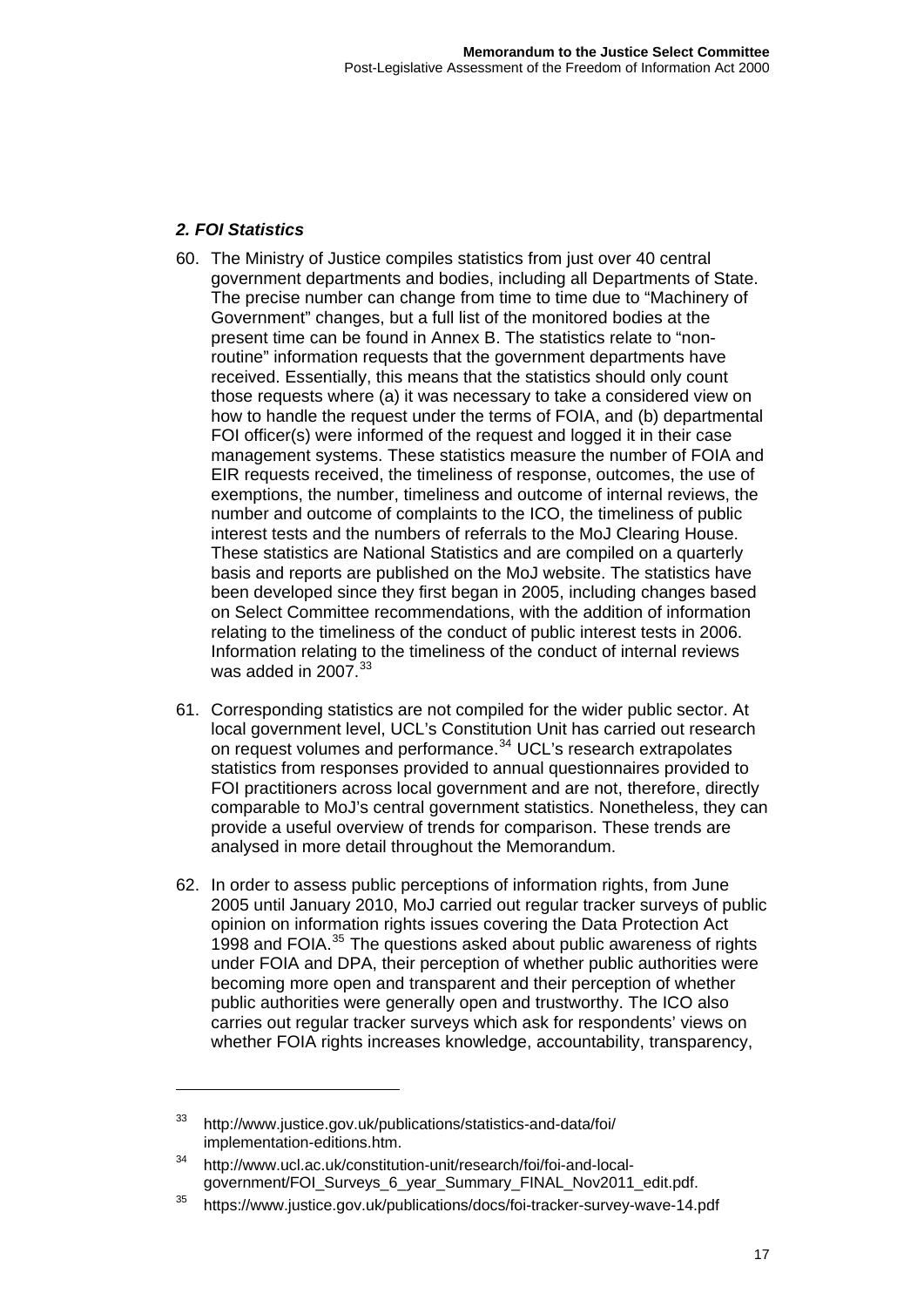confidence and trust as well as measuring general awareness of FOIA rights. $36$ 

### *3. Research*

- 63. The experience of FOI practitioners has been subject to some research. For the first three years of FOIA's operation, the ICO produced an annual report detailing the views of FOI practitioners.<sup>[37](#page-20-0)</sup> These reports sought information on their compliance with the Act, the extent to which information was proactively released, the topics of information requests, future changes planned to comply with FOIA, attitudes to FOIA, impact of FOIA and awareness and use of the information available from the ICO. The last of these reports was published in 2008.
- 64. UCL's Constitution Unit has also published research into the views of FOI practitioners in central government, *Does FOI Work? The Impact of the Freedom of Information Act on Central Government in the UK*[38](#page-20-1) and into the use of FOIA in Parliament, *The Sword and the Shield: The Use of FOI by Parliamentarians and the Impact of FOI on Parliament*. [39](#page-20-2) UCL had also published research commissioned by the ICO; *Understanding the Formulation and Development of Government Policy in the context of FOI*. [40](#page-20-3)
- 65. This research provided a broader evaluation of the policy-making process in Whitehall and discussed the impact that FOI has had on that, indicating a high level agreement that FOI had changed how and to what extent decisions are recorded in writing in central government. Their research has also included a six year study on FOI volumes in local government<sup>[41](#page-20-4)</sup> and a study into the impact of FOI on Parliament published in 2009.<sup>[42](#page-20-5)</sup> The former, in particular, is referenced further on in the Memorandum and will feed in to a more detailed study on the impact of FOIA on local authorities.

<sup>&</sup>lt;sup>36</sup> Report on the Findings of the Information Commissioner's Office Annual Track 2010 (November 2010).

<span id="page-20-0"></span><sup>&</sup>lt;sup>37</sup> For summary see: Information Commissioners Office; Freedom of Information: Three Years On (2007).

<span id="page-20-1"></span><sup>&</sup>lt;sup>38</sup> Does FOI Work? The Impact of the Freedom of Information Act on Central Government in the UK; *Hazell, Worthy and Glover* (2009).

<span id="page-20-2"></span><sup>39</sup> http://www.ucl.ac.uk/constitution-unit/research/foi/foi-and-parliament/sword-andthe-shield.pdf

<span id="page-20-3"></span> $40$  Understanding the Formulation and Development of Government Policy in the Context of FOI; *Waller, Morris and Simpson* for The Constitution Unit (2009).

<span id="page-20-4"></span><sup>41</sup> *Ibid.* 33.

<span id="page-20-5"></span><sup>42</sup> *Ibid.* 37.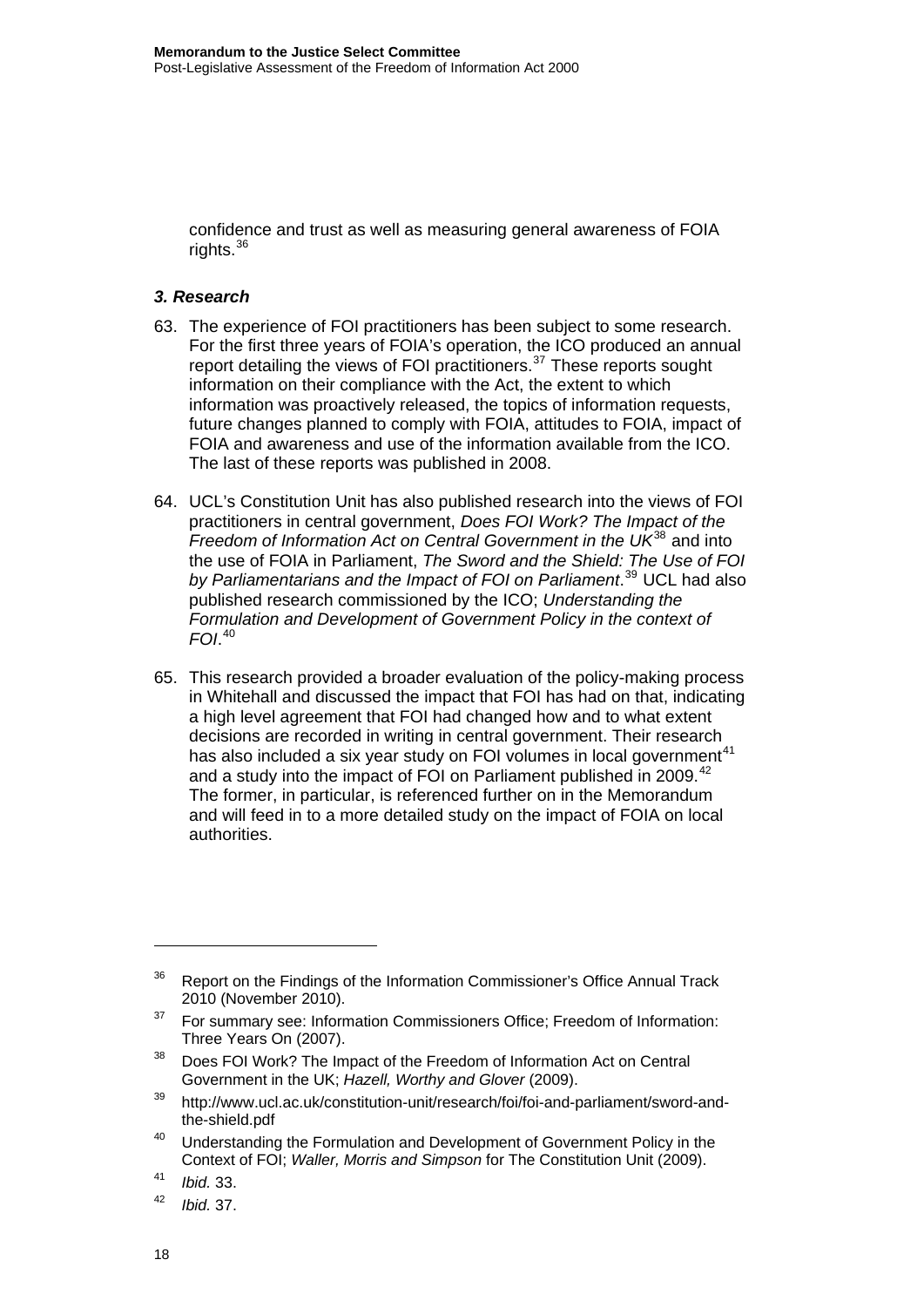- 66. To complement the existing research MoJ has commissioned a small number of interviews with a range of public authorities across the wider public sector to help inform this Memorandum. Respondents were asked about the impact of FOI on their organisations, both positive and negative, and how their organisations implement FOI. The study was carried out by Ipsos Mori in October and November 2011 and its findings are referred to further on in the Memorandum.<sup>[43](#page-21-0)</sup> The report produced by Ipsos Mori for this purpose is at Annex E to the Memorandum.
- 67. Very little research has been published detailing the views of requesters of information. The tracker surveys mentioned above provide some evidence, however the experience of FOI requesters has not been the subject of a major piece of research. Available evidence suggests that as a proportion of the overall population, the number of people using FOIA is very small.[44](#page-21-1) As a result a general survey of the population would prove impractical. A self-selecting survey of FOI users would appear to be the most realistic means of collating that information. However this approach brings attendant problems. UCL's research did include a survey of self-selecting requesters.<sup>[45](#page-21-2)</sup> In addition to the inherent problems of selfselection (i.e. those who choose to participate may often be those with strong views and may not necessarily be representative of the wider body of requesters), the research also had a very low response rate. As such, to date there is limited evidence available on the experience or views of requesters of information under FOIA.

<span id="page-21-0"></span><sup>43</sup> *Ibid.* 27.

<span id="page-21-1"></span>*Ibid.* 37; The Constitution Unit estimate that 0.2 per thousand of the population made a request under FOIA in 2005 at p65.

<span id="page-21-2"></span><sup>45</sup> *Ibid*.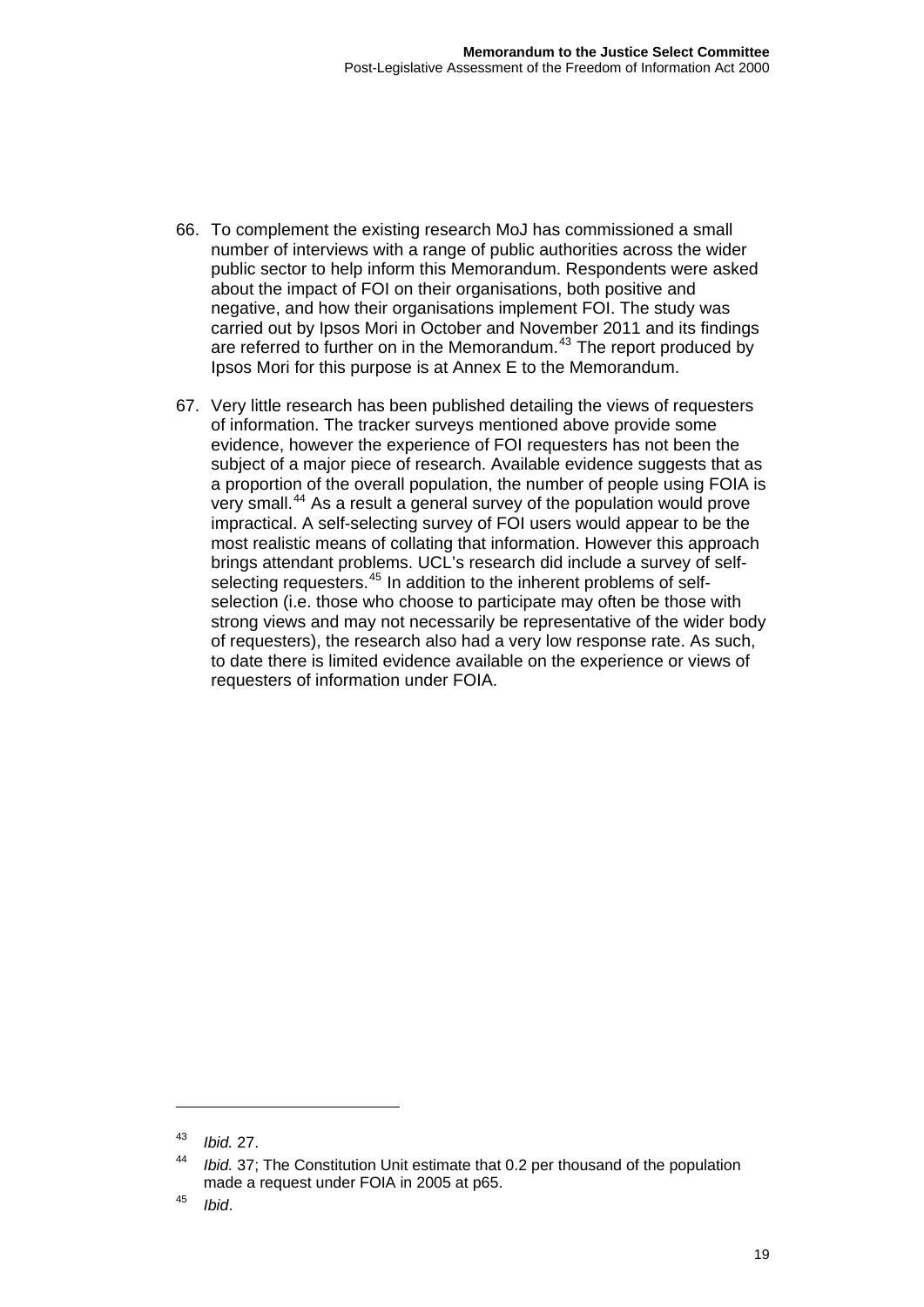### <span id="page-22-0"></span>**4. Operation of the Act**

### **A. Scope of FOIA**

### *Key Points*

- FOIA is extensive in its coverage. The Act applies to over 100,000 public authorities
- The provision of a list of public authorities within the scope of FOIA under Schedule 1 can add clarity for users, over and above that provided by a legislation which includes all bodies with certain characteristics e.g. the Human Rights Act. However the changing nature of public authorities means that the list can be difficult to keep up to date and has to be regularly amended in primary and secondary legislation.
- Adding bodies under section 5(1)(a) can be difficult and time consuming. Nonetheless, the Government is committed to extending FOIA's scope.
- There is increasing focus on how transparency can be assured in bodies who deliver public services or who are in receipt of public funds currently outside the scope of FOIA and the public sector.

### *Existing Scope of FOIA*

- 68. FOIA applies to more than 100,000 public authorities, from large Government departments to local authorities, schools, hospitals, and individual GPs and dentists.
- 69. The vast majority of officeholders and bodies are primarily subject to FOIA by virtue of being listed (either individually or as a type of body) in Schedule 1. They may also be subject to FOIA by virtue of their inclusion through an order under section 5, or because they come within the definition of a "publicly owned company" set out in section 6.

### *Section 4*

70. Section 4 of FOIA provides for the Secretary of State to amend the list of public authorities in Schedule 1 by Order by either adding (section 4(1)) or removing bodies (section 4(5)). An officeholder or body may only be added it if meets two conditions. The first is that it is established by statute or under the Royal Prerogative or has been established in any other way by a Minister or government department. The second is that, if a body, it is wholly or partly appointed by the Crown, Ministers or government department or, if an officeholder, is appointed by one of these.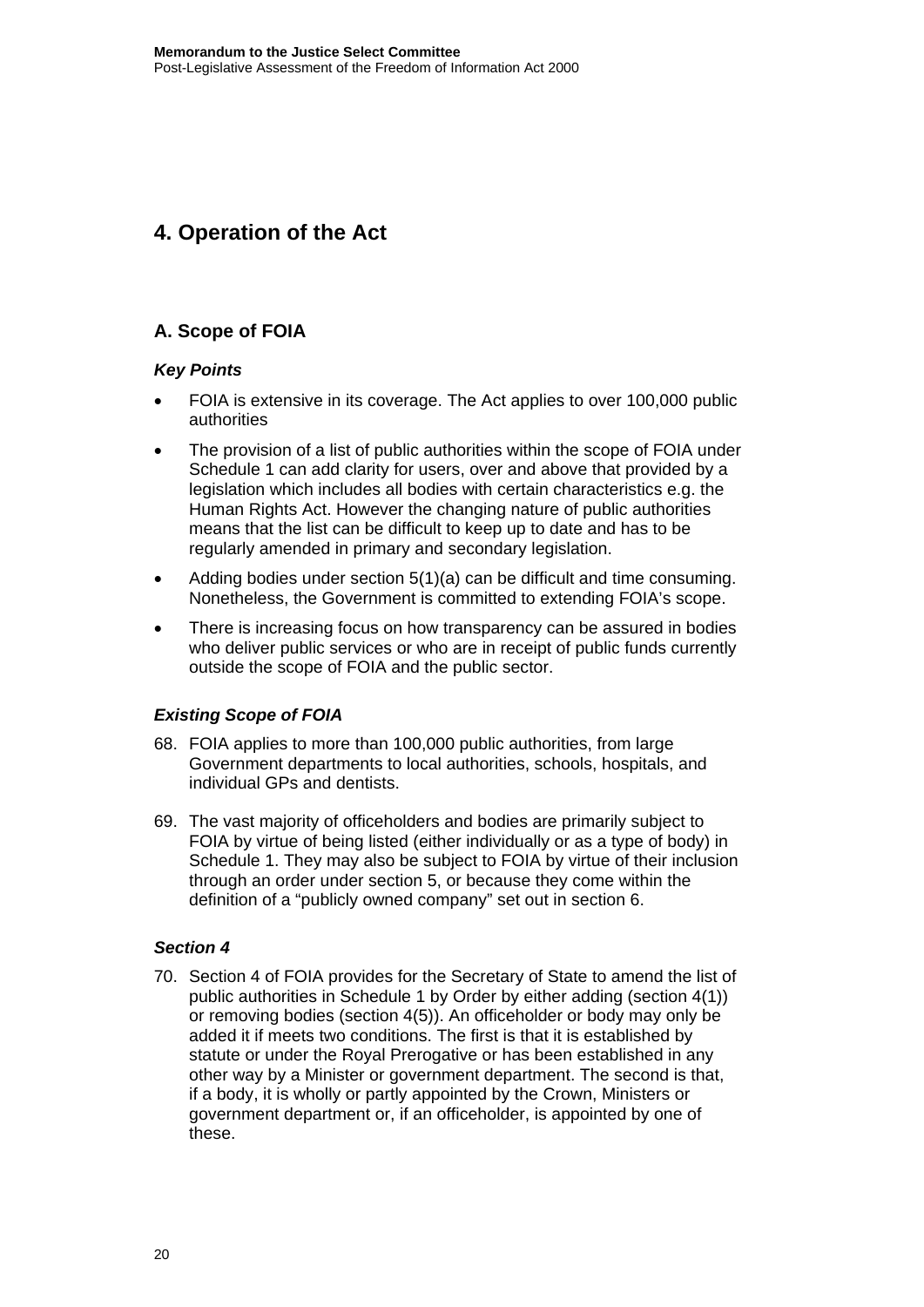- 71. Under section 4(4), where an officeholder or body listed in Parts VI or VII of Schedule 1 no longer meets either of these conditions it automatically ceases to be subject to FOIA. Accordingly, entries in Orders made using the section 4(5) are often included to ensure that Schedule 1 does not contain the names of officeholders or bodies that have ceased to meet the conditions in this way. The other instance in which entries can be removed from Schedule 1 using this Order-making power is where a listed body or officeholder no longer exists.
- 72. Since the enactment of FOIA, Orders under section 4 have been used on seven separate occasions to bring public authorities within the scope of FOIA and five times to remove public authorities from its scope. Across these Orders 163 entries have been added to Schedule 1 and 72 have been removed.
- 73. Additionally, where a body changes its legal name it may also cease to be subject to FOIA unless steps are taken to include its new legal identity within Schedule 1. Where the original body meets section 4 conditions it may either be necessary to remove the original name through a section 4(5) Order and at the same time add the new name to Schedule 1 through a section 4(1) Order. Alternatively, this adjustment might be made through any other primary or secondary legislation being made which provides for the change in identity. For example, the section 4 Orders which came into force on 1 October 2011 added the Advisory Committee on Clinical Excellence Awards and the NHS Pay Review Body in place of the Advisory Committee on Distinction Awards and The Review Body for Nursing Staff, Midwives, Health Visitors and Professionals Allied to Medicine.[46](#page-23-0) As bodies meeting the section 4 criteria are created or cease to exist on a regular basis, Schedule 1 often does not provide an up to date list of bodies subject to FOIA.

### *Section 5*

 $\overline{a}$ 

- 74. Section 5 of FOIA permits the Secretary of State to bring officeholders or bodies within its scope where they are not already included in Schedule 1 and where they cannot be added to that Schedule using an Order made under Section 4.
- 75. Once brought within the scope of FOIA through Section 5, officeholders or bodies are not added to Schedule 1 as with those included through Section 4 or primary legislation. The criteria for inclusion in a section 5 Order is that the officeholder or body must "appear to the Secretary of State to exercise functions of a public nature" (Section 5(1)(a)) or be "providing under a contract made with a public authority any service whose provision is a function of that authority" (Section 5(1)(b)).

<span id="page-23-0"></span><sup>&</sup>lt;sup>46</sup> See the Freedom of Information Act (Removal of References to Public Authorities) Order 2011 (S.I. 2011/1042).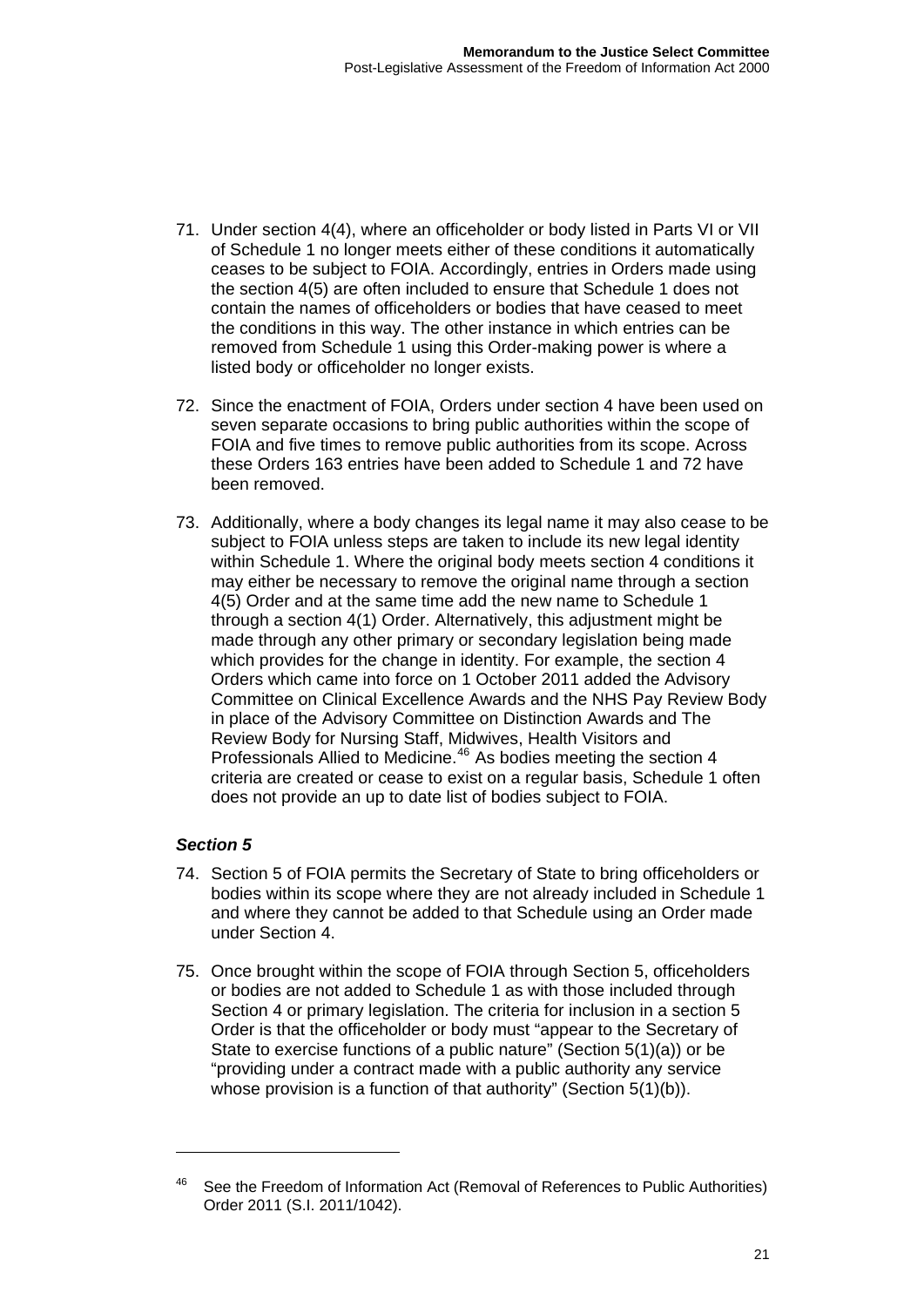- 76. Where section 5(1)(a) is used FOIA will only apply to the officeholder or body when it exercises what appear to be functions of a public nature. To this end the Order must specify the relevant functions. Similarly, an Order under Section 5(1)(b) can only apply FOIA to the services under contract that are being done on behalf of a public authority and the Order must identify them. In addition, the Secretary of State is bound under Section 5(3) to consult with each body considered for inclusion prior to making an order under either section 5(1)(a) or (b).
- 77. The MoJ ran a public consultation about the potential use of section  $5(1)(a)$  in October 2007<sup>[47](#page-24-0)</sup> and the response was published in July 2009.<sup>[48](#page-24-1)</sup> The provision in Section 5(1)(a) has since been used once, in 2011, to bring the Association of Chief Police Officers, the Universities and Colleges Admissions Service ("UCAS") and the Financial Ombudsman Service within the scope of FOIA from 1 November 2011.<sup>[49](#page-24-2)</sup> UCAS was only brought within scope in respect of its admissions and applications functions. Other functions including commercial ones were not included in the Order. By contrast, all of the functions of the other two bodies were included in the Order. To date, the powers under section 5(1)(b) have not been used to extend the scope of FOIA to contractors.
- 78. The Ministry of Justice is also currently in consultation with the following officeholders or bodies or types of bodies (over 200 bodies in total) about their inclusion under section 5(1)(a) and will, subject to the outcome of those consultations, bring forward further orders in 2012 as appropriate:
	- Advertising Standards Authority
	- Approved regulators under the Legal Services Act 2007, including the Law Society and Bar Council
	- Awarding bodies (where not already covered)
	- British Standards Institution
	- Carbon Trust
	- Energy Saving Trust
	- Harbour authorities (where not already covered)
	- Independent Complaints Reviewer
	- Independent Schools Inspectorate

 $\overline{a}$ 

<span id="page-24-0"></span><sup>47</sup> *Freedom of Information Act 2000: Designation of additional public authorities. Consultation Paper. CP27/07.*  http://www.justice.gov.uk/consultations/docs/cp2707.pdf.

<span id="page-24-1"></span><sup>48</sup> *Freedom of Information Act 2000: Designation of additional public authorities. Response to Consultation.CP(R)27/07.* 

<span id="page-24-2"></span>[http://www.justice.gov.uk/consultations/docs/consultation-response-\\_section5.pdf.](http://www.justice.gov.uk/consultations/docs/consultation-response-_section5.pdf)<br><sup>49</sup> [The Freedom of Information \(Designation as Public Authorities\) Order 2011](http://www.legislation.gov.uk/uksi/2011/2598/contents/made)

<sup>[2011</sup> No.2598].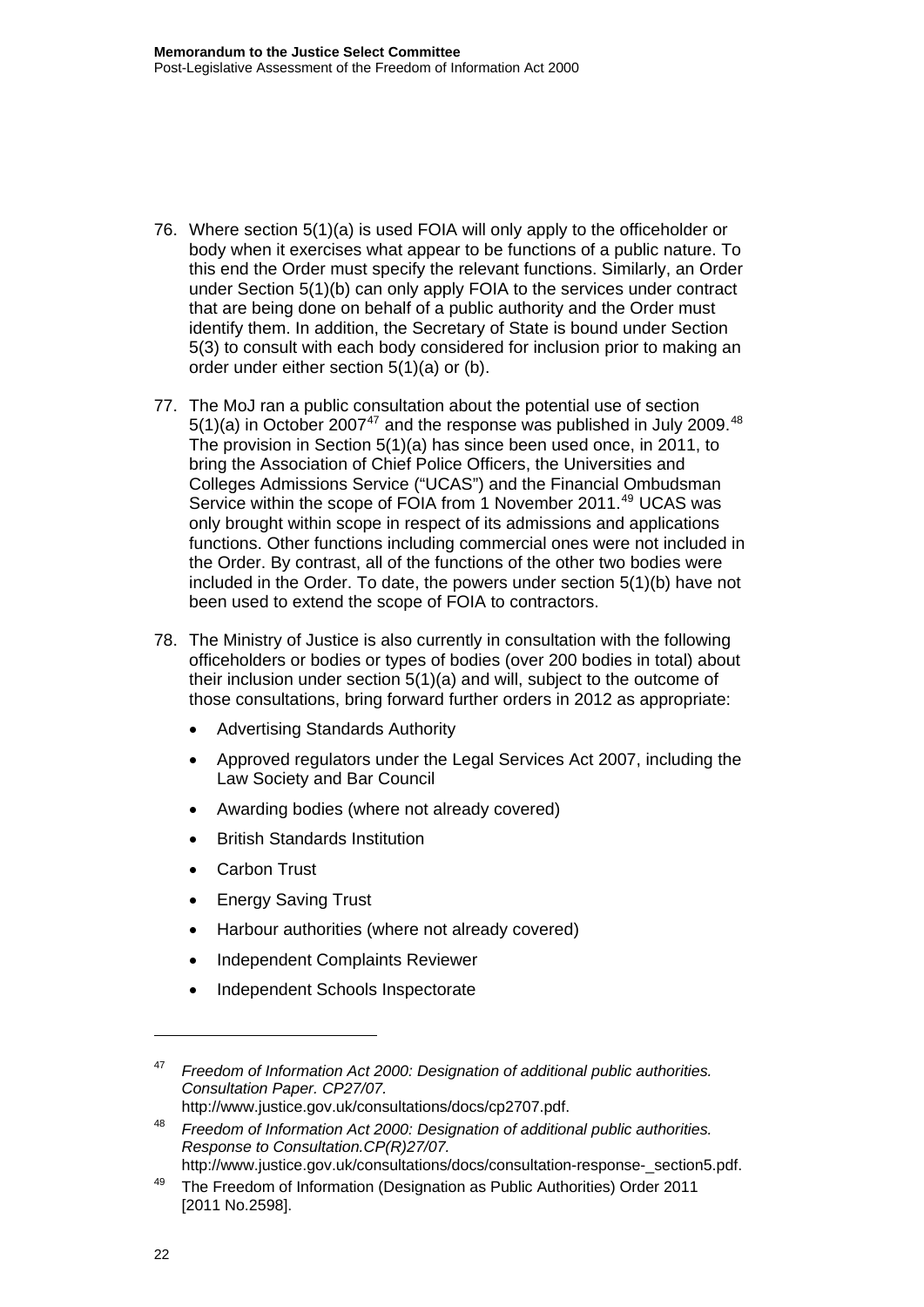- Local Government Association
- National Register of Public Service Interpreters
- NHS Confederation
- Quality Assurance Agency
- Schools Inspection Service
- The Bridge School Inspectorate
- The Panel on Takeovers and Mergers
- The Parking and Traffic Appeals Service
- The Trinity House Lighthouse Service
- Traffic Penalty Tribunal.

- 79. Additionally the Government intends, in 2012, to consult housing associations and the Housing Ombudsman about their possible inclusion in a Section 5 Order.
- 80. Experience to date in consulting and including bodies under section 5 of FOIA has demonstrated that this is a particularly complex process. Neither Section 5(1)(a) nor FOIA case law to date provide a definition of what a "function of a public nature" is and each function of each body under consideration therefore falls to be assessed on the basis of a number of factors that are not necessarily specific to FOIA, including factors derived from relevant non-FOIA case law<sup>[50](#page-25-0)</sup> In drafting an Order it is necessary to describe each function designated in accordance with section 7, even where all of a body's functions are to be covered. These factors, together with the time required to carry out full consultation with each body considered for inclusion require significant amounts of legal and policy resource.
- 81. Once a Section 5 Order is in effect, it is also worth noting that the bodies to which it extends FOIA are not automatically subject to the EIRs. Also, any company wholly owned by a designated officeholder or body is not included through Section 6 (clause 101 of the Protection of Freedoms Bill will have no effect on this fact) Furthermore, if a body is covered for only some of its functions, this can lead to a lack of clarity for public authorities and requesters about the information which is and is not subject to FOIA, and could make the ICO's regulatory role more complex.
- 82. Bodies are also frequently added and removed from Schedule 1 by subsequent amendments in primary legislation where otherwise an order under sections 4 or 5 might have been used – for example Academies were brought within the scope of FOIA in the Academies Bill 2010.

<span id="page-25-0"></span><sup>50</sup> For example, the decision of the House of Lords in *YL v Birmingham City Council* [2007] UKHL 27 on the definition of a "public authority" for the purposes of section 6 of the Human Rights Act 1998.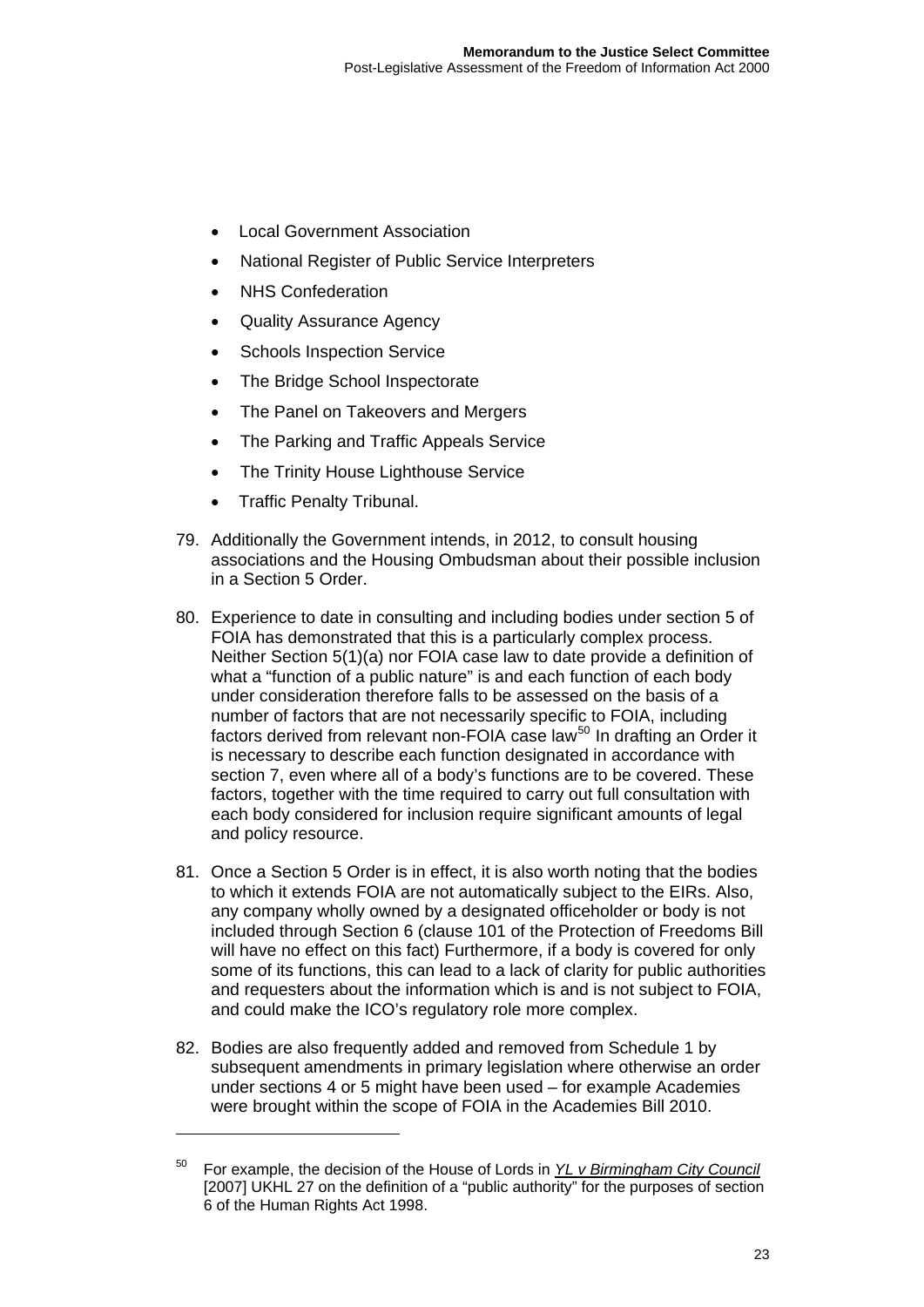### *Section 6*

- 83. A body may also be subject to FOIA by means of falling within the definition of "publicly owned company" within section 6 of FOIA. Section 6 defines a publicly owned company as a company wholly owned by the Crown, wholly owned by a public authority in Schedule 1 (except a Government Department).
- 84. Section 6 has been interpreted to mean that FOIA applies to companies which are wholly owned by a single public authority, but not those jointly owned by more than one public authority. In order to clarify the position clause 101 of the Protection of Freedoms Bill currently before Parliament proposes to amend Section 6 to bring companies wholly owned by more than one public authority within the scope of FOIA. FOIA does not list the bodies falling within this definition and users of FOIA can find them difficult to identify.

### *Section 7*

- 85. Section 7(3) permits the Secretary of State to amend existing entries in Schedule 1 of the Act through adding, removing or amending limitations as to the type of information for which a specified public authority is subject to FOIA. For example. the Freedom of Information (Parliament and National Assembly for Wales) Order 2008<sup>[51](#page-26-0)</sup> limited the scope of coverage of the Act in relation to the House of Commons, House of Lords and the National Assembly of Wales by excluding information relating to residential addresses of members, travel arrangements which are regular in nature or which have not yet taken place and the identity of anyone who delivers or has delivered goods or who provides or has provided services to members at their residences.
- 86. Similarly, when a new public authority is added by Order under the section 4 procedure above it is possible for it to be added only in respect of certain information that it holds (section 7((2)).
- 87. Inclusion of a body for only some of its functions can lead to a lack of clarity for users about the type of information subject to FOIA and has resulted in litigation to determine the extent to which FOI applies. For example the BBC derogation has been the subject of significant litigation up to the House of Lords to establish its extent.<sup>[52](#page-26-1)</sup>

### *Proposals for Change in Scope*

88. There have been calls for both the contraction and extension of the scope of FOIA since 2005. The Freedom of Information (Amendment) Bill 2006[53](#page-26-2) proposed amendments to exempt communications with Members

<span id="page-26-0"></span><sup>51 [2008]</sup> No. 1967.

<span id="page-26-1"></span> $52$  Sugar v BBC [2009] UKHL 9

<span id="page-26-2"></span><sup>53</sup> Freedom of Information (Amendment) Bill 2006 introduced by David Maclean MP.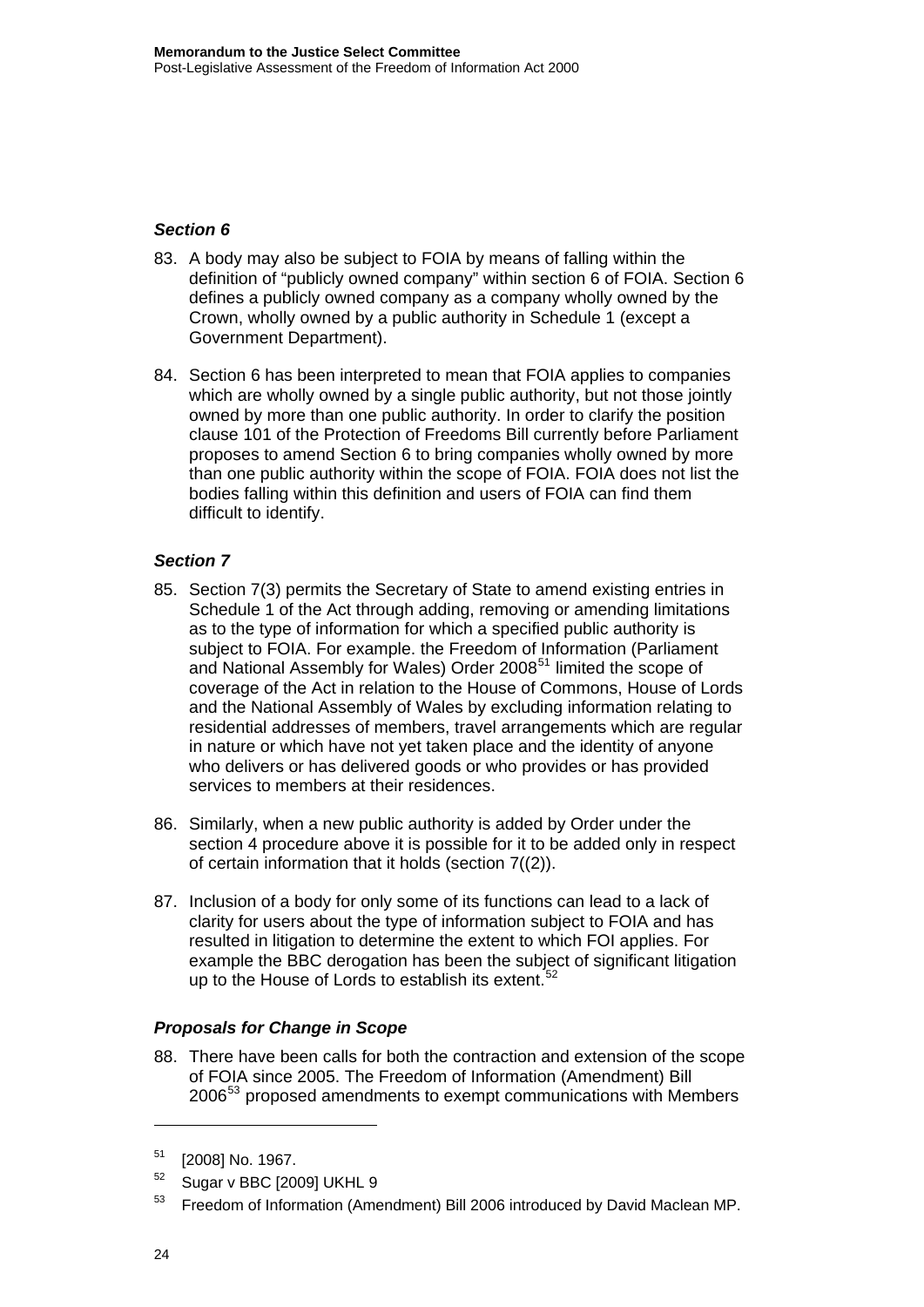of Parliament from the scope of FOIA. The Bill passed all stages at th e House of Commons but fell when it failed to get a sponsor in the House of Lords.

- 89. More recently a number of attempts have focused on the extension of the scope of FOIA, particularly in relation to the provision of public services under contract.
- 90. The Freedom of Information (Amendment) Bill 2010<sup>[54](#page-27-0)</sup> proposed the extension of FOIA to contractors and an amendment to the definition of publicly owned companies to include all companies in which public authorities owned a majority share. The Bill did not reach its Second reading. Amendments tabled in 2011 to the Localism Bill at Lords Committee and Lords Report sought to bring information held by local authority contractors about the performance of contracts within the scope of FOIA by making it held "on behalf of" the contracting authority. Other amendments seeking to address this issue, and take account of changes in the way public services are delivered, have been tabled in relation to the Public Bodies and Health and Social Care Bills.
- 91. While private companies providing public services under contract are not subject to FOIA, information held by contractors may also be brought within the scope of FOIA where it is held "on behalf of" the contracting authority in accordance with section 3(2)(b) of FOIA. The question of whether information is held on behalf of a public authority can be complex.
- 92. The types of information likely to be brought within scope by this provision include, for example, information owned by a public authority which is entrusted to a contractor for storage or processing, whereas information generated by the contractor itself is less likely to be caught. Public authorities may also include clauses in contracts to require a contractor to provide them with information relevant to a request so that it might be disclosed, but there is no requirement to do so. The Office for Government Commerce has issued guidance on FOIA and contracts, which includes advice on model contract clauses.<sup>[55](#page-27-1)</sup>
- 93. A significant amount of information about contracts and procurement has been made proactively available under the Government's transparency commitments. For example, new central government tender documents for contracts over £10,000 published on a single website, while local government is asked to publish details of all new contracts and tenders on their websites.

<span id="page-27-0"></span><sup>&</sup>lt;sup>54</sup> Freedom of Information (Amendment) Bill 2010 introduced by Tom Brake MP.

<span id="page-27-1"></span><sup>&</sup>lt;sup>55</sup> http://83.231.159.113/freedom of information freedom of information act 2000\_-\_model\_contract\_clauses.asp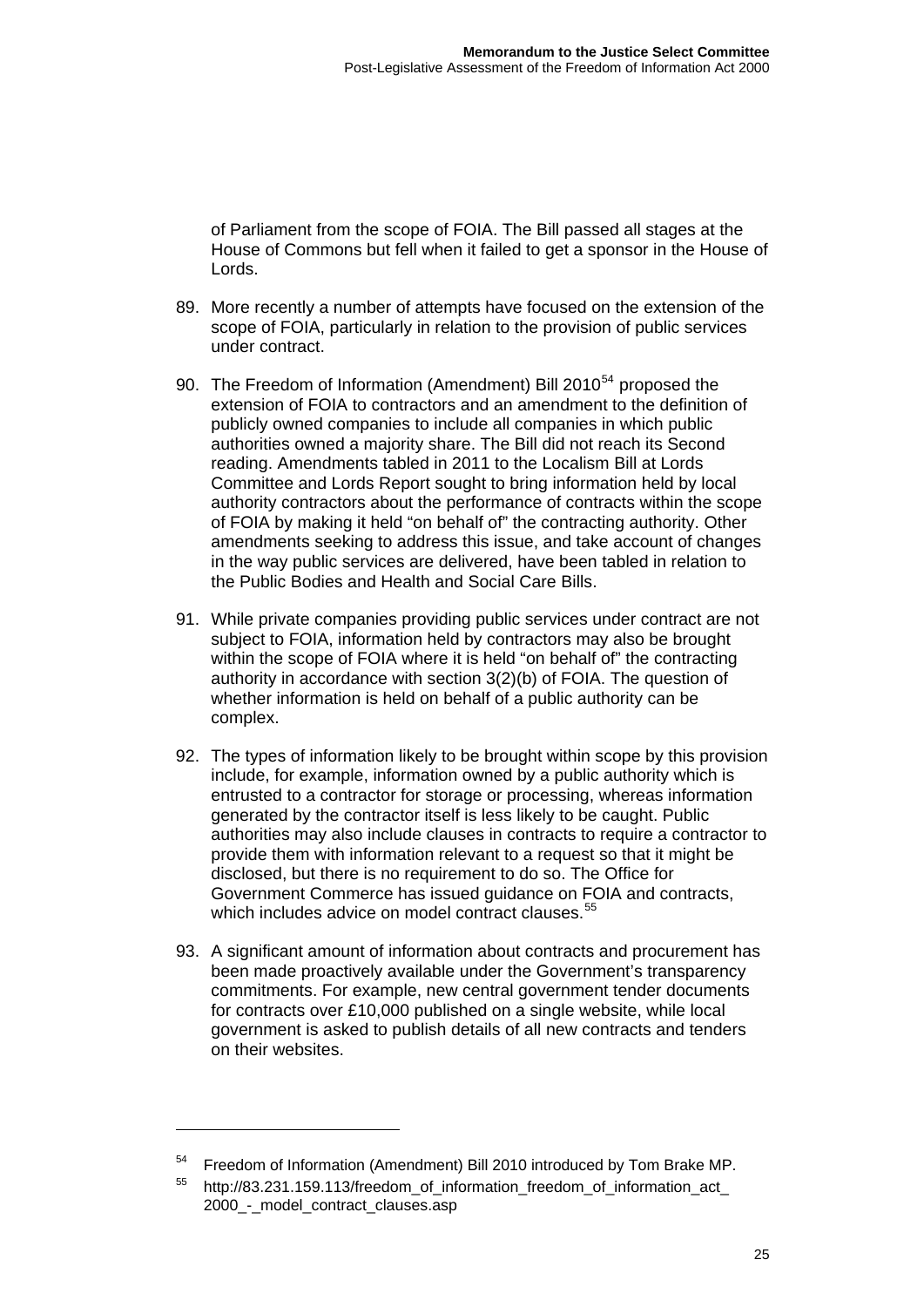94. The Government also recently undertook a public consultation on Transparency and Open Data.<sup>[56](#page-28-0)</sup> This consultation sought views on a number of FOI issues, and included questions about the range of bodies, beyond those covered by FOIA, to which an open data strategy should apply. The Government is due to publish its response to this consultation in 2012.

### **B. Vexatious Requests**

### *Key Points*

- Public authorities make little use of section 14(1) when dealing with vexatious requests.
- Public authorities have expressed concern that the section is difficult and confusing to use.
- 95. Section 14 of FOIA provides that the obligation to confirm whether or not information is held or, if it is, to disclose it does not apply where a request is vexatious. Equally the obligations do not apply where the same or very similar request is repeated without there having been a reasonable interval between requests.
- 96. According to MoJ's monitoring statistics, very few non-routine<sup>[57](#page-28-1)</sup> requests for information in central government are refused under section 14. Of the 161,000 non-routine requests received by monitored bodies during the period 2005 to 2010 which had been answered by the time monitoring statistics were collected, fewer than 400 were refused in full as vexatious (section 14(1)) and a similar number refused in full as repeated under section  $14(2)$ .<sup>[58](#page-28-2)</sup> Feedback received from central government departments suggests that the procedure for establishing whether requests are vexatious is particularly difficult to deal with and that it was often less time consuming to respond to a vexatious or repeated requests than to refuse under section 14.
- 97. This suggestion is supported by the views expressed by FOI practitioners in the MoJ study carried out by Ipsos Mori. A number of stakeholders found it difficult to apply this exemption, noting that although they are

<span id="page-28-0"></span><sup>56</sup> http://www.cabinetoffice.gov.uk/news/how-should-government-become-evenmore-open

<span id="page-28-1"></span> $57$  The MoJ's central government FOI statistics referred to throughout this report relate to "non-routine" information requests received by the 40 or so monitored bodies. Essentially, this means that the statistics should only count those requests where (a) it was necessary to take a considered view on how to handle the request under the terms of the Freedom of Information Act, and (b) departmental Freedom of Information officer(s) were informed of the request and logged it in their case management systems.

<span id="page-28-2"></span><sup>58</sup> *Ibid.* 32.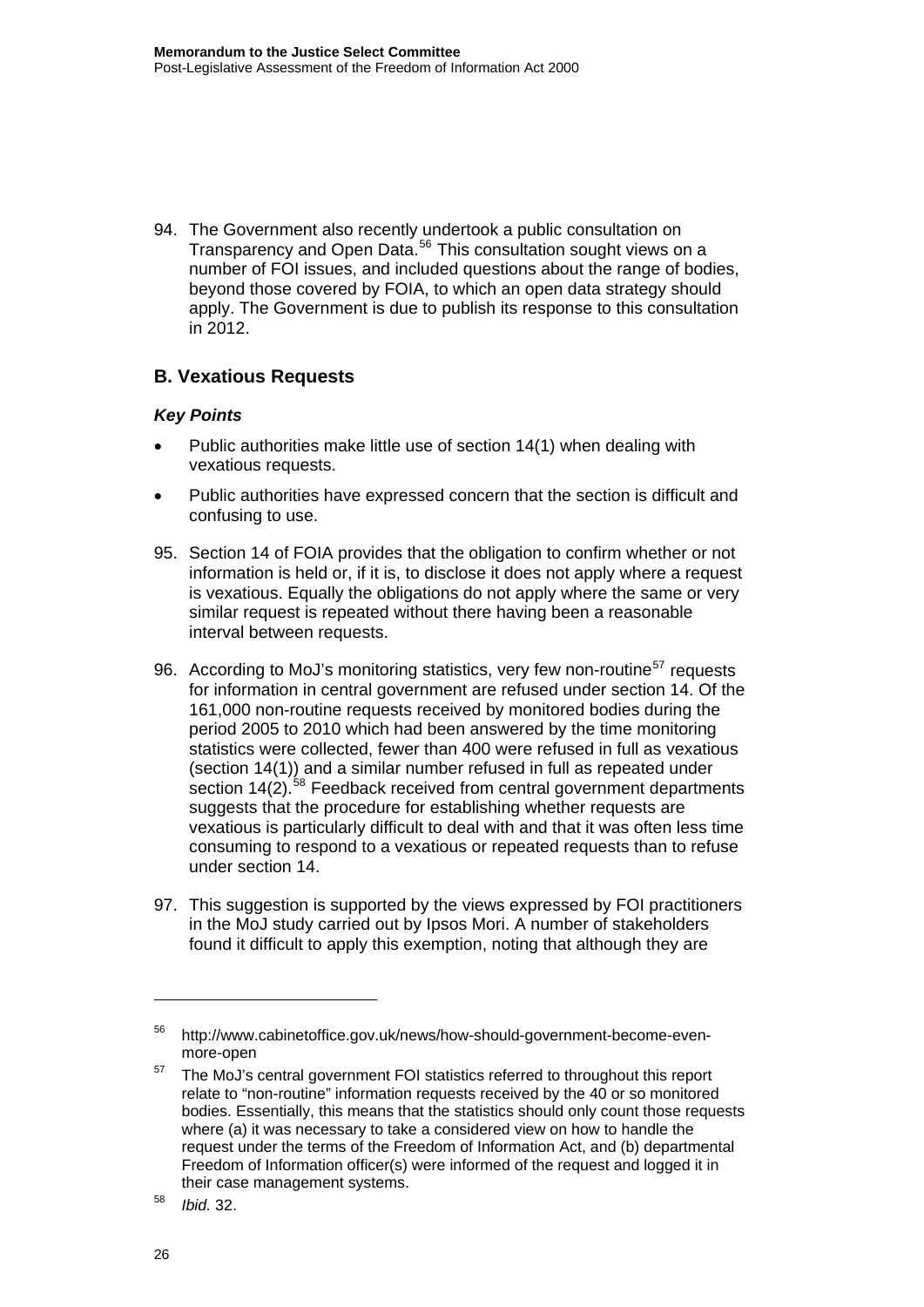perceived to be from "vexatious" individuals, the requests submitted cannot be considered to be vexatious in nature.

- 98. A further problem identified with applying section 14 is that it may be potentially more costly to refuse a request under section 14, because of the cost of defending the decision at internal review or dealing with a complaint to the ICO, may be greater than in dealing with the request even where it is clearly vexatious.
- 99. Beyond its application to requests rather than requesters, section 14(1) does not provide any definition of "vexatious" and this may have led to reluctance to use it more widely. The ICO has provided detailed guidance<sup>[59](#page-29-0)</sup> on its use and suggests that a number of factors may render a request vexatious. These include: whether a request could be seen as obsessive; the burden imposed; whether it is designed to be disruptive; whether it harasses or causes distress; or lacks any serious purpose or value. Any number or combination of these factors can, on the circumstances of a particular case, render a request or requests vexatious for the purpose of section 14.
- 100. ICO decisions demonstrate that it is generally supportive of public authorities' reliance on section 14(1), and the Information Commissioner has encouraged its robust use to deter such requests. However, public authorities' reluctance to use section 14 is sometimes compounded by a fear that the ICO will not back them up. Where the ICO find against public authorities it may be because the individual request has not been found to be vexatious despite an established pattern of behaviour from the requester, or because the burden caused by the request(s) is insufficient. The Tribunal has upheld the use of section 14 on 19 occasions. The ICO has recently appealed against a decision by the First Tier Tribunal<sup>[60](#page-29-1)</sup> overturning its decision to uphold the use of section 14(1). There may, then, remain some uncertainty amongst public authorities as to how or when to engage section 14 and, if they do, whether they will be backed up on complaint or appeal.

<span id="page-29-0"></span>http://www.ico.gov.uk/upload/documents/library/freedom\_of\_information/ detailed\_specialist\_guides/awareness\_guidance\_22\_vexatious\_and\_repeated\_ requests\_final.pdf

<span id="page-29-1"></span><sup>60</sup> *Dransfield v Information Commissioner* [http://www.informationtribunal.gov.uk/DBFiles/Decision/i573/20110920%20](http://www.informationtribunal.gov.uk/DBFiles/Decision/i573/20110920) Decision%20EA20110079.pdf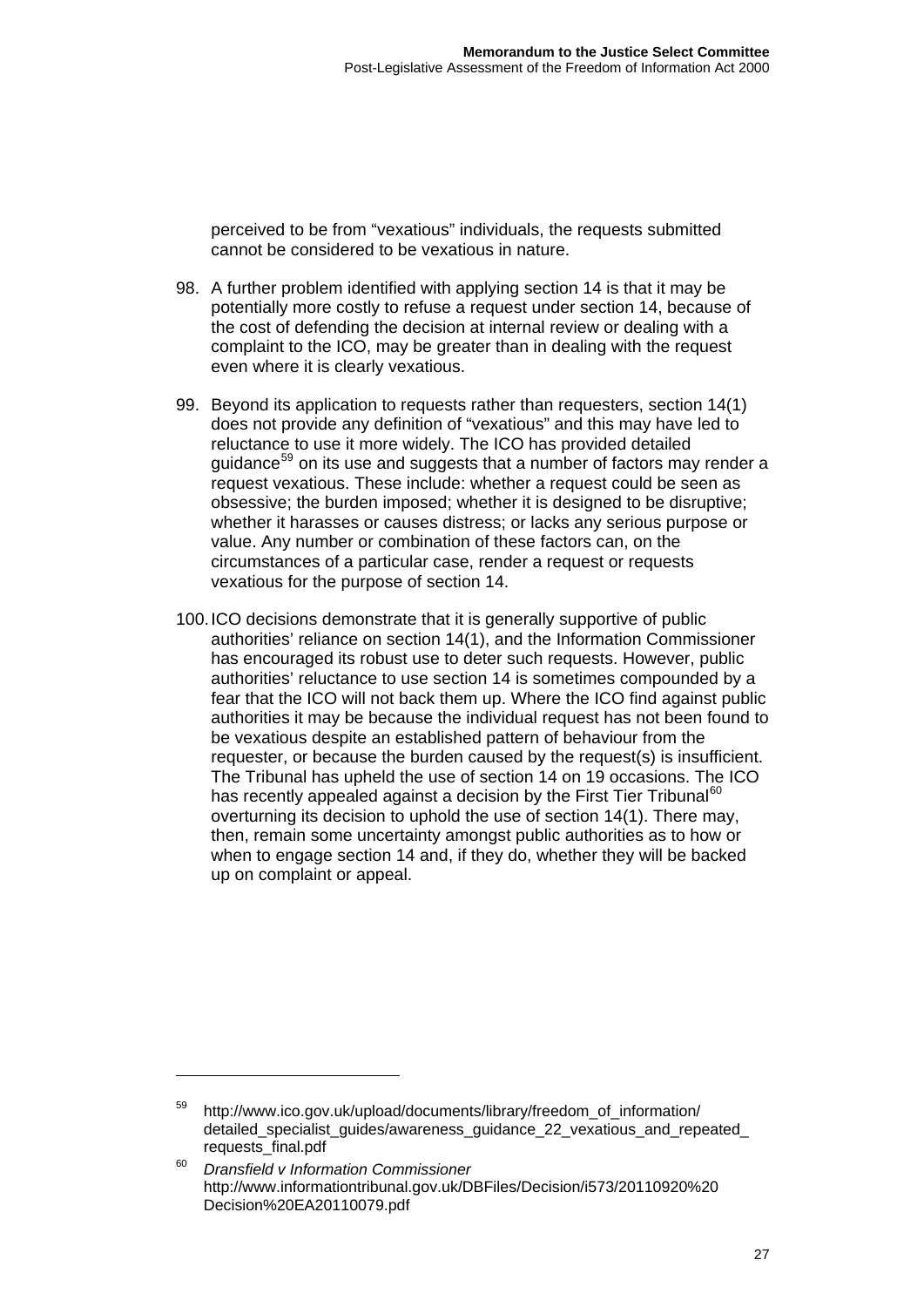### **C. Exemptions**

### *Key points*

- Exemptions are generally thought to provide appropriate protection where necessary by public authorities.
- The number of cases in which exemptions are used as a proportion of all requests refused in full or in part has fallen slightly in central government in the last few years.
- There is little published evidence on the attitude of users of FOIA to the use of exemptions.
- Concern exists within central Government about the ability to protect the space needed for policy formulation and with the level of protection provided by the exemptions in FOIA to information whose release would be damaging to Cabinet Collective responsibility such as Cabinet Committee papers and correspondence. The section 53 executive override or "veto" has been used twice in relation to such material.
- The application of some exemptions is relatively complex, as is the relationship between provisions in FOIA and other information access regimes such as the EIRs and Data Protection Act 1998.

#### *Summary*

- 101. The obligation to disclose or to confirm whether information is held under FOIA is qualified by a number of exemptions set out in Part II of the Act. 23 sections of FOIA can be invoked. In the case of all of them except the exemption under section 21 (information accessible by other means), the right to refuse to disclose information covered by the exemption also includes the right to neither confirm nor deny that the information is held where that confirmation or denial in itself would have the effect of releasing exempt information or undermining the purpose of the exemption.
- 102. Nine of the exemptions are absolute (in whole or in part) in that they can be invoked without the requirement for the public authority to consider any public interest arguments. The absolute exemptions are listed in section 2(3) of FOIA as section 21 (information accessible by other means), section 23 (information provided by or related to specified security bodies), section 32 (information held as part of a court record), section 34 (information exempt due to parliamentary privilege), section 36 (information prejudicial to the effective conduct of public affairs but only where held by either House of Parliament), section  $37(1)(a) - (ab)$ (information relating to communications with certain members of the Royal Family), section 41 (where disclosure of information would involve an actionable breach of confidence) and section 44 (disclosure prohibited by other enactments, EU obligations or rules on contempt of court). Section 40 (personal data) is also listed as an absolute exemption in cases where someone asks for their own personal data or where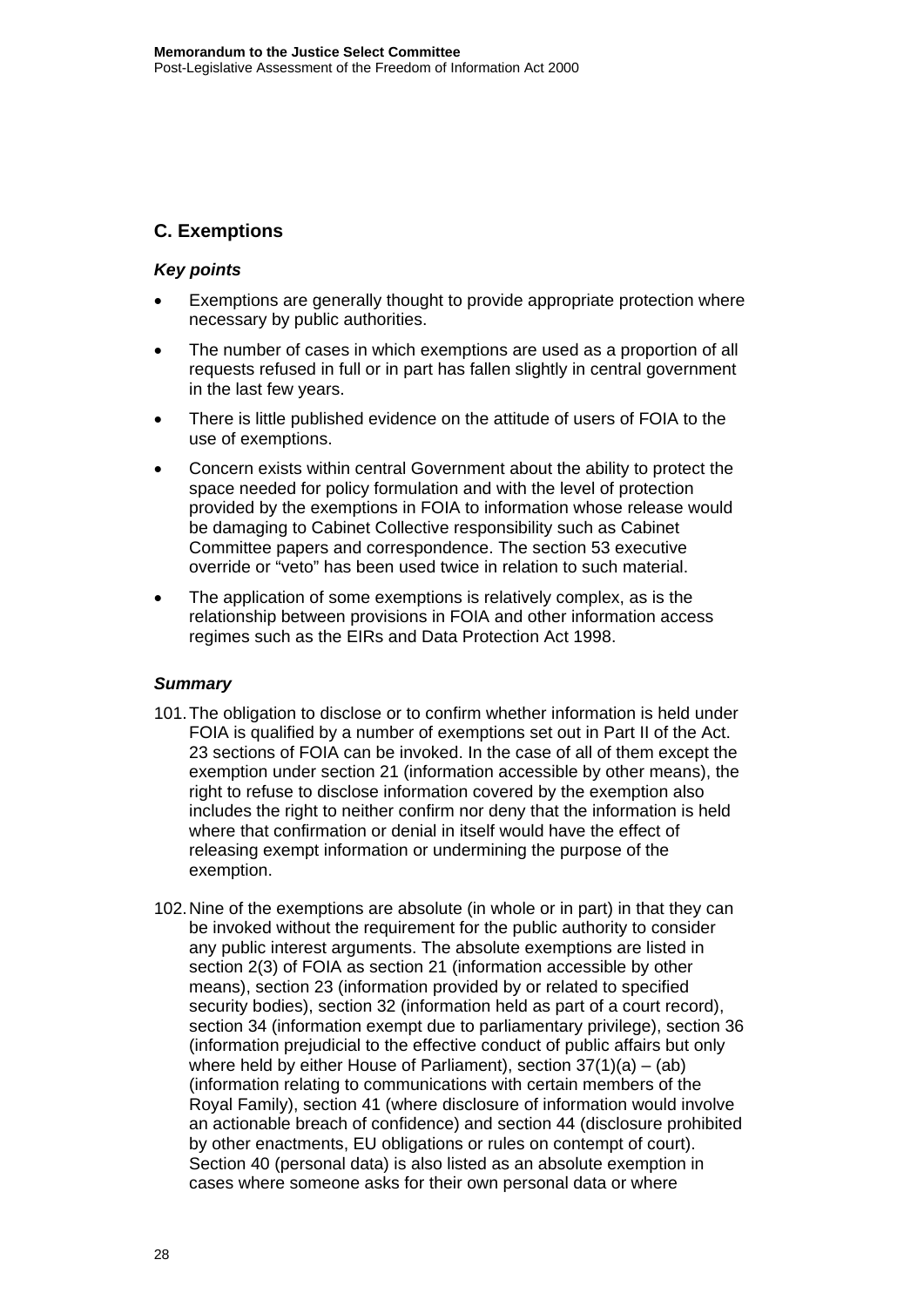disclosure to a third party would breach one or more of the data protection principles set out in Schedule 1 to the Data Protection Act.

- 103. The remaining exemptions are qualified in that they can only be deployed where the public authority has conducted a public interest test and has concluded that the public interest in maintaining the exemption outweighs the public interest in disclosure. Effectively this requires the public authority to consider whether the public interest lies in disclosure or nondisclosure. Qualified exemptions fall into two categories: those which are class based, and those which are subject to a prejudice test. Class based exemptions exempt from disclosure, subject to the application of the public interest test, information falling within particular categories without any need to show that disclosure would cause any particular type of harm. These are section 22 (information indented for future publication), section 24 (national security), section 30 (investigations and proceedings), section 35 (formulation and development of government policy), section 37 (communications with the Royal Family and Household, and honours), section 39 (environmental information), section 42 (legal professional privilege), and section 43(1) (trade secrets).
- 104. Prejudice based qualified exemptions can only apply, subject to the public interest test, where it is first demonstrated that disclosure of information would be likely to be, or would be, prejudicial to the purposes which the exemption is designed to protect. The prejudice based qualified exemptions are section 26 (defence), section 27 (international relations), section 28 (relations within the UK), section 29 (the economy), section 31 (law enforcement), section 33 (audit functions), section 36 (prejudice to the effective conduct of public affairs), section 38 (health and safety), and section 43(2) (commercial interests).
- 105. FOIA provides that in respect of certain exemptions a certificate may be issued to demonstrate that an exemption applies. A certificate signed by a Minister of the Crown shall be regarded as conclusive evidence that an exemption under section 23 or 24 is required. In relation to the Commons or the Lords, a certificate signed by the Speaker or the Clerk of the Parliaments respectively, shall be conclusive evidence that an exemption under section 34 or 36 is required. It is not necessary for a certificate to have been issued in order to apply any of these exemptions but the provision of a certificate does ensure that the ICO cannot decide that the relevant exemption is not engaged if a complaint is made against the decision.
- 106. FOIA also provides a means by which a decision notice requiring the release of information made by the ICO or, in the place of the ICO, a court can cease to have effect on certification by an 'accountable person'. This executive override provision is provided for in section 53 of FOIA and is commonly referred to as the veto. Further information about its use is provided in paragraph 116 below.
- 107. Further information about each exemption provided by FOIA is contained in Annex C.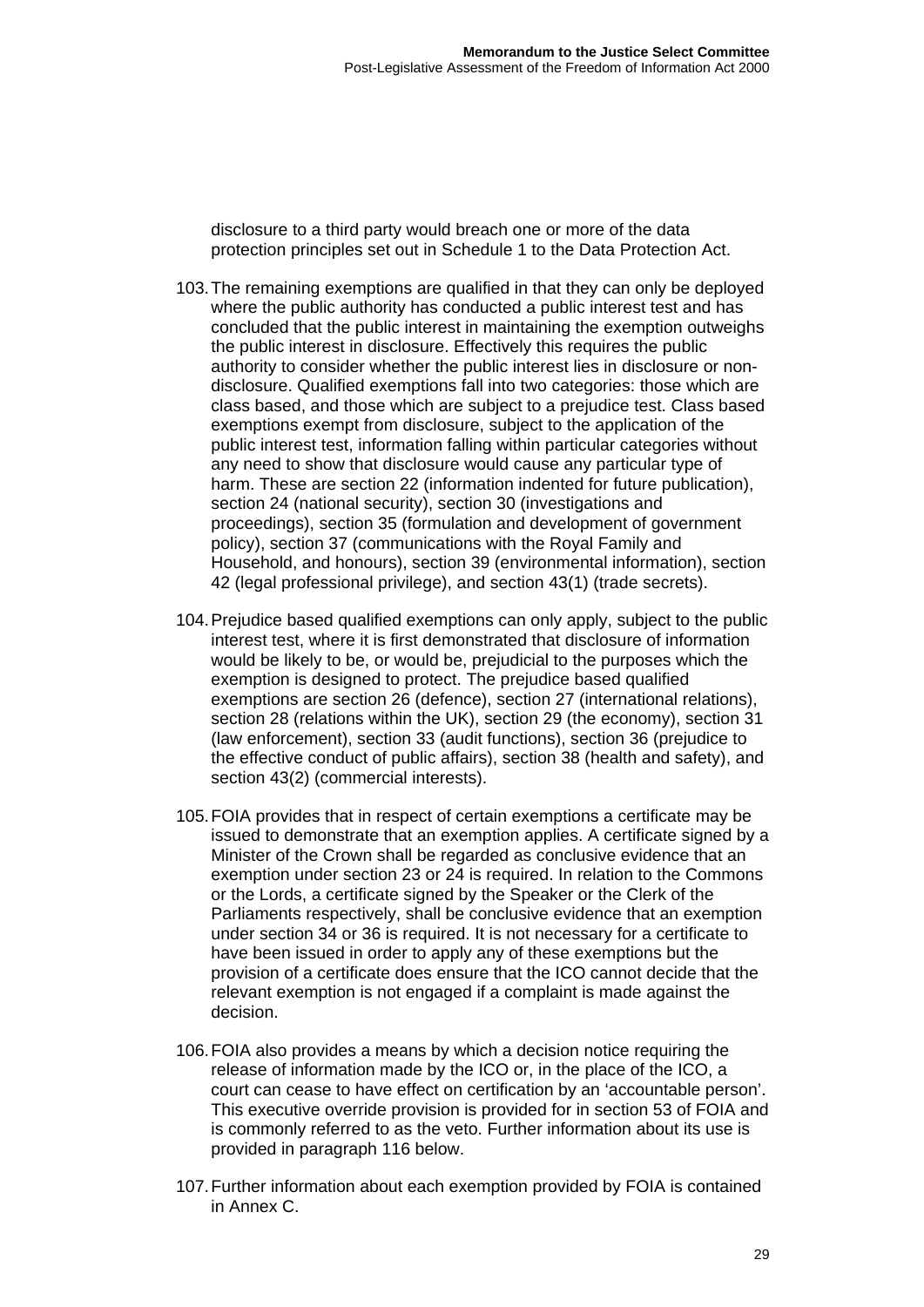### *Use*

- 108. The use of exemptions (including exceptions under the EIRs) has steadily reduced as a proportion of requests which resulted in information not being disclosed, either in full or in part, in central government. Between 2007 and 2010 in central government (figures for exemption usage could not be provided by all monitored bodies in 2005 and 2006), the proportion of non-routine requests resulting in information not being disclosed, either in full or in part, where one or more exemption was applied, fell slightly, from 82% to 78%. There was a corresponding percentage point increase in the proportion of requests which incurred the cost limit. During these four years, a total of 32,600 requests invoked exemptions.
- 109. By far the most used commonly used FOIA exemption by central government monitored bodies is that under section 40 (personal information). In total between 2007 and 2010, 41% of requests refused in full or in part where an exemption was used invoked section 40. Of the remaining exemptions, all rank well behind section 40 in terms of use. The next most used exemptions were: section 30 (Investigations and proceedings conducted by public authorities) which was applied to 11% of requests where exemptions were applied, section 41 (information provided in confidence) 8%, section 31 (law enforcement) 8%, section 35 (formulation of government policy) 7%, section 43 (commercial interests) 7% and section 44 (prohibitions on disclosure) 7%.
- 110. The most rarely invoked FOIA exemptions in central government are Parliamentary privilege, information which would prejudice relations within the UK, and information held for the purposes of audits.

### *Operational consideration*

111. Practitioners have raised few issues about the operation of the majority of exemptions, which suggests that in general they are felt to be adequate in scope and the way in which they operate. More evidence exists about the views of central government departments than other public authorities, and where specific concerns have been raised they are detailed below. There is little research available evidence from FOI users on the use of exemptions. However, where an applicant is dissatisfied with the application of an exemption they have recourse to complaints mechanisms provided for in Part V of FOIA and internal review and appeal rates (detailed at paragraph 149 below) may provide some insight.

#### *Section 35*

112. Section 35(1)(a) protects information which relates to the formulation and development of government policy, subject to the public interest test. This exemption can only be used by government departments and is frequently applied to protect the "policy making space". The need to have a protected space within which policy is formulated and where free and frank discussions can be held and ideas developed without fear of disclosure is viewed as particularly important by government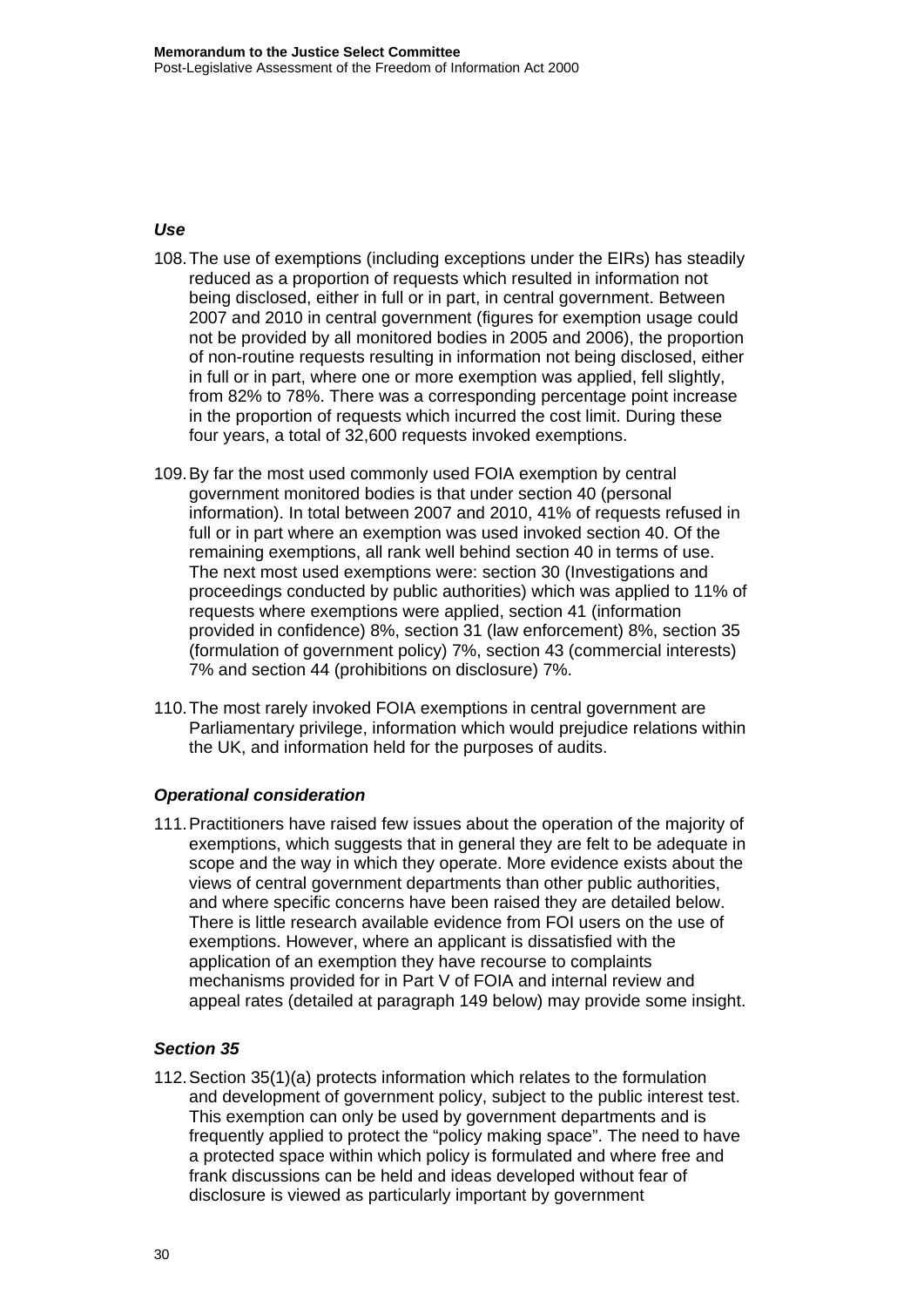departments. The importance of the policy formulation space has been reflected in decisions of the First-Tier Tribunal (Information Rights), and in particular in the decision in *Department for Education and Skills v Information Commissioner and Evening Standard "[D]isclosure of policy options, whilst policy is in the process of formulation, is highly unlikely to*  be in the public interest unless, for example, it would expose wrongdoing *within government"*[61](#page-33-0)*.* Tribunal decisions also reflect that the arguments for protecting the policy making space will decline once policy is formulated and with the passage of time. However, concern remains within government departments that the possible release of such information FOIA can have a "chilling effect" on the candour of discussions. Evidence relating to the "chilling effect of FOI is discussed further at paragraphs 212–218.

- 113. Section 35(1)(b) is designed to protect, subject to the public interest test, information which relates to Ministerial communications. This provision only relates to communications between two or more serving ministers, and not a Minister and another person. Communications between Ministers which fall within the scope of section 35(1)(b) include Cabinet and Cabinet Committee papers and correspondence. Protection for such information is also provided by section 36(2)(a) where disclosure would at least be likely to prejudice "the maintenance of the convention of the collective responsibility of Ministers of the Crown", and the balance of the public interest favours non-disclosure. However, given that sections 35 and 36 are mutually exclusive and section 36 cannot apply where section 35 does, Government departments<sup>[62](#page-33-1)</sup> will where necessary rely on section 35(1)(b) to protect Cabinet information and the convention of collective responsibility rather than section 36(2)(a).
- 114. Cabinet information has been released as a response to FOIA, for example in relation to the Westland affair. That decision to release followed adverse decisions of the courts<sup>[63](#page-33-2)</sup> and the information was over 20 years old at the time of release.
- 115. The *Westland* case is the most recent in which the courts have considered the application of section 35(1)(b). Despite ordering Cabinet material to be disclosed, the First-tier Tribunal observed that, given the convention, Cabinet information is of great sensitivity which extends beyond the particular administration in which it was generated. Accordingly, there is a substantial general interest in maintaining the section  $35(1)(b)$  exemption and disclosure within 30 years will only "very rarely" be ordered in circumstances where disclosure poses no threat to the cohesive working of cabinet Government. By contrast, the Tribunal suggested that there is a significant interest in reading an impartial

<span id="page-33-0"></span><sup>&</sup>lt;sup>61</sup> EA/2006/0006, 19th February 2007.

<span id="page-33-1"></span> $62$  Public authorities other than Government departments (including Northern Ireland departments) and the Welsh Assembly Government cannot rely on section 35.

<span id="page-33-2"></span><sup>63</sup> *Cabinet Office v IC (Westland)* (EA/2010/0031).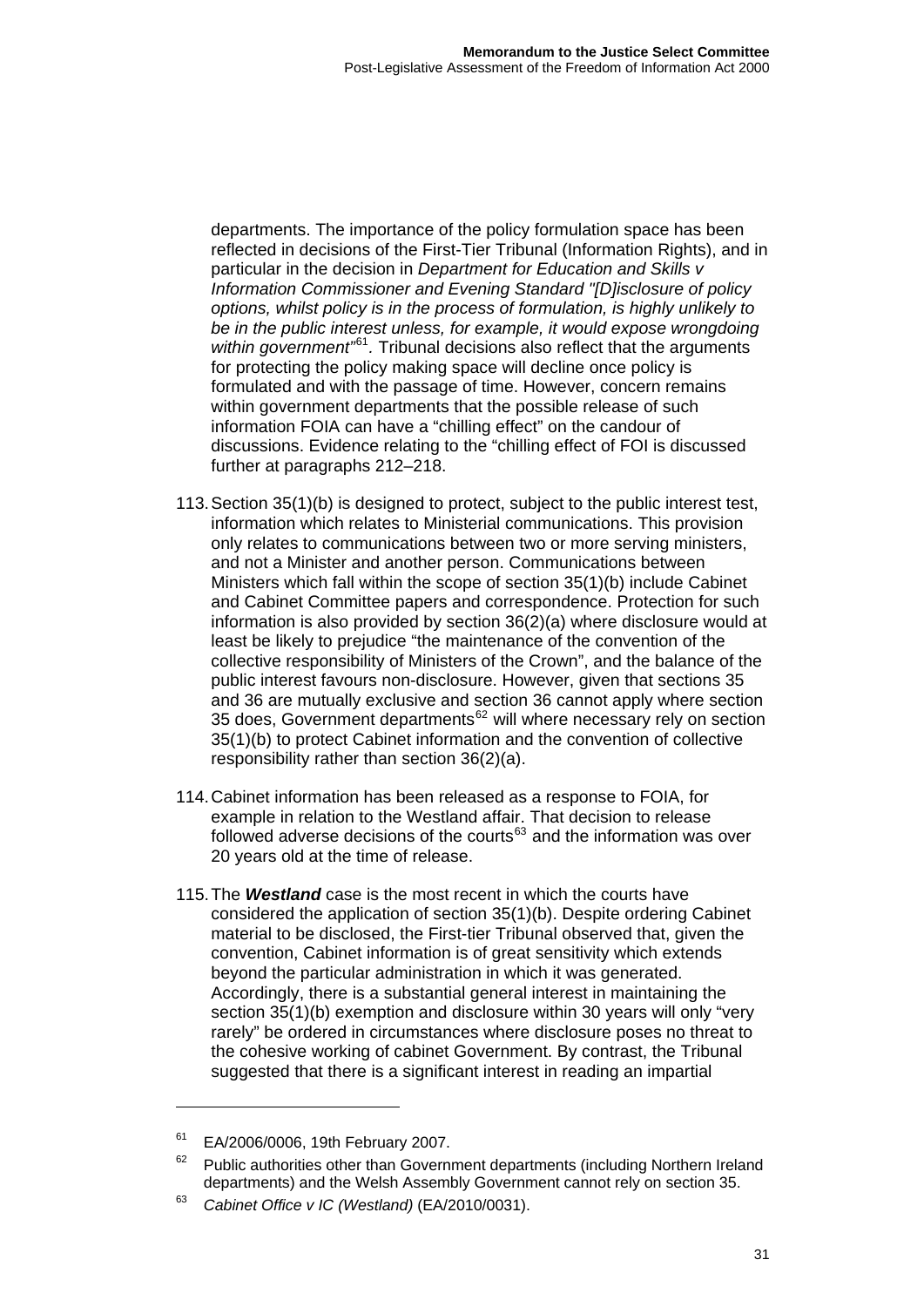account of Cabinet dealings and that will be stronger where the information has particular political or historical significance. Additionally, the passage of time, publication of descriptions of the information through other media (e.g. memoirs of the Ministers involved) and the fact that the matters may be of no lasting significance may weigh in favour of disclosure.

- 116. As a result of concern that the ICO and First-tier Tribunal had not attached sufficient weight to the importance of protecting the principle of collective responsibility in the relevant cases, the executive override or "veto" provided in section 53 of FOIA has been used on two occasions, firstly in February 2009, in respect of a request for information about cabinet meetings where legal advice relating to the invasion of Iraq was provided by the Attorney General; and secondly in December 2009 in respect of a request for minutes of the Cabinet Committee dealing with devolution in Scotland, Wales and Northern Ireland. To date, these are the only occasions where certificates under section 53 have been issued.
- 117. Given the concerns of the adequacy of protection being given in practice to such information and a desire to ensure that any use of the veto in this area was made only by reference to the relevant factors, the first published policy on the use of the executive override in cases engaging Cabinet Collective responsibility was published alongside the first use of the veto in February 2009 and an updated version of this policy was published on 11 July 2011.<sup>[64](#page-34-0)</sup> Both policies set out that the executive override should only be employed in exceptional circumstances, and that it should be employed only following a collective Cabinet decision to do so. The 'accountable person' will be, where possible, the Cabinet Minister with policy responsibility for the information requested or, where the decision involves the papers of a previous administration, the Attorney General.
- 118. The veto only applies to an individual decision notice and does not apply to subsequent requests for the same information. Accordingly, a number of requests have been received for information which has previously been the subject of the veto. For example, a request made in 2010 for the minutes of the Cabinet Sub-Committee on Devolution Scotland, Wales and the Regions (DSWR), which had been vetoed by the previous Government in 2009.

### *Section 36*

119. Subject to the public interest, section 36 protects collective responsibility (section 36(2)(1)), the provision of advice or the exchange of views in a free and frank way (section 36(2)(b)) and information the disclosure of which would or would be likely to "*otherwise prejudice the effective conduct of public affairs*" (section 36(2)(c). It differs from all other exemptions in that it can only be applied where, in the "reasonable

<span id="page-34-0"></span><sup>64</sup> <http://www.justice.gov.uk/publications/policy/MoJ/foi-veto-policy.htm>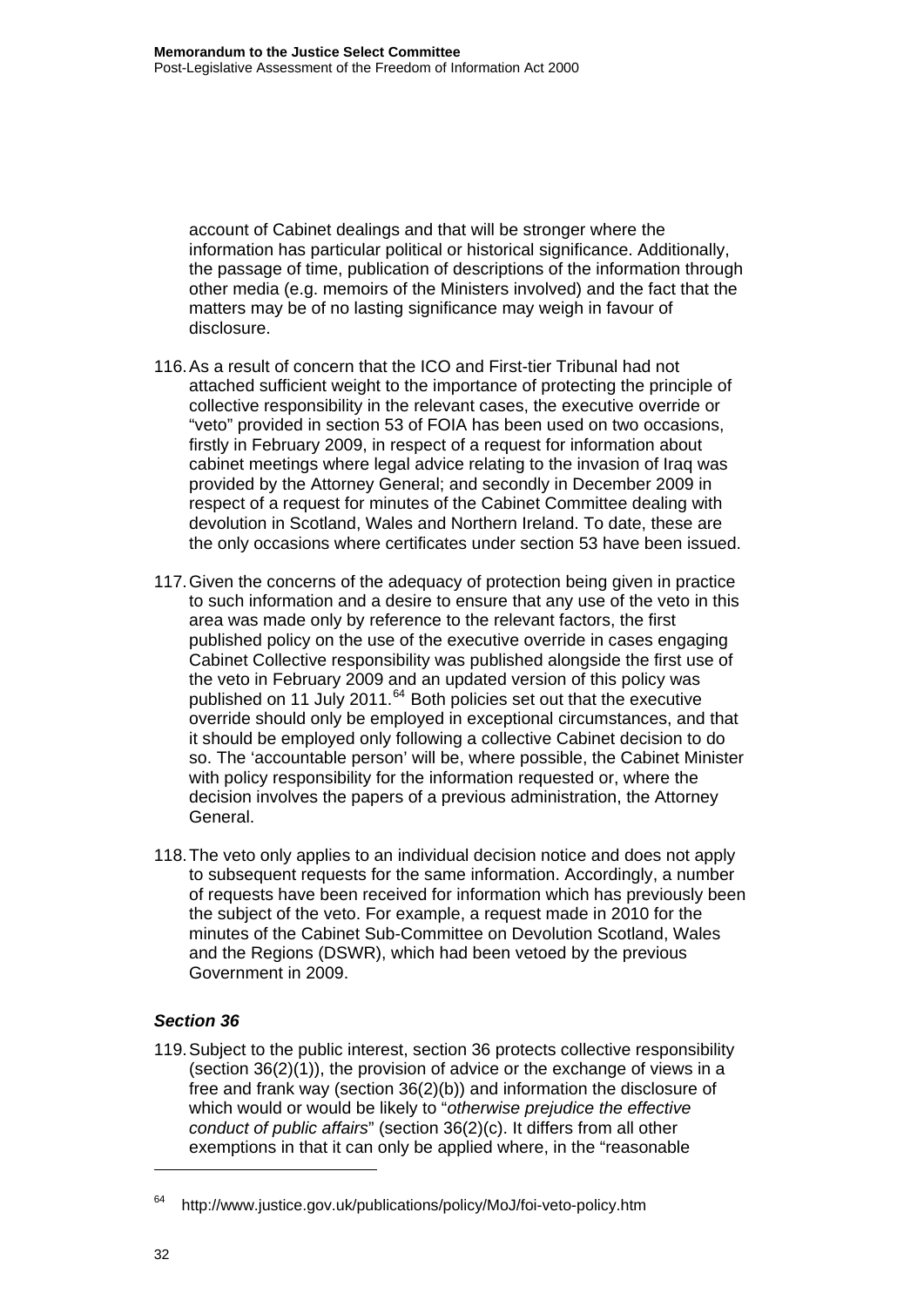opinion" of a "qualified person", the prejudice would, or would be likely to occur. For Government departments, the "qualified person" is a Minister of the Crown, or in the case of non-ministerial departments, the commissioners of that department or other person in charge. Aside from a small number of instances where the role of "qualified person" is explicitly allocated (through section 36(5)) any person other than a Minister may only act in this capacity for any public authority where authorised to do so by a Minister. Typically, the person in charge of a public authority is authorised as the "qualified person" in such instances.

- 120. Outside Government departments section 36 provides the only means of protecting the candour of advice and discussion unless there are other reasons why disclosure would be inappropriate given that section 35 cannot be relied upon. In addition, practice has shown that there is a wide range of information held by public authorities for which there is a strong argument against disclosure but where the other 22 exemptions do not apply. For example, many public authorities run staff recruitment and promotion tests and exercises. Requests for the marking criteria for such exercises have been refused under section 36(2)(c) and the decision to do so successfully upheld.
- 121. In practice section 36 can be more difficult to apply procedurally than other exemptions as it will normally require the submission of written advice to the "qualified person" and evidence that the qualified person holds the necessary opinion. It is also more difficult to defend as on appeal it is necessary not only to prove that the use of the exemption is reasonable in substance but also that the decision of the Qualified Person was reasonably arrived at, i.e. by reference to the relevant evidence.

### *Section 40*

122. Section 40(2) protects personal data $^{65}$  $^{65}$  $^{65}$  where disclosure would either breach one or more of the data protection principles contained in Schedule 1 to the Data Protection Act 1998 (DPA) or section 10 of the DPA which enables a data subject to prevent processing likely to cause damage or distress. As outlined above, Section 40 is the most used FOIA exemption in both central and local government. Anecdotal evidence suggests that some requesters believe that public authorities place an over reliance on the use of section 40 in response to requests and when redacting information.

<span id="page-35-0"></span> $65$  The meaning given to personal data in FOIA is the same as in section 1(1) of the DPA i.e. data relating to a living individual which, either on its own or together with other data held by the data controller, identifies that individual.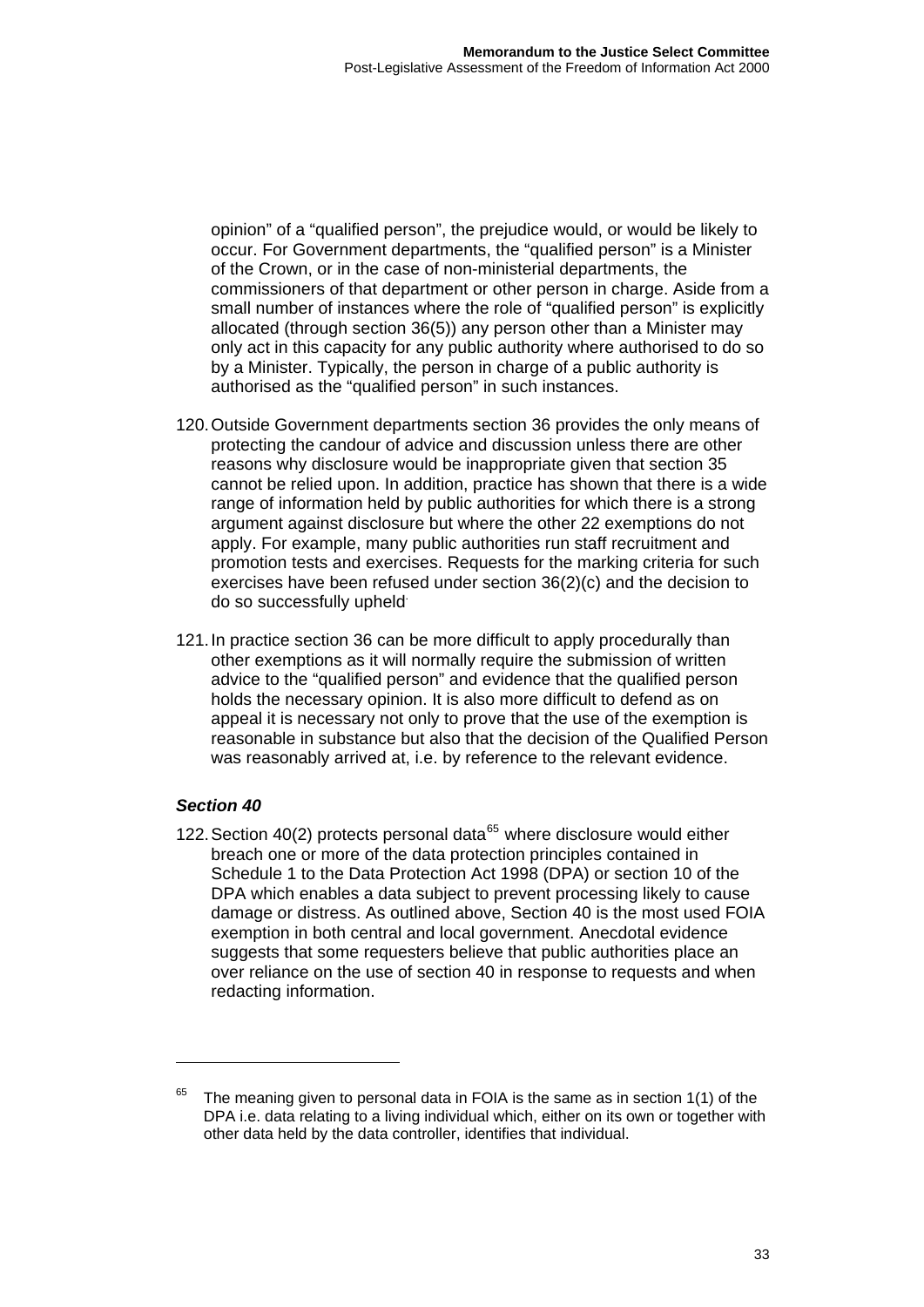- 123. While section 40(2) is usually applied as an absolute exemption,  $66$  the need to consider whether disclosure would breach the DPA before applying it makes its proper application relatively complex for practitioners, who also need to ensure that their authority does not breach its responsibilities as a data controller and processor. This requires consideration of issues such as the definition of personal data, necessary processing, the legitimate aims of the requester, the identity of the requester, whether the information is sensitive personal data and anonymisation, to name but a few. Prior to FOIA there was very little litigation and therefore case law relating to the DPA. As a result of FOIA requests the volume of DPA case law has extended considerably.
- 124. Since 2005, there has been a noticeable change in the way in which requests for data about public officials, e.g. in relation to their salaries and expenses, have been handled. In the first years of FOIA such requests may have been refused under section 40 on the basis that release would constitute unfair processing and contrary to the expectations of the data subject. Increasingly the Government has expanded what it is acceptable to release about a public official's public life have been pushed back, with salaries and expenses, certainly of senior officials, Ministers and MPs published on a regular basis.
- 125. However, the case law remains relatively consistent in recognising that it is open to public authorities to withhold the names of junior officials (in central Government, those below Senior Civil Service level) on the basis that, because of the nature of their role and responsibilities, they have an expectation of privacy. On that basis it would be a breach of the first data protection principle (data should be processed fairly and lawfully) to disclose their identities. That said, this approach must be applied on a case-by-case basis and there may be instances where the disclosure of the identities of junior officials in "outward-facing" roles that identify them more readily to the public with the policy or performance of a government department will not be objectionable.<sup>[67](#page-36-1)</sup>

#### *Environmental Information Regulations*

126. Access to environmental information is provided for under the EIRs. Section 39 of FOIA exempts environmental information from its scope, subject to a public interest test. In practice the exemption is little used as

<span id="page-36-0"></span> $66$  It is a qualified exemption in two circumstances. The first is where consideration is required to be given to whether disclosure would breach section 10 of the DPA (which enables a data subject to prevent her/his personal data being processed in circumstances where it would cause substantial and unwarranted harm or distress). The second is where the personal data is exempt from the subjects right of access under section 7 of the DPA by virtue of an exemption contained in Part VI to the DPA.

<span id="page-36-1"></span><sup>67</sup> See, for example, the decisions of the First-tier Tribunal in *Roberts v IC and BIS*  (EA/2009/0035), *Greenwood v IC & Bolton MBC* (EA/2007/0007), *Dun v IC &\_NAO (EA/2010/0060)* for discussion of the relevant principles.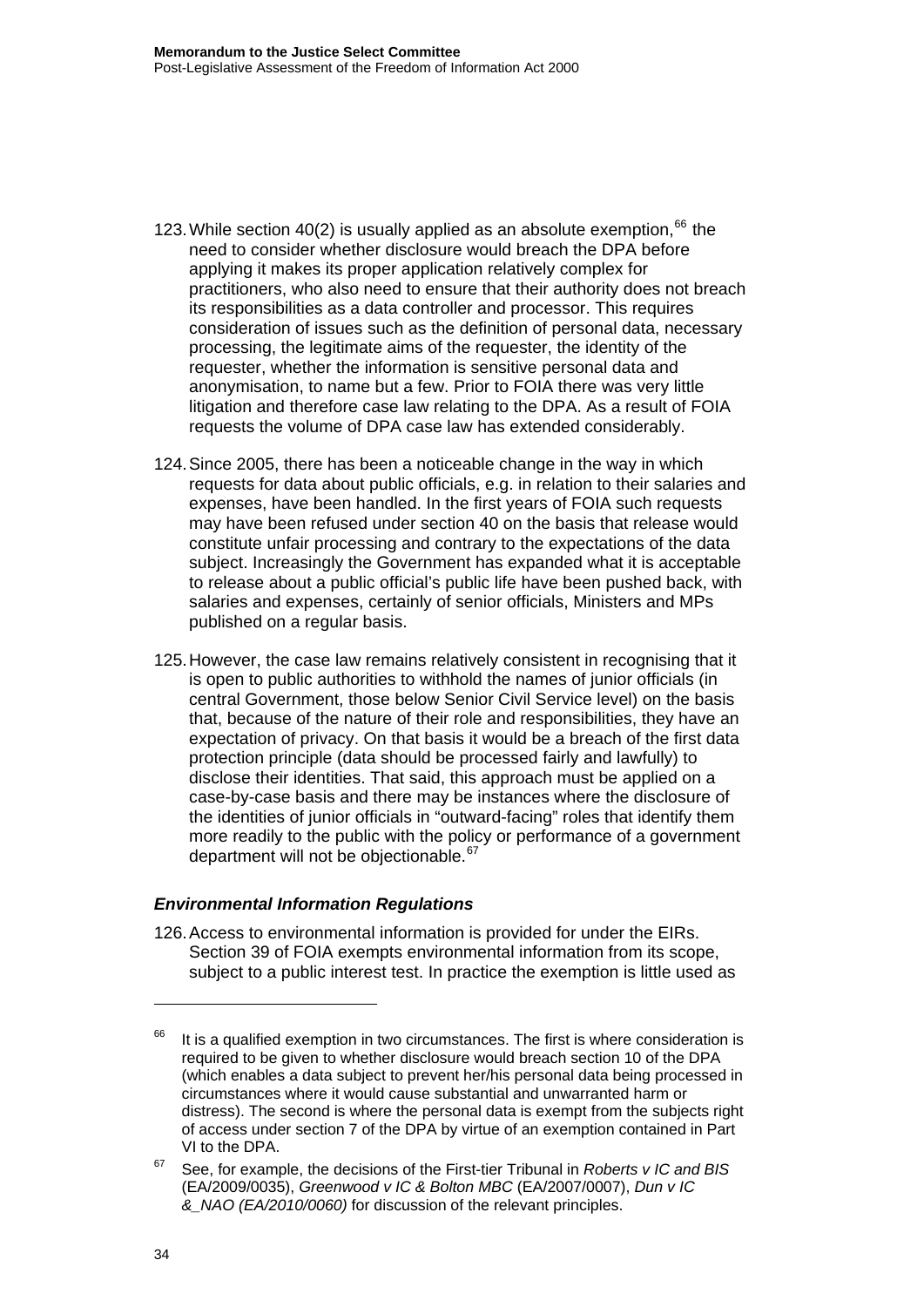public authorities will automatically consider requests for such information under the EIRs. The EIRs and FOIA differ in a number of ways. All EIR "exceptions" are subject to a public interest test and, unlike FOIA, include, for example, specific provisions to protect intellectual property and draft documents. It is worth nothing that section 39 in practice requires two public interest tests to be carried out; one in deciding to maintain the exemption or not, and one in assessing the application under the EIRs. Both FOIA and the EIRs are regulated by the ICO. The crossover between the two regimes can be confusing for practitioners and requesters, although issues will generally only arise when information is being withheld. The question of whether information is environmental, and therefore subject to the EIRs has been the subject of some litigation, prompted largely by the difference between the two regimes, as information can be perceived to be harder to withhold under the EIRs.

# **D. Level of Request & Disclosure**

## **Key Points**

- The extent to which FOIA is used indicates that it has become a vital tool in information disclosure.
- Between 2005 and 2010, over 220,000 non-routine information requests were made to the central government bodies covered by the MoJ's monitoring statistics (includes requests under EIRs). Research also suggests nearly 700,000 FOI requests were made to local authorities between 2005 and 2010.
- Available evidence indicates that request volumes have increased considerably in recent years.
- The rate of disclosure is more difficult to evaluate. In central government, the proportion of resolvable requests where the information sought was disclosed in full fell between 2005 and 2010. However there were increases in full disclosure in local government.
- There is a perception amongst some public authorities that in addition to an increasing level of requests, the complexity of requests has also increased.
- 127. Ascertaining a full picture of request volumes and disclosure levels under FOIA is difficult because collated statistics for public authorities outside of central Government are not maintained. In addition to the statistics collated by the MoJ on the operation of FOIA in central government, UCL's Constitution Unit has collated statistics in respect of request and disclosure levels in local government. It is important to recognise, however, that with over 100,000 bodies subject to FOIA, these statistics do not necessarily reflect the trends outside of central and local government, although it is likely that the largest proportion of FOI requests is received within these two sectors.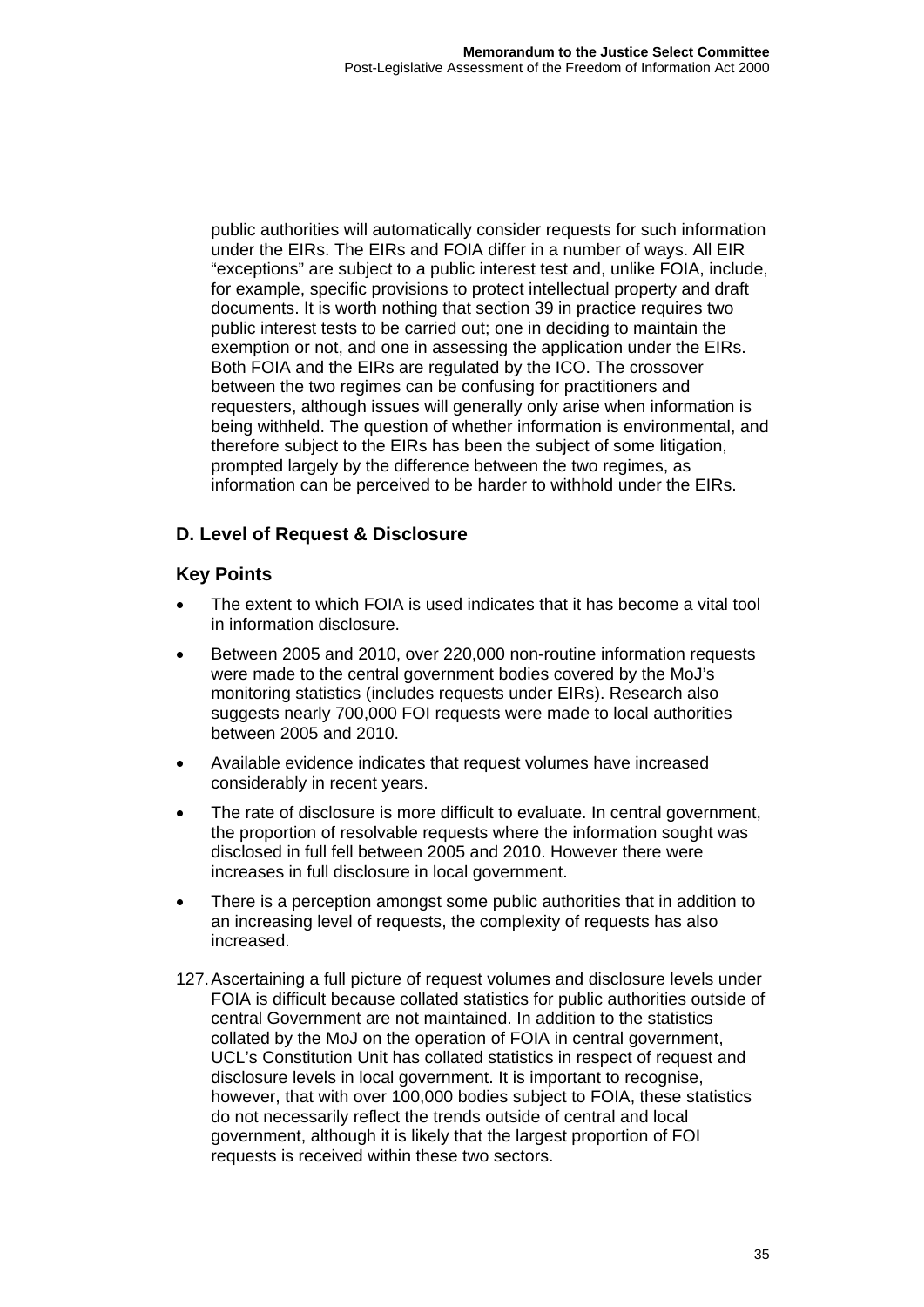- 128. Central government 'monitored' bodies received a total of almost 225,000 FOI and EIR requests in the period 2005 to 2010. Following an initial surge in request volumes in early 2005 following FOIA's implementation, request levels were generally flat until the end of 2007, but since then there has been a steady increase, with 43,900 requests received in 2010 compared to 33,000 in 2007). Final figures for the whole of 2011 will be available early in 2012 but statistics from the first two quarters suggest that request levels have continued to increase in 2011, with more than 23,000 requests received in the first half of the year. $68$
- 129. UCL figures for local government indicate that a total of 693,650 FOI requests were received from 2005 to 2010. This has involved a dramatic increase in request levels in each year of the Act's operation from just over 60,000 in 2005 to 197,737 in 2010. The increase in request levels may indicate a greater awareness of the range of information which can be obtained under the Act. With over 900,000 requests dealt with since 2005 in local and central government alone, there is no doubt that the Act has become a much-used tool for those seeking information.<sup>[69](#page-38-1)</sup>
- 130. This trend of increasing numbers of FOI requests is supported by The MoJ study carried out by Ipsos Mori, in which respondents who gave an indication of their number of requests all indicated that volumes of requests were increasing. In some cases, this increase was dramatic, for example, indicating a 25% increase in requests in the past year.
- 131. Of greater relevance than the level of requests received, the extent of disclosure indicates the extent to which FOIA is useful in releasing information which might otherwise not have been disclosed. In central government, there has been a steady decrease in the proportion of " $resolved in full$ , requests<sup>[70](#page-38-2)</sup> where the information sought was disclosed in full, from 66% in 2005 to 57% in 2010. At the same time, the rate of full withholding of information rose from 18% to 25%. As noted above, there has been an increase in the proportion of requests which were refused on the basis of incurring the cost limit. Between 2005 and 2010, over 100,000 non-routine requests to central government have resulted in all the information requested disclosed.[71](#page-38-3) The experience of local government is quite different according to UCL's research, with full refusal of requests accounting for, at most, 10.5% of requests (in 2006) and refusal rates falling overall between 2005 to 2010.<sup>[72](#page-38-4)</sup> Although the trends

<span id="page-38-0"></span><sup>68</sup> *Ibid.* 32.

<span id="page-38-1"></span><sup>69</sup> *Ibid.* 33.

<span id="page-38-2"></span> $70$  In the MoJ's central government monitoring statistics, "resolvable" requests are those where it would have been possible to give a substantive decision on whether to release the information being sought, so exclude, for example, requests for information that was not held by the body in question.

<span id="page-38-3"></span><sup>71</sup> *Ibid.* 32.

<span id="page-38-4"></span><sup>72</sup> *Ibid.* 33.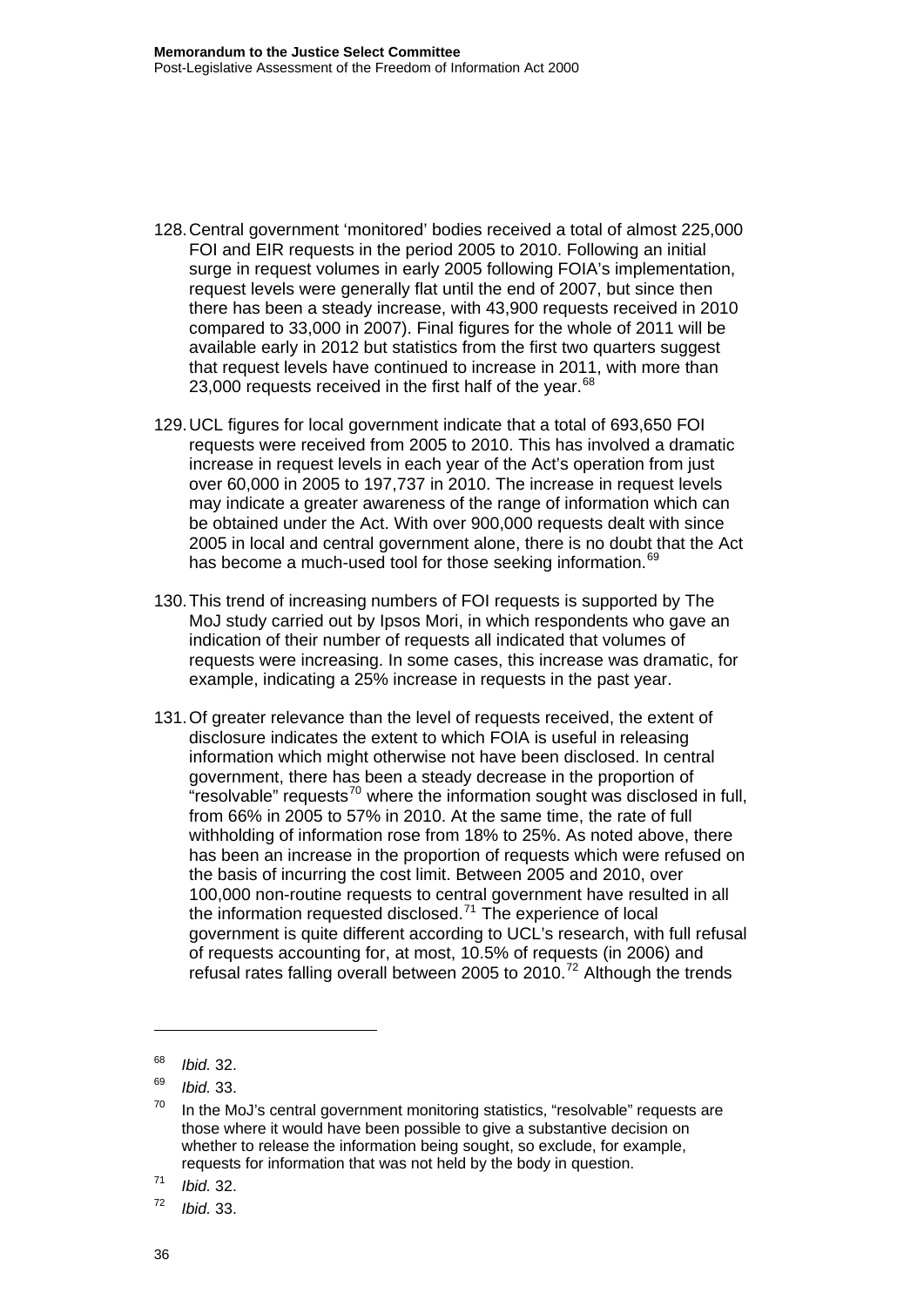differ, the statistics demonstrate a strong level of disclosure of information resulting from FOIA.

- 132. While no specific research has been undertaken into the reason for the differing trends between central and local government, a number of explanations may apply. The different methodologies in collation of statistics may be relevant. It is also possible that links between local government and the public are closer and that it has, as a result, a greater culture of openness than central government. The size of some government departments may mean that they are likely to need to use the cost limit to refuse requests where they are broadly drawn. There is also a wider range of exemptions which are likely to apply to central government information rather than that held by local government (such as national security and defence).
- 133. This theory may in part be supported by the range of disclosure rates across Government departments according to the nature and sensitivity of the information they hold. In 2010, for example, the Home Office and the Foreign and Commonwealth Office both responded to 13% of requests by withholding the information in full under one or more of the exemptions while the comparable figure for the Department of Communities and Local Government was 6%.[73](#page-39-0) Some departments, such as MoJ, have a relatively high use of exemptions because of the volume of personal data they hold (e.g. court and prison records). This disparity within central government may be indicative of the extent to which some exemptions, such as those relating to national security and international relations, may properly apply more to information held by some public authorities than to others.
- 134. Another possible explanation for the fall in disclosure rates in central government might be that as more information is routinely and proactively disclosed, requests are made for more complex and sensitive material.

## **E. Timeliness of Response**

## *Key Points*

- A key indication of how FOIA works is the timeliness of compliance with the Act.
- Compliance against statutory deadlines has been consistently high since the FOIA was first implemented.
- Concern still exists as to the time taken to conduct internal reviews and public interest tests, which are not limited by statutory timeframes.
- Improvements have occurred in the timeliness of internal reviews but the results for public interest tests is more mixed, with many extensions beyond an additional 20 working days.

<span id="page-39-0"></span> $73$  Annual Statistics on Implementation in Central Government 2010 p32; available at *Ibid 32.*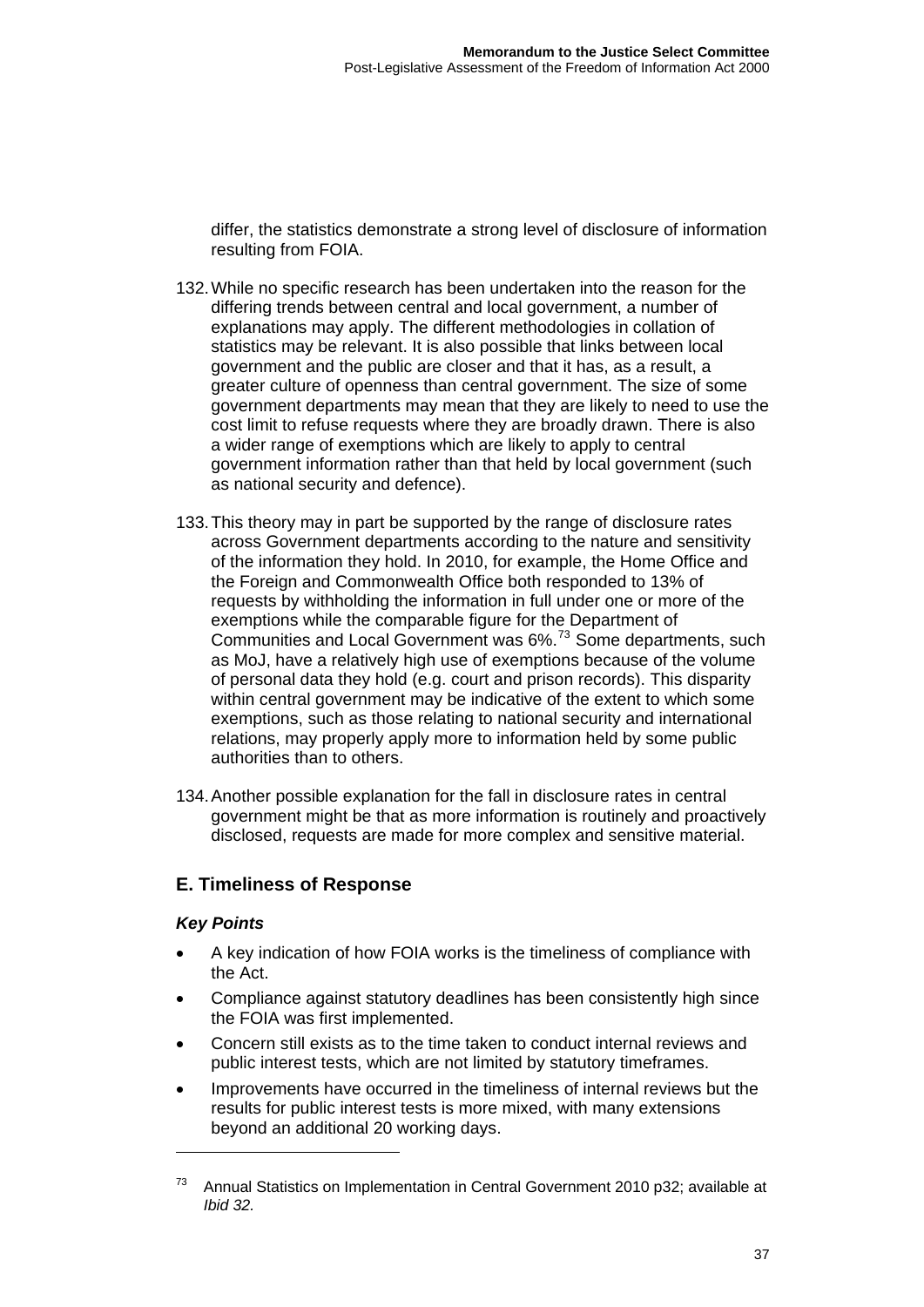- 135. It is an important element of the success of the Act that requesters should receive a response to their request within the statutory time limits. In this respect, MoJ statistics for central government indicate that compliance with the statutory limits is good, with 86% of requests responded to within 20 working days (or 30 working days for historical records held by the National Archives) in 2010. The rate of response within either the 20 day limit or within a permitted extension (such as for the conduct of a public interest test) was 91% in 2010. Both these figures have remained consistent since the early days of the Act's implementation in 2005.<sup>[74](#page-40-0)</sup>
- 136. For local authorities the rate of requests answered within the statutory limit was 85% in 2005 and remained at roughly that level until dropping to 79% in 2009 and rising again to 88% in 2010. It is unclear to what extent information not answered within the statutory timeframe was answered within a permitted extension.<sup>[75](#page-40-1)</sup>
- 137. Some improvement in timeliness of response to requests is supported by the MoJ study. The majority of respondents had experienced problems in meeting the 20 working day response time, but this only occurred occasionally for most. Some indicated that they had moved from a position of poor performance to good performance as knowledge of the Act increased. A number indicated, however, that for particularly complex requests, or in cases where only one staff member can provide a response, meeting the deadline can become more difficult. This is made somewhat worse by the inability for some public authorities to plan the resources needed for dealing with FOIA, particularly those authorities with sporadic FOIA request rates.
- 138. The time taken for public authorities to conduct a public interest test is not regulated by FOIA other than a requirement that the time taken be 'reasonable in the circumstances' (section 10(3)). MoJ guidance to central government and ICO guidance to all public authorities both express the view that where possible, the public interest test should be conducted within the twenty working day statutory limit, but that where that is not possible, any extension beyond it should not exceed a further twenty working days.[76](#page-40-2)
- 139. Concern about the time taken to conduct public interest tests was raised in Freedom of Information – One Year On.<sup>[77](#page-40-3)</sup> In that report, the Committee recommended that the then Department for Constitutional Affairs include in its guidance a recommendation as to the time taken to conduct public interest tests and that data be published as to the time taken for public interest tests across central government. Those recommendations were followed, and statistics in 2006 showed only 49% of public interest test

<span id="page-40-0"></span><sup>74</sup> *Ibid.* at p21.

<span id="page-40-1"></span><sup>75</sup> *Ibid.* 33.

<span id="page-40-3"></span><span id="page-40-2"></span>

<sup>76</sup> *Ibid.* 25. 77 *Ibid*. 28 at p27-28.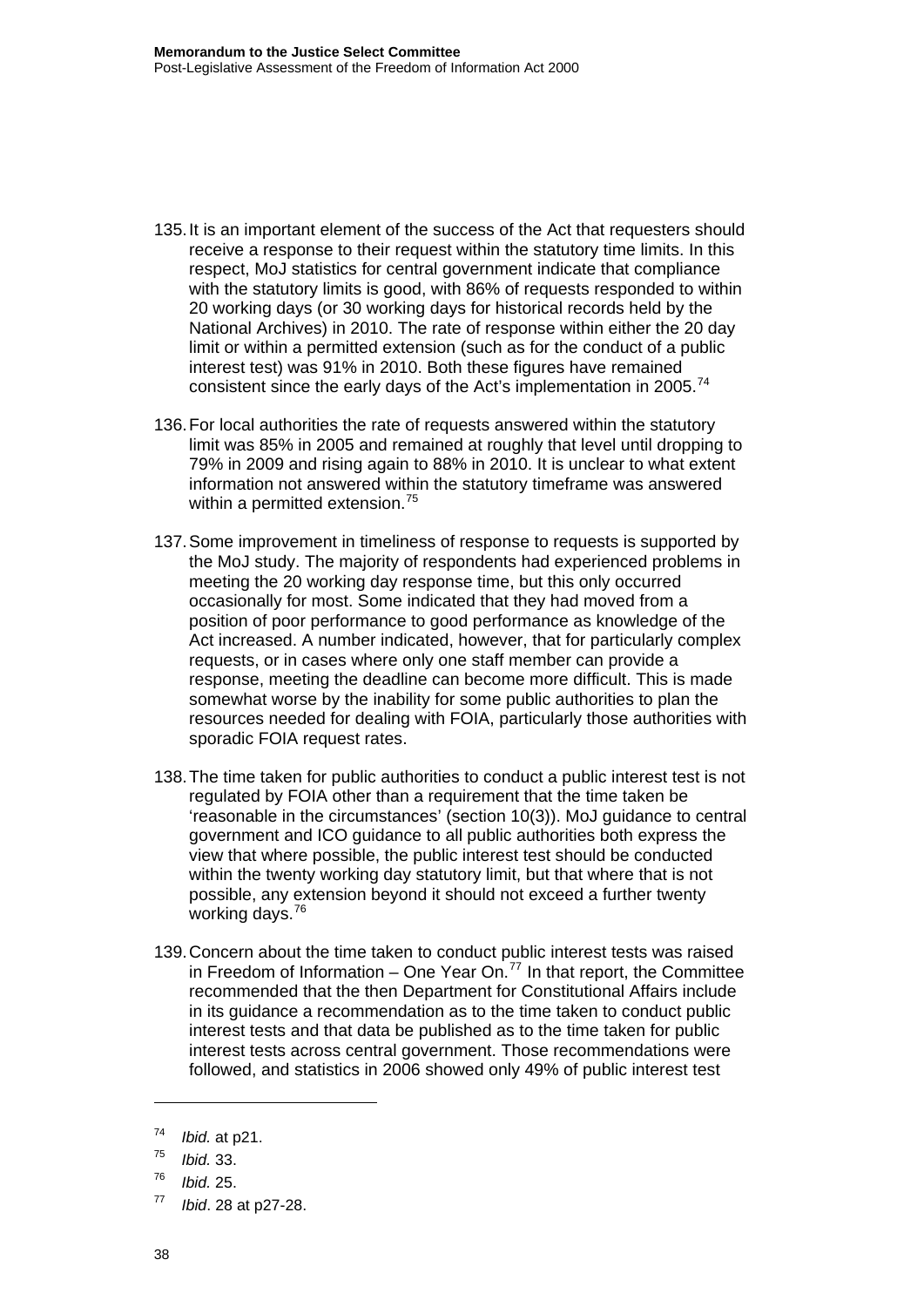extensions (which had been completed by the time the statistics were collected) lasting twenty working days or less. This figure increased to 58% by 2009<sup>78</sup> but fell back to 47% in 2010.<sup>79</sup>

- 140. A small number of requests can result in exceptionally long delays for the consideration of the public interest test. MoJ central government statistics began more detailed monitoring of the breakdown of public interest test extension durations in excess of 40 working days in 2010. In that year, the statistics showed that in central government, 375 requests resulted in public interest tests which lasted between 40 and 100 working days (22% of completed extensions), with 4% lasting more than 100 working days. Unlike the situation with timeliness in internal reviews set out below, the timeliness in conducting public interest tests has not improved in recent  $vears.<sup>80</sup>$  $vears.<sup>80</sup>$  $vears.<sup>80</sup>$
- 141. The time taken to conduct internal reviews has also been an area of concern in the implementation of FOIA. Similar to extensions to consider the public interest test, no statutory limit exists for the length of time taken to carry out an internal review. MoJ guidance to central government is that more straightforward internal reviews should aim to be completed within twenty working days of receiving the complaint, and that more complex reviews should aim for completion within six weeks.<sup>[81](#page-41-1)</sup> The ICO guidance to all public authorities recommends a twenty working day limit and where this is not possible, no more than 40 working days supported by a clear demonstration why an extension is necessary.<sup>[82](#page-41-2)</sup>
- 142. Concern about the time taken to conduct internal reviews was raised in Freedom of Information – One Year On, $83$  the seventh report of the Constitutional Affairs Committee of session 2005-06. In that report, the Committee recommended that the then Department for Constitutional Affairs include in its guidance a recommendation as to the time taken to conduct internal reviews and that data be published as to the time taken for internal reviews across central government. Those recommendations were followed, and MoJ's monitoring statistics in 2007 showed 37% of internal reviews taking twenty working days or less.<sup>[84](#page-41-4)</sup> This has increased steadily to 58% in 2010. Similarly, the proportion of internal reviews taking sixty working days or more has fallen from 19% to 8% in that period.<sup>[85](#page-41-5)</sup>

 $78$  Annual Statistics on Implementation in Central Government 2010 p30; available at *Ibid 32.* 

<sup>79</sup> *Ibid.* 70 at p43.

<span id="page-41-0"></span><sup>80</sup> *Ibid.* 

<span id="page-41-1"></span><sup>81</sup> *Ibid.* 25.

<sup>82</sup> *Ibid.* 

<span id="page-41-3"></span><span id="page-41-2"></span><sup>83</sup> *Ibid.* 26.

<span id="page-41-4"></span><sup>84</sup> Annual Statistics on Implementation in Central Government 2007 p26; available at *Ibid 32.* 

<span id="page-41-5"></span><sup>85</sup> *Ibid.* 70 at p39.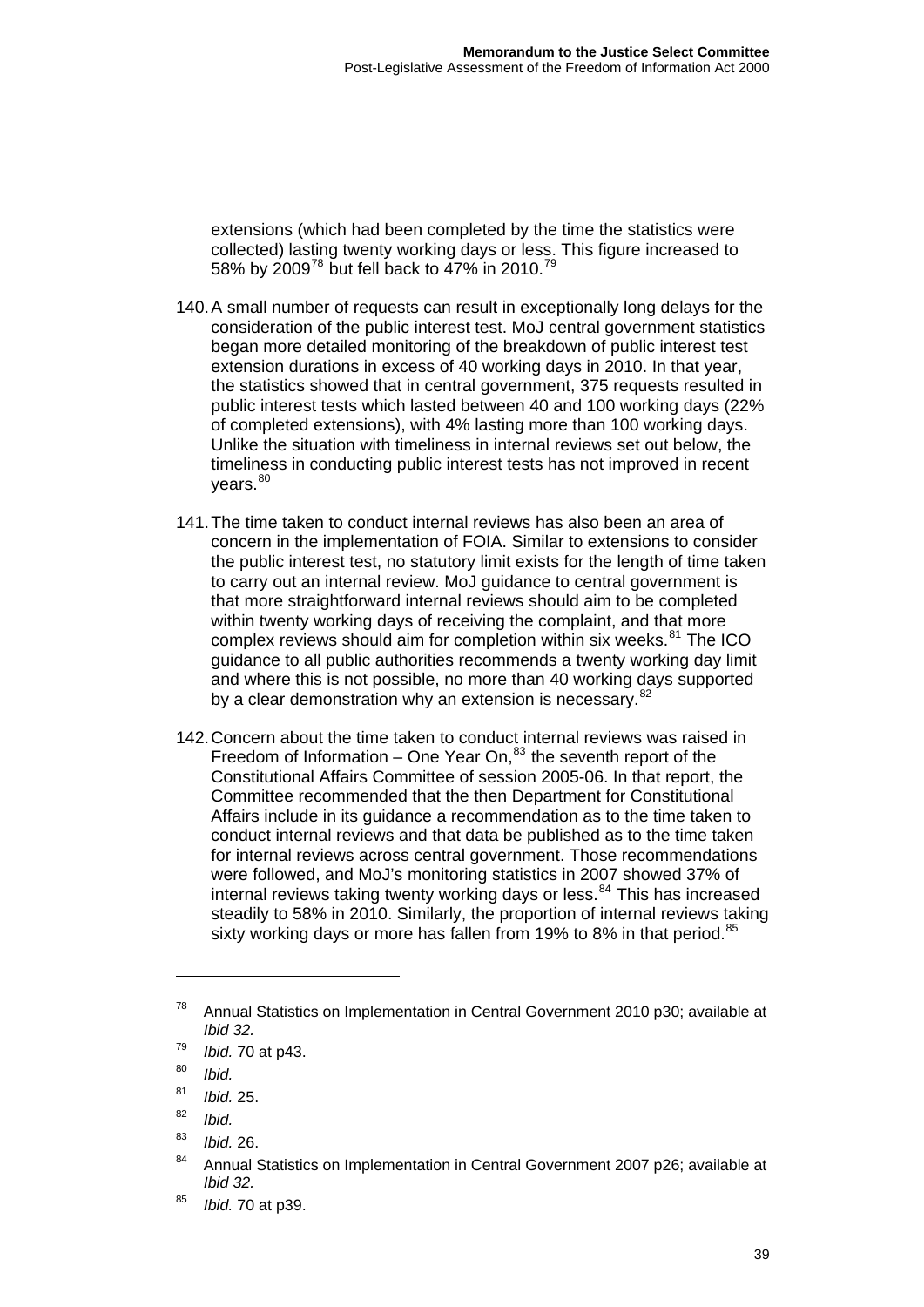143. The ICO has begun the process of monitoring public authorities which have presided over significant delays in compliance with FOIA. These have included bodies for which more than six delay-related complaints were received in a six month period, where it appeared to the Commissioner that they had exceeded the time for compliance by a significant margin at least once, or where their compliance with statutory timeframes was less than 85%. In 2011, the ICO issued a notice stating that out of 33 bodies monitored for a period of three months, 26 made considerable improvements while seven remained problematic.<sup>[86](#page-42-0)</sup> For those seven bodies, the ICO sought agreements on further improvements or entered into discussions on appropriate regulatory measures.

## **F. Sanctions, Complaints and Appeals**

#### *Key Points*

- FOIA ensures that requesters have recourse to a robust complaints and appeals system where they are unhappy with the outcome of their request.
- There is satisfaction amongst public authorities with the complaints and appeals system.
- The way the complaints system works has overcome to a considerable degree the operational difficulties experienced when FOIA was first implemented.
- Statistics on the rate of decisions overturned by the ICO indicate a high level of compliance with the Act by public authorities.

#### *Internal Reviews*

144. Part VI of the section 45 Code of Practice issued in 2004 sets out that public authorities should alert requesters that an internal review can be carried out if they are unhappy with the outcome of their request.<sup>[87](#page-42-1)</sup> Internal reviews should be carried out by someone of higher seniority than the decision-maker where practicable and should, in any case, involve a full re-evaluation of the handling of the request. The Code of Practice indicates that any complaint about the outcome of a FOI request, whether or not it specifically requests an internal review, should be treated as an internal review. Internal reviews under FOIA are not subject to a statutory timeframe, although guidance does recommend that they be conducted within 20 working days where possible. This is in contrast to internal reviews under the EIRs for which a statutory timeframe of as soon as possible and no more than forty working days exists. Internal reviews and complaints against FOIA decisions will usually be carried out under the same processes.

<span id="page-42-0"></span><sup>86</sup> Information Commissioners Office; 23 June 2011.

<span id="page-42-1"></span><sup>87</sup> *Ibid.* 23.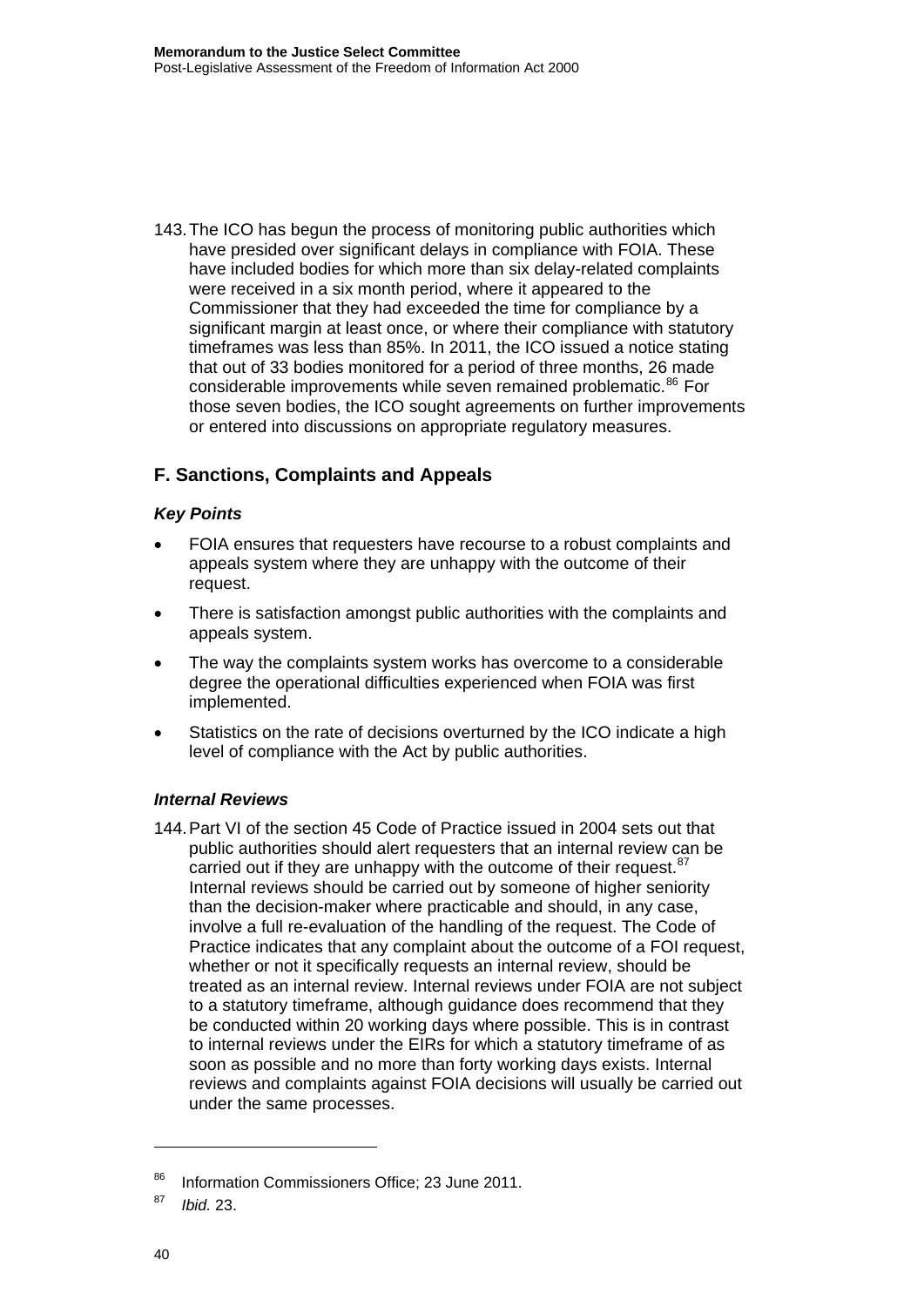- 145. In central government, for requests which were initially received between 2005 and 2010, 7,400 internal reviews had been requested by the time each year's statistics were collected. The represents 4.4% of all requests received in that period.<sup>[88](#page-43-0)</sup> Between 2005 and 2010 in local government according to the research conducted by UCL's Constitution Unit, there were 11,336 internal reviews arising out of 693,650 requests – a rate of 1.6%.<sup>[89](#page-43-1)</sup> These statistics, combined with the fact that there is no cost to the requester of seeking an internal review might be taken to indicate a good degree of satisfaction amongst requesters that their request was dealt with appropriately by the initial decision-maker.
- 146. The proportion of initial decisions which are upheld in full by internal review has remained consistently high in central government over the first six years of FOIA's operation. Of those internal reviews which had concluded by the time each year's statistics were collected, 76% of internal reviews upheld the original decision in full and 15% upheld it in part. Only 9% of internal reviews resulted in the original decision being overturned.<sup>[90](#page-43-2)</sup> No information is available as to the extent to which internal reviews uphold original decisions in the wider public sector.

#### *Complaints to the ICO*

- 147. Section 50 of FOIA allows for a requester to make a complaint to the ICO about the handling of their request for information. Having investigated a complaint, the ICO may issue a decision notice obliging the public authority to take action specified in the notice where the ICO finds that a public authority has contravened FOIA by failing:
	- i) to confirm whether or not it holds requested information,
	- ii) to provide the requested information where there is no ground for withholding it:
	- iii) to communicate information in a form requested by the requester where it was reasonable to do so in accordance with section 12; or
	- iv) to respond to a request within the statutory time limit set out in section 17.
- 148. Under section 50(2) the right to have a complaint adjudicated on by the ICO applies unless the internal review process has not been exhausted, unless there has been undue delay in bringing the complaint, unless the complaint is vexatious or frivolous or unless the complaint has been subsequently abandoned or withdrawn. As with internal reviews there is no cost to the requester of making a complaint to the ICO.

<span id="page-43-0"></span><sup>88</sup> *Ibid.* 32.

<span id="page-43-1"></span><sup>89</sup> *Ibid.* 33.

<span id="page-43-2"></span><sup>90</sup> *Ibid.* 32.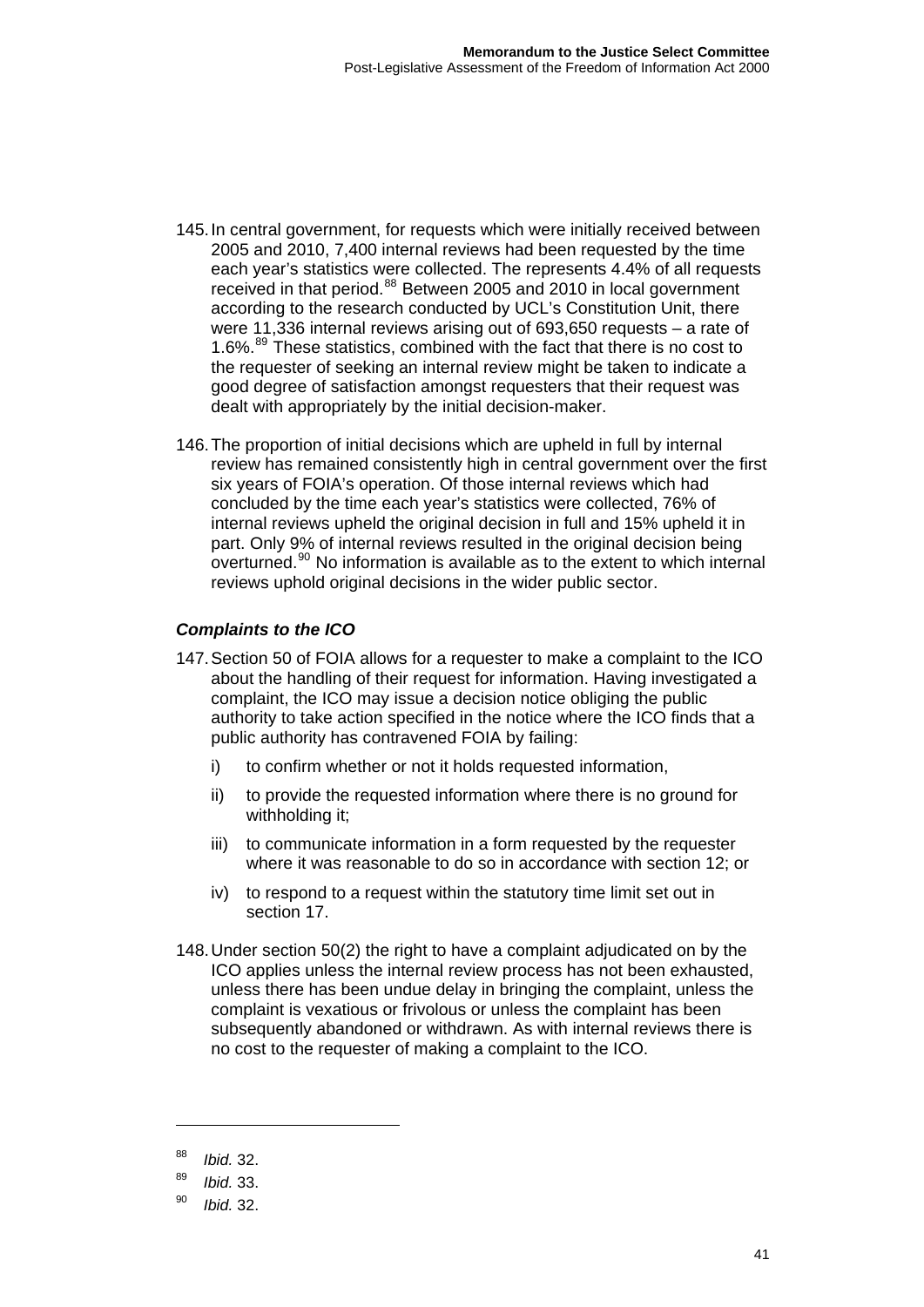- 149. The MoJ's monitoring statistics for central government include figures on those requests which were appealed to the ICO on the grounds of nondisclosure of information, and where the appeal had been received and notified to the department concerned by the time each year's statistics were collected early the following year. From 2005 to 2010, there were 1,320 complaints were made to the ICO. Of those which had been resolved by the time the statistics were collected, 64% upheld the internal review decision in full and 19% upheld it in part. Only 16% of internal review decisions were overturned in full by the ICO.<sup>9</sup>
- 150. In addition to issuing decision notices the ICO has a number of other enforcement powers under FOIA. He can issue information notices requiring that he is provided with information required in order to adjudicate on a complaint. Between 23 and 35 Information Notices have been issued per year since 2007. Where the ICO is of the view that a breach of the Act has occurred, an enforcement notice can be issued requiring specified action to be taken. This power tends not to be used frequently in respect of FOIA – in 2010/11, the ICO issued only one enforcement notice to a public authority on the basis of persistent delays in responding to requests.<sup>[92](#page-44-1)</sup>
- 151. Although not specifically provided for by FOIA, the ICO also issues practice recommendations. These set out the ICO's views on actions necessary to ensure a public authority is conforming with Codes of Practice under section 45 or section 46 which are not binding. In its 2008/09 annual report the ICO noted that its experience of issuing practice recommendations was that they tended to result in significant improvements in the public authority's compliance with the Act.<sup>[93](#page-44-2)</sup>
- 152. The ICO also has powers of entry and inspection set out in Schedule 3 of FOIA, which have not been used, and has the power to investigate and bring a prosecution for an offence under section 77 of FOIA. This section creates an offence of altering, defacing, blocking, erasing, destroying or concealing any record with the intention of preventing disclosure where a request has been made and disclosure would be required under FOIA or the subject access provision in section 7 of the DPA. An offence under Section 77 is a summary offence subject to a maximum fine of level 5 on the standard scale and can therefore be prosecuted only if proceedings have been initiated in the Magistrates' court within six months of the offence taking place. The ICO has identified this as an area of difficulty. Giving evidence to the Justice Select Committee in September 2011, the Information Commissioner indicated that the delays which may be caused by dealing with a request and carrying out an internal review mean that a

<span id="page-44-0"></span><sup>91</sup> *Ibid.* 

<span id="page-44-1"></span> $92$  Information Commissioners Annual Report and Financial Statement 2010/11 at p40.

<span id="page-44-2"></span><sup>93</sup> Information Commissioners Annual Report and Financial Statement 2008/09 at p41.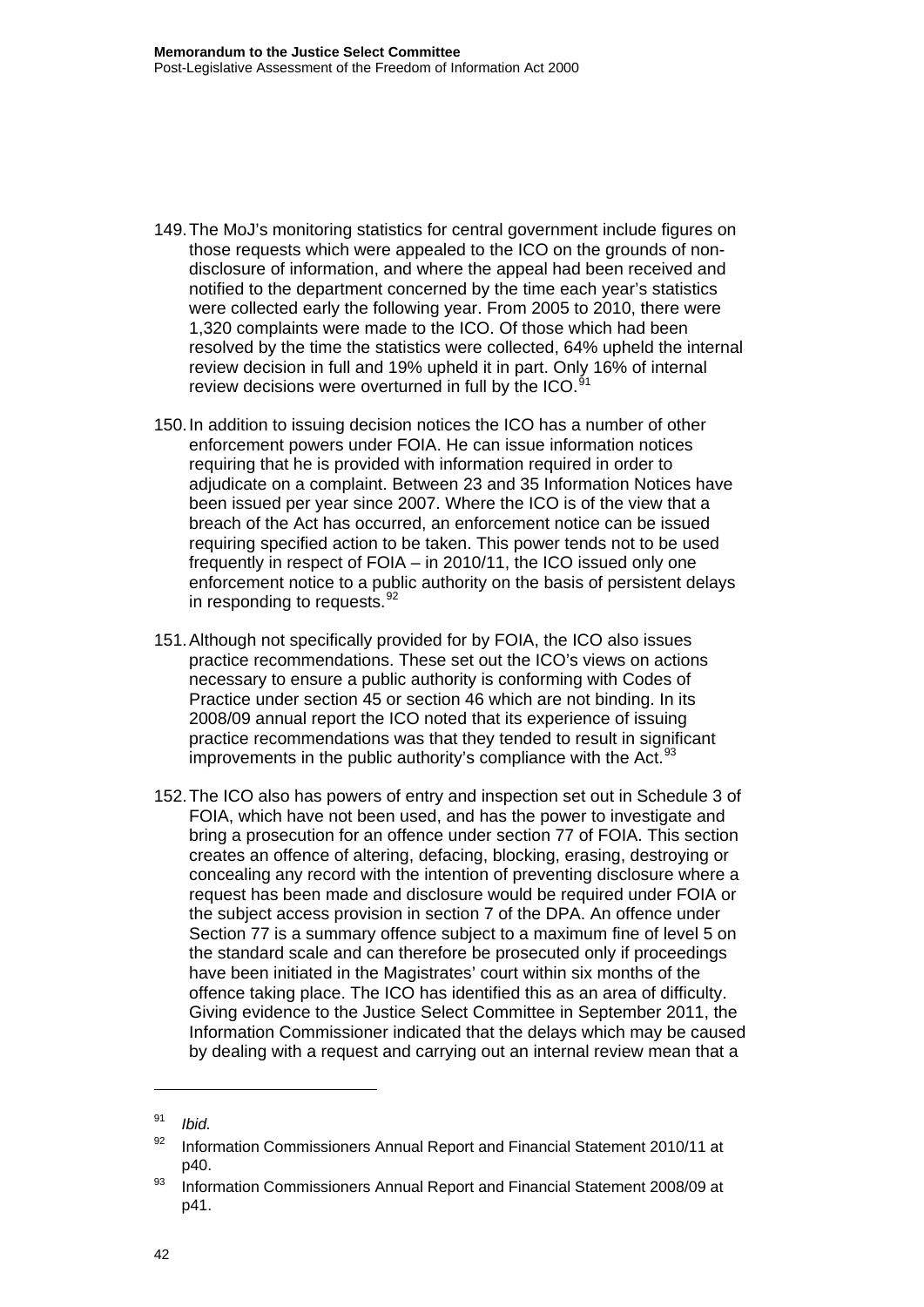potential breach of Section 77 may not cross his desk until a substantial part of the six months has passed, making it difficult to take the necessary steps to initiate criminal proceedings within the statutory timescale.<sup>94</sup> MoJ is working with the ICO to ascertain and compile evidence on this problem.

- 153. An area in which concern has been expressed in the past and which has seen considerable improvement in recent years is the caseload of the ICO and delays in the resolution of complaints. The manner in which FOIA was commenced (i.e. coming into effect for all public authorities on the same day) led to initial concerns that the ICO was unable to respond to complaints speedily. The Constitutional Affairs Select Committee noted that during 2005, out of 2385 FOIA complaints, 1060 (44%) were closed and 1325 (55%) remained open, many of which had been open for several months.<sup>[95](#page-45-0)</sup> That situation has now largely changed. The proportion of caseload aged less than 90 days has increased from 45% in 2005/06 to 64% in 2010.<sup>[96](#page-45-1)</sup> The ICO estimated in 2004 that its caseload would peak at 4000-9000 cases in 2009 before stabilising.<sup>[97](#page-45-2)</sup> In fact the caseload was lower than anticipated, peaking at 3,827 in 2010/11, and the case closure rate in 2010/11 was at 99%.  $98$
- 154. Concern was expressed in 2006 by the Constitutional Affairs Select Committee and, in evidence, by the Information Commissioner, as to the relationship between the ICO and the then Department for Constitutional Affairs.<sup>[99](#page-45-4)</sup> In particular the Committee was concerned by the ability of the ICO to reduce delays in resolving complaints with the funding provided by MoJ and recommended that the ICO should report directly to Parliament. The Committee expressed concern that funding restrictions was a cause for the ICO backlog which existed. The previous Government disagreed that there was any lack of independence on the part of the ICO arising from the sponsorship arrangements in place, but noted the Committee's recommendation that it should examine the arrangements. The previous Government also pointed out that an 11% increase in the ICO grant had been agreed along with £300,000 in efficiency savings within the ICO.<sup>[100](#page-45-5)</sup> Since then a number of measures have been introduced to enhance and ensure the independence of the ICO.

- <span id="page-45-2"></span><sup>97</sup> *Ibid.* 28 at p21.
- <span id="page-45-3"></span><sup>98</sup> *Ibid.* 89 at p26.
- <span id="page-45-4"></span><sup>99</sup> *Ibid.* 28 at p22–23 and p33–34.
- <span id="page-45-5"></span><sup>100</sup> *Ibid.* 29 at p9 and p14.

<sup>94</sup> Oral Evidence of the Information Commissioner to the Justice Select Committee; 13 September 2011 [HC 1473-i].

<span id="page-45-0"></span><sup>95</sup> *Ibid.* 28 at p21.

<span id="page-45-1"></span><sup>96</sup> *Ibid.* 89 at p26.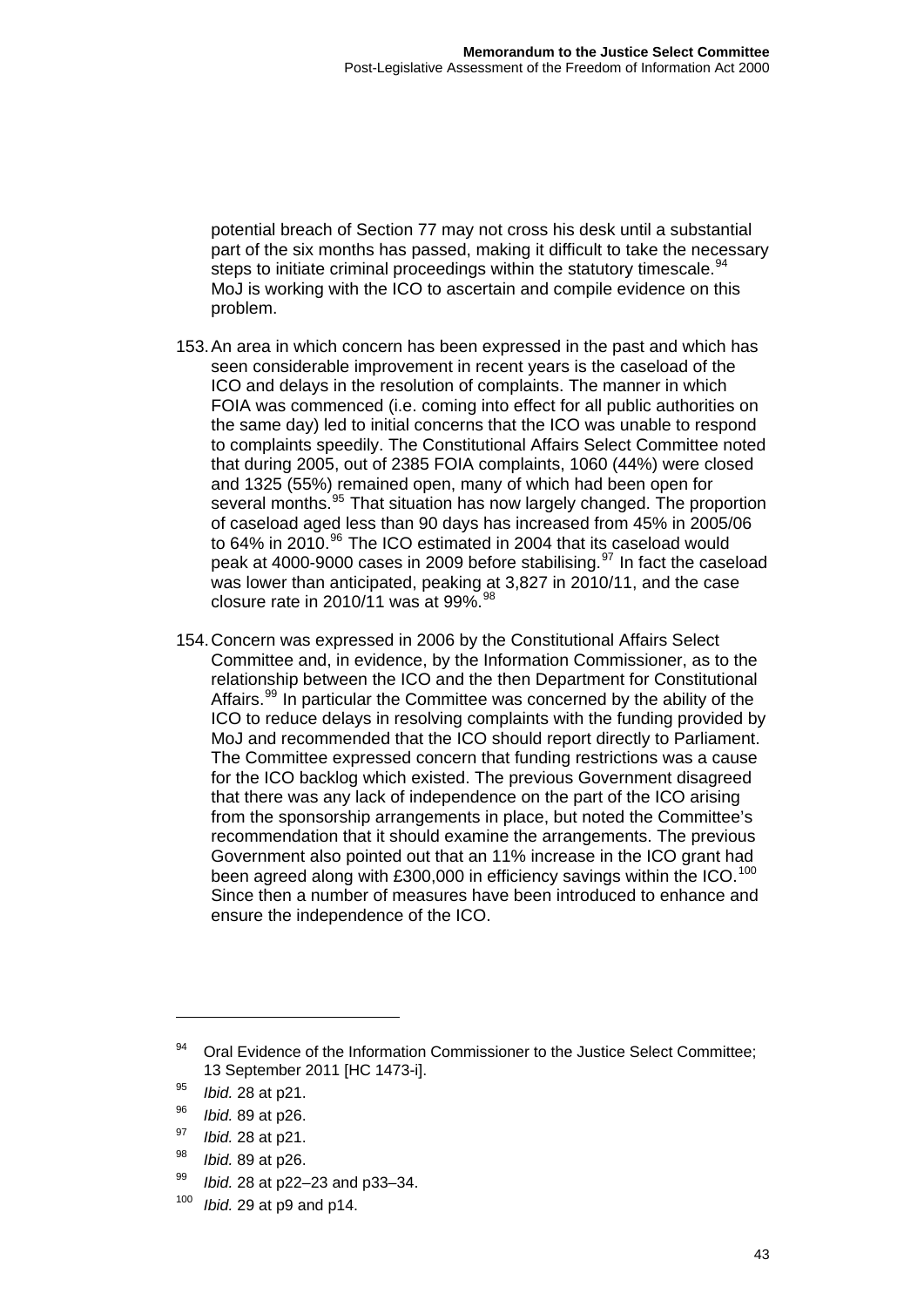- 155. The Protection of Freedoms Bill, proposes to change the tenure of the Information Commissioner to a single seven year term from the current position of a maximum of three five-year terms. This move will ensure that the Information Commissioner is not dependent on the MoJ for re-appointment and so his independence will be strengthened. The Bill proposes to allow the ICO to charge for certain specified services (such as for multiple hard copies of publications and places at ICO conferences and events) without a requirement of permission from the Secretary of State, and to allow the Secretary of State, by order, to expand the list of services that can be charged for by the ICO without a requirement for permission. The ICO would have to be consulted before any such Order is made. Finally the Bill also proposes to limit the role of the Secretary of State in approving staffing and salary arrangements of the ICO, ensuring instead that those arrangements are made by the ICO with regard to the need for a merit-based selection.
- 156. In addition to the changes proposed in the Protection of Freedoms Bill, a new Framework Agreement published in September 2011 changed how the MoJ works with the ICO.<sup>[101](#page-46-0)</sup> The framework makes a number of changes, for example by allowing the ICO to retain in-year receipts rather than remitting them to the MoJ and by providing greater flexibility in the amount the ICO can carry over from one financial year to the next and how it draws down grant-in-aid payments.
- 157. Furthermore, the Government has committed itself to abiding by the recommendation of the Justice Select Committee in the pre-appointment scrutiny when the next Information Commissioner is due to be appointed in 2014.

#### *Appeals to the First-tier Tribunal (Information Rights) and Beyond*

158. Section 57 of FOIA provides a right for either a requester or a public authority to appeal against an ICO decision notice to the Information Rights Tribunal which, since 2010, sits as part of the General Regulatory Chamber of the First Tier Tribunal. Up until 17 January 2010 the Information Rights Tribunal was called the Information Tribunal (previously called the Data Protection Tribunal) and was originally set up to hear appeals under the Data Protection Act 1984. The Information Rights Tribunal is now part of the First–tier Tribunal in the General Regulatory Chamber and is referred to as the First–tier Tribunal (Information Rights). Under the changes, most appeals against ICO decisions are heard in the First Tier Tribunal but can be heard by the Upper Tribunal if necessary.

<span id="page-46-0"></span><sup>101</sup> https://www.justice.gov.uk/publications/corporate-reports/MoJ/ico-MoJ-frameworkagreement.htm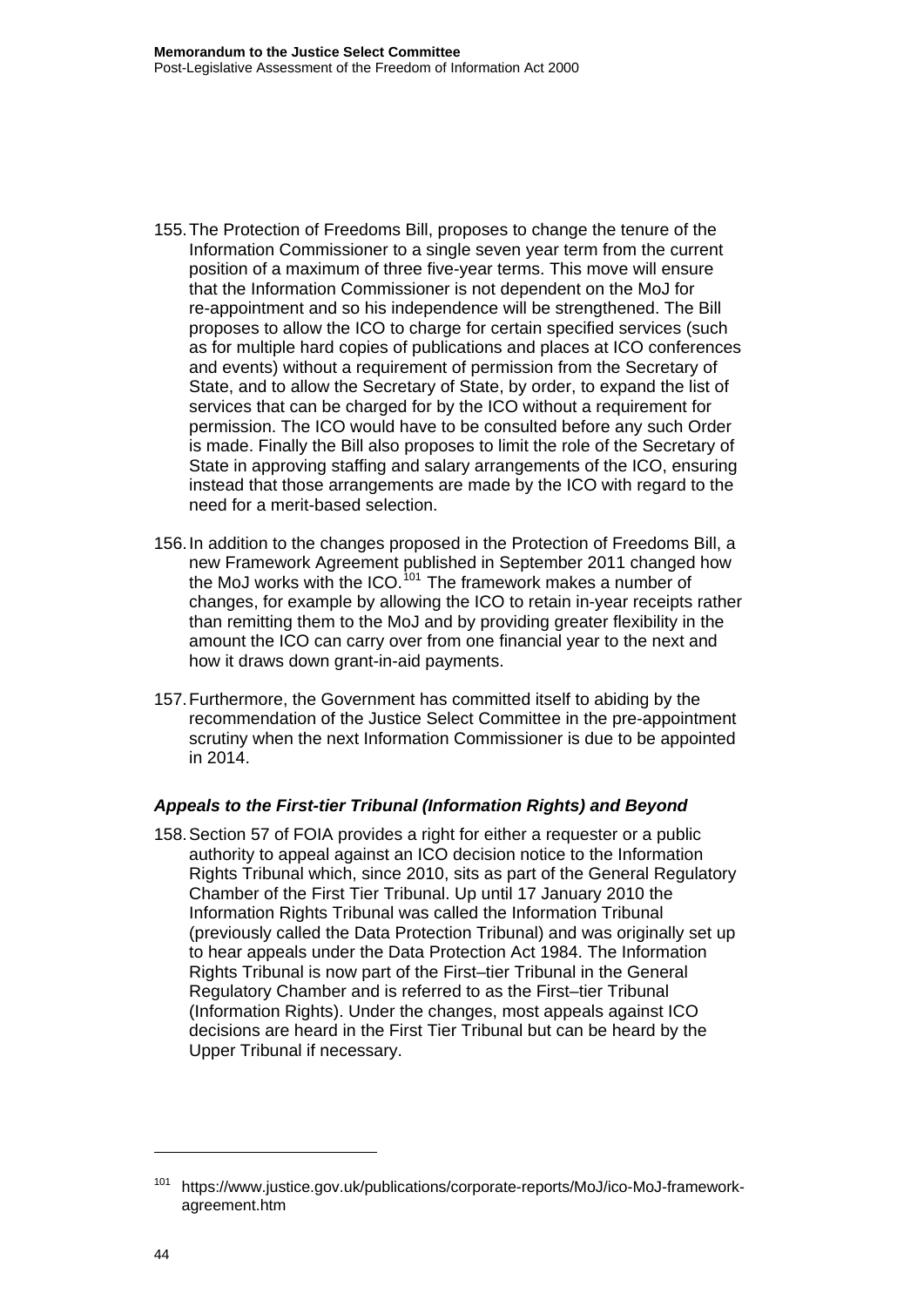- 159. Prior to the 2010 changes, appeals from Tribunal decisions could be made on a point of law to the High Court. Appeals on a point of law are now heard by the Upper Tribunal. Under the system introduced by the Transfer of Tribunal Functions Order 2010,<sup>[102](#page-47-0)</sup> appeals on a point of law beyond the Upper Tribunal are heard in the Court of Appeal.
- 160. Out of 2667 decision notices issued by the ICO from 2005 to the issuing of the 2010/11 annual report, 685 have been appealed. For the first four years of FOIA's operation, the breakdown of the source of the appeal has been in the region of 65% originating from the requester and 35% from the public authority. In 2010/11 the breakdown was 84% requester and 16% public authority. The extent to which the ICO's decision notice has been overturned, wholly or partially, has been consistent over the first six years of FOIA's operation – just under 30% of appeals have been either wholly or partially allowed.<sup>[103](#page-47-1)</sup>
- 161. The complaints and appeals structure was universally viewed as appropriate by respondents to the MoJ study, with a number of respondents feeling that the internal review process gave benefits to the public authority as well as the requester by giving them an opportunity to ensure they applied the Act correctly. Some respondents noted their experience of delays and inconsistency in decisions from the ICO in the past but the general belief was that this has improved considerably recently.

# **G. Proactive Disclosure and Publication Schemes**

## *Key Points*

- There has been an increase in the extent of proactive disclosure of information since the implementation of FOIA
- There appears to be something of a disconnect between proactive disclosure, which has broadly been responded to enthusiastically by public authorities, and the requirement to maintain publication schemes under FOIA which ICO research indicates have relatively high rates of non-compliance.
- The volume of information proactively released in the last 18 months has increased considerably, although this is likely to be attributable to the Government's wider transparency agenda, rather than an increased adherence to publication scheme requirements under FOIA.
- 162. The extent to which public authorities proactively release information relating to their activities as a result of FOIA is key to assessing whether FOIA has resulted in more transparent government. Section 19 requires that public authorities adopt and maintain a publication scheme which has

<span id="page-47-0"></span><sup>102 [2010]</sup> No. 22.

<span id="page-47-1"></span><sup>&</sup>lt;sup>103</sup> Annual Reports of the Information Commissioners Office 2005/06 to 2010/11.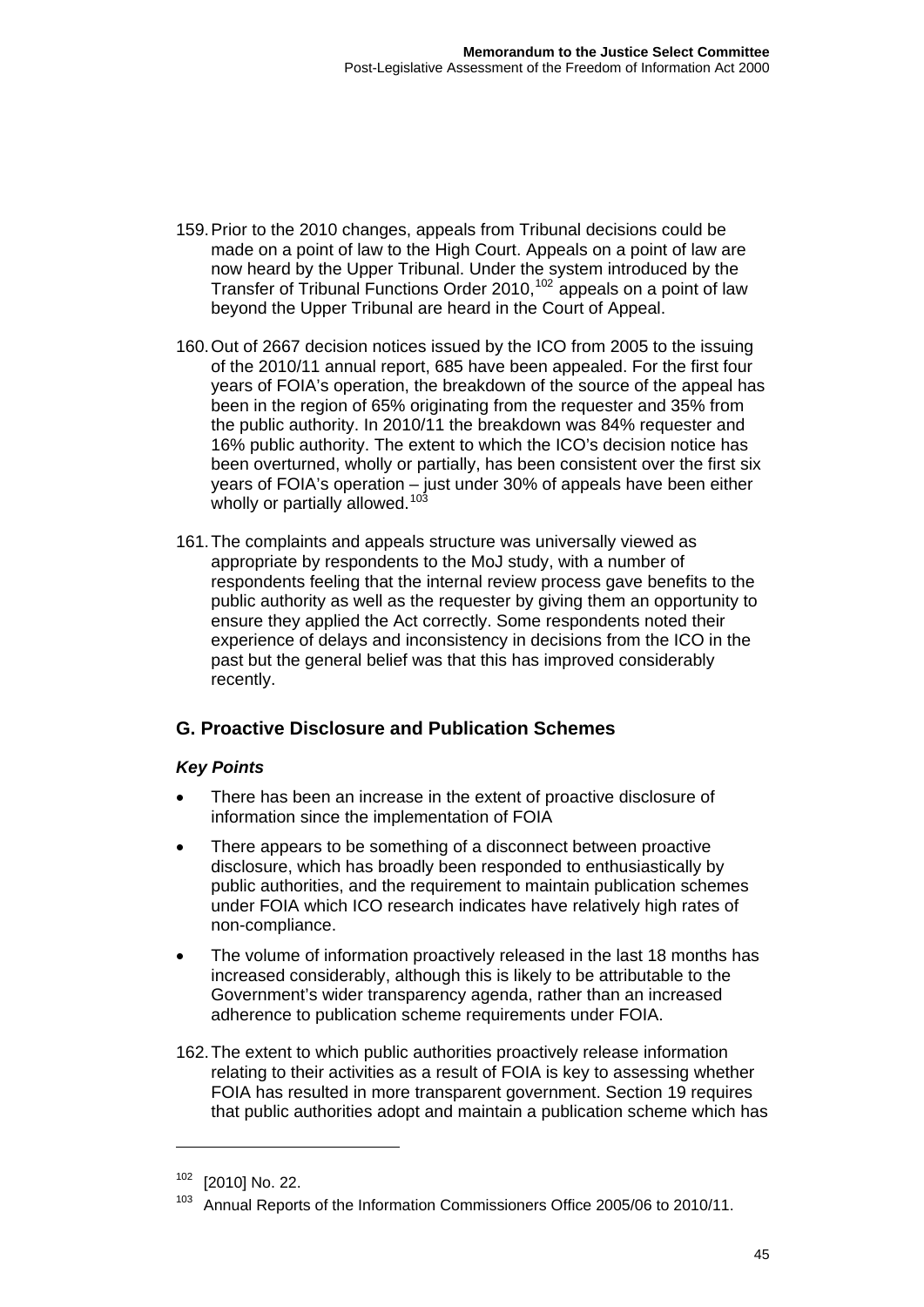been approved by the Information Commissioner. Each publication scheme must specify what sort of information will be proactively released, the manner in which it will be released and whether it will be released free of charge or upon payment.

- 163. Section 20 provides that the Commissioner can approve model publication schemes which can be adopted by public authorities without the need for separate approval by the Commissioner where they are adopted without modification. From 2009, all authorities are required to adopt the ICO's model publication scheme and a 'guide to information'. While the publication scheme remains the legally enforceable element, the guide to information should be a more specific indication of the sorts of information which will be proactively released to give effect to the model scheme. The development of the model scheme was a collaborative effort between the ICO and public authorities and was designed to give a more consistent focus on what information an authority can and should routinely publish. The Information Commissioner is running a further consultation on publication schemes in light of the wider transparency agenda, launched in September 2011.<sup>[104](#page-48-0)</sup>
- 164. The requirements for publication schemes were described by Lord Falconer as "the vehicles by which proactive disclosure is required." He went on to say that "the requirement for all public authorities to apply a scheme for publication—in effect to say what, when and how information will be published—is probably the most powerful push to openness in the Bill."<sup>[105](#page-48-1)</sup>
- 165. There is limited information as to the extent of proactive disclosure by public authorities. ICO research indicated that 97% of public authorities proactively released some information in 2007, but the proportion proactively releasing information under a number of specific headings had decreased considerably since 2005.<sup>[106](#page-48-2)</sup> The ICO in its report suggests that a reason for this decrease may be that as FOIA become more embedded in organisations, there was greater awareness as to what needs to be published to be compliant with the Act.
- 166. Separate ICO research into the use of publication schemes in central government and in police authorities in 2009 and 2010 found that 25% of central government public authorities<sup>[107](#page-48-3)</sup> and 30% of police authorities

<span id="page-48-0"></span><sup>&</sup>lt;sup>104</sup> Information Commissioner's Office; Revising publication schemes under sections 19 and 20 of the Freedom of Information Act (September 2011).

<span id="page-48-1"></span><sup>&</sup>lt;sup>105</sup> Lord Falconer (22 November 2000).

<span id="page-48-2"></span><sup>106</sup> *Ibid.* 36 at p14.

<span id="page-48-3"></span><sup>107</sup> ICO (30 November 2009); http://www.ico.gov.uk/what\_we\_cover/~/media/documents/library/Freedom\_of\_ Information/Research\_and\_reports/CENTRAL\_GOVERNMENT\_SECTOR\_ MONITORING\_REPORT.ashx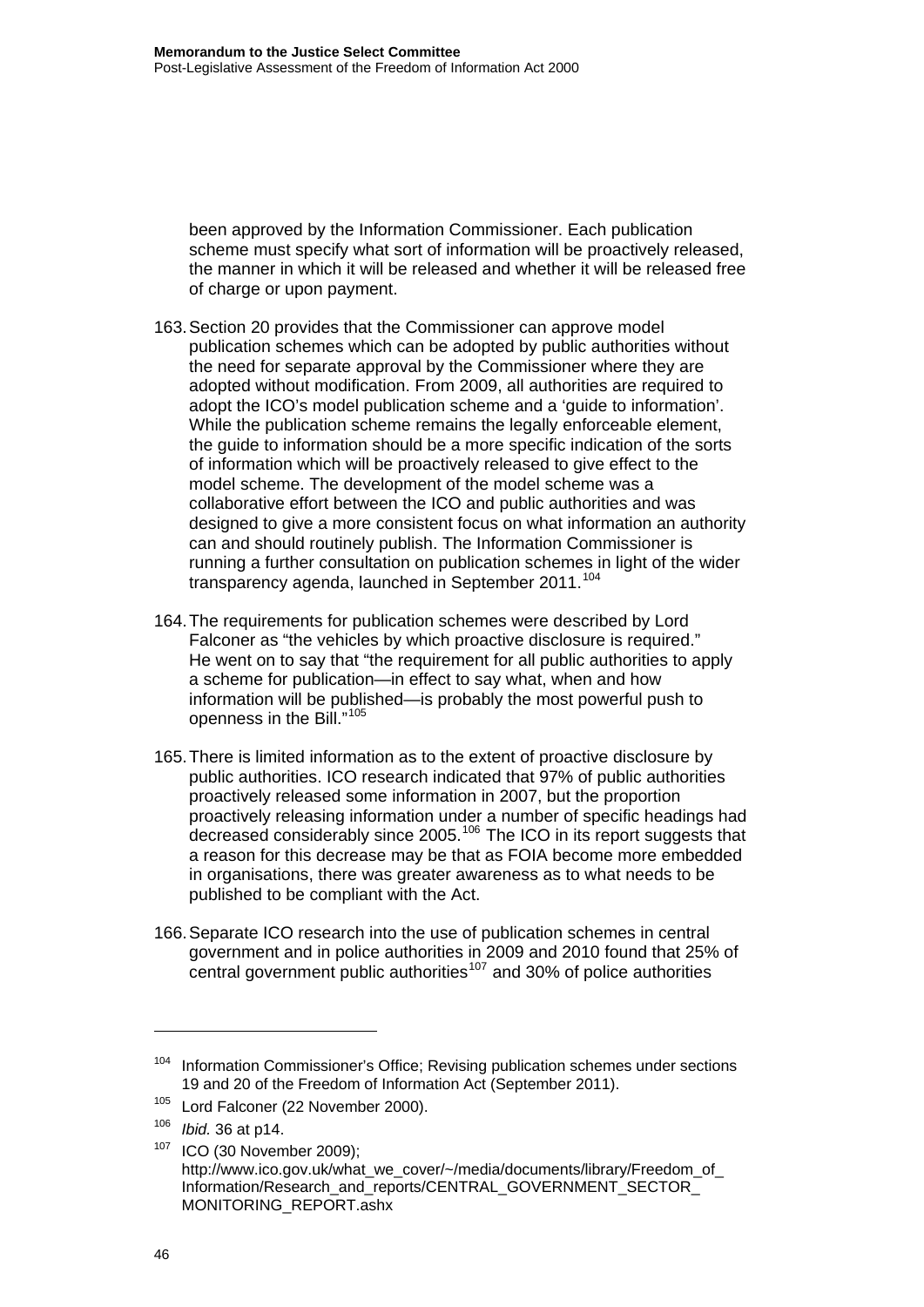were not operating approved publication schemes.<sup>108</sup> This included public authorities who had no publication scheme at all, those who were using an old, unapproved publication scheme or those who were releasing less than the seven categories of information required by the ICO's model publication scheme. A follow-up report<sup>109</sup> indicated that 88% of police authorities who were found to be not operating an approved publication scheme rectified the situation upon being informed of that fact.

- 167. The MoJ study supports a view that FOIA has resulted in more proactive disclosure of information by public authorities. Respondents indicated that they now proactively release more information than they did prior to FOIA. Respondents were aware of their publication scheme but were often unaware of how frequently it was used. Some respondents did express a concern that the schemes were not used by the wider public. A number indicated that they were in the process of reviewing it.
- 168. The Government has stressed its commitment to increased openness and transparency and to proactive publication of information by public authorities. The Cabinet Office has been consulting on issues surrounding proactive disclosure of data in its consultation document *Making Open Data Real: A Public Consultation*. [110](#page-49-0) The Government has taken a number of steps to enhance proactive disclosure of information and particularly of data relating to the performance of those performing public services, across the public sector as part of its transparency agenda.
- 169. Information now routinely released includes financial information, contracts and tendering details, performance indicators and pay grades. The Department of Communities and Local Government urged all local authorities to proactively publish any expenditure above £500 and has indicated that, to date, all but one local authority does so.<sup>[111](#page-49-1)</sup> Central Government departments are required to publish spending decisions above £25,000 but a number have opted to publish all expenditure above £500. Central Government contracts and tender documents over £10,000 must now be published, including performance indicators, break clauses and penalty measures. Local authorities are asked to publish details of all new contracts and tenders. The names, grades, job titles and annual pay rates for most civil servants with salaries over £150,000 are now routinely published. Similarly, public service performance indicators, such as crime

<sup>108</sup> ICO (March 2010); http://www.ico.gov.uk/what\_we\_cover/~/media/documents/ library/Freedom\_of\_Information/Research\_and\_reports/POLICE\_SECTOR\_PS MONITORING\_REPORT.ashx

<sup>109</sup> ICO (22 July 2010); http://www.ico.gov.uk/upload/documents/library/freedom\_of\_information/research and\_reports/police\_sector\_ps\_monitoring\_follow\_up\_report.pdf

<span id="page-49-0"></span><sup>&</sup>lt;sup>110</sup> Making Open Data Real: A Public Consultation; Cabinet Office (August 2011).

<span id="page-49-1"></span><sup>111</sup> http://communities.gov.uk/localgovernment/transparency/ localgovernmentexpenditure/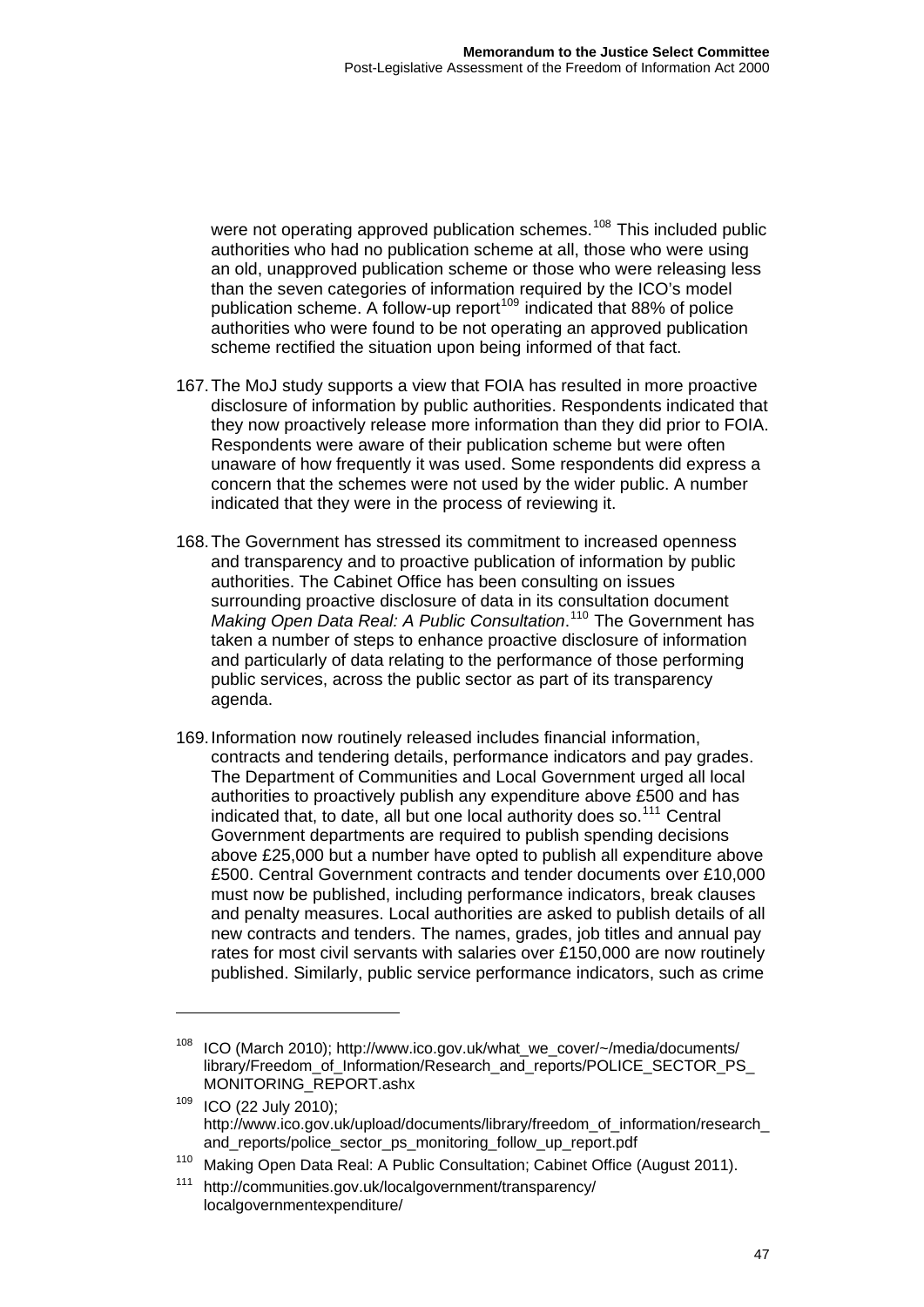statistics at a street-by-street level and hospital data on MRSA and C-difficile infection rates, are published. Attempts to increase the level of proactive disclosure are continuing, with the establishment of a requirement to proactively disclose datasets proposed in the Protection of Freedoms Bill. The means of publication is also relevant. The Government is committed to the idea that data should be released in a reusable and machine readable format and on an open license for re-use, including for commercial re-use.

170. There appears to be somewhat of a disconnect between proactive publication of information, which has certainly increased since the enactment of FOIA, and the use of publication schemes, which exist in most cases but appear to be less of a focus of public authorities. This may be demonstrated by the lack of monitoring by public authorities of the use of their publication schemes identified in the MoJ study carried out by Ipsos Mori respondents and the number of public authorities without an approved publication scheme in ICO research. It may be worthy of consideration whether publication schemes remain the best way to encourage proactive disclosure and whether they provide any help to the public in seeking information which is routinely available. It may be the case that the technological advances since the enactment of FOIA might have rendered publication schemes somewhat obsolete as users are more familiar with searching for information and documents using internet search engines than through publication schemes. It is a possibility, then, that the disconnect between proactive disclosure, which has improved considerably under FOIA, and publication schemes, which are maintained somewhat unenthusiastically, may reflect that publication schemes are less important to those seeking information now than when they were first envisaged.

## **H. Impact of FOIA on Public Authorities**

#### *Key Points*

- There is evidence to suggest that FOIA has had benefits for public authorities in encouraging more professional communications, more focused record-keeping and adherence to best practice in decisionmaking. This is discussed in more detail in Chapter 5 at paragraph 212.
- FOIA has also had an impact on resources and the cost to public authorities, with some requests resulting in significant cost.
- The appropriate cost limit is largely viewed as inappropriate by public authorities who feel either that the limit is too high or that the range of activities which can be included in its calculation are not comprehensive enough.
- There is little evidence on the effect of FOIA on commercially focused public authorities which operate in competition to bodies not subject to the Act.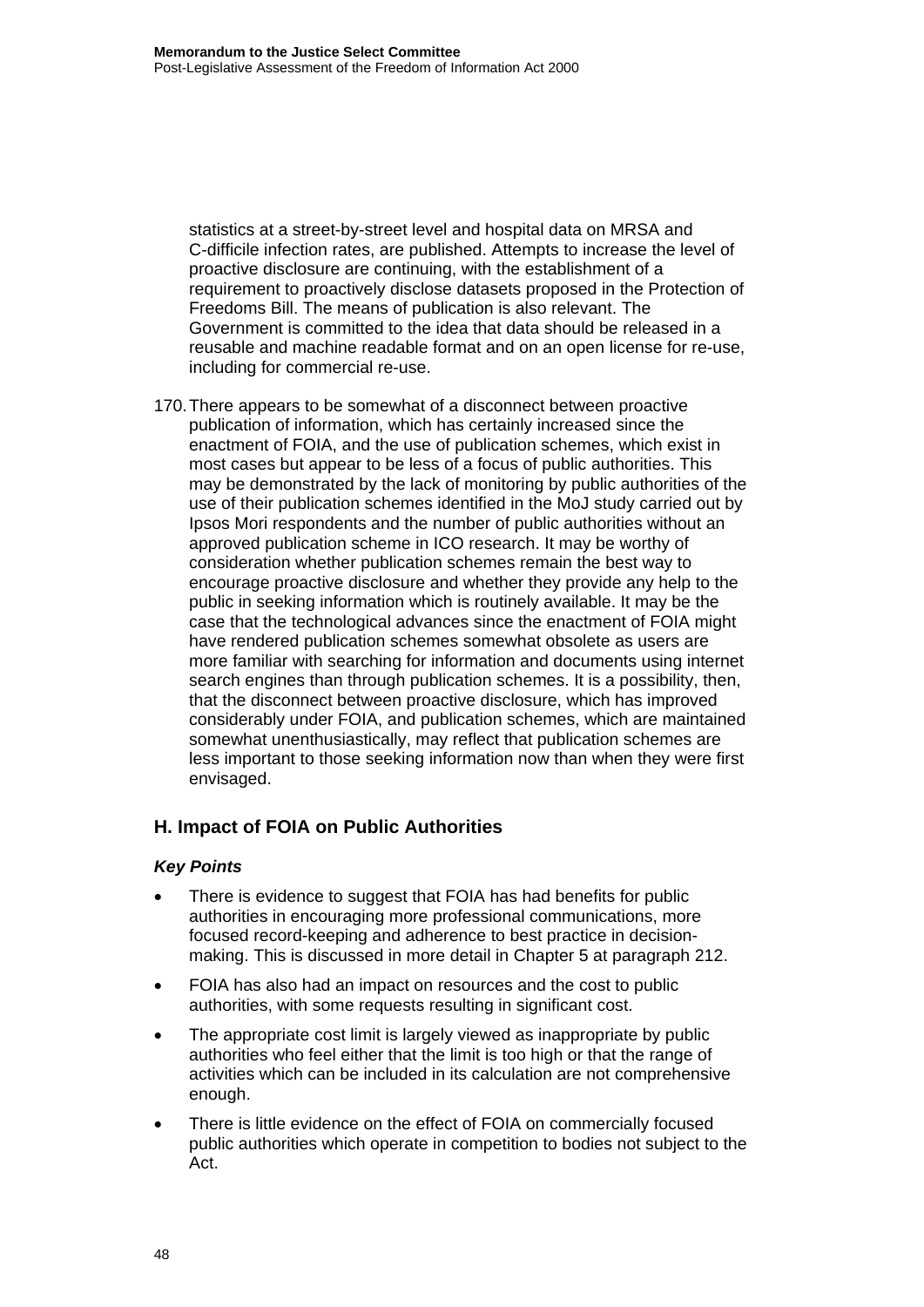171. For the first time, FOIA placed a statutory obligation on public authorities to provide information to the public, subject to appropriate limitations. The movement in ethos from 'need to know' to 'right to know' was a major evolution in how public authorities interacted with the public and how they worked. This section seeks to establish what practical impact FOIA has had on public authorities.

#### *Resources*

- 172. The most obvious impact on organisations which are subject to FOIA is the cost of compliance. At a time when all public authorities are required to do more with less, this consideration of the financial impact of FOIA on public authorities is pertinent. The resource cost is made up almost entirely of staff time, though legal costs of appeals are also relevant. Staff time can be taken up in locating and extracting the information, considering whether the information is appropriate for disclosure or whether exemptions apply, considering the public interest test, and communicating the decision and, where appropriate, the information it can go on to include time spent conducting internal reviews and dealing with ICO complaints and appeals to the Tribunal and, in some cases, beyond.
- 173. Section 12 of FOIA enables the Secretary of State to set a cost limit which, if in the estimate of the public authority, would be exceeded by complying with a particular request releases that authority from the requirement to disclose information or to communicate whether information is held. The Freedom of Information and Data Protection (Appropriate Limit and Fees) Regulations  $2004^{112}$  $2004^{112}$  $2004^{112}$  made provision for this by setting the limit as £600 for central Government Departments and £450 for all other public authorities. In calculating whether the cost limit would be exceeded by complying with a request, a public authority may, under the regulations, only factor in the costs involved in determining whether it holds the information, locating the information, retrieving the information and extracting the information.
- 174. The regulations also provide that costs are to be assessed at a rate of £25 per staff hour involved in any of those activities. The figure of £25 was based on the average hourly rates charged by central government departments in response to requests made under the Code of Practice on Access to Government Information, which in turn corresponded with the hourly rate for calculating the costs of responding to Parliamentary Questions. A uniform hourly rate was provided to ensure consistency in calculating the cost of compliance with FOIA across all public authorities, and to ensure that the cost limit was not invoked inappropriately by calculating the cost at senior salary levels. Time taken in reading or considering the information or consulting internally about the request cannot count towards the cost limit. Nor can considering whether an

<span id="page-51-0"></span><sup>112 [2004]</sup> No. 3244.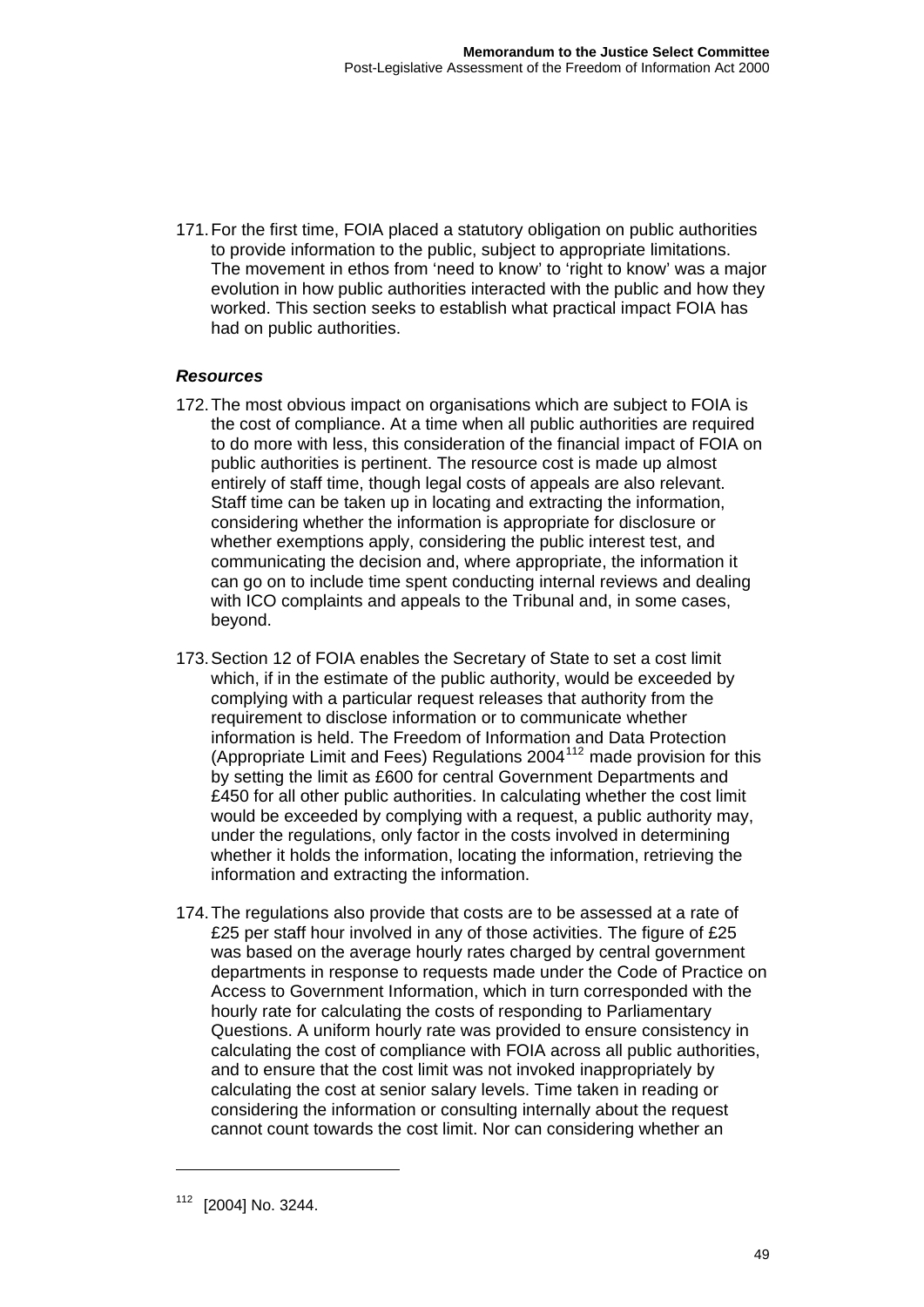exemption applies, where the public interest lies in relation to a qualified exemption, nor redacting<sup>113</sup> from the information any information that is exempt from disclosure.

- 175. Section 9 of FOIA permits a public authority to make charges for providing information in a manner laid down by regulations by the Secretary of State. The Freedom of Information and Data Protection (Appropriate Limit and Fees) Regulations 2004[114](#page-52-0) allow public authorities to charge for the reproduction and communication of information but not the cost of determining whether it holds the information or the costs of locating, retrieving or extracting the information. The amount that can be charged cannot exceed the actual cost to the public authority of reproducing or communicating the information.
- 176. In practice, use of the charging mechanism allowed by section 9 is low. UCL research relating to local authorities indicates that a high proportion state that they never charge for information with between 62% and 72% stating that they never charged for information in the period 2005 to 2009. Of the remaining 28% to 38%, the clear majority indicated that they charged in less than 5% of requests. A small minority (peaking at 7% of respondents in 2007) indicated that they charged in 6% of requests or more $115$
- 177. In central government, MoJ-compiled statistics indicate that a very small proportion of requests are subject to fees charged. In 2010, 2% of requests were subject to an average fee charged of £56 each. The vast majority of charges – 968 out of 976 – were charged by The National Archives, reflecting the specific nature of information requests to that body. Fees charged by The National Archives fall under the statutory fees regime of the Public Records Act 1958. Only 8 requests in central government were subject to a fee charged by bodies other than The National Archives.<sup>[116](#page-52-2)</sup>
- 178. Little recent and detailed research is available to provide an accurate indication of the cost of compliance with FOIA. UCL research referred to above also includes research on time taken per request in local Government. As this information is provided in response to annual surveys, the method of calculation may not be consistent. This research indicates a steady reduction in time taken to respond to requests from 16.4 hours in 2005 to 6.4 hours in 2010. Applying the 2004 regulations figure of £25 per staff hour, the research indicates that the cost has fallen

<sup>&</sup>lt;sup>113</sup> That redacting information cannot count towards calculation of the costs limit was confirmed by the High Court in *The Chief Constable of South Yorkshire Police v The Information Commissioner* [2011] EWHC 44 (Admin).

<span id="page-52-0"></span><sup>114</sup> *Ibid.*

<span id="page-52-1"></span><sup>115</sup> *Ibid.* 33.

<span id="page-52-2"></span><sup>116</sup> *Ibid.*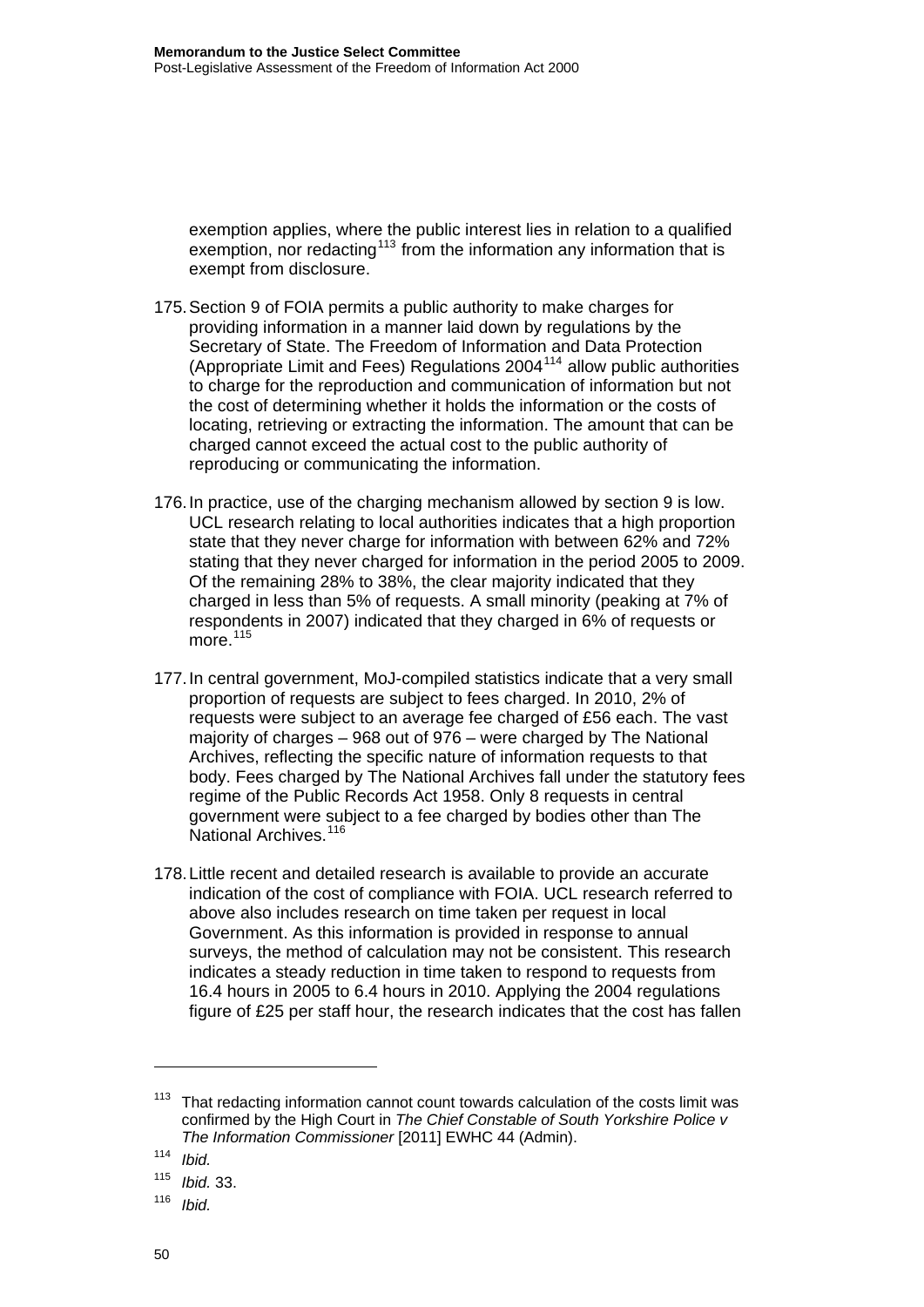from £410 to £160 per request, a 61% reduction.<sup>117</sup> The reasons for the drop in time taken are not clear but may include that FOI practitioners have become more expert and efficient in compliance, that records management has improved since the enactment of the Act or that requesters have become more aware of how to construct effective and clear requests.

- 179. The only available research into the cost impact of FOIA on the wider public sector dates from the report commissioned by DCA by Frontier Economics in 2006.<sup>[118](#page-53-0)</sup> This report indicated that in central government, the average request required 7.5 hours to deal with and at an actual cost of £34 per hour. The research did not actively measure the cost of dealing with FOI requests outside central government, but assumed that they cost 75% of the average cost in central government to reflect their lower complexity. The report estimated the average cost of FOI at central Government to be £254 per request.
- 180. The report noted that the time taken to read information, consider exemptions, apply the public interest test and consult with Ministers and senior officials cannot be included in the in the costs that can be considered in applying the cost limit under section 12. The key recommendation of the report was that consideration be given to a range of options that would reduce the burden of complying with FOIA on public authorities.
- 181. Specifically, the report recommended that consideration be given to including reading, consideration and consultation time within the scope of calculating the cost limit. The report recognised that there would be a need for an agreed methodology for calculating the cost of reading, consideration and consultation in order to achieve consistency. The report also identified problems with the figure of £25 per hour, and calculated £34 per hour for central government and £26 per hour for the wider public sector as a more representative cost. The report estimated that these recommendations would mean an estimated 8% of central government and 6% of local government requests would incur the FOI cost limit, compared to 5% under the current costs regulations at the time the research was conducted. The report further estimated that the change would reduce the costs of delivering FOI by 54% in central government and 48% in the wider public sector through a comparatively small number of expensive requests driven by large volumes of reading material and/or needing extensive consultation or consideration that would be excluded.
- 182. The report did suggest that consideration be given to charging for internal reviews or for complaints to the ICO, noting that such changes would require primary legislation. The report also suggested that consideration

<sup>117</sup> *Ibid.* 

<span id="page-53-0"></span><sup>118</sup> *Ibid.* 30 at p1–2.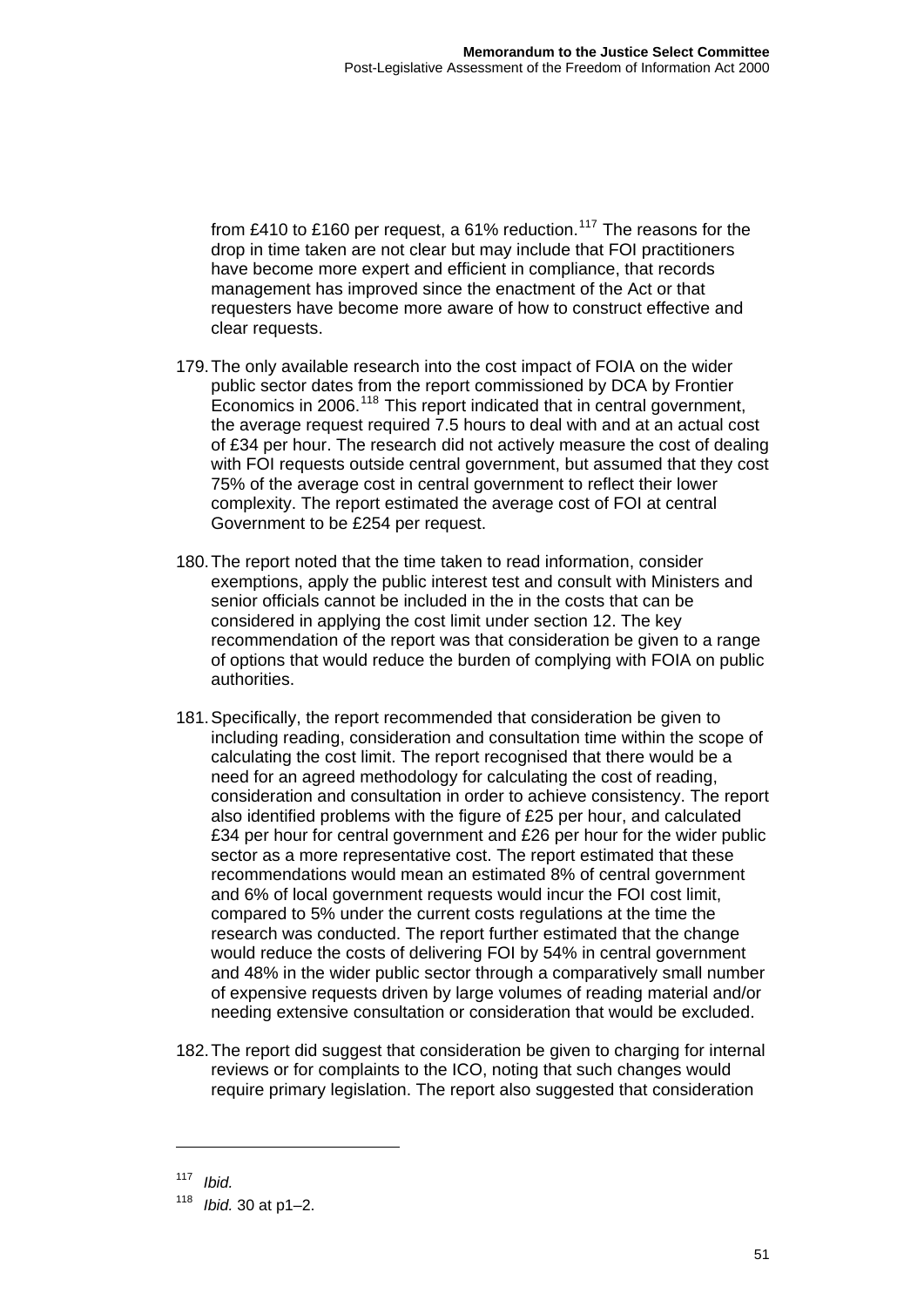be given to introducing a targeted fee for commercial, media or repeat requesters.

- 183. The Constitutional Affairs Committee considered the report and disagreed with its conclusions.<sup>[119](#page-54-0)</sup> In particular, the Committee concluded that sufficient weight was not afforded by the report to the public interests in access to information or to the wider benefits of FOIA and that a change to the appropriate limit regime would require a most rigorous cost-benefit analysis. The Committee was also not satisfied that any change would be transparent and subject to sufficient review. In response the then Government announced that it would not amend the fees regulations.
- 184. A number of respondents to The MoJ study carried out by Ipsos Mori expressed concern about the cost limit. The most common concern was that reading, redaction and consideration time was not counted towards the appropriate limit. A number indicated that considerable time can be spent reading and redacting information which is easily identified and retrieved. As such, the cost to the organisation can go beyond £450 or £600 but the public authority is unable to refuse the request under section 12. There was also a view expressed that the actual limit itself was too high and that 18 hours or 24 hours was too high a resource cost to expend on a single request under FOIA.
- 185. A common theme emerging from The MoJ study carried out by Ipsos Mori is that applying FOIA is resource intensive and that there is something of an opportunity cost involved in that each hour spent by a staff member responding to an FOI request was an hour not spent on their 'day job'. A number of respondents felt that although the volume of requests has increased considerably, resources were staying static or declining and the cost to organisations of dealing with FOIA was increasing.
- 186. There is evidence to suggest that a small minority of FOI requests can be particularly resource intensive. This is supported by The MoJ study carried out by Ipsos Mori where respondents pointed to the growing complexity of requests, where more staff are needed to respond, and resulting difficulties in meeting the 20 day deadline. The Frontier Economics report found that 5% of FOI requests in central government were responsible for 45% of the total cost of FOI.<sup>[120](#page-54-1)</sup>
- 187. Though a great many FOI requests are routine and are answered with relatively little resource commitment, a small number of highly complex cases illustrate the cost to public authorities of complying with FOI under the current cost limit regime. An example of such a case was a request made to a Government department for prison records relating to Myra Hindley, Harold Shipman, Fred West and Reggie Kray.<sup>[121](#page-54-2)</sup> The request

<span id="page-54-0"></span><sup>119</sup> *Ibid.* 31.

<span id="page-54-1"></span><sup>120</sup> *Ibid.* 30 at p2.

<span id="page-54-2"></span><sup>&</sup>lt;sup>121</sup> ICO Decision Notice FS50121803.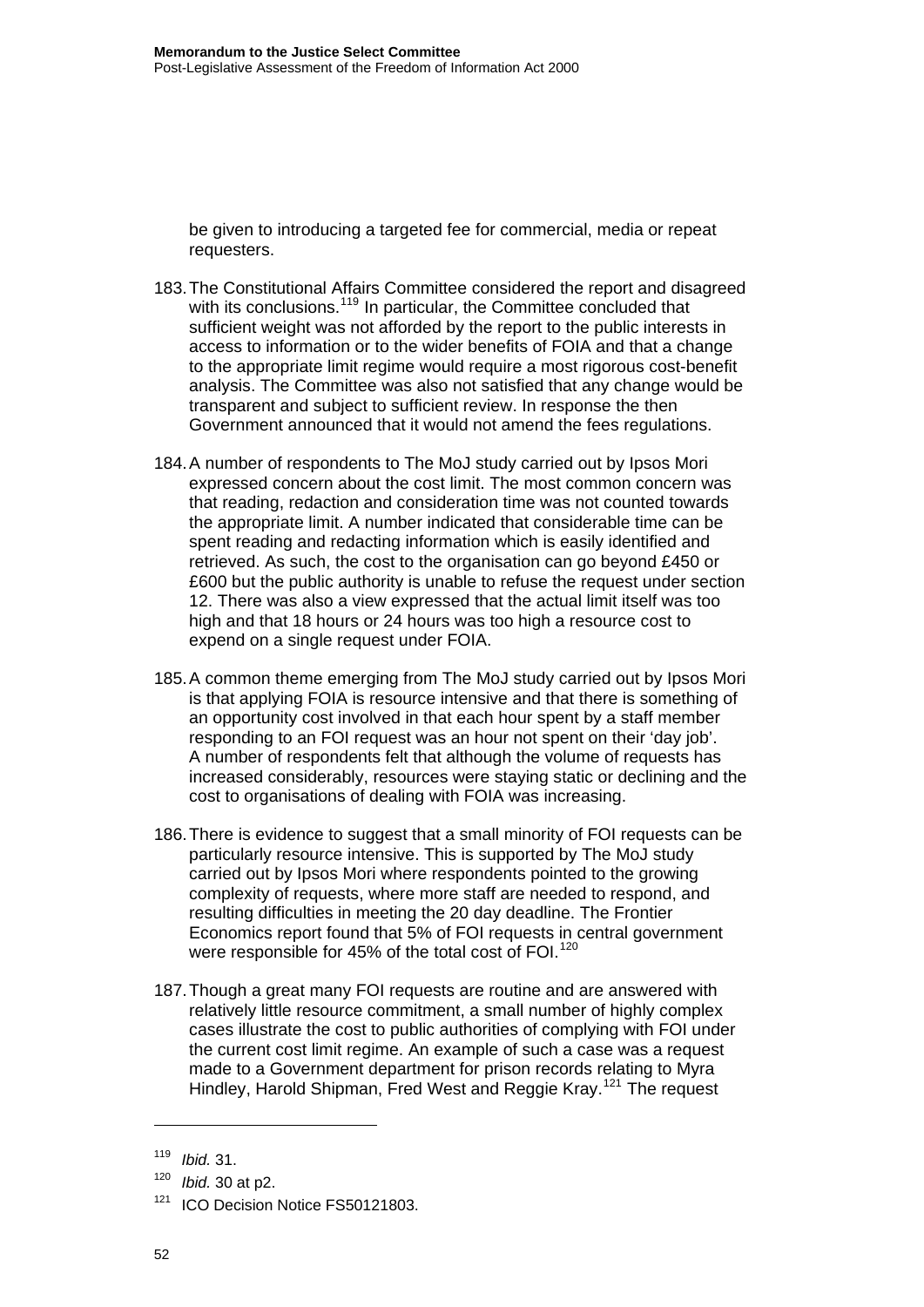was refused initially on the grounds that the information was due for future publication. Upon complaint to the ICO, the cost limit under Section 12 was also employed because of the extent of the information held. The department indicated that the information held which was requested made up at least seventeen metres of horizontal shelf-space plus twentyone audio cassettes and a small number of other files in different, but identified locations.

- 188. The ICO decision-notice made clear that the cost-limit could not be employed because the information was all collated in single, easily located files. It found that the time taken to read through the files, to decide if exemptions applied to specific information within and to redact that information to which exemptions did apply could not count towards the cost limit. The request took one official working full time over one year to answer.
- 189. The research above suggests average costs of between £160 and £254 per FOI request and, with over 900,000 requests dealt with since 2005 in local and central government, the cost to public authorities seems likely to have been in the range of £140m–£230m or about £40m per annum, not counting the 'opportunity' costs caused by FOI diverting staff from their day to day work. As the evidence available suggests that FOI request volumes are rising and given the context of tighter public sector funding, the MoJ has commissioned study across 48 public authorities which will seek to measure the time spent on FOI requests over a specified period. We expect to be able to supply these findings to the Committee in early 2012. Unlike the Frontier Economics research, this study will include active measurement of costs in a range of public authorities outside central government. These findings will provide a picture of the resource impact of FOIA on the public authorities to which it applies.

#### *Commercial Operations*

- 190. Some of the bodies subject to FOIA operate in a commercial environment with competitors who are not subject to the legislation. Examples of such bodies include East Coast Rail, the Royal Mail and Channel 4. A wide range of trading funds also operates to varying degrees in commercial environments where they are dependent on non-exchequer sources of income.
- 191. Commercial entities argue that the additional burden of compliance with FOIA can hinder their ability to compete in the market place. There is little evidence available of the impact that FOIA has on the commercial or revenue-raising activities of these public authorities. The resource implications discussed at paragraphs 171–189 above may be of relevance to commercial and trading fund public authorities. If the resource burden of FOIA is significant their competitors may operate under reduced costs.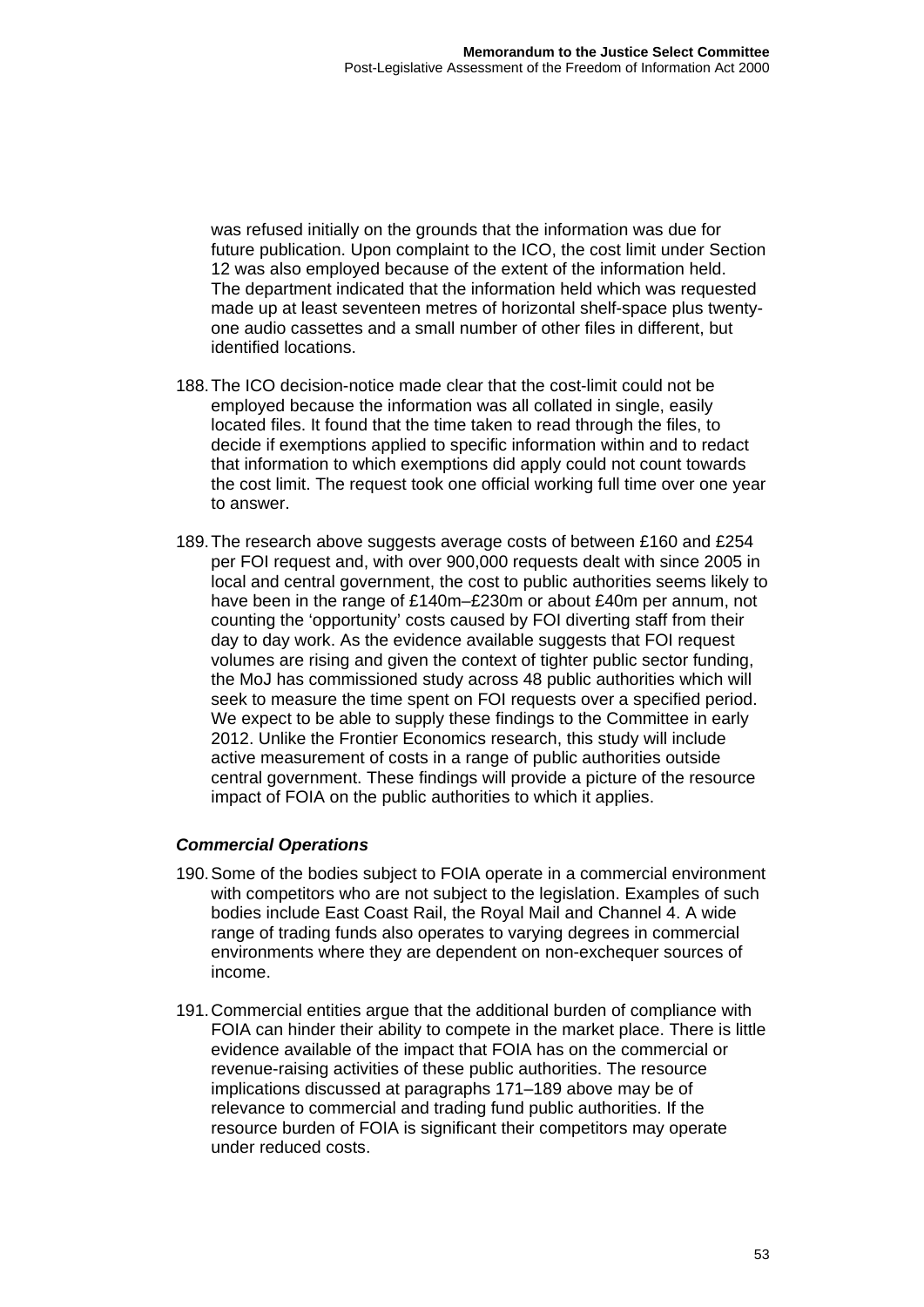- 192. In addition to the resource implications of complying with FOIA for public authorities operating in a commercial environment, such public authorities are concerned that they may be required to release potentially commercially damaging information under FOIA. Although Section 43 of FOIA does allow public authorities to withhold information where release would prejudice the commercial interests of any body, including the public authority, the evidence required to be shown of the relevant harm can pose difficulties.
- 193. In particular, the public authority must be able to demonstrate real likelihood of prejudice. This must include demonstrating likelihood both that the consequences flowing from disclosure are likely to occur and that those consequences would have a prejudicial impact on the public authority's commercial interests. An example of a recent ICO decision notice in relation to Royal Mail illustrates this high burden.[122](#page-56-0) A request for information about the rate of undeliverable post by Royal Mail was withheld by Royal Mail. The basis for the decision was that even though undeliverable mail was a common element of any delivery service provider, by providing the figures, Royal Mail would be subject to targeted criticism and negative publicity which its competitors would not be subject to. The decision notice upheld the requesters complaint and noted its expectation that Royal Mail did not just need to demonstrate a possibility of negative coverage, but a likely prospect of that negative coverage occurring. In addition, the ICO noted that an assumption that negative publicity to which a public authority's competitors are not subject, in itself, would be damaging was not sufficient to constitute evidence of prejudice to commercial interests. It needed to demonstrate that that the negative coverage would be likely to damage to its commercial activities.
- 194. The example above demonstrates that, notwithstanding the protections offered by FOIA, public authorities operating in a commercial environment are likely to be compelled to release information under the Act which their competitors can use against them and which their competitors are not compelled to release. Of course, such bodies will have been included within the scope of FOIA as they are publicly owned companies or because their functions can be deemed to be of a public nature. The question of whether they should be subject to more scrutiny and absorb more burdens that their competitors is a valid one and the balance to be struck between their commercial and public status may be worthy of further consideration.

<span id="page-56-0"></span><sup>122</sup> FS50318446.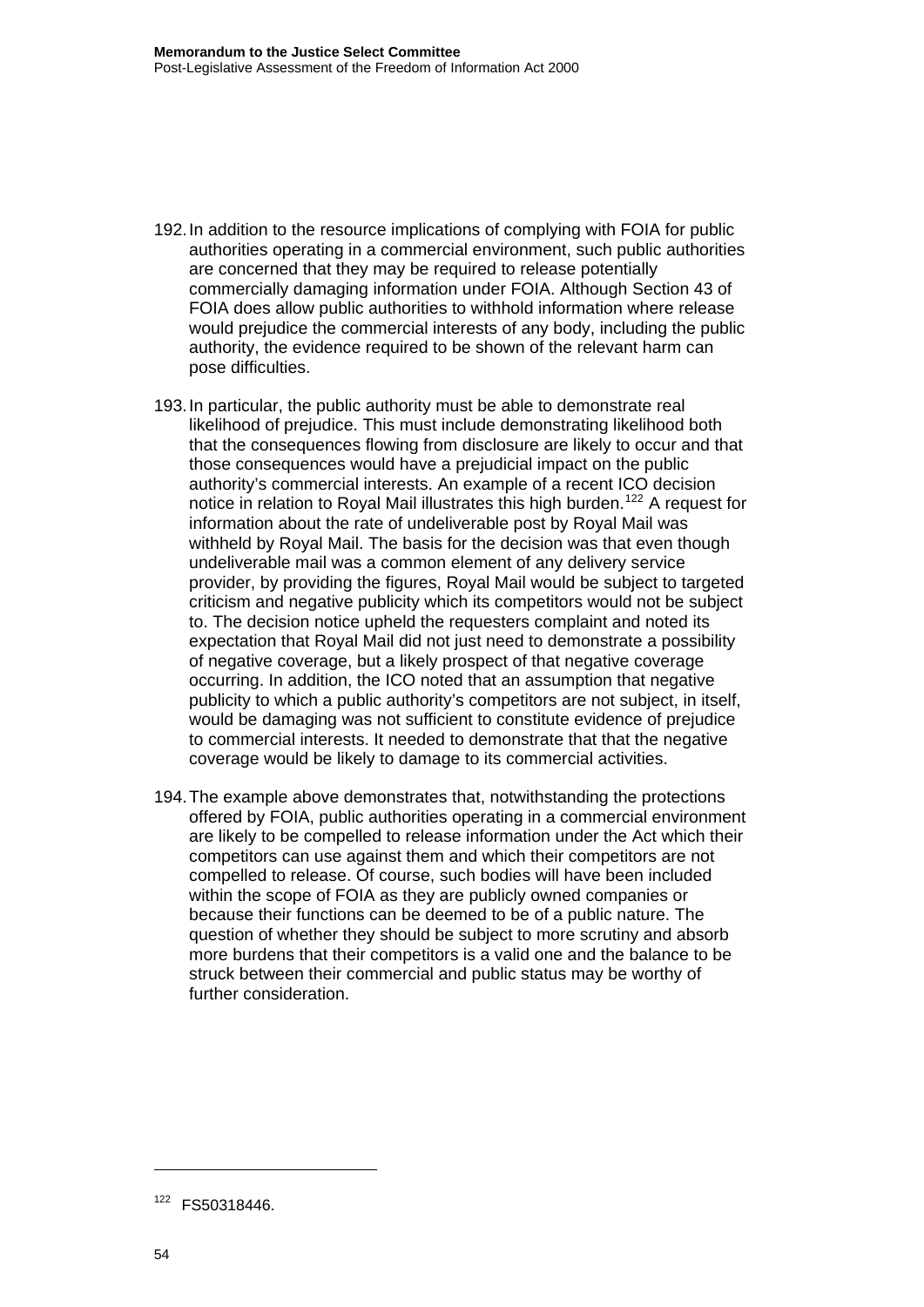# **5. Performance Against Objectives**

# **A. Openness and Transparency**

- 195. As the most clear and fundamental objective of FOIA, increased openness and transparency can be examined on two levels. The first is the extent to which public authorities responsively release information. This can be measured in the extent to which FOI requests are received and the extent to which requests result in the disclosure of information. Feeding into this element of the objective is the extent to which requests are dealt with in a timely manner and the extent to which appeals, complaints and sanctions can be employed to enforce the Act. The second level is the extent to which information is proactively released by public authorities, which will be informed by the extent to which the public perceive public authorities to be open, the extent to which they proactively release information and their compliance with the requirements to create and maintain publication schemes.
- 196. The evidence discussed above at paragraphs 127–134 relating to the extent to which FOIA has been and continues to be used indicates that the Act has become a vital element in opening up Government. This extensive and increasing use of FOIA has resulted in disclosure of significant amounts of information which might otherwise have gone unreleased. The increase in proactive disclosure discussed above at paragraphs 162–170 which has occurred since FOIA was implemented further indicates the role that FOIA has played in opening up public authorities to public scrutiny.
- 197. A key indicator as to whether FOIA has resulted in increased openness and transparency is whether the public perceive that this is the case. The MoJ has conducted a range of surveys on information rights which include an assessment as to whether people agree that "public authorities are becoming more open about what they do and how they are run" and "public authorities are generally open and trustworthy". These tracker surveys ran from June 2005 to January 2010, with the most recent surveying 1,877 adults in England and Wales.<sup>[123](#page-57-0)</sup>
- <span id="page-57-0"></span>198. In respect of whether the public agree that public authorities are becoming more open about what they do and how they are run, the proportion of people agreeing has consistently been higher than those disagreeing, with the most recent survey showing 52% of people agreeing (strongly or slightly) and 35% disagreeing (strongly or slightly) and 24% neither agreeing nor disagreeing (including those who responded 'Don't know'). Although the gap narrowed in the period 2006 to 2008, the gap between 'agree' and 'disagree' has always remained at least ten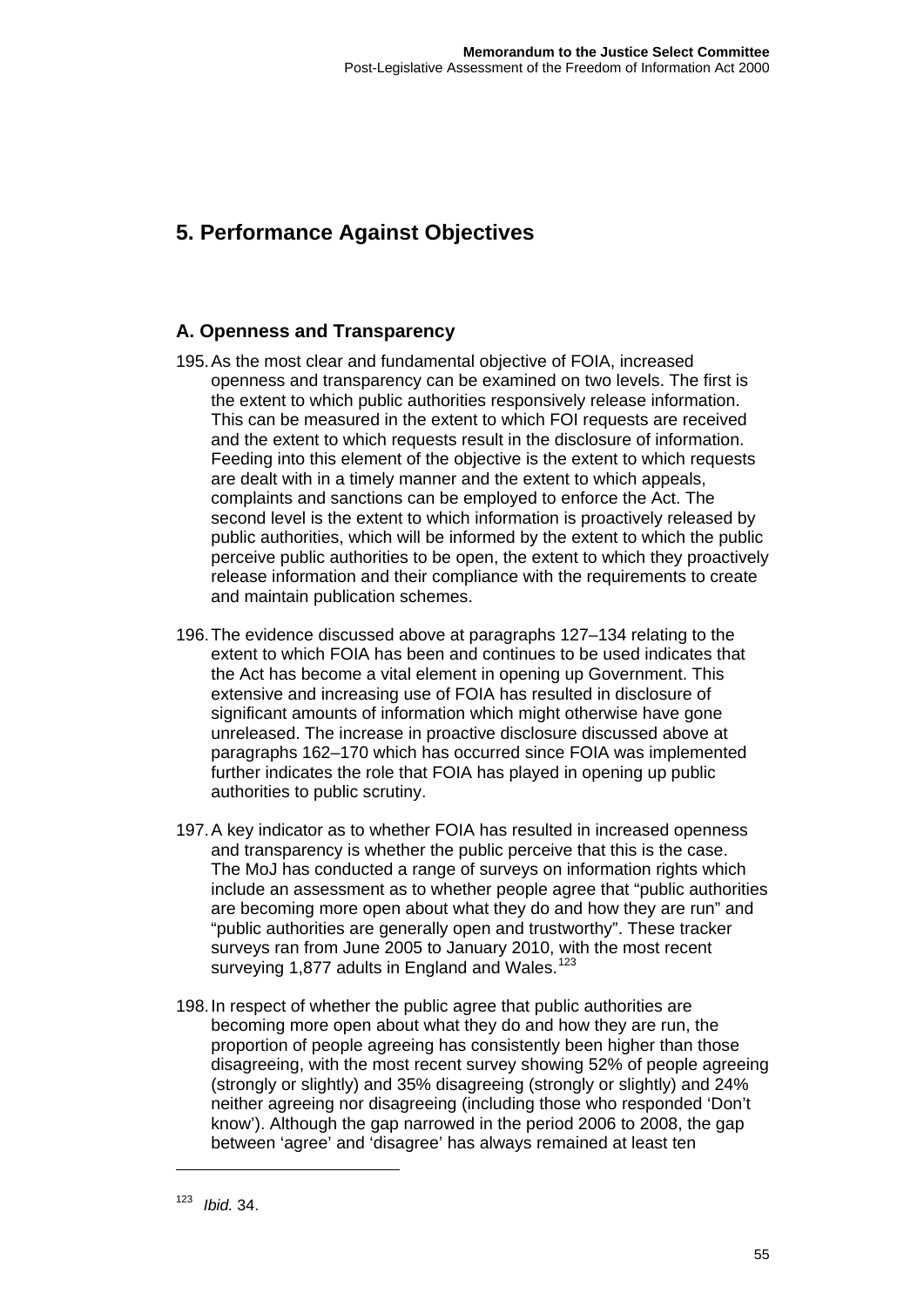percentage points and widened again in the most recent waves of the survey. This indicates a general perception over the first five years of the Act's operation that public authorities are, at least, moving in the right direction towards greater openness and transparency.

199. In respect of whether the public authorities are generally open and trustworthy, broadly the surveys have found more respondents disagree (either strongly or slightly) than agree with the statement that "public authorities are generally open and trustworthy". However, the numbers of respondents agreeing with this seemed to be on a steadily increasing trend over the lifetime of the survey, and the most recent wave in January 2010 indicated, for the first time, more respondents agreeing (42%) with the statement than disagreeing (33%).

# **B. Accountability**

- 200. It is argued that information is key to holding public authorities to account for their decisions and actions. Equipped with information about what decisions or actions were taken and the basis for those decisions, individuals and the media can use this information to hold public authorities to account. There is no easy methodology to measure accountability, or whether and if so how FOIA has increased levels of accountability. MoJ's Information Rights Tracker Surveys show a consistently high agreement rate with the statement that "members of the public can hold public authorities to account because they have the right to obtain information about the decisions that the authorities make." Over the life time of the survey, consistently 60% to 70% of respondents agreed, either slightly or strongly, with this statement. Typically about 10% to 15% of respondents disagreed.[124](#page-58-0)
- 201. In order to assess whether FOIA has led to an increase in the accountability of public authorities, or in the perception that public authorities are more accountable, it is necessary to consider the wider context within which public authorities operate and other ways in which they may be brought to account. In addition to more traditional means of accountability such as to Parliament or through judicial review, FOIA was enacted at a time of wider reform of the public sector which altered the more traditional hierarchical means of accountability. The focus on userfocused accountability in public services, whereby public authorities would be accountable to their service users and not just to their department or to Parliament, became more prevalent at the same time as the enactment of FOIA. Examples of this shift in the operation of public services are evident in the 1999 Modernising Government White Paper;<sup>[125](#page-58-1)</sup> Public Service Agreements introduced in 1998 and the focus on

<span id="page-58-0"></span><sup>124</sup> *Ibid.* 

<span id="page-58-1"></span> $125$  CM 4310 (March 1999).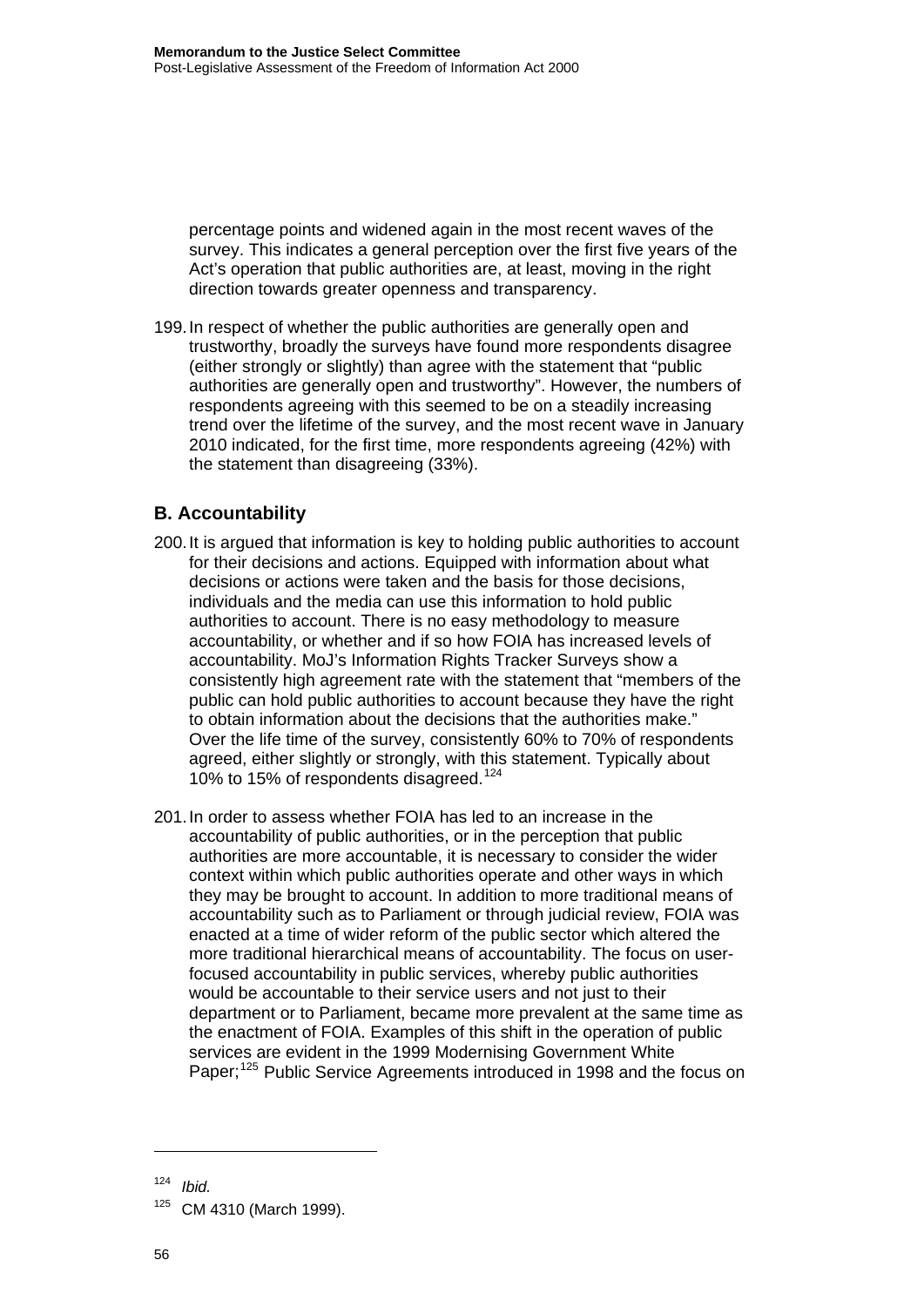delivery in public services outlined by the Office of Public Services Reform in Reforming Our Public Services.<sup>126</sup>

- 202. Similarly, external forces, such as changes in the nature of media, e.g. the internet and 24 hour news, have placed public authorities under ever more scrutiny. FOIA has been instrumental in both shifts in accountability, by empowering service users to obtain the information they need to hold public authorities to account as envisaged and by providing a mechanism through which media can seek to obtain information about the way in which public authorities operate. Although other factors have also fed into the increase in accountability, FOIA has resulted, either directly or indirectly, in the disclosure of significant amounts of information which has enabled the public to hold public authorities to account. This information includes service performance indicators, spending decisions and expenses of politicians or officials.
- 203. It is worth evaluating, as far as is possible, the question of to whom public authorities should be accountable. The ostensible focus of FOIA is on the individual seeking information with which they can then hold their public authority accountable. In practice, a great deal of FOI requests come not from private individuals but from journalists, commercial requesters and campaign groups. Because FOIA is 'requester blind', detailed statistics are difficult to obtain, but UCL Constitution Unit's study of FOIA in local Government indicates that FOI practitioners have a strong sense of the role of the media in FOI requests, perceiving that roughly similar numbers of requests come from media (33%) as private individuals (37%) and a much stronger perception of media's role in more complex and time consuming requests.<sup>[127](#page-59-0)</sup>
- 204. The most commonly cited example of FOIA use by the media to hold public authorities to account relates to the release of MPs expenses. Of course, it is noted that the release of this information ultimately came via a leak rather than in response to FOIA requests, however it was the existence of the FOIA requests and the subsequent appeals which precipitated the story. The use of FOIA by the media is demonstrated by the daily examples of media stories which attribute their source as information released in response to a FOI request.
- 205. Notwithstanding this, it is an area of concern amongst some FOI practitioners that FOI requests are occasionally seen as a substitute for investigative journalism or that some FOI requests from media may not be geared towards the public interest and accountability, but to sourcing news stories of little relevance to accountability of public authorities. This concern has been reflected in the MoJ study carried out by Ipsos Mori which indicated concern at a large number of requests from journalists who were 'fishing' for a story.

 $126$  Office of Public Service Reform (March 2001).

<span id="page-59-0"></span><sup>127</sup> *Ibid.* 33.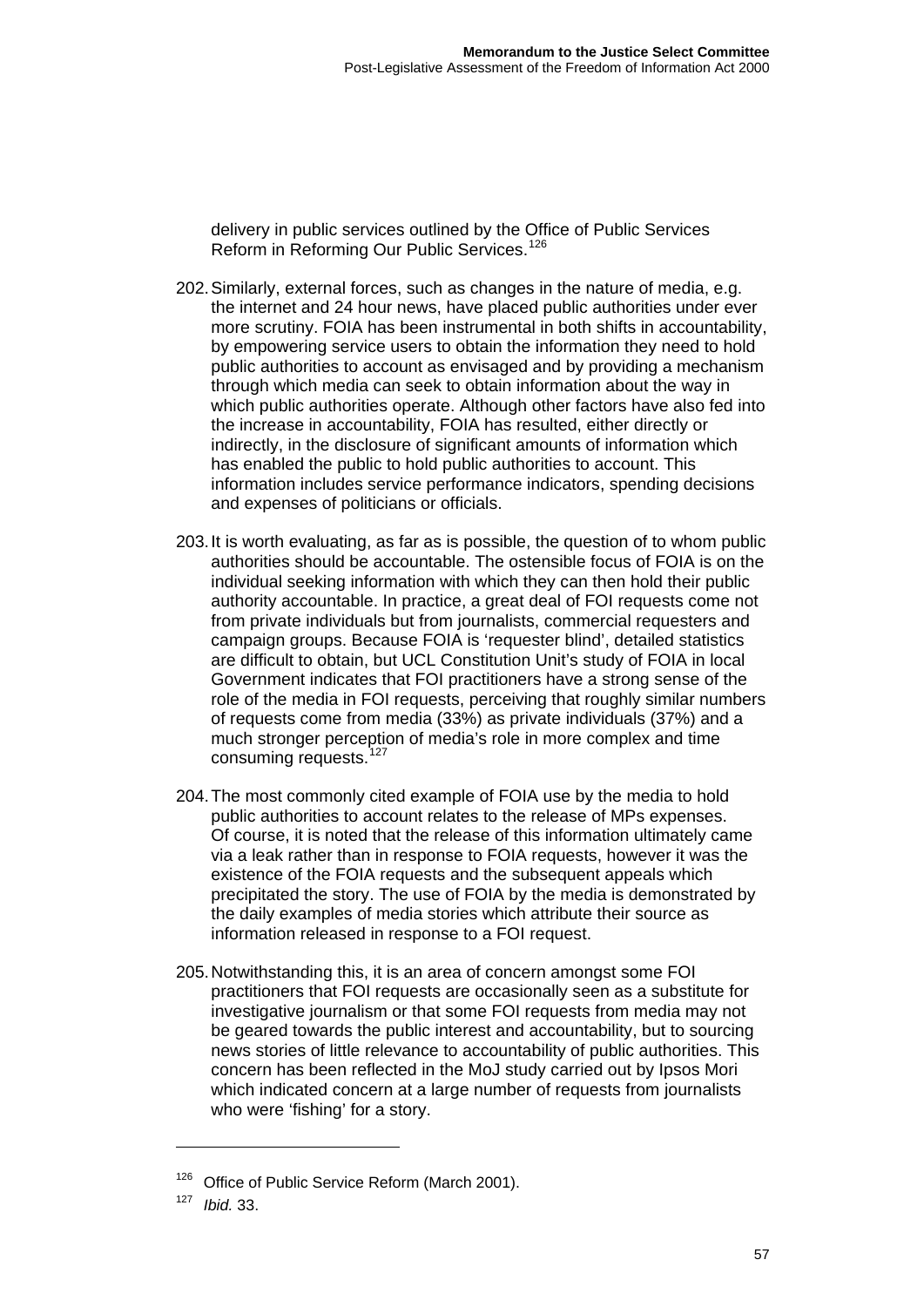## **C. Trust & Participation in Decision-Making**

- 206. Although increasing trust in decision making was suggested as a potential benefit of the legislation, it is arguable whether this was, in fact, a realistic goal. On the one hand, FOIA ensures that the public have far more information than was available previously and the Act provides a mechanism whereby they can trust that they are provided with the relevant information held by a public authority. The very existence of the legislation in this case gives some confidence that public authorities have little to hide behind. They know they can be scrutinised and this of itself tends towards a different relationship between public authorities and the public.
- 207. On the other hand, FOIA is frequently used to identify deficiencies in decision-making or inefficiencies in spending decisions and news stories based on those outcomes of FOI requests tend to be more prevalent. UCL's research on the impact of FOI on central government indicated a finding that 58% of analysed newspaper articles arising from FOI requests tended to be negative in tone.[128](#page-60-0) As such, it is open to debate as to whether FOIA was ever really likely to see increased trust in public authorities or whether, in fact, it would increase trust that public authorities were being open and transparent, but reduce trust in the actual decision-making of public authorities.
- 208. Nonetheless, ICO research indicates a significant increase in the proportion of people agreeing that 'Being able to access the information held by public authorities increases your confidence in them' and 'Being able to access the information held by public authorities increases your trust in them'. 51% agreed with both statements in 2004, rising consistently to 79% and 75% respectively in 2010.<sup>[129](#page-60-1)</sup>
- 209. A similar secondary objective of FOIA stemming from increased openness and accountability is that the public would have a better knowledge and understanding of how public authorities operated and how decisions are made. Within the context of increased knowledge of and trust in public authorities, increased public participation in decisionmaking was identified as an additional objective.
- 210. In terms of public understanding of decisions, the ICO tracker survey<sup>[130](#page-60-2)</sup> indicates a steady increase in the proportion of people agreeing that "being able to access information held by public authorities increases your knowledge of what they do" from 54% in 2004 to 87% in 2010. As with the issue of trust, this seems to indicate that before the commencement of FOIA, public sentiment was sceptical about its capacity to increase their knowledge but that as they saw it become embedded in public authorities, that perception changed. Other research

<span id="page-60-0"></span><sup>128</sup> *Ibid.* 37 at p221.

<span id="page-60-1"></span><sup>129</sup> *Ibid.* 35.

<span id="page-60-2"></span><sup>130</sup> *Ibid.* 35.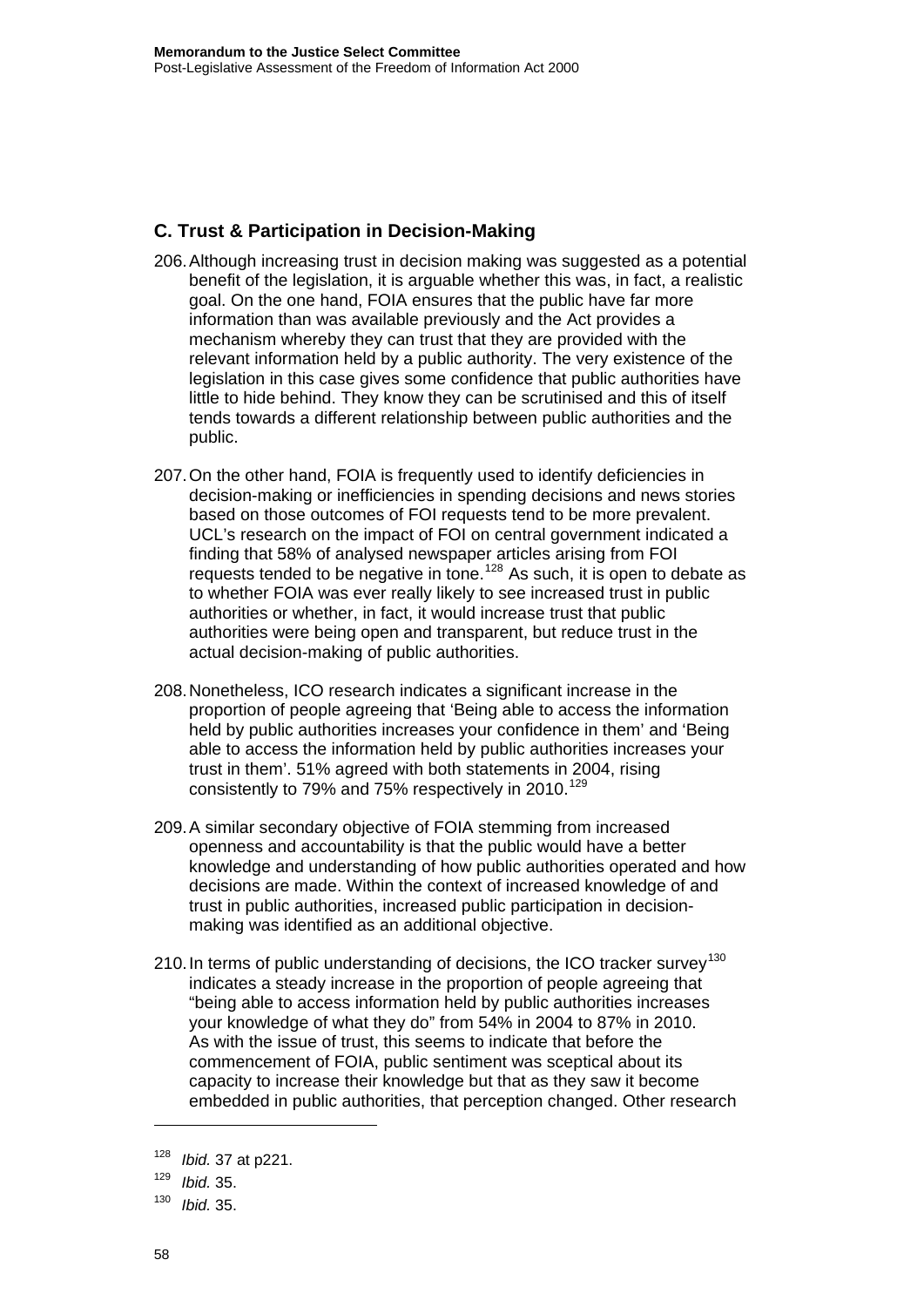also indicates moderate increases in knowledge of the political system over the period since FOIA was implemented. When asked about their level of knowledge in 2011 by the Hansard Society, 53%<sup>131</sup> replied with 'a great deal' or 'a fair amount', compared to 42% in 2004.132 Although it is not attributable specifically to the impact of FOIA it aligns with the research of the ICO in this regard.

211. It is difficult to measure the extent to which FOIA has increased participation in the decision-making process. With a very small proportion of the public making FOI requests, the vast majority of people appear to interact with FOIA through media reporting or use of information by campaigners. UCL research indicates a view amongst FOI officials in central government that those who tend to become involved in decisionmaking because of an FOI request would have become involved regardless of FOIA.[133](#page-61-0) Nonetheless, that research did also note that of the requesters it surveyed, 10% used the information to voice disagreement with a policy decision, 7% passed the information to a campaign and 5% used the information to correspond with their MP. Although the sample in this research is very small, and it is difficult to evaluate how many of those requesters would have been involved in the decision-making process even without FOIA, it is clear that the Act is capable of facilitating increased participation in the political process, though it remains unclear how much that capa bility has become reality.

# **D. Quality of Decision-Making**

212. An objective set out during the passage of the Act is that increased openness and accountability would lead to improved decision-making and record keeping. The objective of better decision-making and record management is founded on the view that where public authorities know that information contained in their records and that the advice and background to decisions can be requested by the public, those maintaining records and those advising on or making decisions will take more care that their actions and decisions are properly recorded, defensible and supportable. The counter argument, which presented itself in the debates on the FOI Bill, is that, officials knowing that written records advice and background information relating to decisions can be requested will be less likely to create or retain that record in the first place. This is commonly referred to as the "chilling effect", which describes a scenario where officials become more reluctant to provide or record advice, or to explore a wide range of options, for fear of disclosure.

<sup>&</sup>lt;sup>131</sup> Audit of Political Engagement 8; Hansard Society 2011 at p19.

Audit of Political Engagement; Hansard Society 2004 at p21.

<span id="page-61-0"></span><sup>133</sup> *Ibid.* 37 at p235.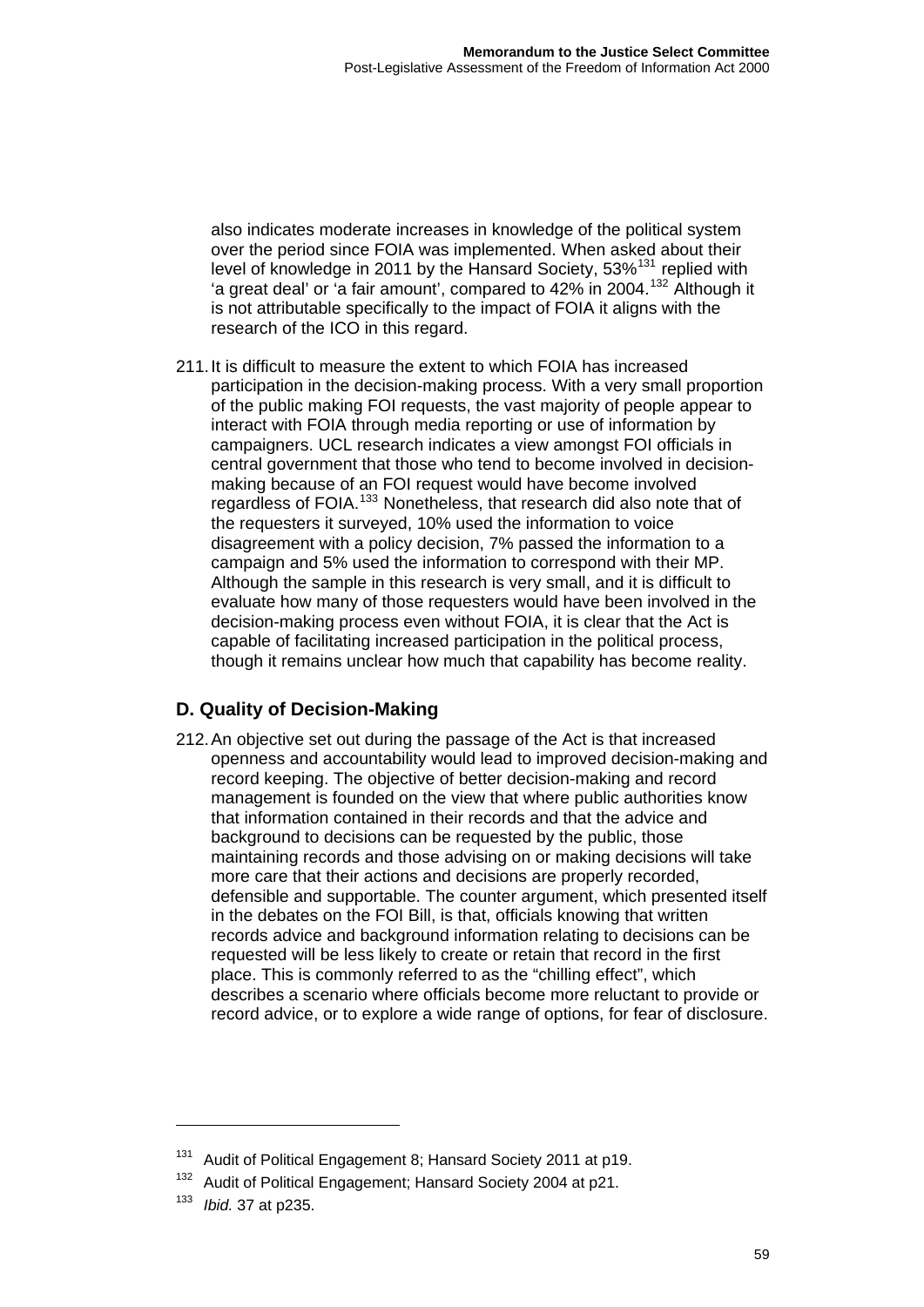- 213. The evidence on the impact of FOIA on decision-making is limited. ICO research indicates that FOI practitioners did not volunteer better quality decision-making as a benefit of FOIA when asked.<sup>[134](#page-62-0)</sup> 'Improved quality of service/Ensures Best practice" was, however, suggested by 8% in the 2007 survey by the ICO. Better record management also emerged as an unprompted benefit of FOIA, though its prevalence in responses to the ICO research fell between 2005 (27% of respondents) and 2007 (14% of respondents).
- 214. Similarly, UCL's research found little evidence of FOIA leading either to better decision-making or to a chilling effect.<sup>[135](#page-62-1)</sup> That research indicated that many practitioners felt that they did the same job as before FOIA, with no impact on how they make decisions or the advice they provide to Ministers or other officials.
- 215. Additional UCL research,<sup>[136](#page-62-2)</sup> carried out on behalf of the ICO into the formulation and development of Government policy in the context of FOIA did indicate that amongst respondents, although the general view was that the advice offered and decisions taken remained unchanged in the wake of FOIA, the manner in which information was recorded had changed. Some viewed this change positively by noting that submissions and other written communications became more thorough and focused, while others viewed it more negatively by noting that fewer decisions were being recorded on paper and recorded decisions were becoming less detailed and more anodyne.
- 216. The response to the MoJ study carried out by Ipsos Mori was mixed. A number of respondents were of the opinion that FOIA had forced them to adopt better record management and that internal communications were more formal and professional. However, a number also indicated a view that some people were recording less information and that internal communications had become less detailed and informative than before FOIA. Although respondents generally did not believe FOIA had revealed any areas of waste or poor practice, many did agree that FOIA had prompted their organisation to ensure best practice is followed in decision-making and that FOIA has made them more accountable for decisions.

<span id="page-62-0"></span><sup>134</sup> *Ibid.* 35 at p29.

<span id="page-62-1"></span><sup>135</sup> *Ibid.* 37 at p 164.

<span id="page-62-2"></span><sup>136</sup> Ibid. 38.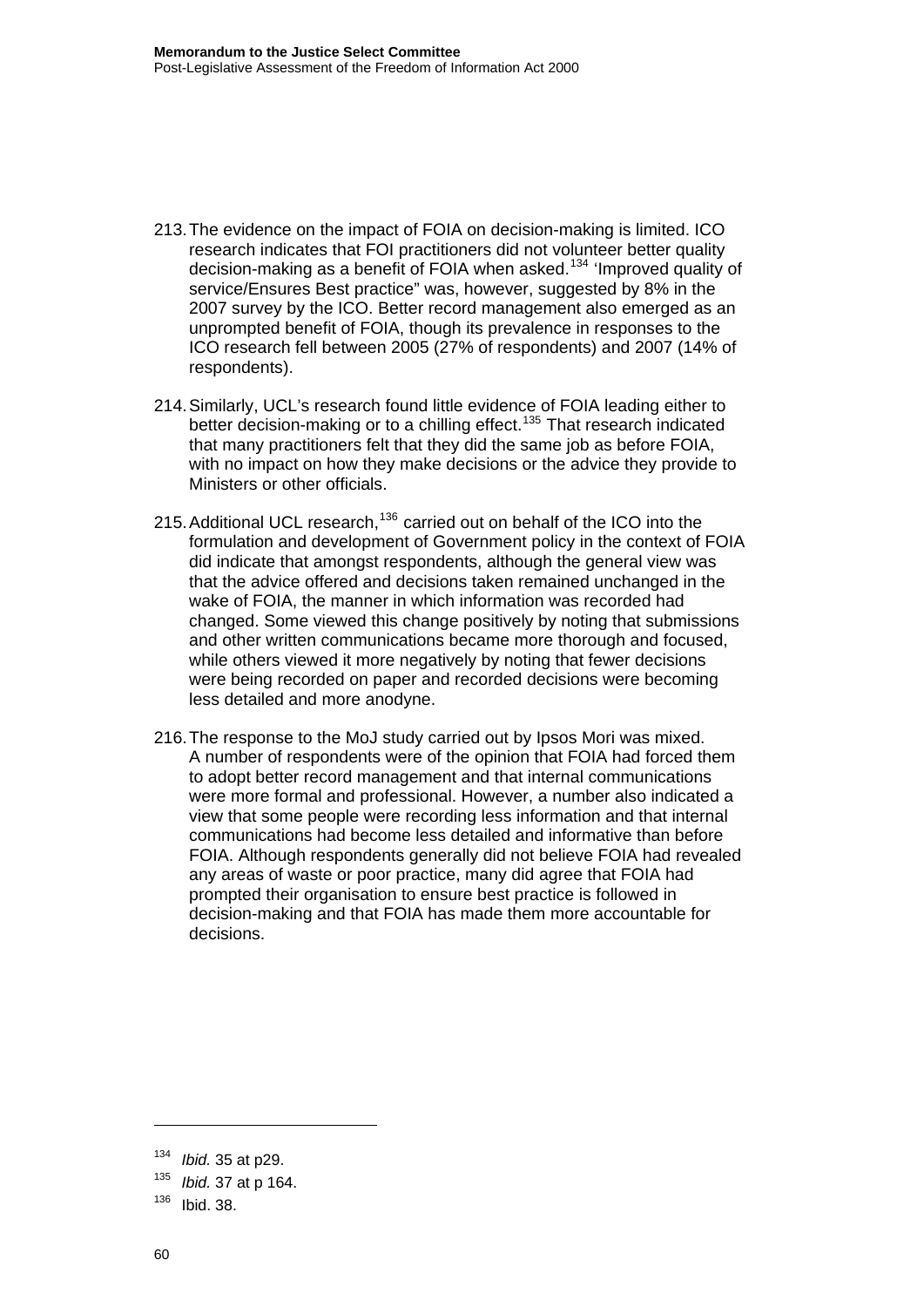- 217. The ICO and the Tribunal have been reluctant to accept generic arguments that disclosure in one case would lead to a wider chilling effect in provision of free and frank advice. While not dismissing the arguments made by public authorities, they have indicated that, where it is difficult to show that disclosure of an individual document will harm the interest that an exemption is designed to protect, very strong arguments for a wider chilling effect need to have been advanced by the public authority seeking to avoid disclosure. Nonetheless, the ICO have stressed the distinction between 'chilling effect' arguments, for which they require very strong arguments to uphold, and the need for space in policy making and collective cabinet responsibility, both of which have been readily accepted by the ICO.
- 218. There is an important balance to be struck in enhancing transparency while protecting the necessary space in which policy options need to be discussed and decisions taken. The difficulty in appropriately striking that balance remains a concern and is worthy of consideration.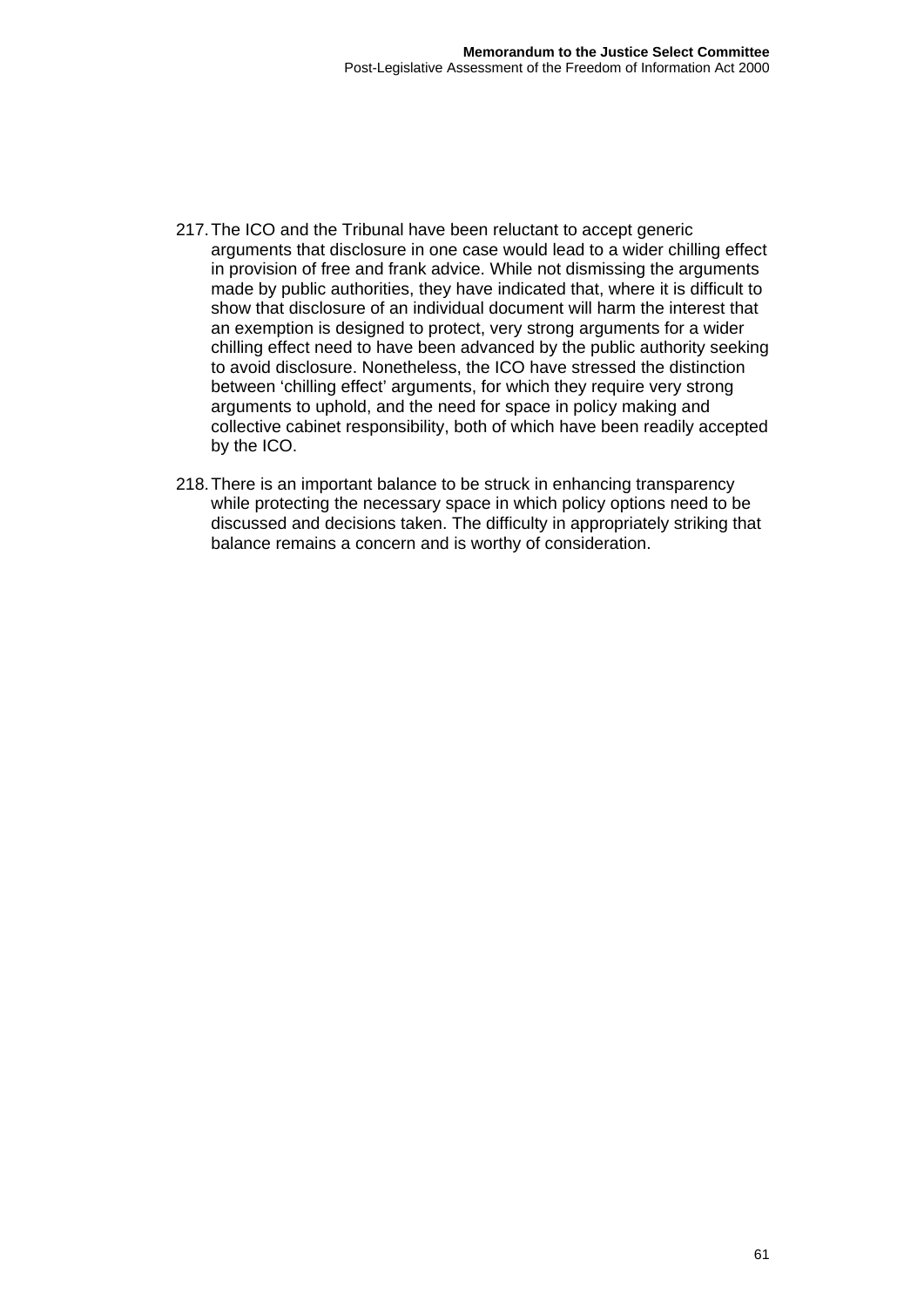# **6. Conclusion**

- 219. The Government is committed to greater transparency and openness throughout the public sector. Freedom of Information remains a vital element of the transparency agenda and has been instrumental in the release of a great deal of information which might otherwise have remained closed. It stands with and has been enhanced by more recent measures such as the Government's transparency agenda which has significantly increased the volume of information proactively released and is driving changes to ensure that data is released in a re-usable format and is available for re-use
- 220. In the eleven years since the passage of the Act and the seven years since its commencement, FOIA has become embedded in the culture of public authorities and its effects on openness and transparency are clear. Use of the Act by the public, by the media and by campaigners has increased considerably over the past seven years. Despite this, some issues remain to be considered relating to the time limits for conducting public interest tests and internal reviews. Nonetheless, public opinion on openness and transparency, and the trustworthiness of public authorities as a result, clearly indicate that FOIA has had significant success in opening up Government.
- 221. These successes do not come without cost, however. Concern within public authorities at the time taken to process and respond to FOI requests, to conduct public interest tests and consider exemptions, to conduct internal reviews and to deal with complaints and appeals is significant. In particular, the limitations on what activities can count towards the cost limit can leave public authorities with significant costs from dealing with a small number of complex requests. The Government's commitment to transparency stands alongside its commitment to reduce regulatory burdens. A question worthy of consideration is whether the current FOIA regime strikes the right balance between those two objectives.
- 222. The extent to which original decisions are either not complained against, or are upheld on complaint, indicate that FOIA is working largely as it should and provides a clear indication that FOIA is, broadly, operating as intended. However some aspects of FOIA's operation where difficulties arise which may be worthy of further consideration.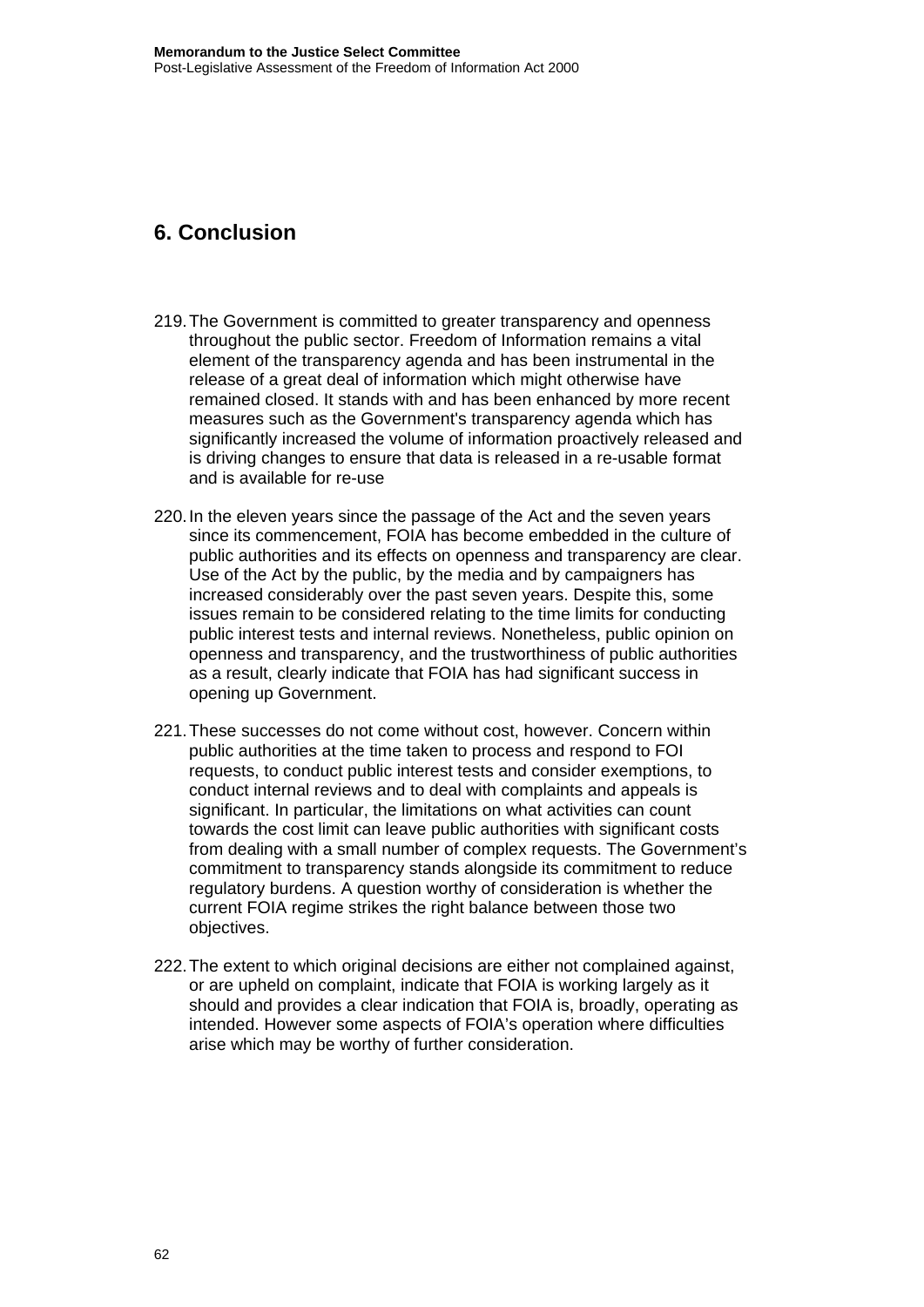- 223. Initial problems in the complaints and appeals system, where the ICO was overwhelmed with the volume of complaints demanding resolution appear to have largely been resolved. Significant improvements have been made in the average age of caseload dealt with by the ICO and in evidence to the Justice Select Committee in September 2011, the Commissioner indicated that while some issues remained to be resolved, the significant problems experience in the first few years of the Act's operation were, by and large, resolved. Similarly, concerns expressed by the Constitutional Affairs Select Committee in 2006 about the relationship between the ICO and the then DCA have been taken on board and measures have been taken to enhance and protect the independence of the ICO.
- 224. The Government believes that the expansion of the Act which has taken place and which is planned, and the further reforms planned as part of the transparency agenda, will continue to promote openness, transparency and accountability across the public sector.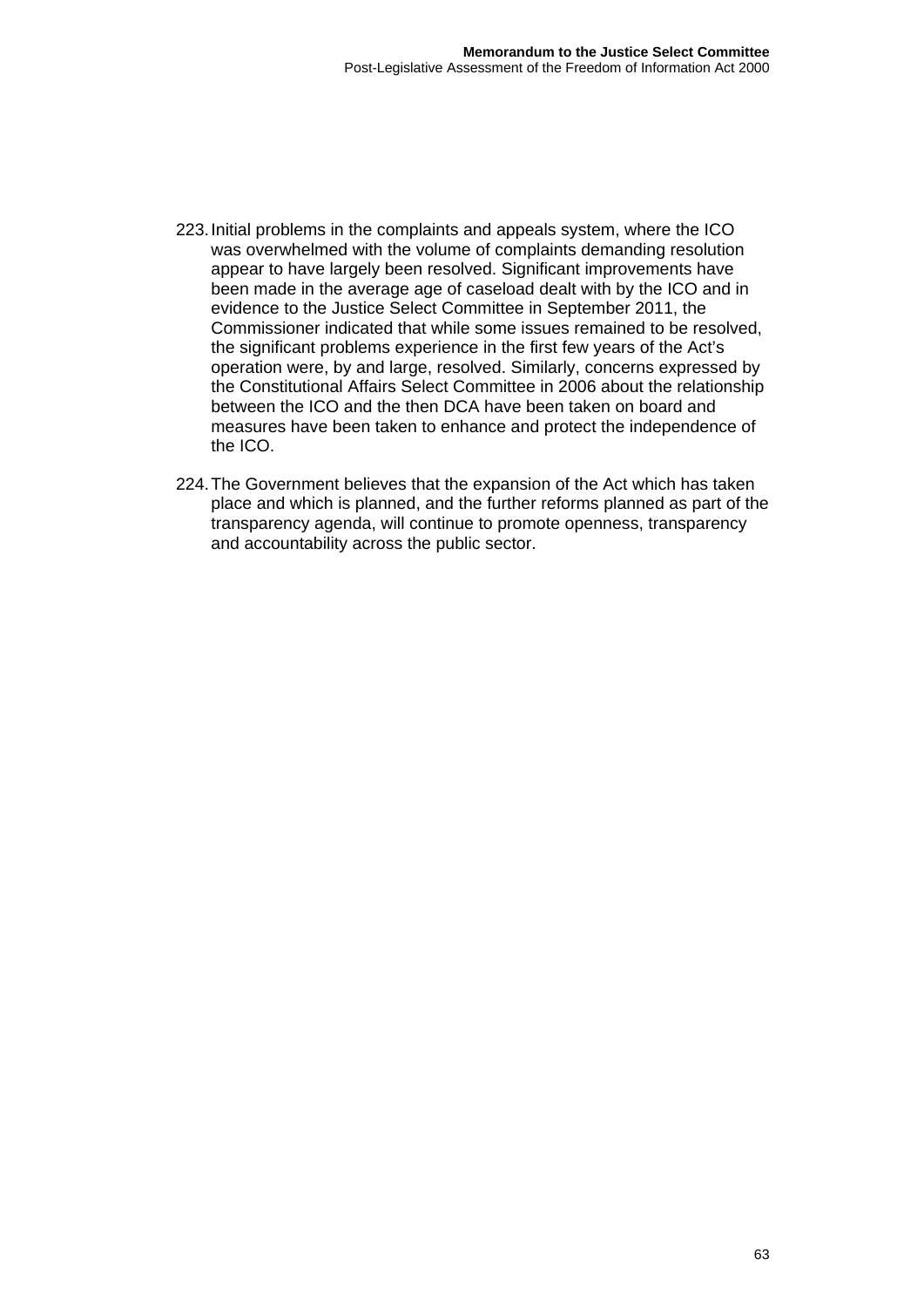# **Annex A – FOIA Commencement and Secondary Legislation**

#### **Commencement**

Section 87 of FOIA specifies various provisions of the Act which were to come into force: (i) on the day that the Act was passed; (ii) at the end of a period of two months following the day on which it was passed; and (iii) at the end of a five year period beginning on the day on which the Act was passed or (iv) on such day before the end of that period as the Secretary of State appointed by order. The provisions required to be brought in by Order were commenced within five years of the Act coming into force by the following Orders:

The Freedom of Information Act 2000 (Commencement No.1) 2001 (S.I. 2001/1637) commenced provisions in section 18 and schedules 2, 4 and 6. These provisions came into force on 14 May 2001 and relate to the renaming of and appointments to the Information Tribunal; the appointment and period of office of the Information Commissioner; minor amendments to the Data Protection Act 1998; and provisions enabling the Secretary of State to make rules for regulating the exercise of rights of appeal, under section 57 of FOIA, to the Information Commissioner against a notice served under Part IV of FOIA.

The Freedom of Information Act 2000 (Commencement No. 2) Order 2002 (S.I. 2002/2812) commenced provisions relating to the Lord Chancellor's requirement to issue codes of practice relating to records management and the discharge of public authorities functions under FOIA; various functions of the Information Commissioner including the duty to promote the following of good practice and provisions relating to publication schemes; minor amendments to the Public Records Act 1958 and the Data Protection Act 1998; and obligations on public authorities in relation to publication schemes. These provisions came into force in three stages on 30 November 2002, 28 February 2003 and 30 June 2003.

The Freedom of Information Act 2000 (Commencement No.3) Order 2003 (S.I.2003/2603) commenced the publication scheme provisions under section 19 relating to publication schemes for all remaining public authorities, bar two, on a phased basis on 31 October 2003, 29 February 2004 and 30 June 2004.

The Freedom of Information Act 2000 (Commencement No. 4) Order 2004 (S.I. 2004/1909) commenced provisions on 1 January 2005 which implement aspects of the Aarhus Convention and the Environmental Information Directive (2003/4/EC). These provisions relate to public records; the provision for the recommendation of good practice by the Information Commissioner; enforcement, powers of entry and inspections; and appeal proceedings including those under Schedule 4 to FOIA which have subsequently been repealed by the Transfer of Tribunal Functions Order 2010 (S.I. 2010/22).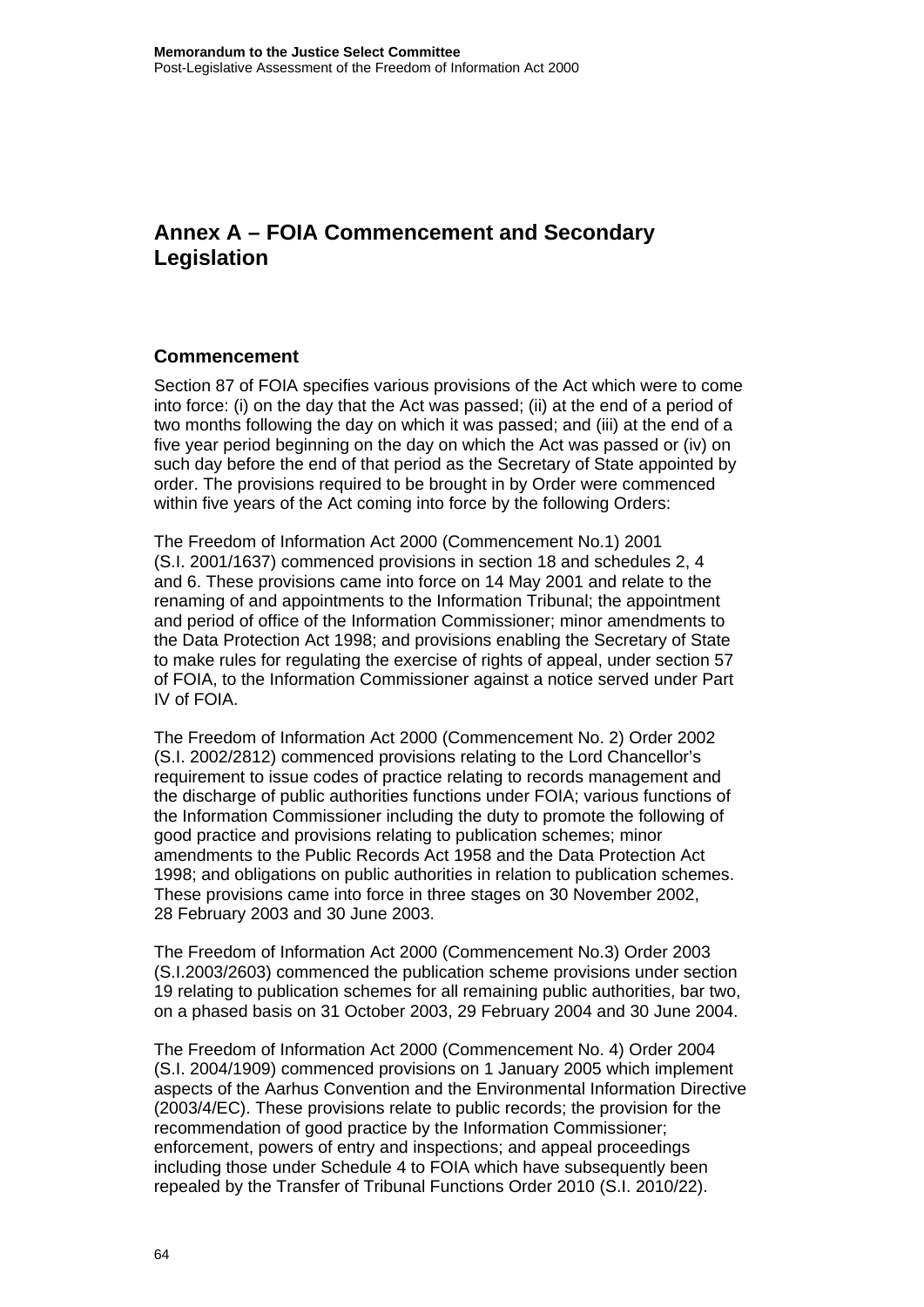The Freedom of Information Act 2000 (Commencement No. 5) Order 2004 (S.I. 2004/3122) commenced the remaining and substantial sections of FOIA on 1 January 2005.

#### **Secondary Legislation made under powers conferred by FOIA:**

[The Freedom of Information \(Additional Public Authorities\) Order 2002](http://www.legislation.gov.uk/uksi/2002/2623/contents/made) (S.I. 2002/2623). The Order came into force on 11 November 2002 and was made by the exercise of powers under sections 4(1) of FOIA. It adds bodies and offices to Parts VI and VII of Schedule 1 to FOIA.

[The Freedom of Information \(Excluded Welsh Authorities\) Order 2002](http://www.legislation.gov.uk/uksi/2002/2832/contents/made) (S.I. 2002/2832). The Order, which came into force on 30 November 2002 and which was made under the power conferred by section 83(2) of FOIA, lists public authorities designated as excluded for the purposes of section 83(1)(a) of FOIA.

[The Freedom of Information \(Additional Public Authorities\) Order 2003](http://www.legislation.gov.uk/uksi/2003/1882/contents/made) (S.I. 2003/1882). The Order came into force on 11 August 2003 and made in exercise of the powers conferred by sections 4(1) of FOIA, the Order adds specified bodies to Parts VI and VII of Schedule 1 to FOIA.

[The Freedom of Information \(Removal of References to Public Authorities\)](http://www.legislation.gov.uk/uksi/2003/1883/contents/made)  [Order 2003 \(S.I. 2003/](http://www.legislation.gov.uk/uksi/2003/1883/contents/made)1883). The Order removes specified bodies and offices from Part VI of Schedule 1 to FOIA. The Order was made in exercise of the powers conferred by section 4(5) and came into force on 11 August 2003.

[The Freedom of Information \(Additional Public Authorities\) Order 2004](http://www.legislation.gov.uk/uksi/2004/938/contents/made) (S.I. 2004/938). Made under the powers conferred by sections 4(1) of FOIA and came into force on 19 April 2004, the Order adds specified bodies and offices to Parts II, VI and VII of Schedule 1 of FOIA.

[The Freedom of Information \(Removal of References to Public Authorities\)](http://www.legislation.gov.uk/uksi/2004/1641/contents/made)  [Order 2004 \(S.I. 2004/](http://www.legislation.gov.uk/uksi/2004/1641/contents/made)1641). The Order removes bodies and offices which were listed in Parts VI and VII of Schedule 1 to FOIA. The Order was made under powers conferred by section 4(5) of FOIA and came into force on 29 June 2004.

The Freedom of Information (Additional Public Authorities) (Amendment) Order 2004 (S.I. 2004/1870) came into force on 10 August 2004. In exercising powers conferred by section 4(1) of FOIA, the Order amends article 2 of the Freedom of Information (Additional Public Authorities) Order 2004.

[The Freedom of Information and Data Protection \(Appropriate Limit and](http://www.legislation.gov.uk/uksi/2004/3244/contents/made)  [Fees\) Regulations 2004](http://www.legislation.gov.uk/uksi/2004/3244/contents/made) (S.I. 2004/3244): The Regulations came into force on 1 January 2005. The Regulations set the cost limit under section 12 at £600 for public authorities listed in Part I of Schedule 1 to FOIA (namely government departments, the House of Commons, the House of Lords, the Northern Ireland Assembly, the National Assembly for Wales, the Welsh Assembly Government and the armed forces of the Crown) and at £450 for any other public authorities subject to FOIA. They also provide that the cost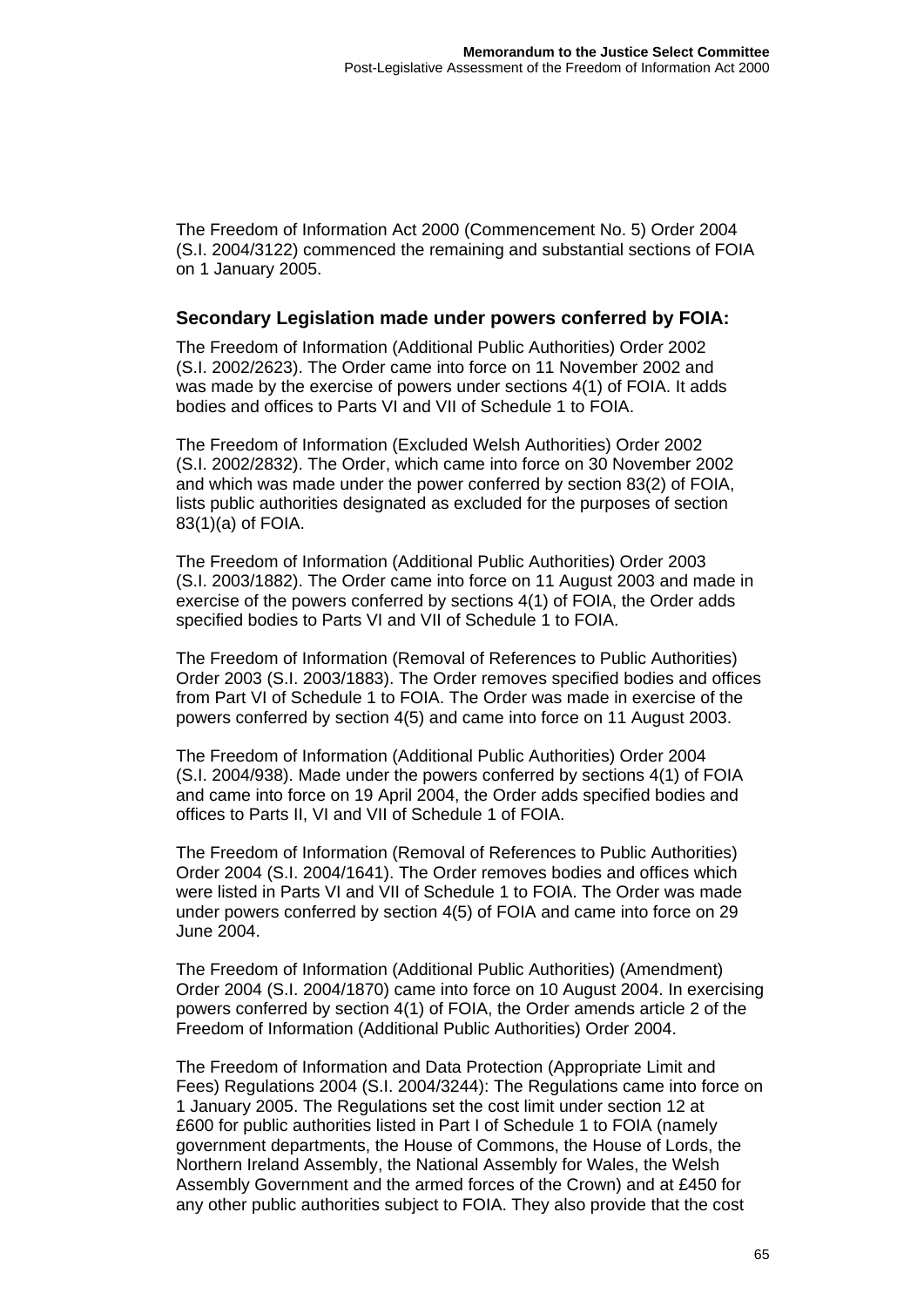should be calculated using a rate of £25 per person per hour spent on determining whether it holds the information and locating, retrieving and extracting the information. The Regulations give effect to section 12(4) and set out that the calculation of any fee charged under section 9 for providing requested information are limited to the communication of the fact of the information being held and the communication of the information itself. The order also provides that if a charge is to be levied under section 13(1) (provision of information over the cost limit) it can include the costs of determining if it holds the information, locating, retrieving and extracting the information and communicating the information.

The Freedom of Information (Removal and Relaxation of Statutory Prohibitions on Disclosure of Information) Order 2004 (S.I. 2004/3363) came into force on 1 January 2005 and was made by the powers conferred under section 75 of FOIA. The Order has the effect that the following provisions do not prevent disclosure under FOIA: section 154 of the Factories Act 1961; section 59 of the Offices, Shops and Railway Premises Act 1963; subsection (1A) to section 118 of the Medicines Act 1968; paragraph 5 of schedule 11 of the National Health Service Act 1977 (later revoked by the National Health Service (Consequential Provisions) Act 2006); section 28 of the Health and Safety at Work Act 1974; section 49 of the Audit Commission Act 1998; section 20 of the Access to Justice Act 1999; and section 5 of the Biological Standards Act 1975

The Freedom of Information (Time for Compliance with Requests) Regulations 2004 (S.I. 2004/3364). Made under the powers conferred by section 10(4) of FOIA and coming into force on 1 January 2005, the Regulations provide that in the case of maintained schools, the timeframe for complying with section 1(1) of FOIA should not include working days which were not school days up to a limit of 60 working days. The Regulations extended the timeframe for disclosure of information contained in certain transferred public records to thirty days and provided that the timeframe for information which is dependent on provision from outside the UK or from someone involved in an operation of the armed forces should be extended until that information has been provided, subject to a maximum of sixty working days.

[The Freedom of Information \(Additional Public Authorities\) Order 2005](http://www.legislation.gov.uk/uksi/2005/3593/contents/made) (S.I. 2005/3593). Commencing in part on 7 February 2006 with the remaining provisions coming into force on 1 June 2006, the Order was made under powers conferred by sections 4(1) of FOIA and specifies bodies to be added to parts VI and VII of Schedule 1 to FOIA.

[The Freedom of Information \(Removal of References to Public Authorities\)](http://www.legislation.gov.uk/uksi/2005/3594/contents/made)  [Order 2005 \(S.I. 2005/](http://www.legislation.gov.uk/uksi/2005/3594/contents/made)3594). Coming into force on 7 February 2006 and made under powers conferred by section 4(5) to FOIA, the Order removes specified bodies and offices listed in parts VI and VII of Schedule 1 to FOIA.

[The Freedom of Information \(Additional Public Authorities\) Order 2008](http://www.legislation.gov.uk/uksi/2008/1271/contents/made) (S.I. 2008/1271). Made under the exercise of powers conferred by section 4(1) of FOIA and came into force on 2 June 2008, the Order specifies additional public authorities to be added to Part VI of Schedule1 to FOIA.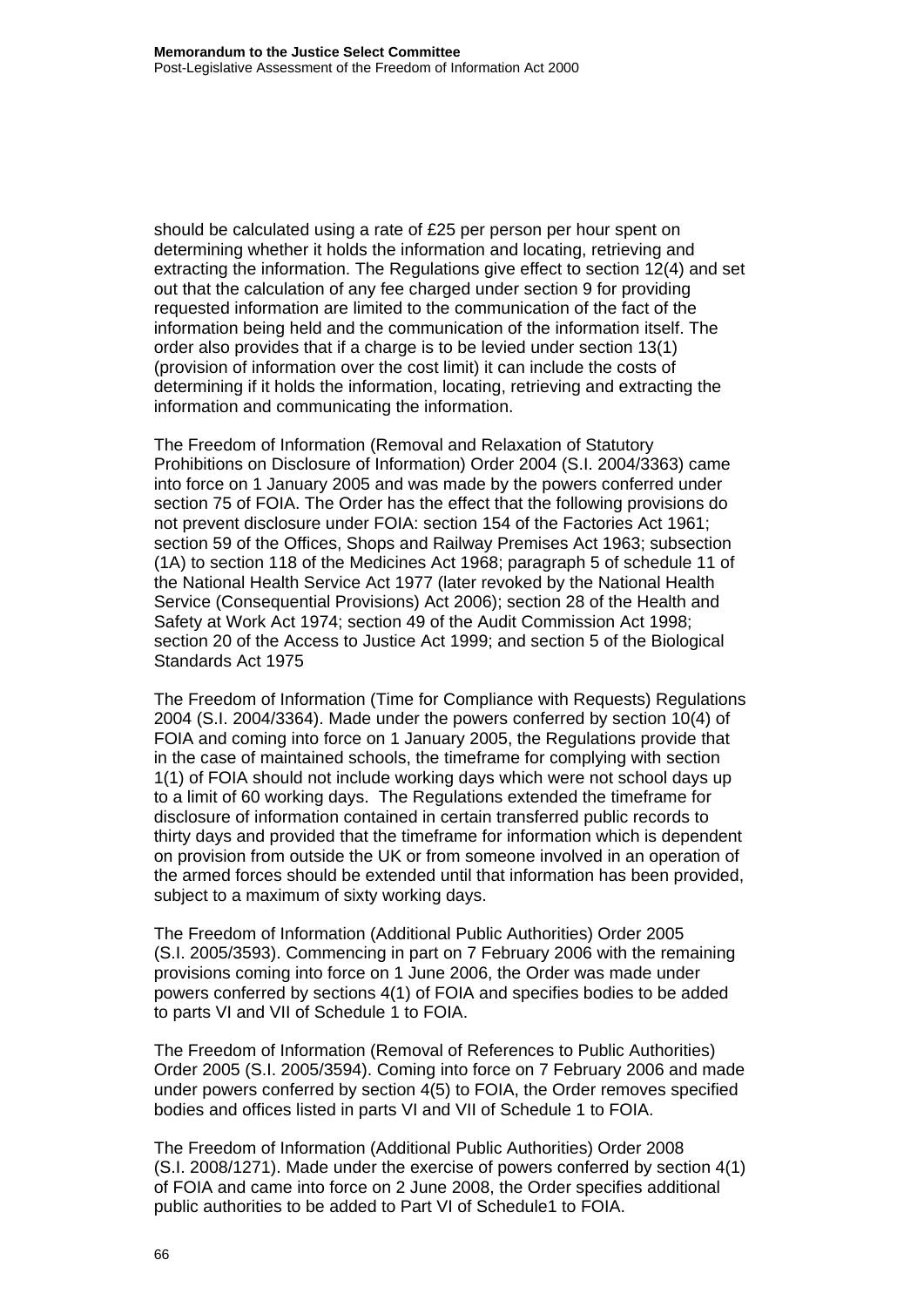[The Freedom of Information \(Parliament and National Assembly for Wales\)](http://www.legislation.gov.uk/uksi/2008/1967/contents/made)  [Order 2008 \(S.I. 2008/](http://www.legislation.gov.uk/uksi/2008/1967/contents/made)1967). Commencing on 23 July 2008, the Order was made in exercise of powers conferred by section 7(3)(a) of FOIA and amends Schedule 1 to FOIA to limit entries relating to three public authorities namely the House of Commons, the House of Lords and the National Assembly for Wales.

The Freedom of Information (Time for Compliance with Requests) Regulations 2009 (S.I. 2009/1369). The Order, made under the powers conferred by section 10(4) of FOIA, came into force on 26 June 2009 and extends the provisions relating to maintained schools in the 2004 regulations to controlled schools, voluntary schools, grant-maintained integrated schools and pupil referral units in Northern Ireland as these had been omitted from the first order.

[The Freedom of Information \(Additional Public Authorities\) Order 2010](http://www.legislation.gov.uk/uksi/2010/937/contents/made) (S.I. 2010/937). The Order, made under the powers conferred under section 4(1) of FOIA, amends various specified entries under Schedule 1 to FOIA and inserts entries into Parts II and VI of that Schedule. The Order partly came into force on 1 October 2010. The remaining provisions will do so on 31 December 2011.

[The Freedom of Information \(Removal of References to Public Authorities\)](http://www.legislation.gov.uk/uksi/2010/939/contents/made)  [Order 2010 \(S.I. 2010/](http://www.legislation.gov.uk/uksi/2010/939/contents/made)939). The Order was made by the exercise of powers conferred under section 4(5) of FOIA. It removes references to certain public authorities from Parts VI and VII of Schedule 1 of FOIA and partly came into force on 1 October 2010. The remaining provisions will come into force on 31 December 2011.

[The Freedom of Information \(Additional Public Authorities\) Order 2011](http://www.legislation.gov.uk/uksi/2011/1041/contents/made) (S.I 2011/1041). The Order came into force on 1 October 2011 and was made under the powers conferred by sections 4(1) of FOIA. The Order specifies additional public authorities for inclusion under parts VI and VII of Schedule 1 to FOIA.

[The Freedom of Information \(Removal of References to Public Authorities\)](http://www.legislation.gov.uk/uksi/2011/2598/contents/made)  [Order 2011 \(S.I. 2011/](http://www.legislation.gov.uk/uksi/2011/2598/contents/made)1042). The Order came into force on 1 October 2011 and was made under the powers conferred by section 4(5) of FOIA. The Order removes references to specified public authorities listed in parts VI and VII of Schedule 1 to FOIA.

[The Freedom of Information \(Designation of Public Authorities\) Order 2011](http://www.legislation.gov.uk/uksi/2011/1042/contents/made)  [\(S.I. 2011](http://www.legislation.gov.uk/uksi/2011/1042/contents/made)/2598): came into force on 31 October 2011 and was made in exercise of the powers conferred by sections 5(1)(a) of FOIA. The Order specifies persons designated as public authorities under section 5(1)(a) FOIA.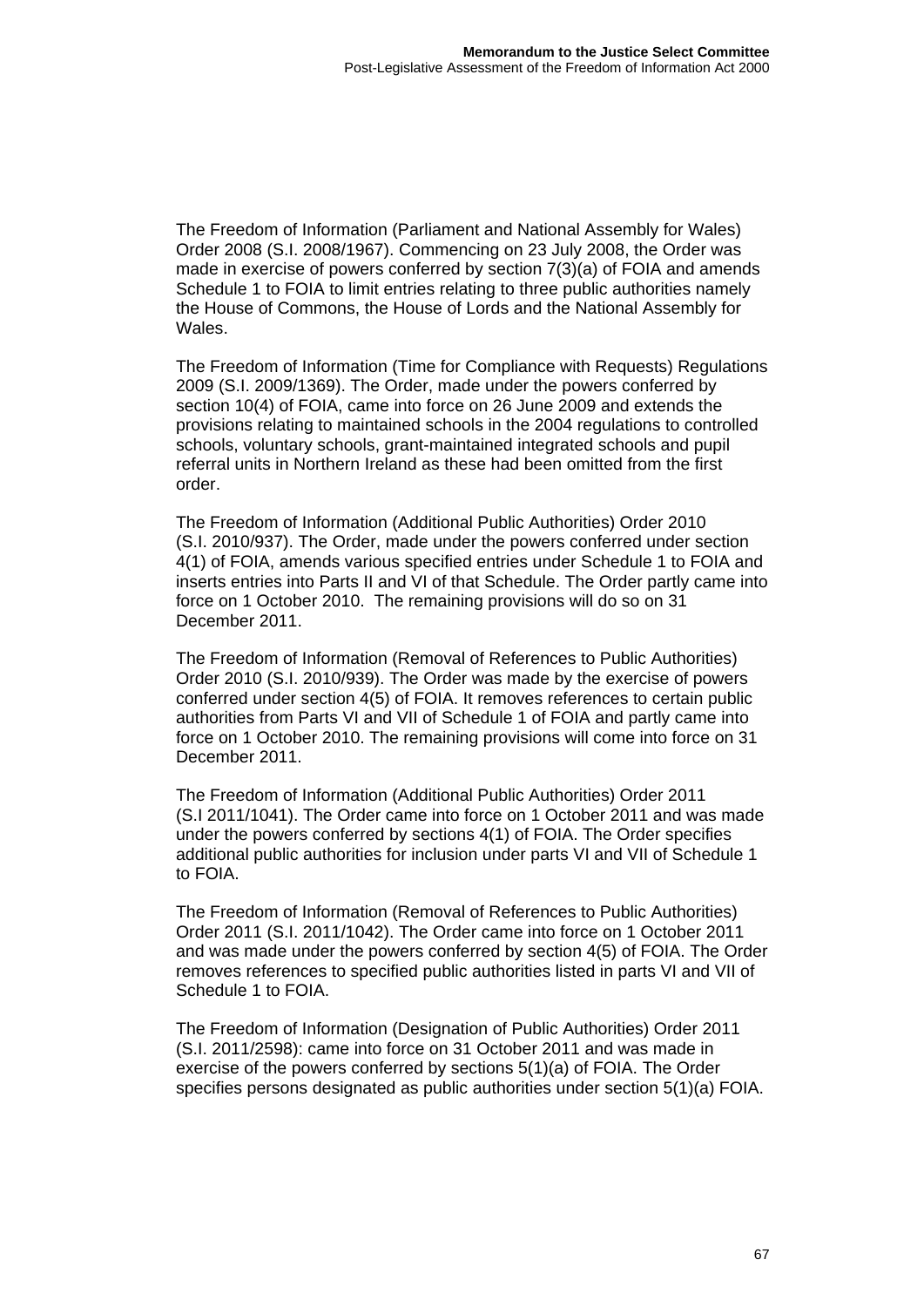The Freedom of Information (Time for Compliance with Requests) Regulations 2010 (S.I. 2010/2768). Coming into force on 18 November 2010, the Order, which was made by exercising the power conferred by section 10(4) of FOIA, modifies the period within which proprietors of Academies must respond to requests for information under FOIA, following their inclusion within the scope of FOIA in the Academies Act 2010.<sup>[137](#page-70-0)</sup>

<span id="page-70-0"></span><sup>&</sup>lt;sup>137</sup> Proprietors of Academies were added to Part IV of Schedule 1 of FOIA by paragraph 10 of Schedule 2 of the Academies Act 2010.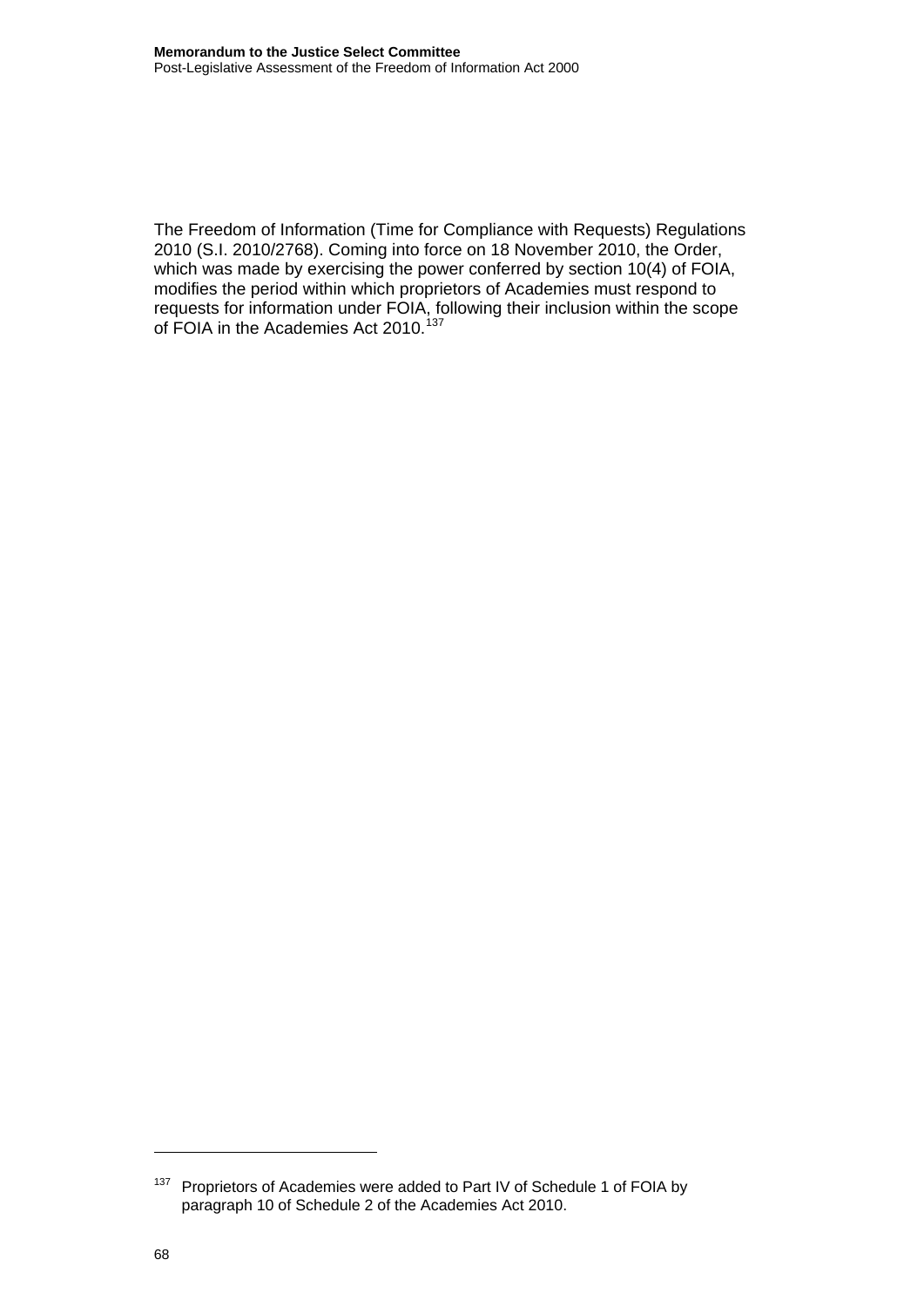# **Annex B – Central Government Bodies monitored by MoJ as at mid-2011**

Attorney General's Office Cabinet Office Department for Communities and Local Government Department for Business, Innovation and Skills Department for Culture, Media and Sport Department for Education Department for Environment, Food and Rural Affairs Department for International Development Department for Transport Department for Work and Pensions Department of Energy and Climate Change Department of Health Export Credits Guarantee Department Foreign and Commonwealth Office HM Treasury Home Office Ministry of Defence Ministry of Justice Northern Ireland Office Scotland Office Wales Office Central Office of Information Charity Commission Child Maintenance and Enforcement Commission Crown Prosecution Service Debt Management Office Food Standards Agency Health and Safety Executive and Commission HM Land Registry HM Revenue and Customs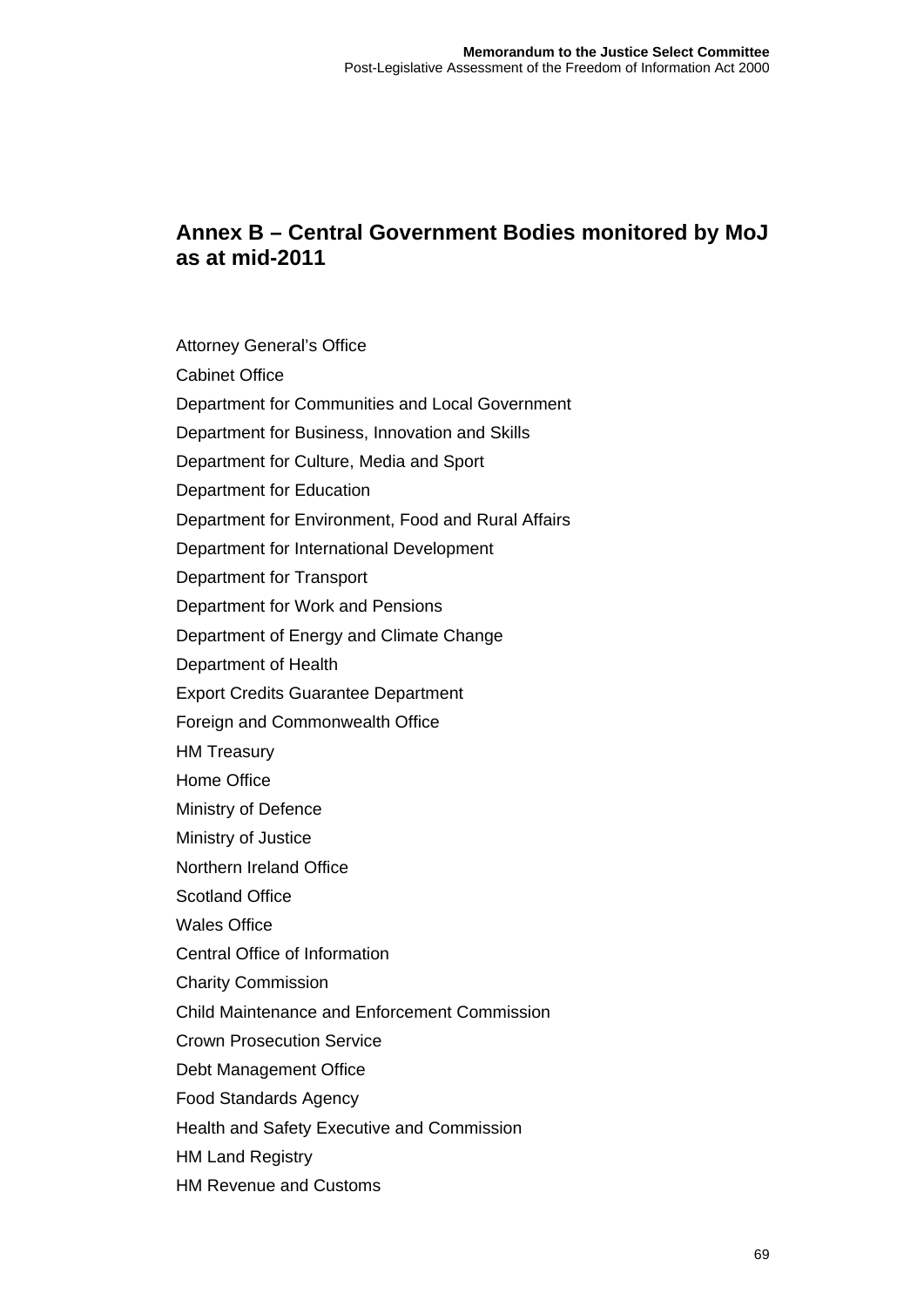National Archives National Savings and Investments Office for National Statistics Office for Standards in Education (OFSTED) Office of Fair Trading Office of Gas and Electricity Markets (OFGEM) Office of Rail Regulation Ordnance Survey Royal Mint Rural Payments Agency Serious Fraud Office Treasury Solicitor's Department

Water Services Regulation Authority (OFWAT)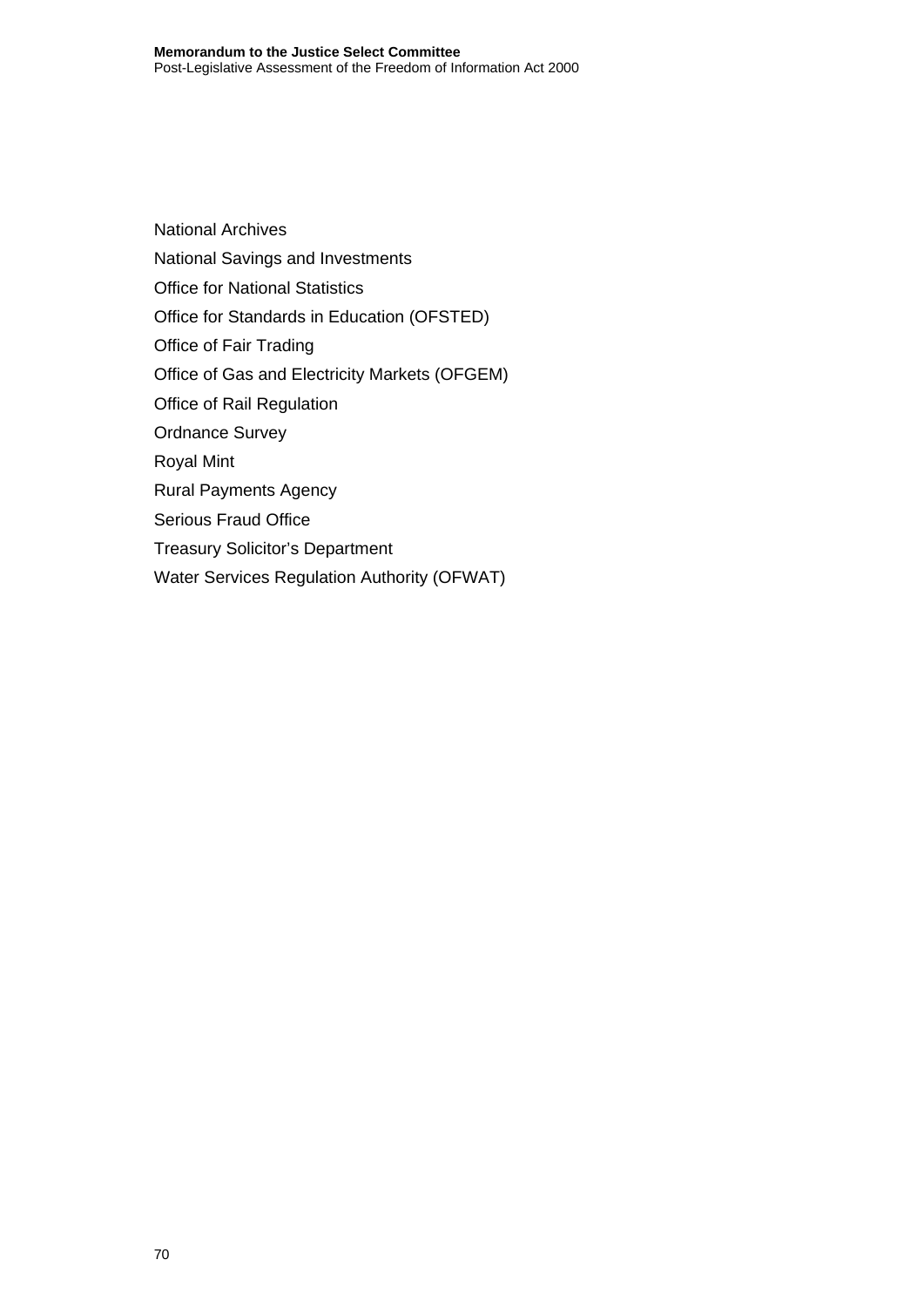## **Annex C – Summary of Exemptions**

*Section 21* exempts information from disclosure where it is "reasonably accessible" to the applicant. Payment of a fee does not prevent information being reasonably accessible for this purpose. Whether information is "reasonably accessible" is not automatically determined by looking at all information in the public domain. It is necessary to take account of an applicant's individual circumstances and ability to access the information in question.

*Section 22* applies, subject to the public interest test, to exempt information from disclosure that is intended for future publication. In order to engage the exemption an intention to publish the information held must exist at the time a request is received, although there is no requirement to either know when that date will be, or to name it. Similarly, there is no time limit by which the intention to publish must result in actual publication. However, for the exemption to apply, it must be "reasonable in all the circumstances" to withhold the information between the time of the request and the date of intended publication.

*Section 23* exempts from disclosure any information provided by, or relating to, the security bodies listed in section 23(3). These include the Security Service, the Secret Intelligence Service and GCHQ. The list of bodies relevant to section 23 has been amended by primary legislation since it first came into force.<sup>[138](#page-73-0)</sup> Section 23 is often used in conjunction with section 24 to neither confirm nor deny the existence or otherwise of national security or security body information. A certificate signed by a Minister of the Crown provides "conclusive evidence" of the exemption's proper engagement, although such a certificate may be appealed to the Tribunal. However, it is not necessary to obtain a certificate to rely on the exemption and no certificate has ever been issued.

*Section 24* applies, subject to the public interest test, to exempt information from disclosure where non-disclosure is required for the purpose of safeguarding national security. Section 24 is often used in conjunction with section 23 to neither confirm nor deny the existence or otherwise of national security or security body information. A certificate signed by a Minister of the Crown provides "conclusive evidence" of the exemption's proper engagement, although such a certificate may be appealed to the Tribunal. However, it is not necessary to obtain a certificate to rely on the exemption and no certificate has ever been issued.

<span id="page-73-0"></span> $138$  Section 23(3) was amended by paragraph 158 of Schedule 4 to the Serious Organised Crime and Police Act 2005 to add the Serious Organised Crime Agency to the list of "security bodies".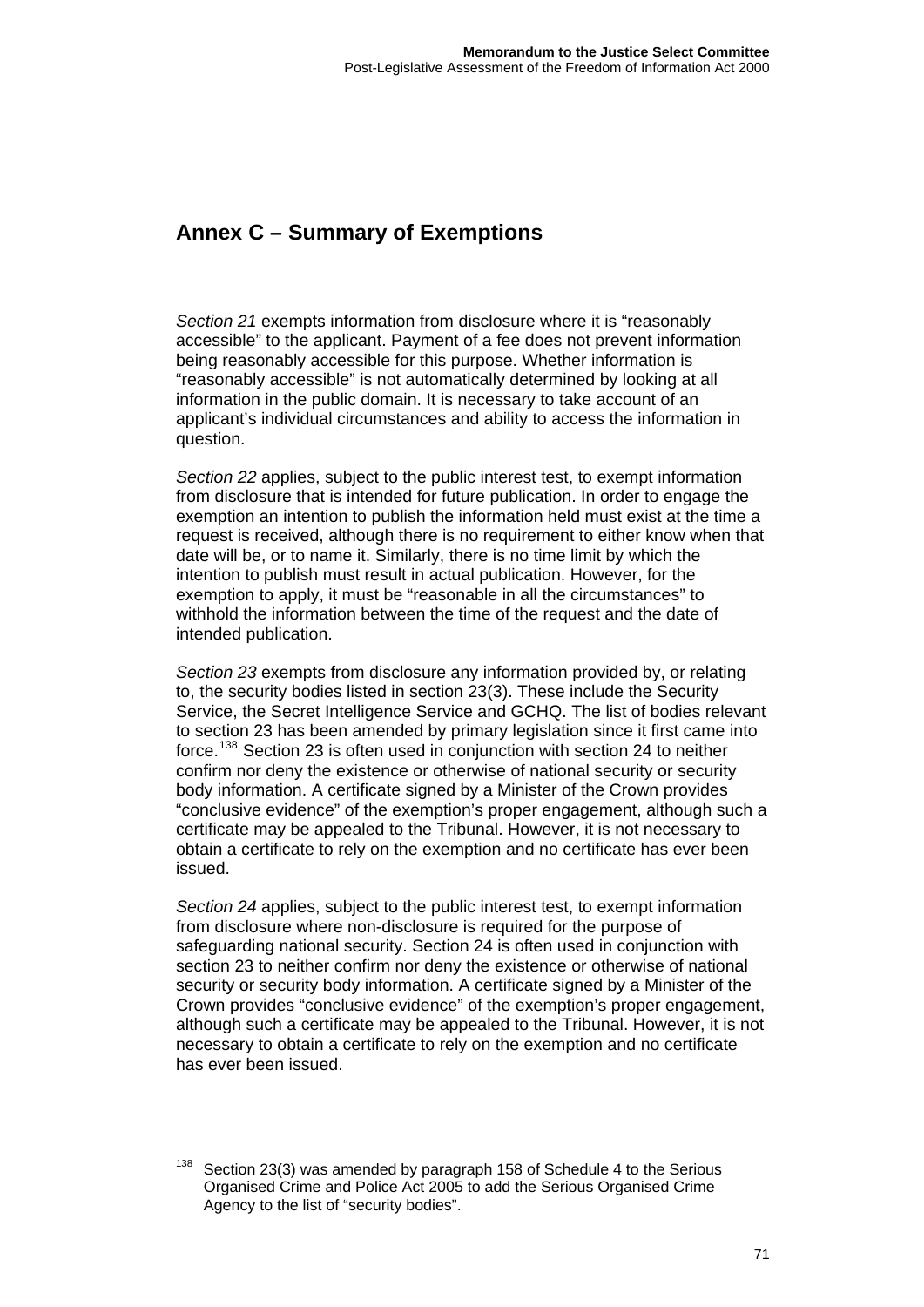*Section 26* exempts from disclosure, ,subject to the public interest, information the disclosure of which would or would be likely to prejudice the defence of the British Islands or any colony, or the capability, effectiveness or security of the armed forces of the Crown or any forces co-operating with them.

*Section 27* exempts from disclosure, subject to the public interest, information the disclosure of which would, or would be likely to, prejudice relations between the United Kingdom and any other State; relations between the United Kingdom and any international organisation or international court; the interests of the United Kingdom abroad; or the promotion or protection by the United Kingdom of its interests abroad (section 27(1)). Confidential information obtained from another state, an international organisation or an international court is also exempt, subject to the public interest test (section 27(2)).

*Section 28* exempts from disclosure, subject to the public interest, information the disclosure of which would, or would be likely to, prejudice relations between two or more administrations in the United Kingdom. The relevant administrations (for this exemption and section 29 below) are the government of the United Kingdom, the Scottish Executive, the Executive Committee of the Northern Ireland Assembly and the Welsh Assembly Government.

*Section 29* exempts from disclosure, subject to the public interest, information the disclosure of which would, or would be likely to, prejudice the economic or financial interests of the United Kingdom or of any administration in the United Kingdom.

*Section 30* is concerned primarily with information held by public authorities that have functions relating to certain proceedings and investigations. The exemption may be used, subject to the application of the public interest test, to exempt information from disclosure where information has at any time been held for the purpose of specified criminal and other investigations or proceedings (including for the purpose of deciding to bring proceedings) or where information relates to the obtaining of information from confidential sources and was obtained or recorded for specified investigations or proceedings. Section 30 can only be relied on by an authority which itself carries out an investigation or is able to bring proceedings that are specified in the exemption. Section 30 is closely linked to section 31 (law enforcement). The two exemptions cannot apply to the same information.

*Section 31* exempts from disclosure, subject to the public interest test, information the disclosure of which would, or would be likely to, *prejudice* a range of law enforcement interests. Commonly cited parts of the exemption are section 31(1)(a), prejudice to the prevention and detection of crime; section 31(1)(b), prejudice to the apprehension and prejudice to prosecution of offenders; and section  $31(1)(c)$ , the administration of justice. Sections 31 and 30 are mutually exclusive.

*Section 32* exempts from disclosure under FOIA all information held by public authorities by virtue of the fact that it is contained in records placed with or created by a court for the purposes of certain legal proceedings or served by or on the public authority for that purpose. A court in this sense includes a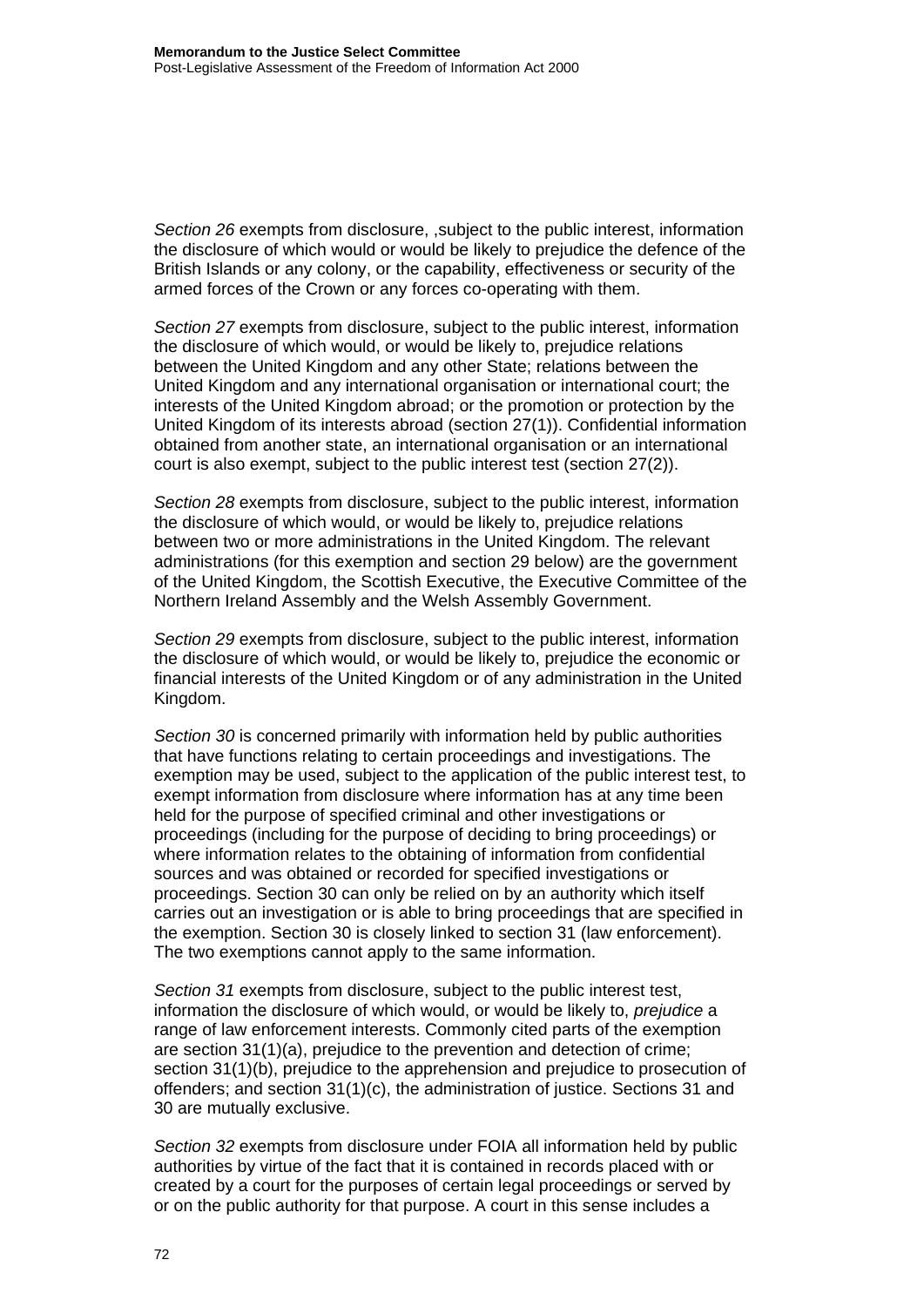tribunal or other judicial body and legal proceedings includes inquests and post-mortems. The exemption also extends to documents created by or placed with a person carrying out an inquiry or arbitration. Courts themselves are not subject to FOIA and the disclosure of court records are considered under the court disclosure rules.

*Section 33* exempts from disclosure, subject to the public interest, information the disclosure of which would, or would be likely to, prejudice the audit of the accounts of other public authorities, or the examination of the economy, efficiency and effectiveness with which other public authorities use their resources in discharging their functions. Section 33 only applies where a public authority has audit or monitoring functions in relation to another public authority. It does not apply where a public authority has such functions in relation to private sector bodies, nor does it cover internal audit and monitoring.

*Section 34* makes information exempt from disclosure where release would infringe parliamentary privilege. A certificate signed by, in relation to the Commons, the Speaker, or in relation to the Lords, the Clerk of the Parliaments, shall be conclusive evidence that an exemption is required to avoid an infringement.

*Section 35* exempts from disclosure, subject to the application of the public interest test, information held by a Government department (but no other public authority) and which relates to:

- the formulation and development of Government policy (section 35(1)(a));
- Ministerial communications (section 35(1)(b));
- the provision of, or a request for, Law Officers advice (section 35(1)(c)); or
- the operation of a ministerial private office (section 35(1)(d).

*Section 35(1)(a)* is broadly drawn and covers, subject to the public interest test, a wide range of information relating to formulation and development of central government policy. However, once a decision about Government policy has been taken, statistical information used in formulating and developing that policy falls outside the scope of this exemption (section 35(2)(a)). At all times regard is to be given to the public interest in the disclosure of factual information used in the decision making process (section  $35(4)$ ).

*Section 35(1)(b)* covers, subject to the public interest test, any record of communications between Ministers (including Northern Ireland Ministers and members of the Welsh Assembly Government). Ministerial communications in this sense includes Cabinet and Cabinet Committee Minutes, letters and emails between ministers, and notes of telephone calls made between them. It does not relate to communications between a Minister and any other person. The "Ministerial veto" provided in section 53 of FOIA has only ever been used in relation to Cabinet Minutes (see paragraph 116 of this memorandum).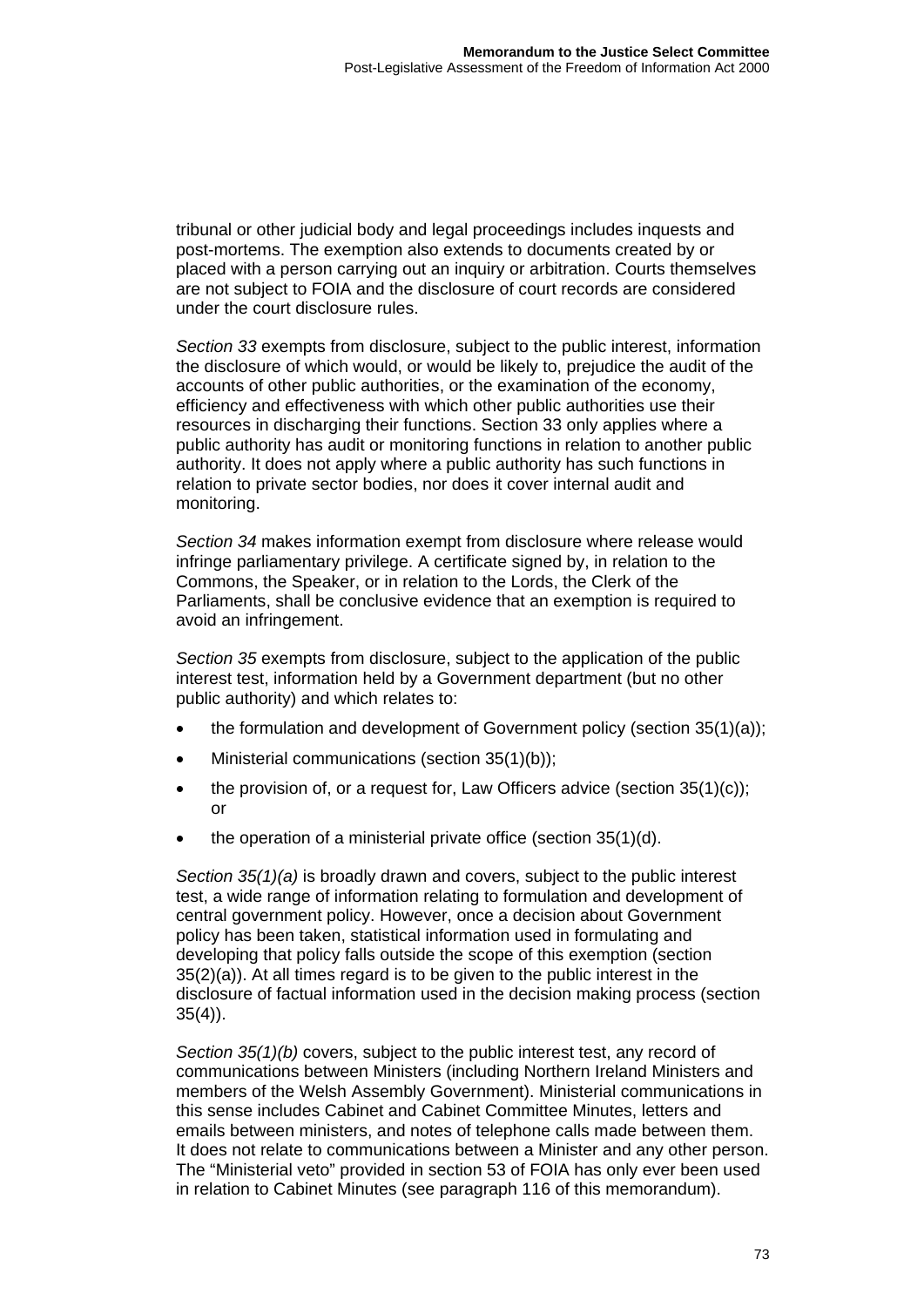*Section 35(1)(c)* exempts from disclosure, subject to the application of the public interest test, advice and requests for advice from the Attorney General, the Solicitor General, the Advocate General for Scotland, the Lord Advocate, the Solicitor General for Scotland, the Counsel General to the Welsh Assembly Government**,** and the Attorney General for Northern Ireland. This exemption is commonly used to neither confirm nor deny the involvement of the Law Officers, to reflect the longstanding convention that the Government does not reveal whether or not the Law Officers' have advised or been asked to advise on a particular matter.

*Section 36* exempts from disclosure, subject to the public interest, information the disclosure of which would, or would be likely to, prejudice the effective conduct of public affairs. The more specific interests that lie under the broader heading "effective conduct of public affairs" are set out in section 36(2)(a) to (c) (described in more detail below). Sections 35 and 36 are mutually exclusive and cannot concurrently be used by a government department (to whom both are available) to protect the same information. Accordingly, section 36 can only be used where section 35 is unavailable.

Before it can be relied on, section 36 requires a determination by a 'qualified person' that in their reasonable opinion disclosure of the requested information would, or would be likely to, prejudice an interest set out in section 36(2). Section 36(5) identifies who is to be regarded as the "qualified person" for various types of public authority listed in that subsection. For most government departments, this means a Minister i.e. a Minister for the department that holds the information. Under the policy adopted by the Government regarding a request for papers of a previous administration, the Attorney General will act as the relevant Minister. Where a specific public authority is not listed in section 36(5), the 'qualified person' will be a Minister of the Crown or, if authorised for the purpose by a Minister, the public authority or one of its officers or employees.

*Section 36(1)(a)* exempts from disclosure , subject to the public interest, information the disclosure of which would at least be likely to prejudice the maintenance of the convention of the collective responsibility of Ministers of the Crown, the work of the Executive Committee of the Northern Ireland Assembly, or the work of the Cabinet of the Welsh Assembly Government. Given the overlap with sections 35(1)(a) and (b), this exemption is little used by bodies able to rely on those provisions.

*Section 36(2)(b)* exempts from disclosure, subject to the public interest, information the disclosure of which would at least be likely to prejudice the free and frank provision of advice (section 36(2)(b)(i)) and the free and frank exchange of views for the purpose of deliberation (section 36(2)(b)(ii)).

*Section 36(2)(c)* exempts from disclosure,, subject to the public interest, information the disclosure of which would at least be likely to otherwise prejudice the effective conduct of public affairs.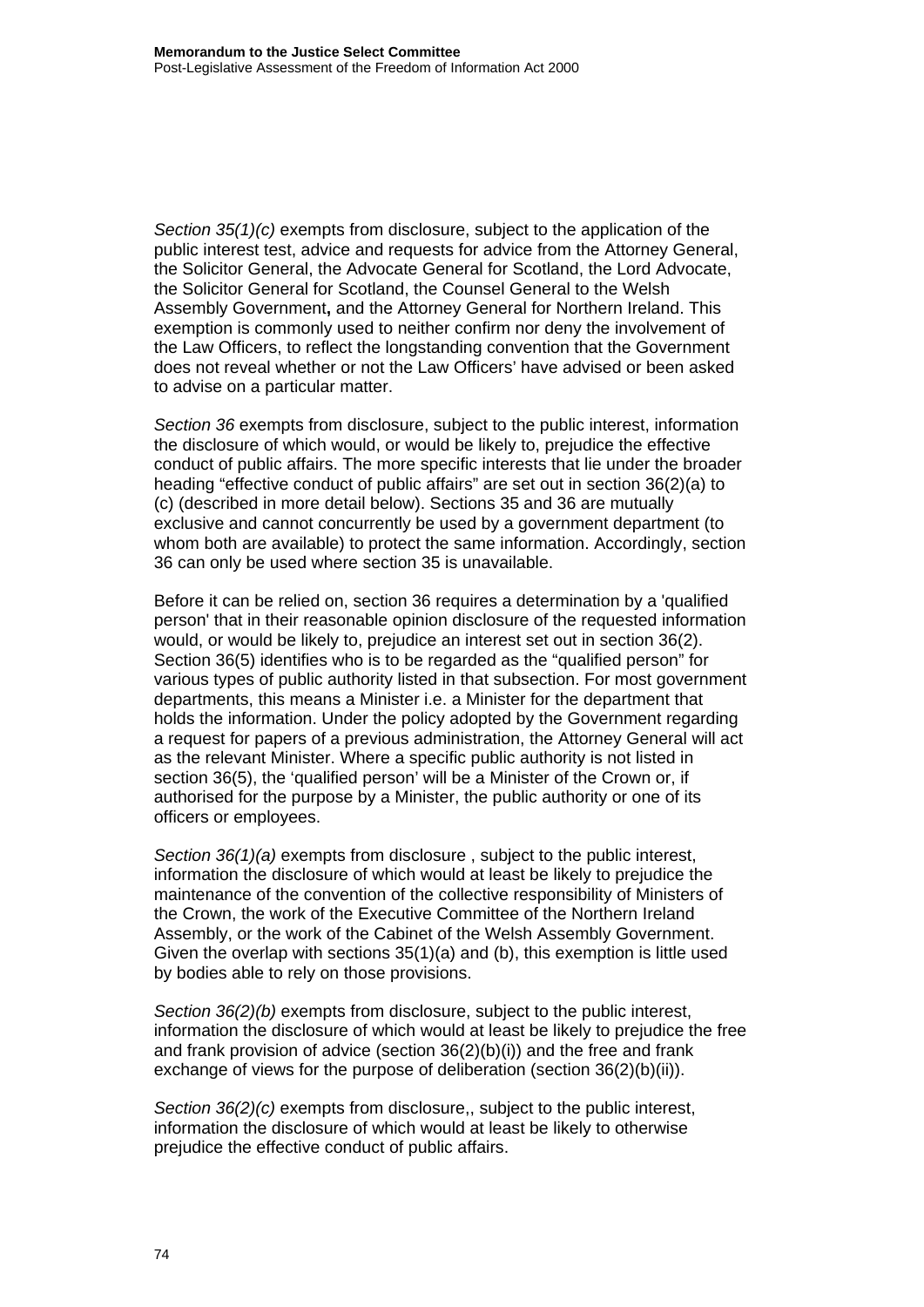A certificate signed by, in relation to the Commons, the Speaker, or in relation to the Lords, the Clerk of the Parliaments, (the relevant Qualified Persons) shall be conclusive evidence that section 36(2)(b) is engaged.

*Section 37(1)*, as amended by the CRAGA, now provides an absolute exemption for information held by English and Welsh public authorities relating to communications with the Sovereign (section 37(1)(a)), the heir to the Throne (section 37(1)(aa)), the second in line to the Throne (section 37(1)(ab)), and communications made on their behalf by other members of the Royal Family or by the Royal Household. Information relating to communications by other members of the Royal Family or the Royal Household for any other purpose is subject to a qualified exemption. Prior to the commencement of these provisions in February 2011 all parts of this exemption were qualified. Clause 102 of the Protection of Freedoms Bill will extend this provision to Northern Ireland public authorities, but until this is commenced information falling within these categories remains subject to a qualified exemption. The Northern Ireland Assembly passed the relevant Legislative Consent Motion in 2011.

*Section 37(1)(ac) – (ad)* exempts from disclosure, as set out above, subject to the public interest test, information relating to communications with members of the Royal Family, other than the Sovereign, heir to the Throne, and third in line to the Throne, and the Royal Household. Communications made on behalf of the Sovereign, heir to the Throne, and third in line to the Throne are covered by the absolute exemption contained in section 37(1)(ac) and (ab)(see above). All information relating to communications with the Royal Family and Royal Household held by Northern Ireland public authorities remains subject to a qualified exemption until such time as clause 102 of the Protection of Freedoms Bill, which extends the amendment to section 37(1) in the CRAGA to Northern Ireland bodies, is commenced.

*Section 37(1)(b)* exempts from disclosure , subject to the public interest test, information relating to the conferral by the Crown of any honour or dignity. This is unaffected by the changes made to section 37(1) by the CRAGA.

*Section 38* exempts from disclosure, subject to the public interest, information the disclosure of which would, or would be likely to, endanger the physical or mental health, or the safety, of any individual.

*Section 39* exempts from disclosure subject to the public interest test, environmental information from disclosure under FOIA that is subject to the regime for disclosure of environmental information established by the EIRs.

*Section 40(1)* exempts personal data from disclosure where it is requested by the data subject. This is because requests for one's own personal data are considered under the subject access provisions provided by section 7 of the DPA. Subject access requests may be made by the data subject or a person acting on their behalf.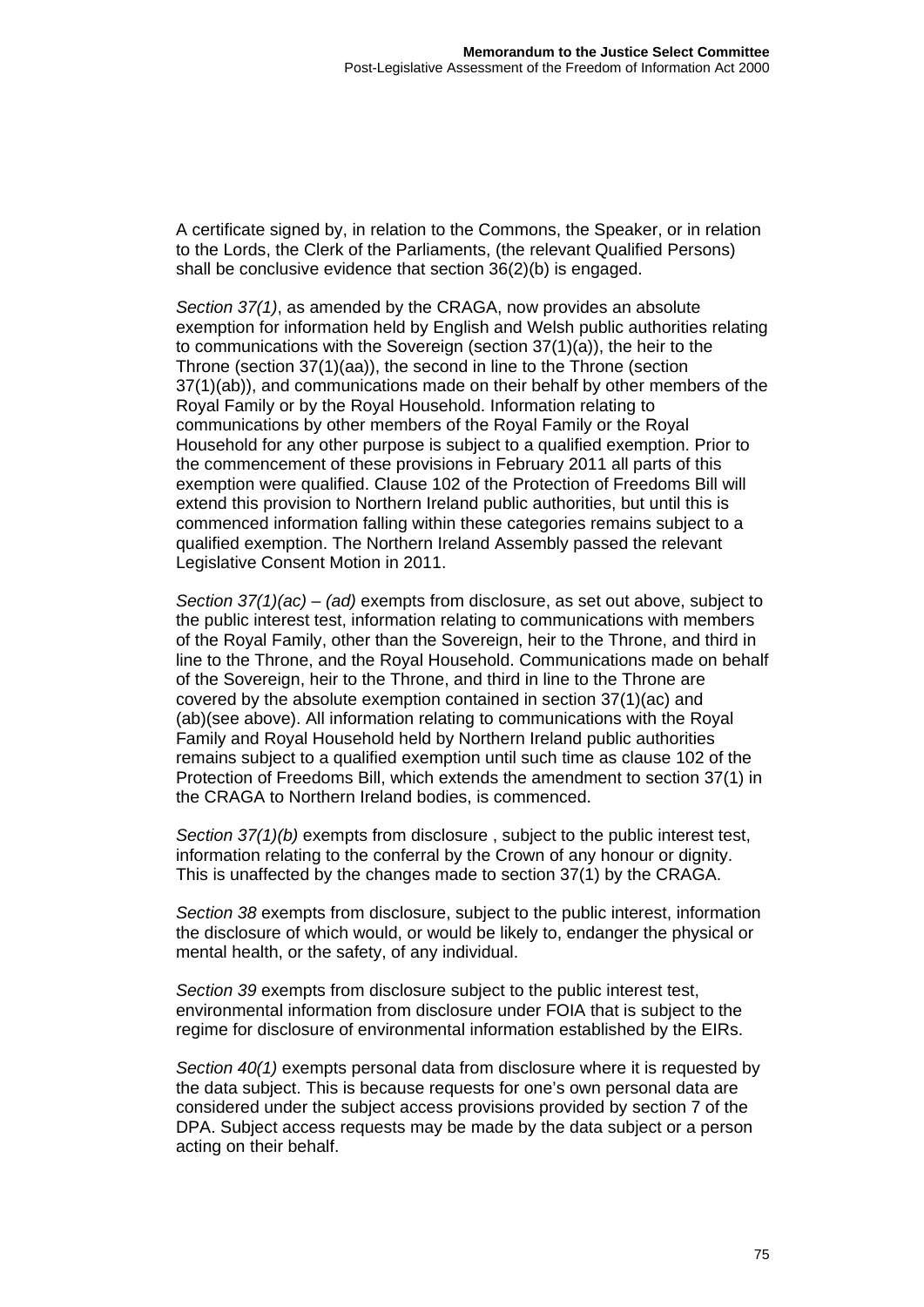*Section 40(2)* exempts personal data which is not the requester's personal data from disclosure where one of two conditions is satisfied.

The first condition has two limbs which is met if either limb is present. The first limb is that its release would contravene any of the data protection principles contained in Schedule 1 to the DPA. The second limb is that it would contravene the right of a data subject under section 10 of the DPA to prevent processing that is distressing or harmful. Section 40 provides an absolute exemption where the condition is met on the basis of the first limb. Where the condition is met on the basis of the second limb the exemption is qualified.

The second condition is that the personal data is exempt from the data subject's right of access to personal data by means of any of the exemptions contained in Part IV of the DPA. Where this condition is met the exemption is absolute.

Section 40(2) also provides a fully qualified exemption from the obligation to confirm or deny whether or not personal data is held by the public authority (section 40(5)).

*Section 41* exempts information obtained by a public authority from another person from disclosure where release would constitute an actionable breach of confidence. The exemption can only be relied upon where a person could bring a successful legal action as a result of a breach of confidence. Under the common law of confidence the courts have long recognised that a person will not succeed in an action for breach of confidence if there is an overriding public interest in disclosing the information.

*Section 42* exempts from disclosure, subject to the public interest test, information which is subject to legal professional privilege. The Information Commissioner, Tribunal and High Court have recognised the substantial inherent public interest in maintaining the confidentiality of legally professionally privileged material. Accordingly it is likely to only be in exceptional circumstances that this will be outweighed by the public interest in disclosure.

*Section 43(1)* exempts from disclosure, subject to the public interest test, trade secrets and information that, if disclosed, would or would be likely to prejudice commercial interests.

*Section 44* exempts information from disclosure where prohibited under any other enactment, where release is incompatible with any Community obligation, or where release would constitute or be punishable as a contempt of court. Section 75 of FOIA provides an Order making power enabling the amendment or repeal of statutory bars on disclosure which predate FOIA receiving Royal Assent. This power was used in 2004[139](#page-78-0) to repeal or amend prohibitions on disclosure contained in eight pieces of legislation so that they

 $\overline{a}$ 

<span id="page-78-0"></span><sup>&</sup>lt;sup>139</sup> The Freedom of Information (Removal and Relaxation of Statutory Prohibitions on Disclosure of Information) Order 2004 (S.I. 2004/3363).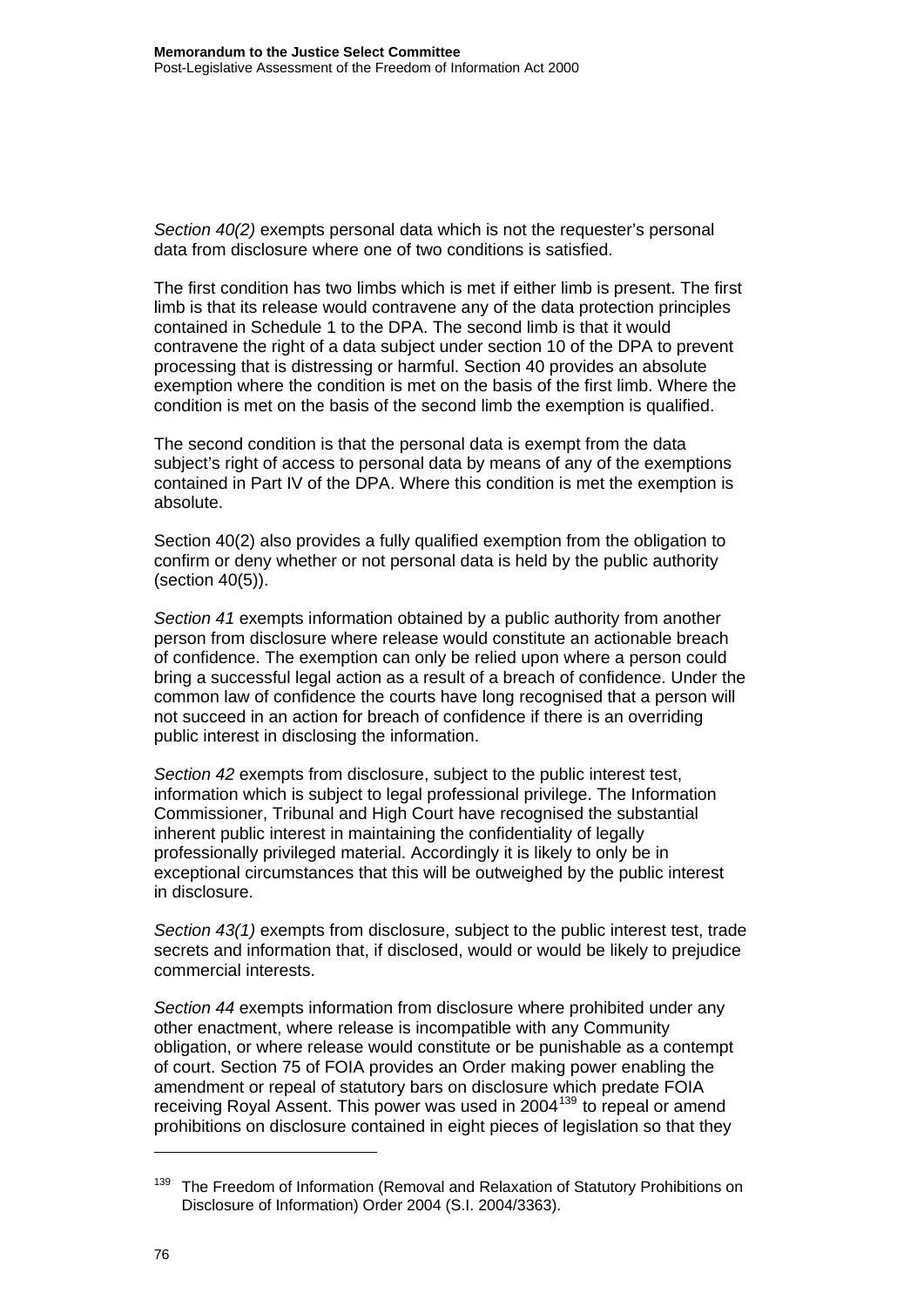did not prevent disclosure under FOIA. In 2005, the then DCA published a review of other provisions that were capable of preventing disclosure in response to a request under FOIA.<sup>[140](#page-79-0)</sup> It identified 210 statutory prohibitions which prohibit disclosure under FOIA and made recommendations about amendment, repeal or retention, of each provision. However, no further Orders under section 75 have been made and the majority of statutory bars on disclosure remain in place, although many appear little used.

<span id="page-79-0"></span><sup>140</sup> *Review of Statutory Prohibitions on Disclosure* (2005) http://webarchive.nationalarchives.gov.uk/+/http://www.dca.gov.uk/StatutoryBarsR eport2005.pdf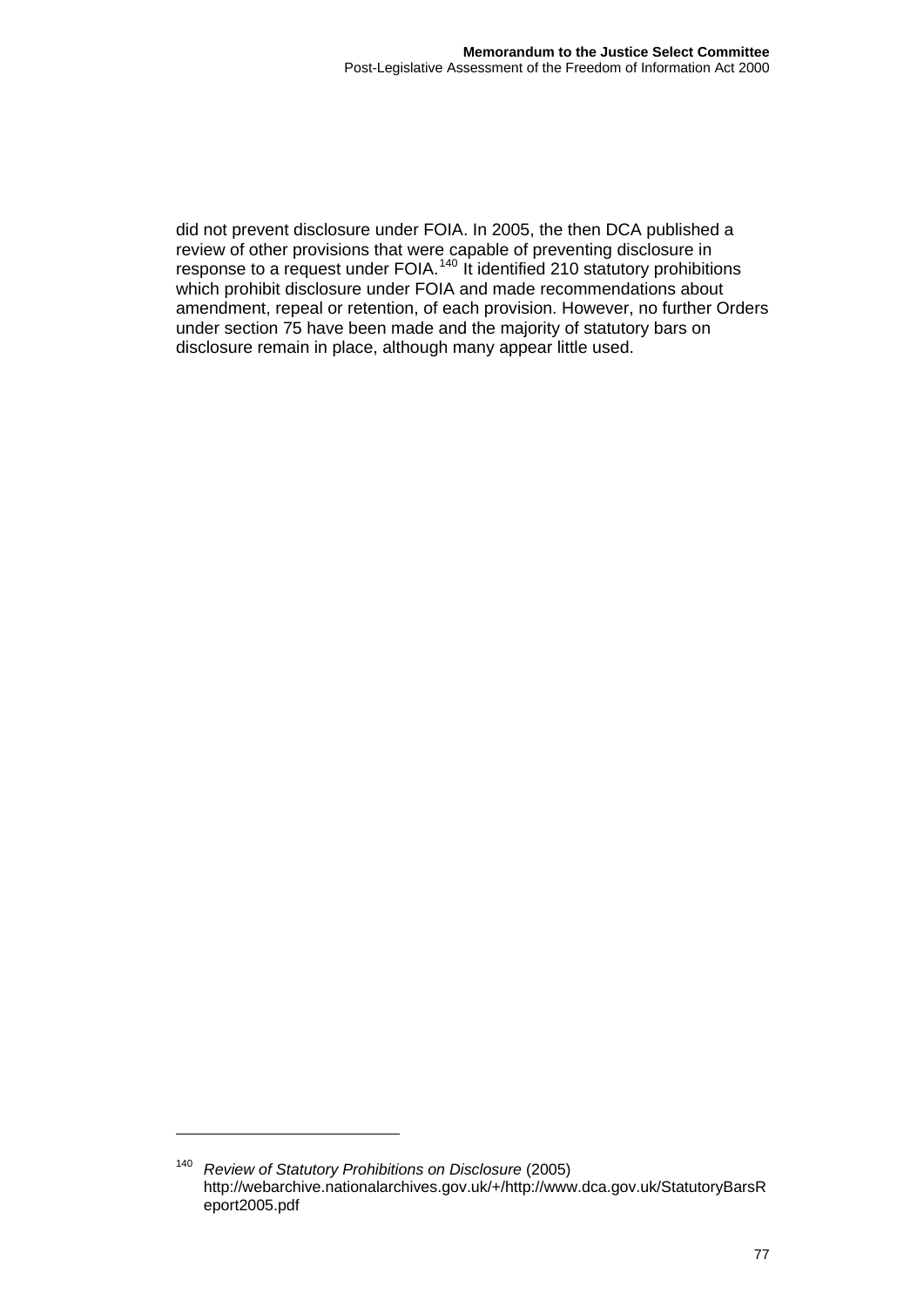

# Annex D – Investigative study to inform the FOIA (2000) post legislative review

**Evidence Review**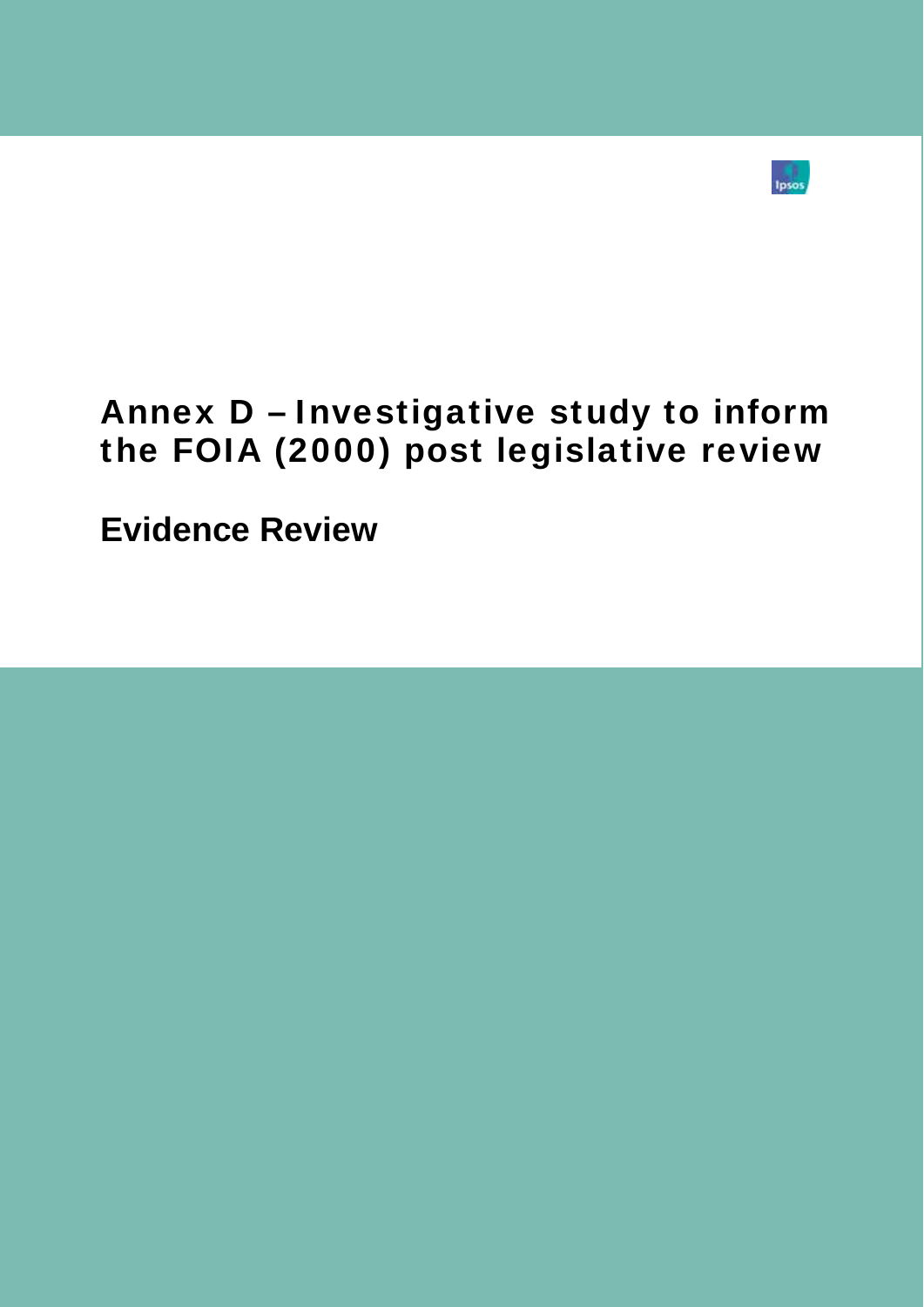## **Disclaimer**

The views expressed are those of the authors and are not necessarily shared by the Ministry of Justice (nor do they represent Government policy).

© Crown Copyright 2011

Extracts from this document may be reproduced for non-commercial purposes on condition that the source is acknowledged.

First Published 2011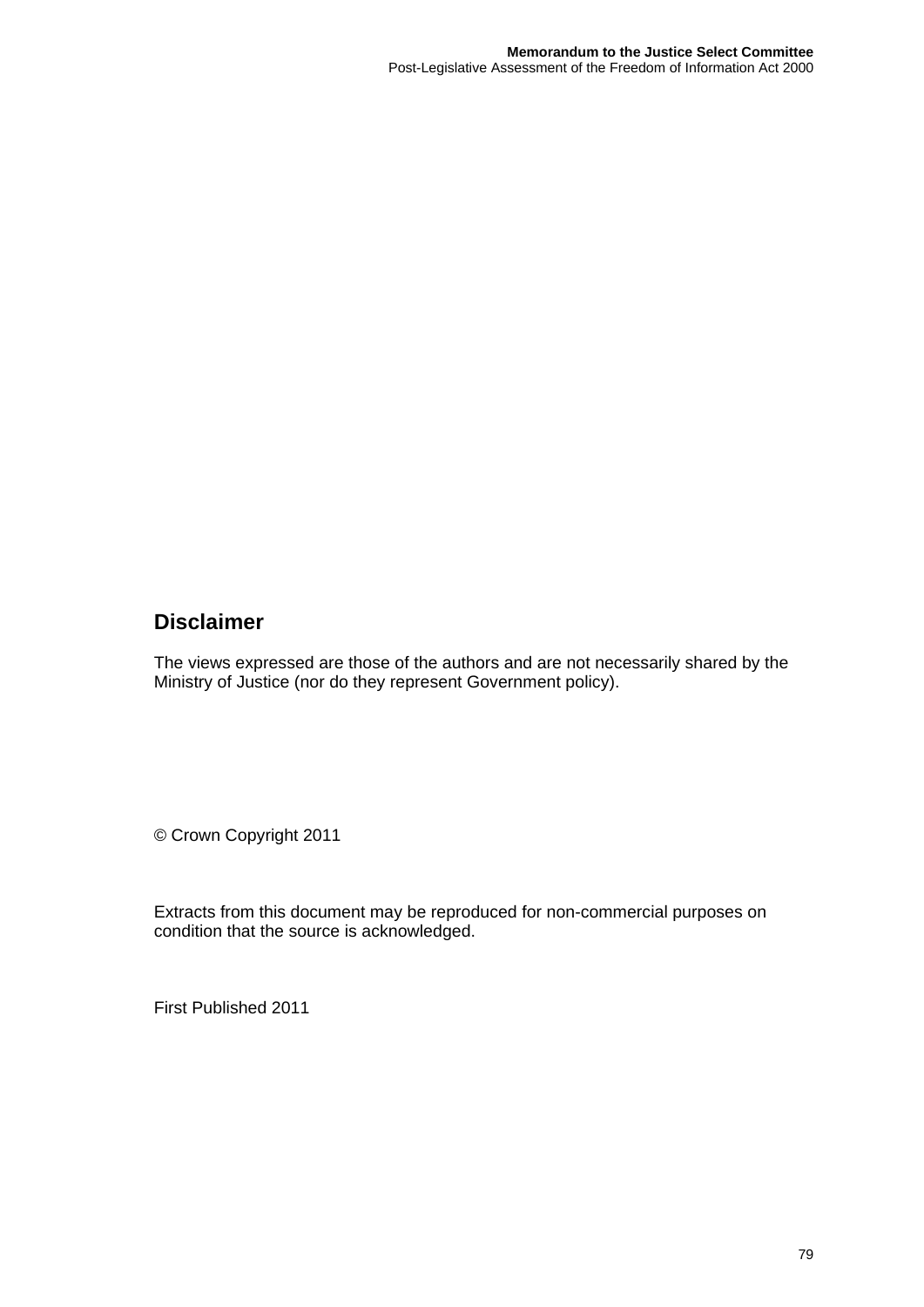# **Contents**

| Introduction                    | 81 |
|---------------------------------|----|
| Aims of the review              | 81 |
| Approach                        | 82 |
| Background                      | 82 |
| Findings                        | 84 |
| Objectives of the FOIA          | 84 |
| Freedom of Information requests | 88 |
| Conclusion                      | 96 |
| References                      | 97 |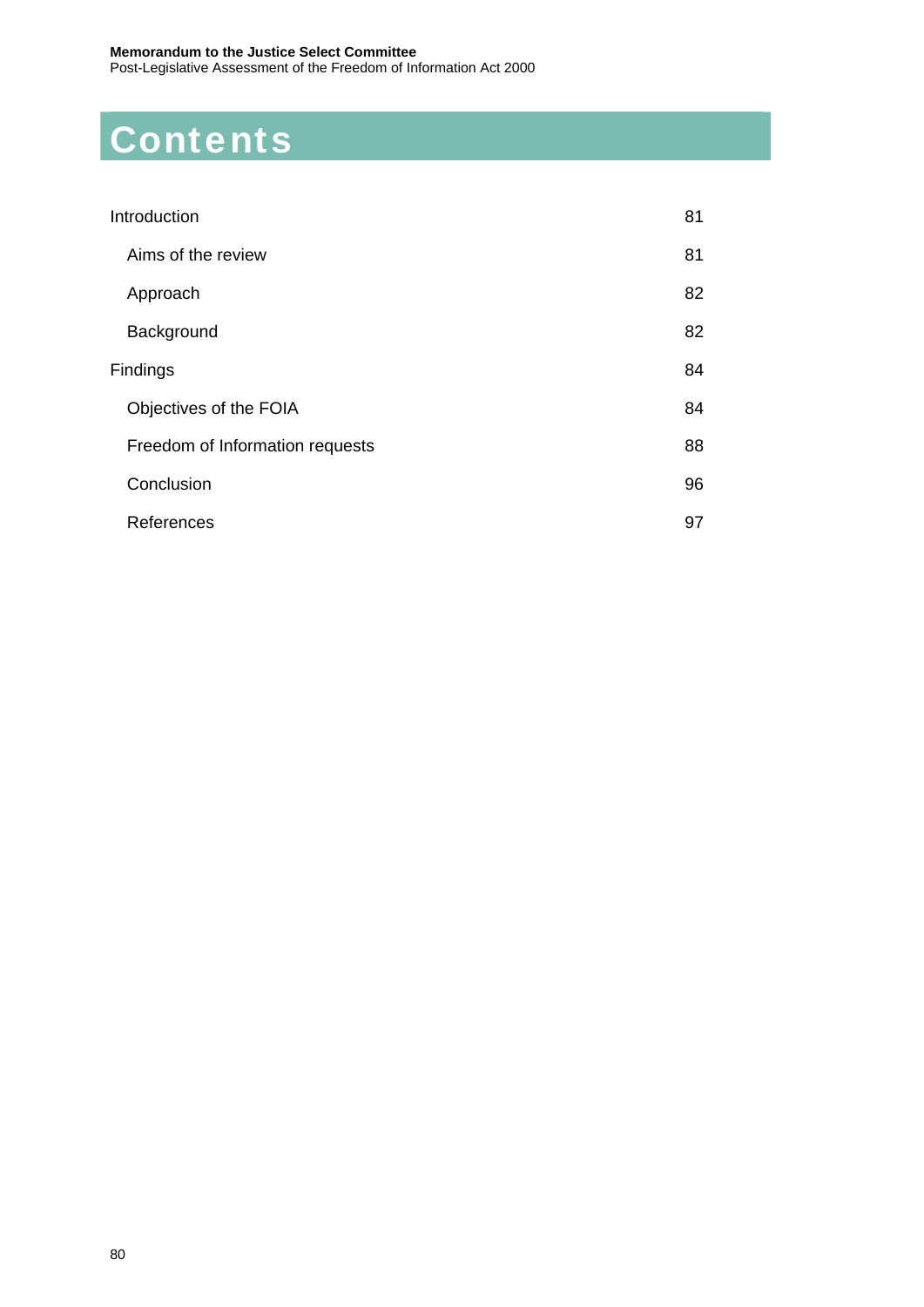## <span id="page-83-0"></span>Introduction

## <span id="page-83-1"></span>**Aims of the review**

Ipsos MORI was commissioned to undertake an investigative study to inform the postlegislative review of the Freedom of Information Act (2000) (FOIA). The aim of this report is to provide a preliminary assessment of the literature to establish what evidence is currently publicly available – as at October 2011 when this study was carried out – on public authorities' delivery of the Act and evidence gaps in knowledge.

This report is not a comprehensive, in-depth evidence assessment; rather, it is a smallerscale review of readily accessible published information from a range of sources. The evidence presented here is hoped to be indicative of the information available to the public relating to the Act.

This review looks at publicly available sources on the Act and sets out to answer the following questions:

- What are the request volumes across a range of bodies outside central government subject to the FOIA?
- How much does it cost to deal with Freedom of Information (FOI) requests across a range of bodies?
- What were the start up costs for introducing the FOIA?
- Are any financial benefits attributable to the FOIA? Does this differ across different sectors/bodies?
- What benefits has the FOIA brought? Does this differ across different sectors/bodies? Has it brought increased public confidence?
- How effective is the FOIA at meeting its aims has it improved levels of trust, accountability, understanding of decision making, public engagement? Does this differ across different sectors/bodies?
- How aware are the public about their rights to access information?
- Who uses the FOIA? Does this differ across different sectors/bodies?
- How does the operation of the UK FOIA compare with other countries?

Ipsos MORI was also commissioned to undertake two other strands of work as part of the study. The second was to gather the views and experiences from a total of 16 government departments and other public authorities on the operation of the FOIA and the findings from this are also published within the Memorandum. The findings from the third strand of work, which is to assess the costs for a range of public authorities in dealing with FOI requests, will be published in early 2012. At the same time, the reports of all three strands of work will be brought together into one coherent analytical assessment.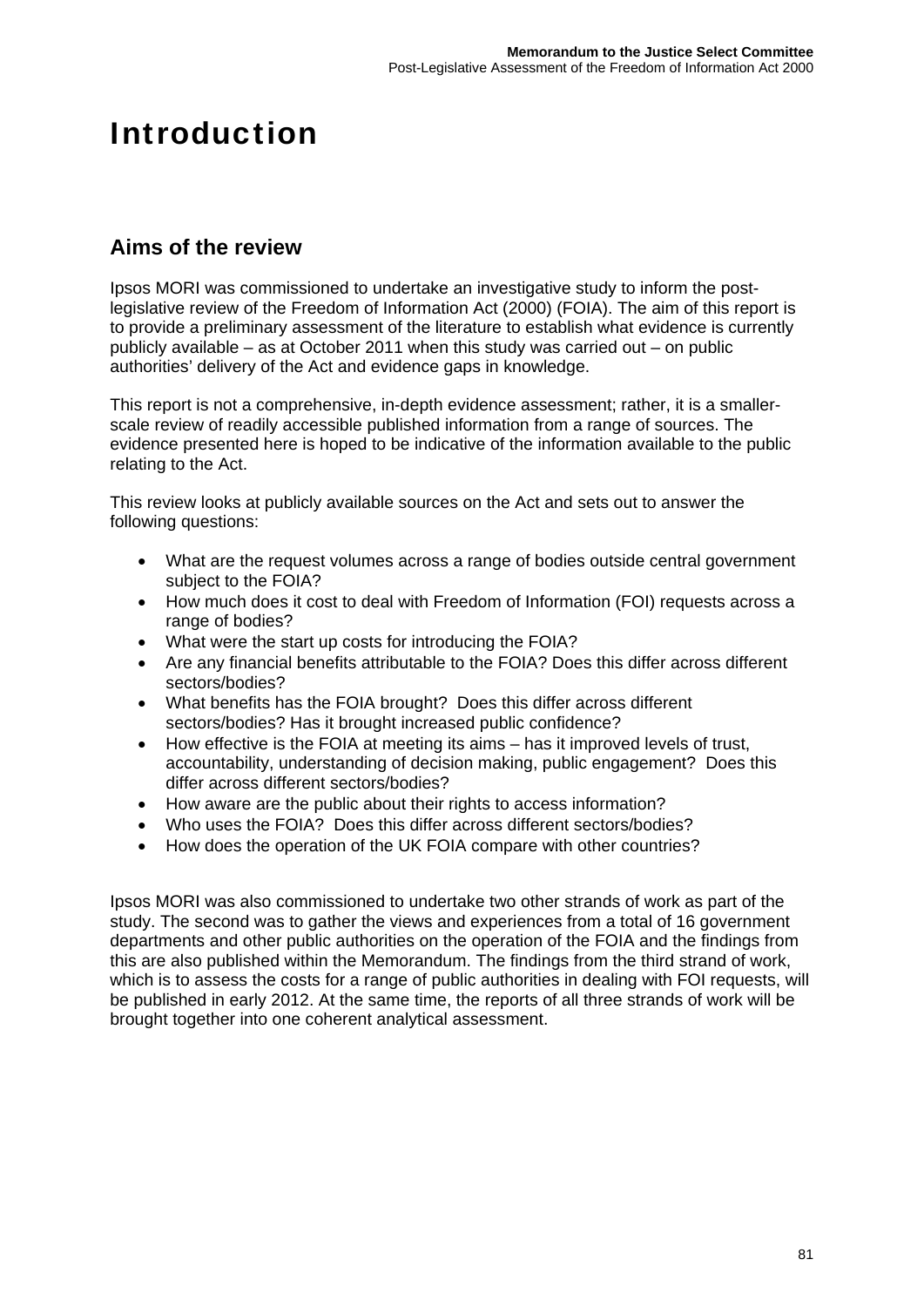## <span id="page-84-0"></span>**Approach**

The review examines academic papers, official reports and primary research (drawn from internet searches) on the implementation and effects of the FOIA and parallel legislation in other English-speaking countries. Because statutory freedom of information in this country is a recent innovation (the provisions of the Act came into effect in 2005) there has been relatively little research into its effects. Much of the fieldwork in this topic area has been conducted by members of the Constitution Unit at University College London's Department of Political Science. Their research is methodologically robust, encompassing multiple methodologies including quantitative surveys of FOI requesters, officials and stakeholders; interviews with parliamentarians, civil servants and Information Tribunal members; analysis of media coverage; and analysis of Information Tribunal cases. However, we have also included a number of sources from small scale reports, with findings drawn from very small samples of requesters and FOI officials. The robustness of some of these studies is variable and therefore some findings should be seen as indicative rather than representative. Also, wherever the views of FOI officers or civil servants are cited these should be taken as useful insights into the effect of the FOIA, but they are not disinterested or comprehensive observations.

## <span id="page-84-1"></span>**Background**

The Act came into force on 1 January 2005. The Act makes provision for the disclosure of information held by public authorities and aims to enable greater transparency, accountability and public engagement. The Act creates a statutory right of access to information held by a public authority. The information requested must be provided (unless the information is exempt from the duty of disclosure) within 20 working days. The Act applies to over 100,000 public authorities. These include central government departments, local authorities, schools, colleges and universities, the health service, the police and a range of other public bodies. The Act requires public authorities to adopt a scheme for the publication of information, including listing the information the authority intends to publish and the manner of publication.

#### **Freedom of Information processes**

There are a range of practices and processes employed by public authorities in responding to FOI requests they receive, but typically requests are logged on to a central monitoring system and then passed on to the relevant individual within the organisation. Requests may go through a number of stages including finding the information, considering the organisation's response to the request and ensuring it does not fall under an exemption<sup>[141](#page-84-2)</sup>.

<span id="page-84-2"></span><sup>141</sup> [http://webarchive.nationalarchives.gov.uk/+/http:/www.dca.gov.uk/foi/reference/foi-independent](http://webarchive.nationalarchives.gov.uk/+/http:/www.dca.gov.uk/foi/reference/foi-independent-review.pdf)[review.pdf](http://webarchive.nationalarchives.gov.uk/+/http:/www.dca.gov.uk/foi/reference/foi-independent-review.pdf) 

*Confidential. Not to be copied, reproduced or disclosed to third parties without the prior written consent of the Company Secretary of Ipsos MORI.*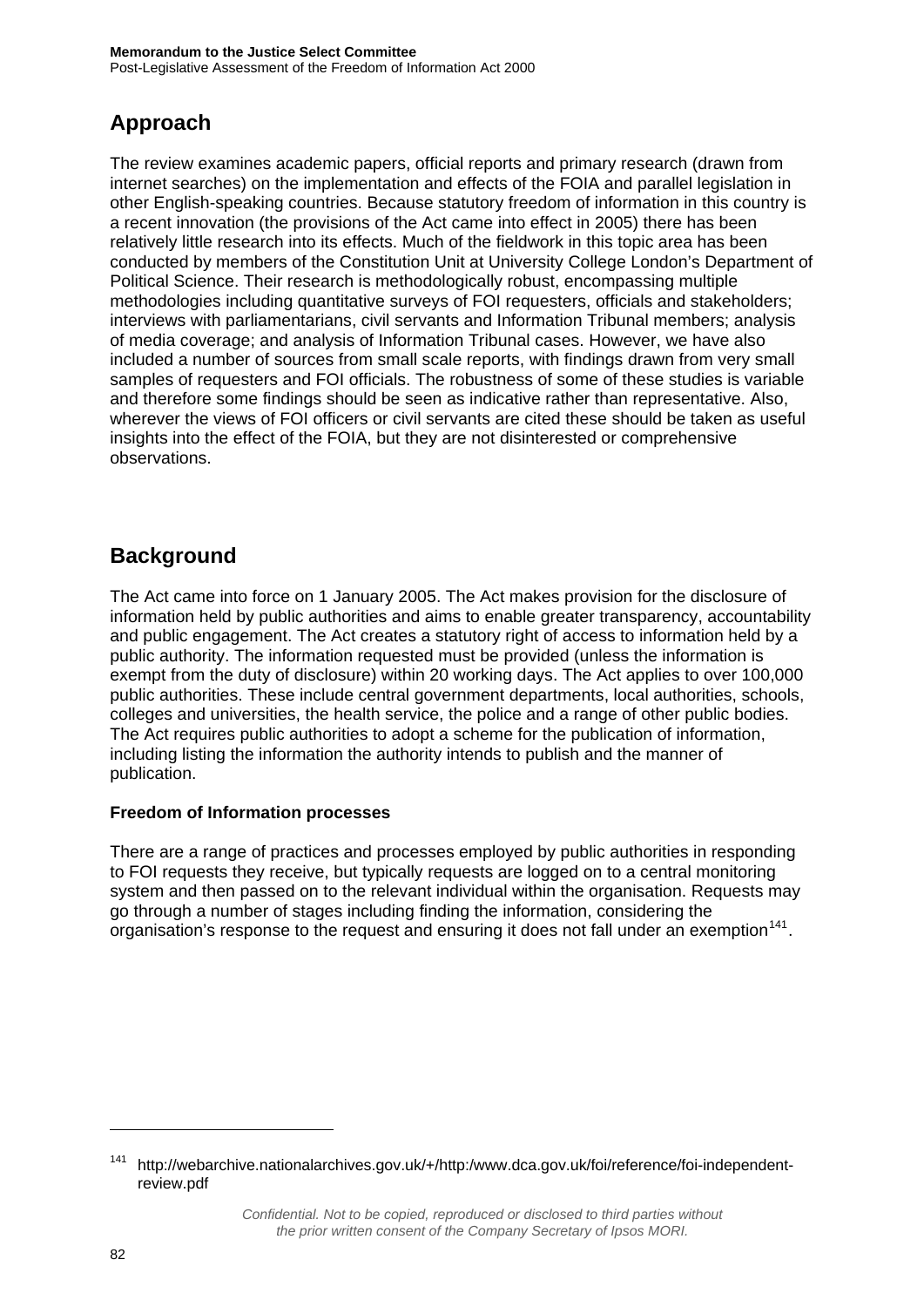Official statistics on the implementation of the FOIA in central government published by the Ministry of Justice (MoJ)<sup>[142](#page-85-0)</sup> show that 54% of "resolvable" requests<sup>[143](#page-85-1)</sup> received by the 40 or so bodies covered by the statistics were granted in full during the quarter April to June 2011. Some 90% of all requests were processed either within the 20 day time limit or with a permitted extension for considering the balance of public interest in whether or not to disclosure the requested information. A total of 2,380 requests were reported as having one or more exemptions listed in Part II of the FOIA applied to them.

In order to ensure consistency across central government departments in dealing with FOI requests, the government has set up a central Clearing House<sup>[144](#page-85-2)</sup>, which sits within the MoJ. The function of the Clearing House is to provide advice and assistance to Whitehall Departments when faced with requests which are difficult or have cross-departmental implications.

<span id="page-85-0"></span><sup>142</sup> [http://www.justice.gov.uk/downloads/publications/statistics-and-data/mojstats/foi-quarterly-stats](http://www.justice.gov.uk/downloads/publications/statistics-and-data/mojstats/foi-quarterly-stats-apr-june-2011.pdf)[apr-june-2011.pdf](http://www.justice.gov.uk/downloads/publications/statistics-and-data/mojstats/foi-quarterly-stats-apr-june-2011.pdf) 

<span id="page-85-1"></span> $143$  The MoJ statistics relate to "non-routine" information requests that the central government bodies receive. Essentially, this means that the statistics should only count those requests where (a) it was necessary to take a considered view on how to handle the request under the terms of the Freedom of Information Act, and (b) departmental Freedom of Information officer(s) were informed of the request and logged it in their case management systems. "Resolvable" requests are those where it would have been possible to give a substantive decision on whether to release the information being sought, so exclude, for example, requests for information that was not held by the public authority in question.

<span id="page-85-2"></span><sup>144</sup> http://www.justice.gov.uk/guidance/freedom-and-rights/freedom-of-information/foi-clearinghouse.htm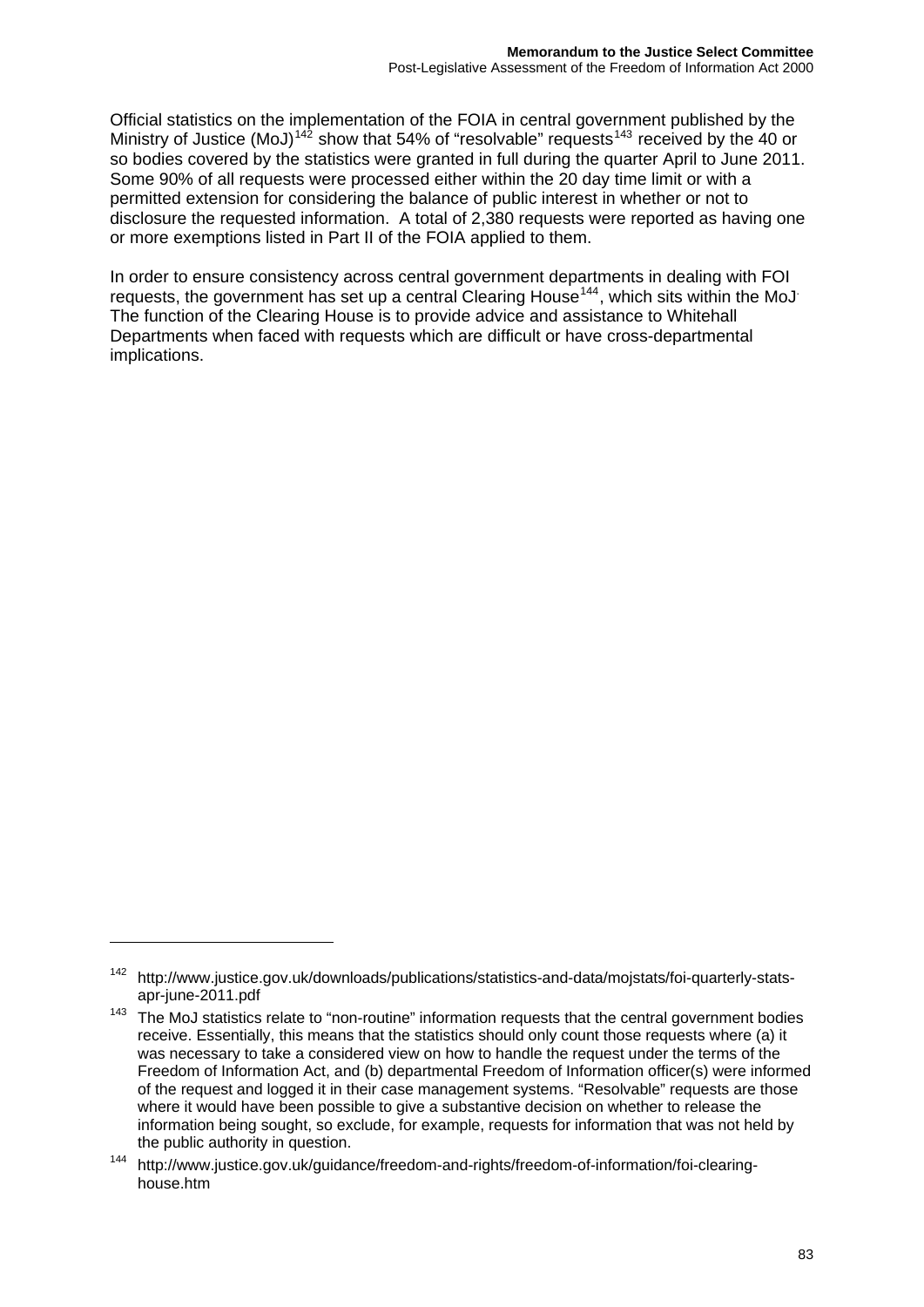## <span id="page-86-0"></span>Findings

The report starts by looking at the publicly available evidence regarding if and how the FOIA 2000 has met some of its key objectives. It goes on to look at the evidence indicating the numbers of FOI requests received across different parts of the public sector, the characteristics of those who make FOI requests, and the costs to public authorities of dealing with requests. Details of the reference sources cited throughout can be found at the end of the report.

## <span id="page-86-1"></span>**Objectives of the FOIA**

The FOIA 2000 was implemented to provide greater transparency and accountability across central government and public bodies. One of the main aims of the Act is to provide the public greater access to information held by public authorities<sup>[145](#page-86-2)</sup>.

The UCL Constitution Unit, through a survey of FOI officers across local government, explored the extent to which a number of objectives of the FOIA (defined by UCL from their review of ministerial statements, white papers and parliamentary debates) were being achieved;

Table 1: 2008 Survey of local government FOI officers<sup>[146](#page-86-3)</sup>

|                                                              | % of FOI officers who agreed that<br>the following objectives were being<br>achieved: |
|--------------------------------------------------------------|---------------------------------------------------------------------------------------|
| increased openness and transparency                          | 95%                                                                                   |
| increased accountability                                     | 78%                                                                                   |
| improved decision-making in government                       | 26%                                                                                   |
| better public understanding of government<br>decision-making | 49%                                                                                   |
| increased participation                                      | 25%                                                                                   |
| increased public trust in government                         | 25%                                                                                   |

Of these, *openness* and *accountability* were deemed by UCL to be core objectives of the FOIA, while the other four were considered secondary objectives. It was believed by policymakers that achievement of the core objectives would lead automatically to improvements on the secondary ones.

<span id="page-86-2"></span> $145$  Laperdrix, M (2011)

<span id="page-86-3"></span><sup>146</sup> UCL Constitution *Unit* (2010), p. 2.

*Confidential. Not to be copied, reproduced or disclosed to third parties without the prior written consent of the Company Secretary of Ipsos MORI.*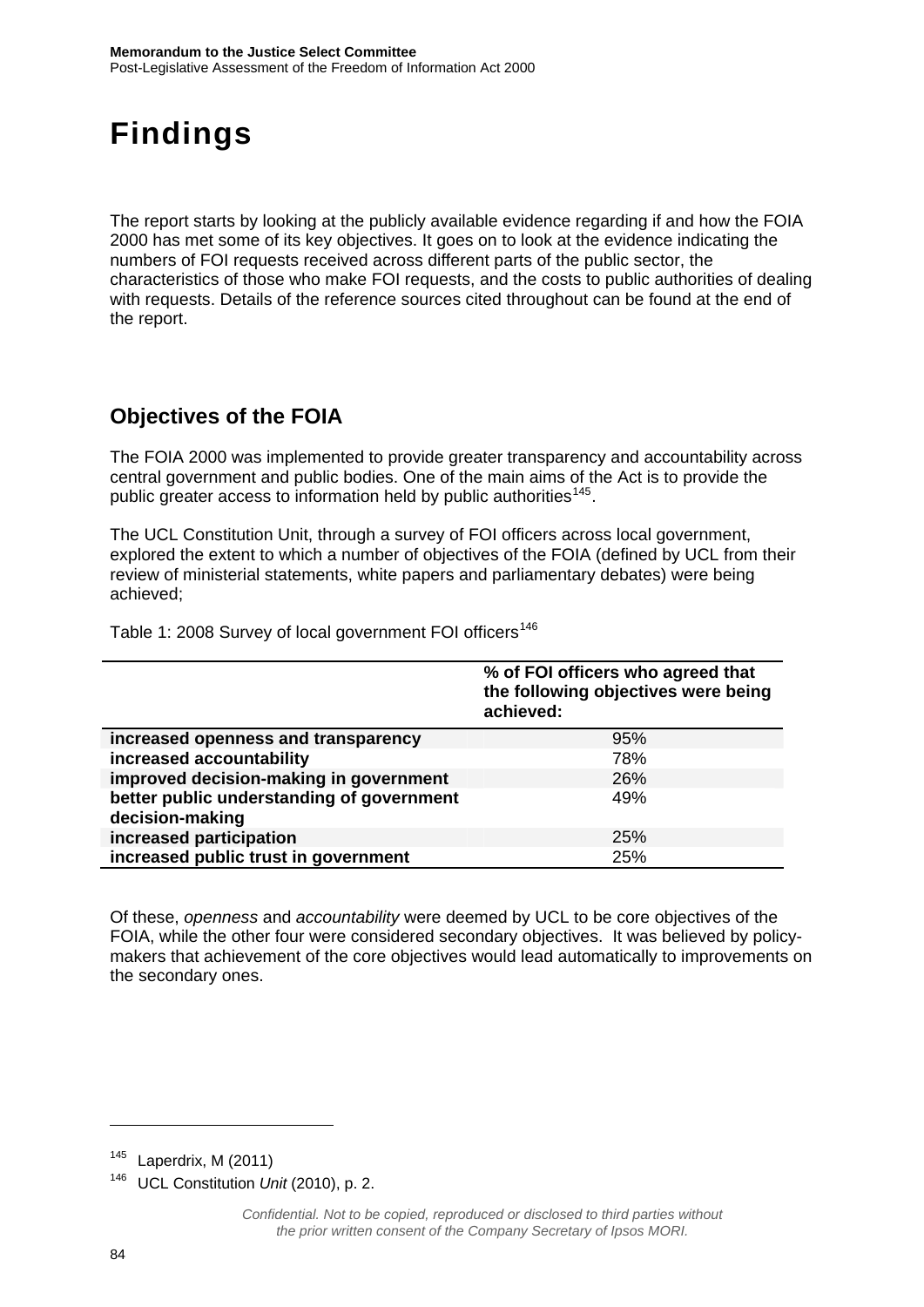#### **Progress on core objectives**

More than five years on from the introduction of the FOIA, the evidence suggests that central government has indeed become more *open*. The public are able to acquire far more government data than previously, and a tracker survey, commissioned by the Ministry of Justice roughly quarterly from 2005 to 2010, found the majority of the public agreeing that the authorities are becoming more open<sup>[147](#page-87-0)</sup>. The same survey found that over 70% of respondents were aware of their right to access publicly-held information.

Parliament has also become more transparent; whereas it has always published the proceedings of debates and committee hearings, it now makes available details of parliamentarian expenses and 'inner workings' of parliamentary facilities that were not previously released. The latter include, for example, "restaurant tabs of MPs,  $CO<sub>2</sub>$  emissions of its buildings, policies relating to pest control in the Palace of Westminster, costs of construction of the Visitors Centre, peers with criminal convictions, 'golden parachute' payments to former MPs, and the use of parliamentary facilities by outside organisations"<sup>[148](#page-87-1)</sup>.

A UCL (2010) study suggested that FOI has made slight improvements to local government transparency, although there was variation in the levels of openness between different local authorities. Many factors are relevant in explaining the variation, including the attitudes of senior officials and local politicians, initial experience of FOI requests, and the political balance of power in the council<sup>[149](#page-87-2)</sup>. Where politicians and officials are positive towards the FOI agenda, implementation of the Act has been undertaken with greater vigour. Local authorities whose initial experience of the Act have included a high proportion of commercially-minded requests, or damaging revelations of salaries, have subsequently adopted a more defensive approach to compliance. Those councils with a dominant party can 'absorb' damaging FOI revelations better than those with a slim majority or no overall control, and perhaps for this reason the former tend to be more comfortable with frank disclosure of information.

Concerning the other core objective of the Act – *accountability* – surveys of officials and stakeholders across public authorities found that the FOIA had indeed made central and local government more accountable. The Ministry of Justice's Information Rights Tracker Survey has consistently found a majority of respondents think "public authorities can be held to account because of the right to get information from them $150$ . FOI requests have been used by campaigners, MPs and the media to reveal decision-makers' actions, obliging them to explain themselves where they otherwise would not have. This includes a number of instances widely reported in the media,

 $\overline{a}$ 

<span id="page-87-0"></span><sup>147</sup> Ministry of Justice, "Information Rights Tracker Survey – Key Wave 14 results Fieldwork: January 2010". http://www.justice.gov.uk/downloads/publications/statistics-and-data/FOI/info-rightstracker/foi-tracker-survey-wave-14.pdf

<span id="page-87-1"></span><sup>&</sup>lt;sup>148</sup> Worthy and Bourke (2011), p. 11

<span id="page-87-2"></span><sup>149</sup> UCL Constitution Unit (2010)

<span id="page-87-3"></span><sup>&</sup>lt;sup>150</sup> Ministry of Justice, "Information Rights Tracker Survey – Key Wave 14 results Fieldwork: January 2010"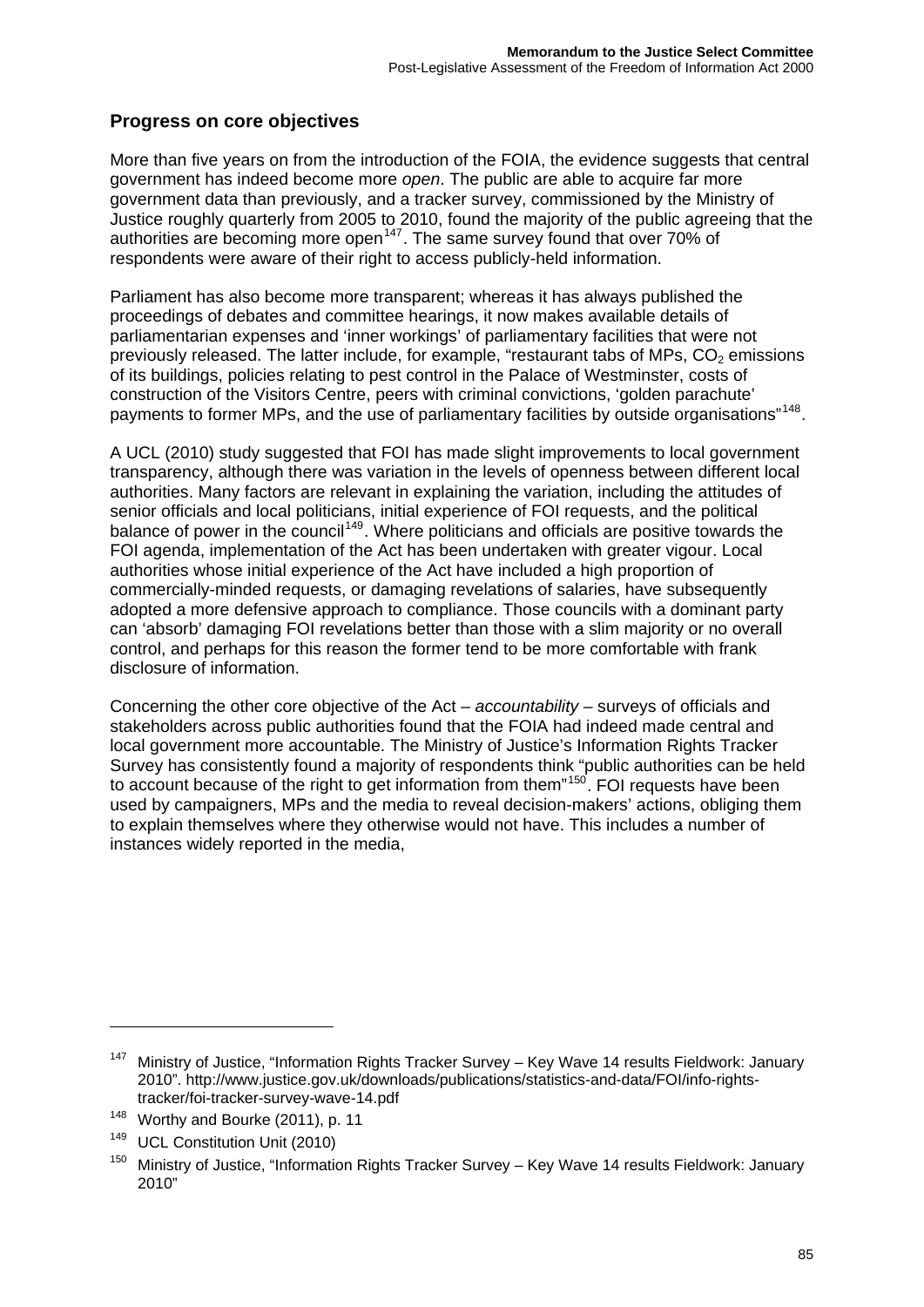#### **Progress on secondary objectives**

The Freedom of Information Act was designed to improve governance in the UK, at all levels from local authorities to parliament. The extent to which FOIA has improved *public understanding of government decision-making*, appears to vary between central and local government requests. A very small proportion of the public requests information, and media coverage of FOI requests is rarely on policy-decision topics (i.e. it is far more likely to cover a topic like expenses, crime statistics and so on). The picture is slightly different in the case of local government – there are proportionally more requests from the general public, and these requesters tend to report that their understanding of government decision-making has been improved by engaging with FOI (though they are still a very small part of the total population) $151$ .

Waller et al find no evidence that the Act has *improved decision-making* in either local or central government. Most officials agreed that the same issues would have been discussed and the same decisions reached had the FOIA not been in place<sup>[152](#page-88-1)</sup>.

There is little evidence to suggest the FOIA has increased *public participation in government*: the number of individuals making requests is insignificant in terms of the UK population. Those who make requests are normally already engaged with government: campaigners, journalists and politicians for instance<sup>[153](#page-88-2)</sup>. There is evidence that charities and non-profit service providers are holding back from using FOI requests out of fear that it will antagonise the public authorities they rely on for funding<sup>[154](#page-88-3)</sup>. A study of 705 third-sector organisations found that although half had made FOI requests, a similar proportion "would be discouraged from making a request because of a fear that it might harm working relations or funding relations or both<sup>"[155](#page-88-4)</sup>. The higher the level of funding an organisation receives from a public authority, the more likely they are to believe that using FOI could harm relations between their organisation and the public authority. The particular source cited here is from Scotland, which has its own Freedom of Information Act, but it is reasonable to assume that similarly applies across the rest of the UK for the FOIA.

There is ambivalent evidence on the impact on *public trust in government*. On the one hand, having greater access to information may have reduced suspicion of government. On the other, revelations of public waste or corruption are likely to erode confidence in the system. An analysis of media articles drawn from FOI requests to central government found that only 3% were likely to have a positive impact on public trust, whereas 58% were likely to have a negative impact<sup>[156](#page-88-5)</sup>. Only 3% of requesters who responded to an online survey reported that their experience of FOI had increased their trust in government. This study found no quantitative analyses about the link between FOI and public trust in local government or parliament, but the Amos, Worthy and Bourke (2010) research points towards a negative effect. This is in some accord with Table 1, which shows that only 25% of local government FOI officers interviewed for a 2008 survey felt the FOIA had increased public trust in

<span id="page-88-0"></span><sup>&</sup>lt;sup>151</sup> UCL Constitution Unit (2010)

<span id="page-88-1"></span><sup>&</sup>lt;sup>152</sup> Peter Waller, R.M. Morris and Duncan Simpson (2009), "Understanding the Formulation and Development of Government Policy in the context of FOI", chapter 7.

<span id="page-88-2"></span><sup>&</sup>lt;sup>153</sup> Kate Spence (2010) 'Volunteering Information? The use of Freedom of Information laws by the Third Sector in Scotland Survey Findings'

<span id="page-88-3"></span><sup>154</sup> Hazell and Worthy (2009), p.8

<span id="page-88-4"></span><sup>&</sup>lt;sup>155</sup> Kate Spence (2010), "Volunteering Information? The use of Freedom of Information laws by the Third Sector in Scotland Survey Findings"

<span id="page-88-5"></span><sup>&</sup>lt;sup>156</sup> Hazell and Worthy (2009)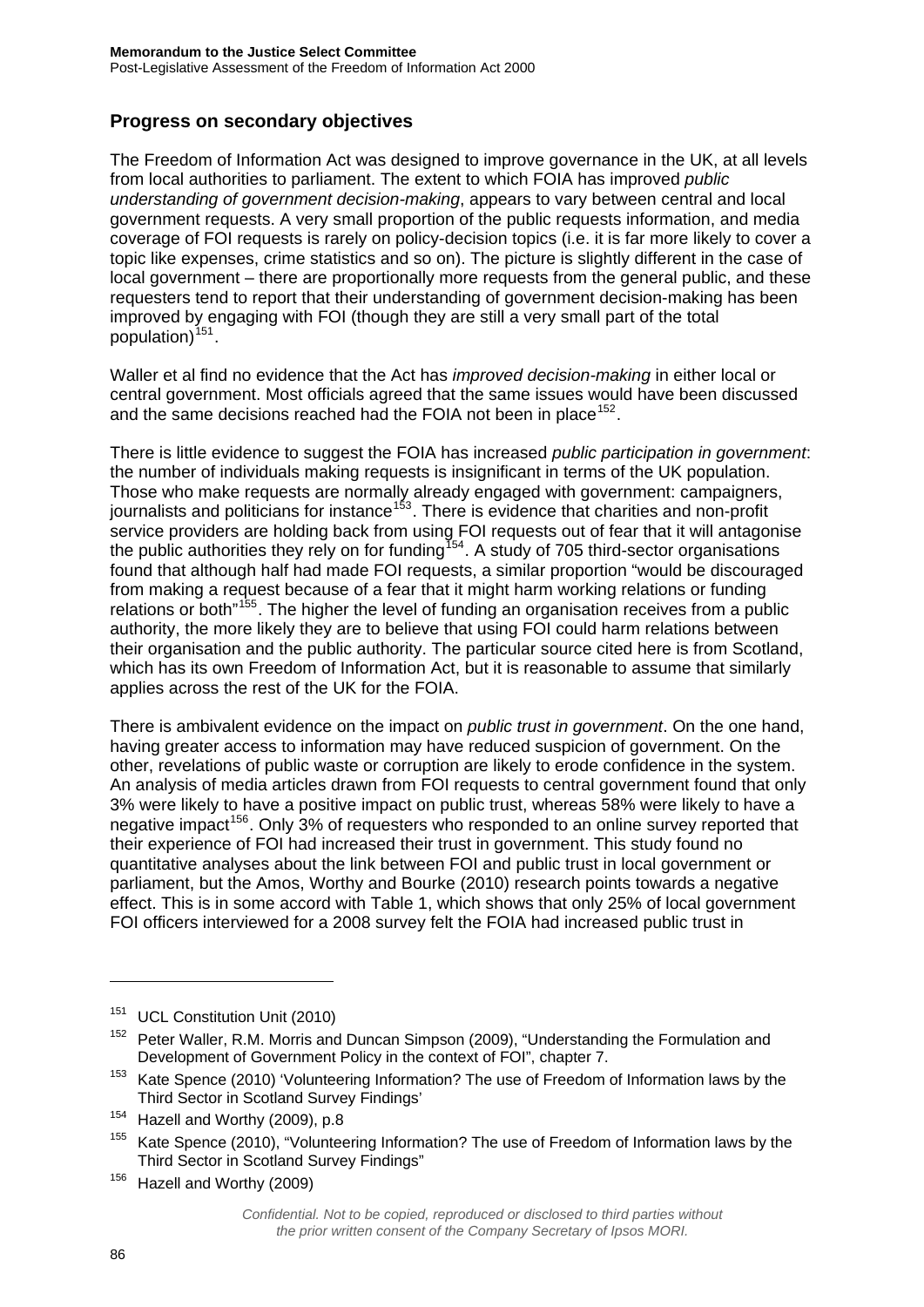government. The MP expenses controversy is an example of where information released under FOI has weakened rather than strengthened trust in public institutions.

In short, the evidence suggests that the FOIA has had considerable success in achieving its primary objectives of greater openness and accountability. On the secondary objectives there is far less evidence of progress – it would appear that the FOIA has had only a marginal impact on these goals, and may even have reduced public trust in government. The authors of a UCL report on the impact of the FOIA feel this was always the likely outcome of the Act:

*"FOI was oversold, by its advocates and by ministers, and labours under the burden of unrealistic objectives. To policy audiences we stress the need to lower expectations of what FOI can deliver; and explain that FOI is unlikely ever to increase trust, because the government's battle with the press over bad FOI stories is one that can never be won"[157](#page-89-0).* 

#### **Impact of FOIA on the policy process**

Both before and since the FOIA came into effect, its opponents have voiced a range of objections concerning its effect on the design and implementation of public policy. The most commonly heard concern is a *'chilling effect'* on policy debate<sup>[158](#page-89-1)</sup>: politicians and officials will record less of the advice and discussion that leads up to a policy decision, to the detriment of proper decision-making. At worst, officials may be deterred from giving advice for fear that if the policy fails they will have their reputation publicly tarnished. However, interviews with civil servants conducted by UCL Constitution Unit in 2009 found no evidence of a 'chilling effect' on central government.<sup>[159](#page-89-2)</sup>. Also, the majority of local authority FOI officers reported there was no chilling effect on their authority<sup>160</sup>.

Claims that the FOIA would undermine civil service neutrality or ministerial accountability have likewise proved unfounded, according to the evidence: ministers, not officials, continue to take responsibility for policy decisions despite the availability of policy advice submitted by named officials<sup>[161](#page-89-3)</sup>.

-

<span id="page-89-1"></span><sup>158</sup> Waller, Morris and Simpson (2009), p.59

<sup>160</sup> UCL Constitution Unit (2010)

<span id="page-89-0"></span><sup>157</sup> *Ibid.* section 7.2.

<span id="page-89-2"></span><sup>&</sup>lt;sup>159</sup> Hazell and Worthy (2009)

<span id="page-89-3"></span><sup>&</sup>lt;sup>161</sup> Hazell and Worthy (2009)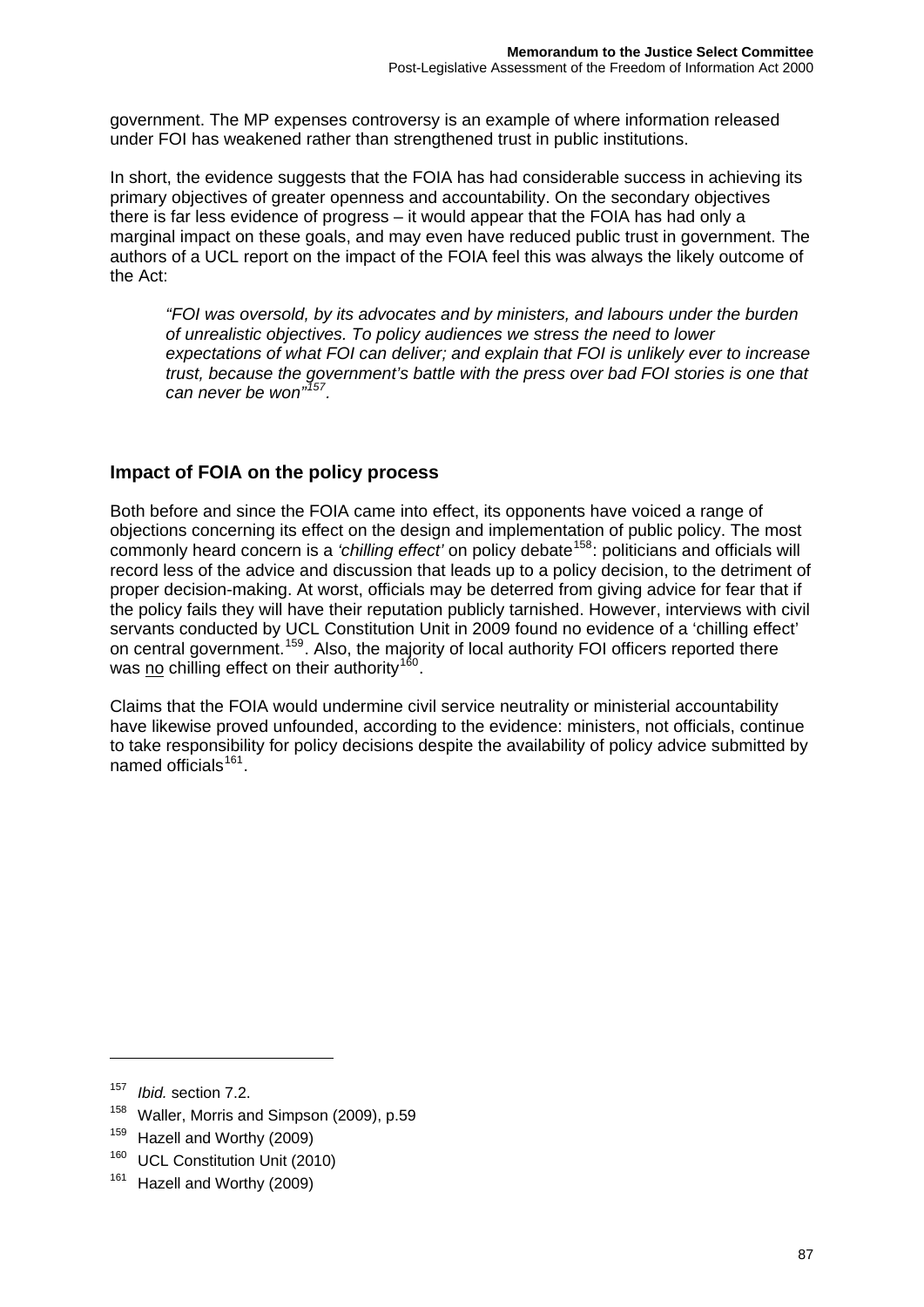## <span id="page-90-0"></span>**Freedom of Information requests**

### **Request Volumes**

The dominant trend across all branches of government and public bodies has been a steady rise in the number of FOI requests received. Comprehensive statistics on FOI requests to central government are published quarterly by the Ministry of Justice, and include both departments of state and a range of 'other monitored bodies', which are national public authorities such as HM Revenue and Customs and the National Archives.

Table 2: FOI requests received across central government<sup>[162](#page-90-1)</sup>

|                               | 2005   | 2006   | 2007   | 2008   | 2009   | 2010   |
|-------------------------------|--------|--------|--------|--------|--------|--------|
| <b>TOTAL</b>                  | 38.108 | 33.688 | 32.978 | 34.950 | 40.467 | 43,796 |
|                               |        |        |        |        |        |        |
| <b>Departments of State</b>   | 19.717 | 17.999 | 16.903 | 19.175 | 23.732 | 27.294 |
|                               |        |        |        |        |        |        |
| <b>Other monitored bodies</b> | 18,391 | 15.689 | 16.075 | 15.775 | 16.735 | 16,502 |
|                               |        |        |        |        |        |        |

Though the Houses of Parliament are also covered by the FOIA, they are not included in the Ministry of Justice statistics given above. Separate data, collected for a report by the UCL Constitution Unit, show that requests to parliament have also been increasing:

Table 3: FOI requests received by parliament<sup>[163](#page-90-2)</sup>

|                       | 2005 | 2006                | 2007 | 2008            | 2009 |
|-----------------------|------|---------------------|------|-----------------|------|
| <b>Total requests</b> | 259  | Q <sub>1</sub><br>◡ | 249  | 42 <sup>4</sup> | 910  |

Aggregated FOI request statistics across the whole of local government do not exist; however, the UCL Constitution Unit has produced estimated figures through its surveys of FOI officers.

Table 4 Estimated volume of FOI requests received by local authorities<sup>[164](#page-90-3)</sup>

|                                 | 2005   | 2006   | 2007   | 2008    | 2009    |
|---------------------------------|--------|--------|--------|---------|---------|
| <b>Estimated total requests</b> | 60.000 | 72,000 | 80,000 | 118,000 | 165.000 |

<span id="page-90-1"></span><sup>&</sup>lt;sup>162</sup> April to June 2011 Statistical Tables, available from "Freedom of Information: Statistics on implementation in central government" page of Ministry of Justice website. http://www.justice.gov.uk/publications/statistics-and-data/foi/implementation.htm

<span id="page-90-2"></span><sup>163</sup> Ben Worthy and Gabrielle Bourke (2011), *The Sword and the Shield: The use of FOI by Parliamentarians and the Impact of FOI on Parliament*, p. 8.

<span id="page-90-3"></span><sup>164</sup> UCL Constitution Unit (2009), *FOI and local government: preliminary findings*, p. 2.

*Confidential. Not to be copied, reproduced or disclosed to third parties without the prior written consent of the Company Secretary of Ipsos MORI.*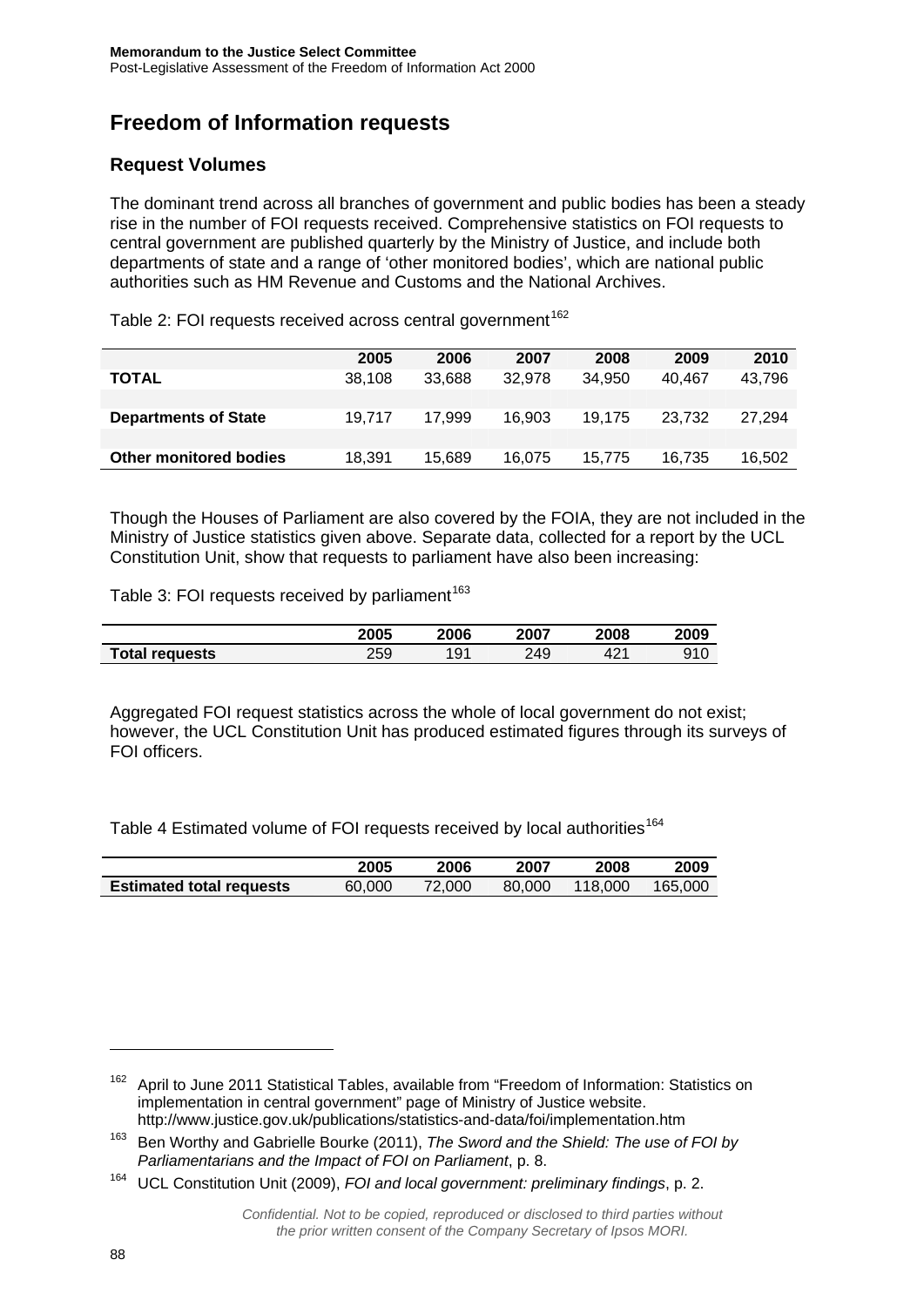### **Originators of requests**

-

The UCL Constitution Unit surveyed FOI officials across local authorities and asked them to name the three biggest categories of requesters; again the public, the media and business dominated responses to the virtual exclusion of all other groups. The researchers estimated that journalists originate 32% of FOI requests, the public account for 31% and business for 27%. The raw response data from the survey are given in the table below:

Table 5 – Requesters responsible for the largest volume of requests according to survey of FOI officers across local authorities<sup>[165](#page-91-0)</sup>

|                    | Percentage (%) of officials choosing this group as the source of:                                                        |    |    |  |  |  |  |  |
|--------------------|--------------------------------------------------------------------------------------------------------------------------|----|----|--|--|--|--|--|
|                    | The largest volume of<br>The third largest volume<br>The second largest<br>volume of requests<br>of requests<br>requests |    |    |  |  |  |  |  |
| <b>Public</b>      | 56                                                                                                                       |    | 15 |  |  |  |  |  |
| <b>Business</b>    | 28                                                                                                                       | 49 | 21 |  |  |  |  |  |
| <b>Journalists</b> |                                                                                                                          | 33 | 45 |  |  |  |  |  |

Some local authorities do compile and publish statistics on requests received (however from the searches undertaken it is apparent that most public sector organisations do not keep statistics on FOI requesters by category). The following statistics give a flavour of the overall pattern and it is immediately clear that members of the public, the media and business are the three main groups of requesters, far ahead of the rest.

Table 6: Main groups of FOI requesters for selected Local Authorities 2010

|                                                               | No. of<br>requests | <b>Business</b> | <b>Public</b> | Media | <b>Charities</b> | Campaign<br><b>Groups</b> | <b>Political</b><br>(MPs,<br>political<br>parties) | <b>Other</b> |
|---------------------------------------------------------------|--------------------|-----------------|---------------|-------|------------------|---------------------------|----------------------------------------------------|--------------|
| Solihull <sup>166</sup>                                       | 596                | 17.6%           | 43.1%         | 28.9% | 2.7%             | 4.4%                      | 2.2%                                               | 0.1%         |
| Teignbridge<br>167                                            | 356                | 35.8%           | 26.3%         | 27.3% | ۰                | ۰                         | 5.8%                                               | 4.7%         |
| <b>Northern</b><br><b>Ireland</b><br>Executive <sup>168</sup> | 2883               | 11%             | 65%           | 9.5%  |                  | 4%                        | 2.5%                                               | 8%           |

<span id="page-91-0"></span><sup>&</sup>lt;sup>165</sup> Jim Amos, Ben Worthy and Gabrielle Bourke (2010), "FOIA 2000 and local government in 2009: The experience of local authorities in England"

<span id="page-91-1"></span><sup>&</sup>lt;sup>166</sup> "Freedom of Information Statistics" page, Solihull Metropolitan Borough website. http://www.solihull.gov.uk/democracy/22360.htm

<span id="page-91-2"></span><sup>&</sup>lt;sup>167</sup> "Freedom of Information Statistics: 1 August - 30 September 2011", Teignbridge District Council website. http://www.teignbridge.gov.uk/index.aspx?articleid=13356

<span id="page-91-3"></span><sup>&</sup>lt;sup>168</sup> Office of the First Minister and Deputy First Minister, "FOI Annual Report 2010: A Summary of the Sixth Year of the Freedom of Information Act in Northern Ireland" http://www.ofmdfmni.gov.uk/foi\_annual\_report\_2010.pdf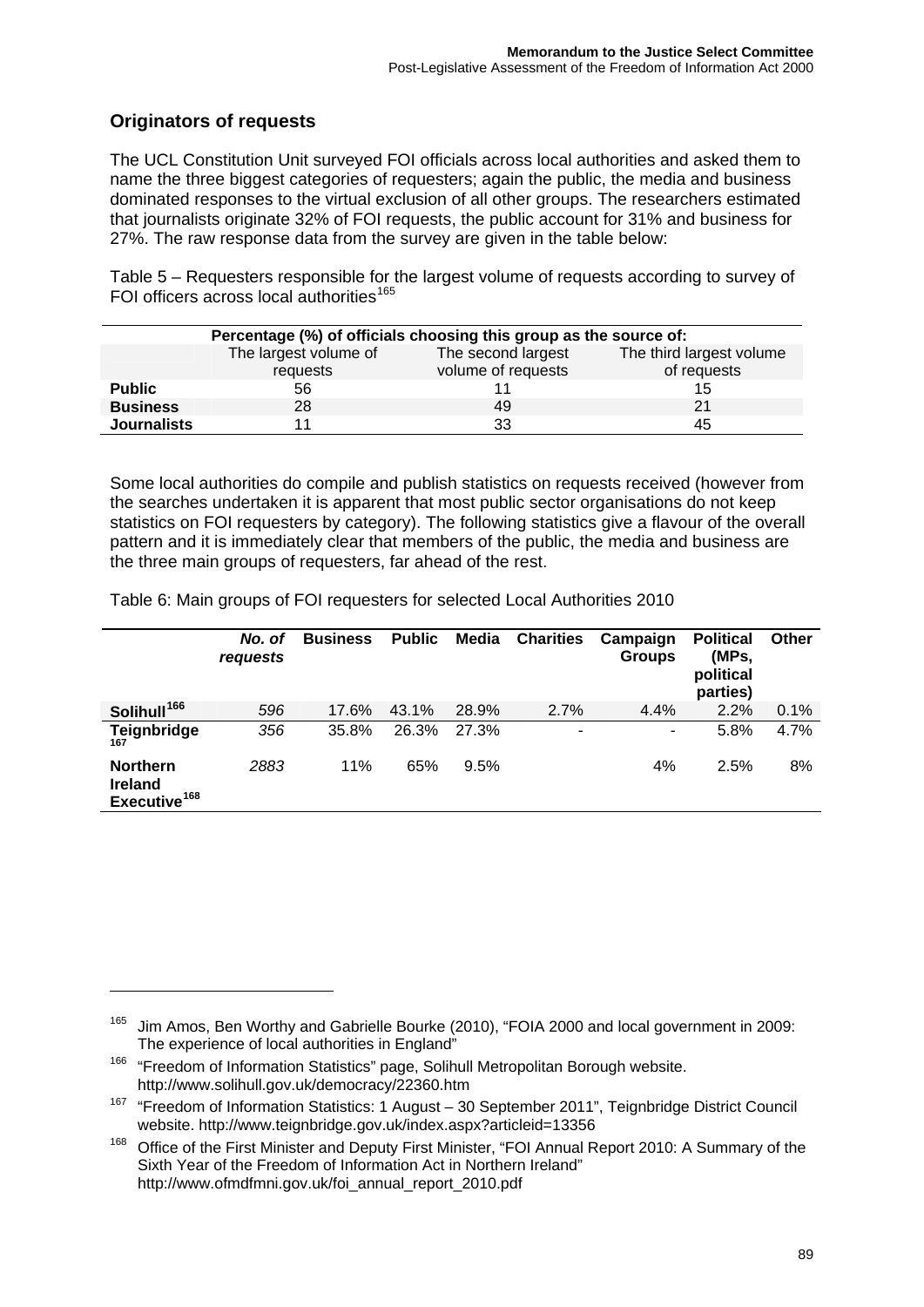Another example of the types of groups requesting information at a local level is provided, following a BBC analysis, by Norfolk and Norwich University Hospital<sup>[169](#page-92-0)</sup>. The journalist writing the BBC article commented on being unaware of any other public authority providing such a breakdown. He was mindful to note that this should not been seen as representative of other public authorities but provides an example of the types of requesters one authority receives. He also raised the issue that 'individual' may not represent a member of the public but may actually be someone making request on behalf of an organisation.

|                                | 2005           | 2006 | 2007 | 2008 | 2009 | 2010           | Total | Total %      |
|--------------------------------|----------------|------|------|------|------|----------------|-------|--------------|
| <b>Individual</b>              | 50             | 27   | 25   | 56   | 65   | 94             | 317   | 35           |
| <b>Media</b>                   | 19             | 54   | 32   | 67   | 76   | 58             | 306   | 34           |
| <b>MP/councillor/political</b> | 3              | 11   | 15   | 51   | 40   | 6              | 126   | 14           |
| party                          |                |      |      |      |      |                |       |              |
| <b>Business</b>                | 6              | 12   | 11   | 22   | 23   | 35             | 109   | 12           |
| <b>Voluntary</b>               | 1              | 0    | 5    | 3    | 8    | 10             | 27    | 3            |
| group/campaign/union           |                |      |      |      |      |                |       |              |
| Other hospitals/public         | 0              | 2    | 0    | 4    | 4    | 5              | 15    | $\mathbf{2}$ |
| sector                         |                |      |      |      |      |                |       |              |
| <b>Unknown</b>                 | $\overline{2}$ | 1    | 2    | 0    | 0    | $\overline{2}$ | 7     | 1            |
| <b>Total</b>                   | 81             | 107  | 90   | 203  | 216  | 210            | 907   | 100          |

Table 7: Main groups of FOI requesters for Norfolk and Norwich University Hospitals<sup>[170](#page-92-1)</sup>

As is evident in all the data examples provided, the media have emerged as significant users of FOI requests. These often take the form of requests for spending or expenses figures which are used for exposé articles. A popular theme last year, especially for the *Daily Mail*, *Daily Telegraph* and *Times*, was printing the salaries of senior local government officials. Local and regional papers have also used the FOIA to produce this kind of article, although they also use it for more localised concerns such as health and safety investigations of  $individual restaurants<sup>171</sup>$  $individual restaurants<sup>171</sup>$  $individual restaurants<sup>171</sup>$ .

Businesses are also increasing users of FOI requests. These are sometimes used to obtain information for commercial advantage (contacts, tendering information etc.) which many FOI officers feel is 'against the spirit of the act'<sup>[172](#page-92-3)</sup>.

Another common approach is to request statistics on public services, the economy or society which can be used to form the basis of general interest pieces. Local authorities have noted that a significant number of requests they face are 'round robins' from national media outlets, i.e. identical requests that are sent to every local authority in the country with the results being aggregated into nationwide statistics. These range in topic from drug use in schools to attacks on bin men<sup>[173](#page-92-4)</sup>.

<span id="page-92-0"></span><sup>169</sup> Rosenbaum, M – BBC 'Who makes FOI requests?' 14 January 2011; http://www.bbc.co.uk/blogs/opensecrets/2011/01/who\_makes\_foi\_requests.html

<span id="page-92-1"></span> $170$  Rosenbaum, M – BBC 'Who makes FOI requests?' 14 January 2011; http://www.bbc.co.uk/blogs/opensecrets/2011/01/who\_makes\_foi\_requests.html. Figures compiled from register of FOI requests on NNUH website, http://www.nnuh.nhs.uk/qa.asp?c=FOI

<span id="page-92-2"></span><sup>&</sup>lt;sup>171</sup> UCL Constitution Unit (2010)

<span id="page-92-3"></span><sup>&</sup>lt;sup>172</sup> UCL Constitution Unit (2010)

<span id="page-92-4"></span><sup>&</sup>lt;sup>173</sup> UCL Constitution Unit (2010)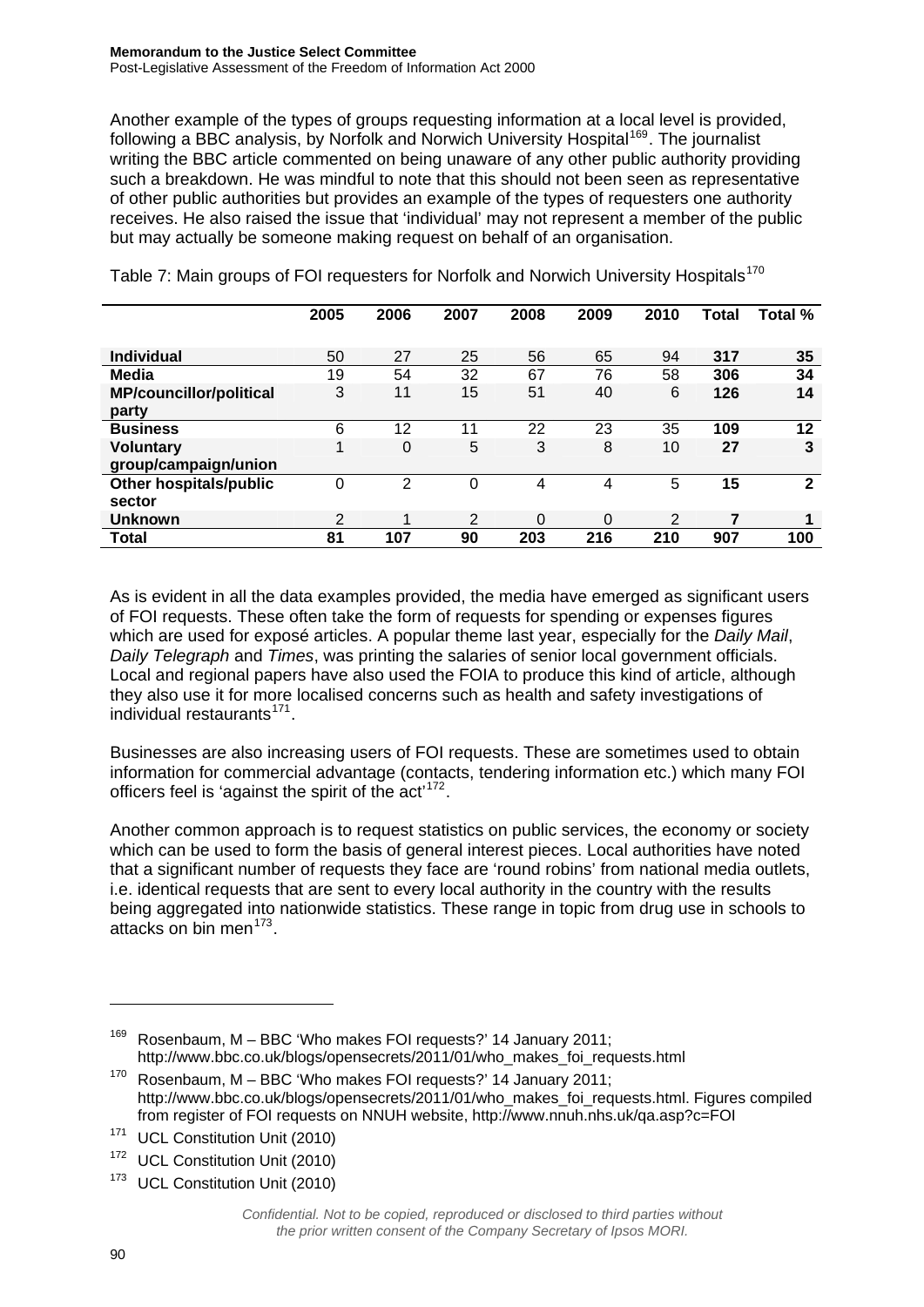Data is also available on requesters to Strategic Health Authorities (SHA) and Higher Education Institutions (HEI) gathered from surveys of officials. The results confirm that journalists and businesses are major users of FOI requests. Members of the public are more prominent amongst SHA requesters than they are amongst local government ones – this is likely to be because of large numbers of individual lodging requests in order to investigate the medical treatment provided to themselves or their family members. If students and staff are counted as members of the public – which is reasonable, considering that patients, health staff and local government workers would be considered members for the public for compiling the equivalent data – the HEI originator statistics are broadly similar to those for local government.

Table 8: Main groups of FOI requesters for Strategic Health Authorities in 2006<sup>[174](#page-93-0)</sup>

|                                               | Companies | Members<br>of the<br>Public | Media |
|-----------------------------------------------|-----------|-----------------------------|-------|
| <b>Strategic Health</b><br><b>Authorities</b> | 19%       | 60%                         | 10%   |

Table 9: Main groups of FOI requesters for Higher Education Institutions in 2005<sup>[175](#page-93-1)</sup>

|                                                | Companies | Own<br><b>Students</b> | Media | Own staff | External staff<br>researchers | Unknown |
|------------------------------------------------|-----------|------------------------|-------|-----------|-------------------------------|---------|
| <b>Higher Education</b><br><b>Institutions</b> | 9%        | 15%                    | 22%   | 6%        | 8%                            | 21%     |

The Joint Information Systems Committee (JISC)<sup>[176](#page-93-2)</sup> conducted a survey on management and information legislation in 2009 with 45 higher education institutions in England, Scotland and Wales. The survey found that the 45 institutions received a total of 3,272 FOI requests in 2009, with an average of 273 requests a month. The most frequent type of requester was journalists, who made 764 requests. Commercial organisations made 389 requests, students made 243 requests to the institution they were currently enrolled at and campaigning groups made 186 requests. 89% of all requests took institutions less than 1 day to respond to. 11% of all requests took between one and five days to respond to. Most institutions reported that they logged FOI requests extremely quickly (73%). 40% of institutions reported identifying the information they needed very quickly, 15% found it quickly and 9% took an extremely long time to find it. The average number of staff involved in FOI requests was 1 member of staff in 17% of requests, 2-3 members of staff in 71% of requests and 4-5 members of staff in 12% of requests.

Only 4 out of the 35 institutions published a disclosure log documenting the FOI requests they had received, and the answers or information they had provided in response. When the 39 institutions who did not publish a disclosure log were asked why not; 43% said that it would provide limited value and would not justify the resources required to do so. 28% said they didn't have one because it was not a mandatory requirement and 8% feared it might encourage additional requests.

 $\overline{a}$ 

<span id="page-93-0"></span> $174$  Frontier Economics (2006), "Independent Review of the impact of the Freedom of Information Act",  $\S$ 2.6.3<br><sup>175</sup> *Ihid* 

<span id="page-93-1"></span>

<span id="page-93-2"></span><sup>&</sup>lt;sup>176</sup> JISC infoNet 'Information Legislation and Management Survey, 2009' www.jiscinfonet.ac.uk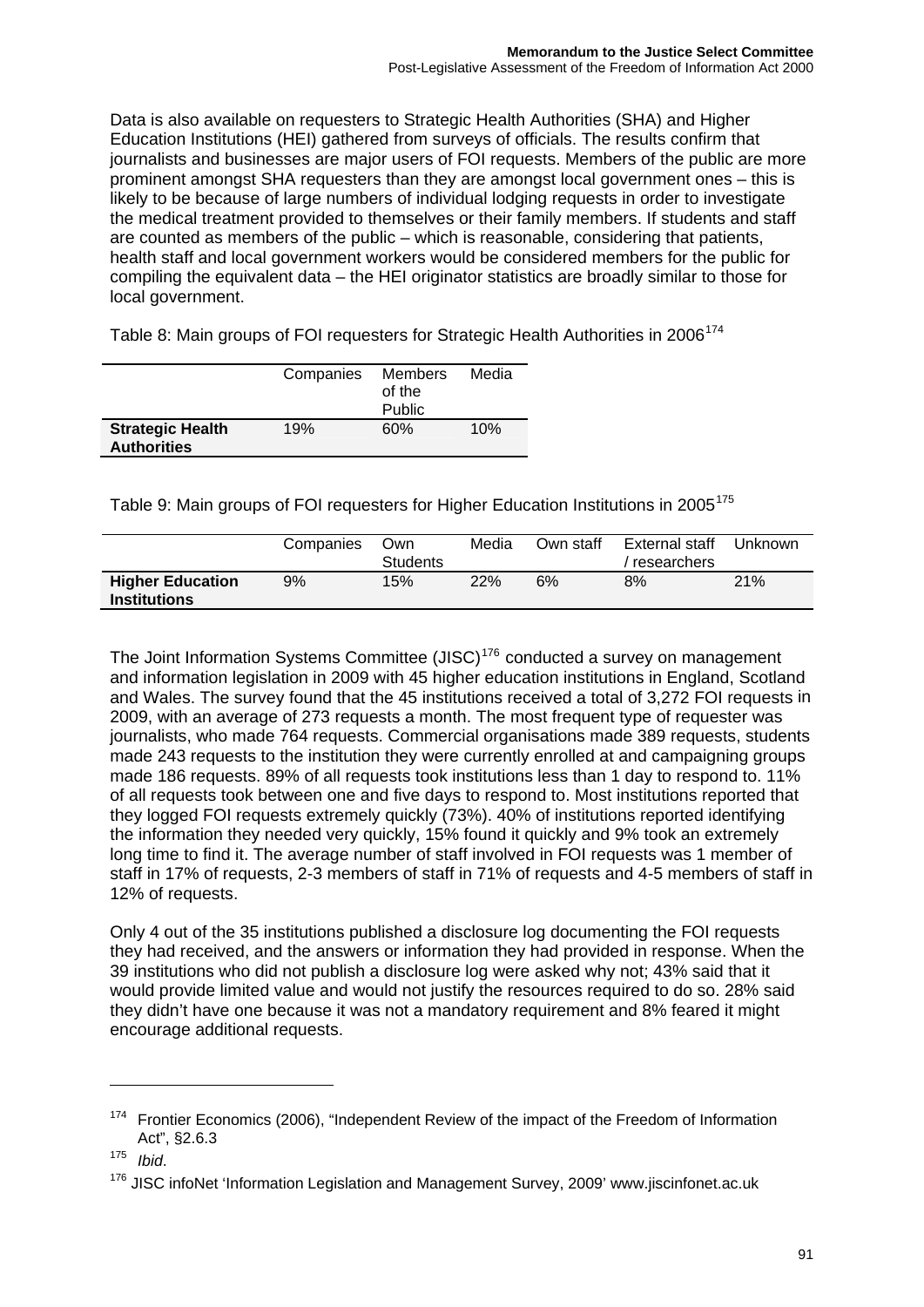40 of the 45 institutions (90%) had an officially designated FOI Officer and/or team. Of the 40 institutions, just over half (51%) had between 0.6-1 full time equivalent (FTE) staff members devoted to dealing with FOI requests. 27% of the 40 institutions had less than one staff member working part-time (0.5 FTE) on FOI requests and 12% had 1.1-1.5 FTE staff time devoted to FOI requests.

### **Costs of FOI requests**

The economic costs of applying the FOIA are almost entirely down to staff time<sup>[177](#page-94-0)</sup>. This includes officials dealing with initial requests, those dealing with reviews and appeals, plus the costs of staffing the Information Commissioner's Office (ICO) and for the Information Tribunal. There are also overheads associated with maintaining the ICO and with the extra staff in departments, public bodies and local authorities.

Frontier Economics' 2006 review of the FOIA found that, after an initial surge following the introduction of the Act had died down, there were 121,000 requests per year made across the public sector, at a cost to the taxpayer of  $£35.5m^{178}$  $£35.5m^{178}$  $£35.5m^{178}$ . However, there has been considerable growth in the volume of requests, so that in 2009 FOI requests to the local government sector alone were greater in volume and cost than the for the entire public sector in 2006. Research by the UCL Constitution Unit found that local government officials spent an average of 8.9 hours complying with a FOI request<sup>[179](#page-94-2)</sup>. Assuming a cost of £25 per hour, this meant an outlay of £36.7 million for local authorities to comply with 165,000 requests in 2009 (see table 4). The true cost may be higher: the figure of £25 per hour comes from the FOIA itself, in its provision for calculating whether an FOI request will cost above the maximum obligation for the relevant public body. However, the Frontier Economics review found that already in 2006 the true cost of officials' time in central government was nearer £36 per hour $180$ .

This review found no more recent data on costs for the whole of central government. However, research by the Scottish Government<sup>[181](#page-94-4)</sup> found that they were spending an average of 7 hours 22 minutes on information requests (though a median time of just 3 hours – a small number of very big requests had a disproportionate effect on the average). The study tracked FOI cases over a nine week period in 2009 and found that dealing with 253 cases cost the government an average of £227 per case (this does not include the cost of reviews and appeals). If we take this as a baseline estimate for the cost of processing the 40,467 requests received by the UK central government in 2009, it would give us estimated costs of £9.19m (note that a separate FOI Act operates in Scotland).

A joint survey by JISC, Universities UK and the Standing Conference of Principals found that 2,000 FOI requests were received by Higher Education Institutions in 2005 (the year the FOIA came into force), and cost the sector £240,000 to deal with  $182$ . This means that universities were spending £120 on each request, a much lower average than local and central government. It is unclear why this is the case.

 $\overline{a}$ 

<span id="page-94-0"></span><sup>&</sup>lt;sup>177</sup> Frontier Economics (2006), Annexe 1

<span id="page-94-1"></span><sup>&</sup>lt;sup>178</sup> Frontier Economics (2006),

<span id="page-94-2"></span><sup>&</sup>lt;sup>179</sup> Amos, Worthy and Bourke (2010)

<span id="page-94-3"></span><sup>&</sup>lt;sup>180</sup> Frontier Economics (2006), p. 1.

<span id="page-94-4"></span><sup>&</sup>lt;sup>181</sup> Scottish Government (2010), "Freedom of information costing exercise 2009-2010: Final Report"

<span id="page-94-5"></span><sup>&</sup>lt;sup>182</sup> JISC, 16 October 2006. 'Freedom of Information Act a 'significant success' says Govt' http://www.jisc.ac.uk/news/stories/2006/10/news\_foi.aspx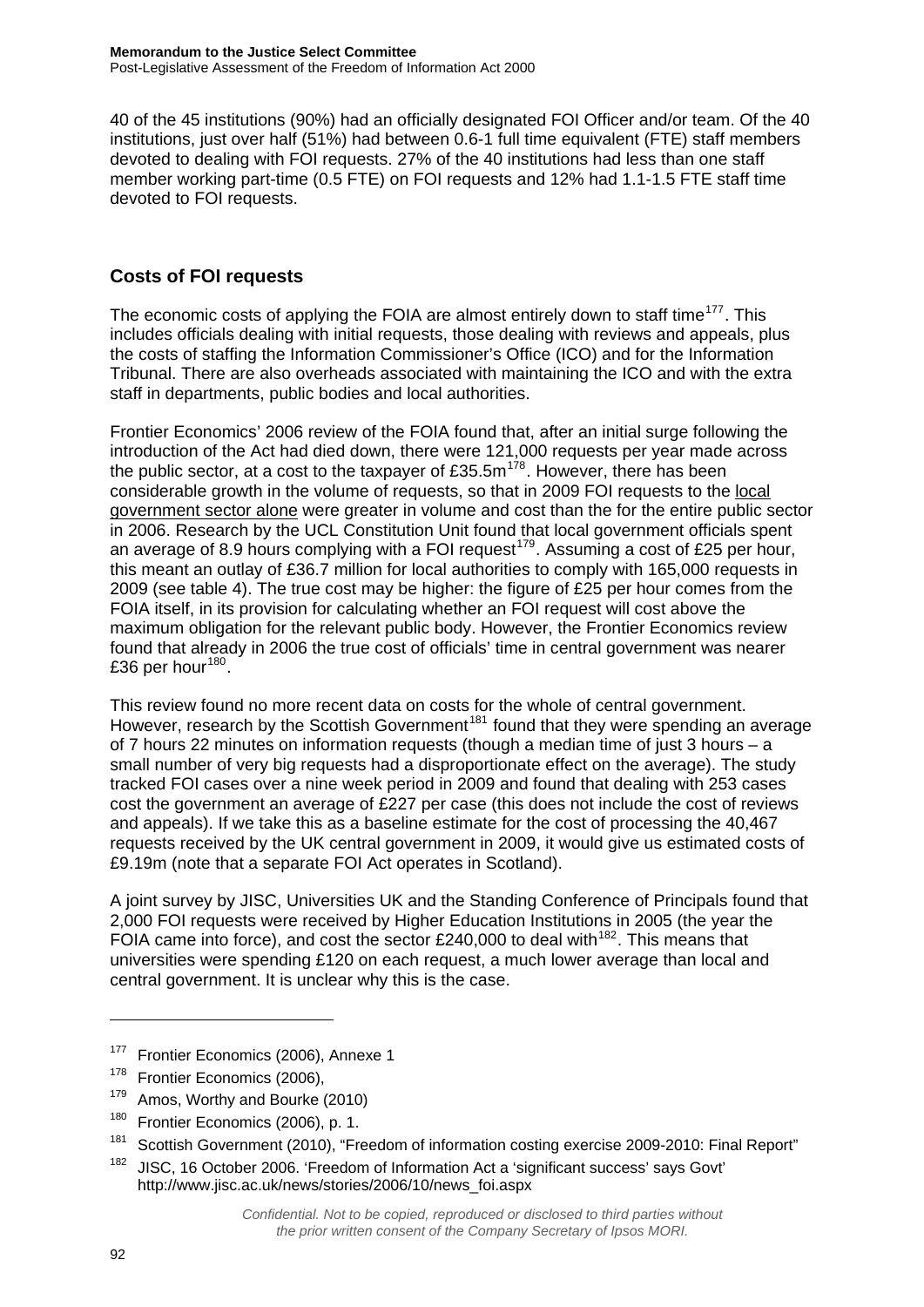The costs of compliance with the FOIA cannot be entirely eliminated, as some have suggested, by more pro-active publication of data by public bodies. Many FOI requests are for data that has not been previously collected or processed and therefore requires the use of officials' time to put together in a presentable format. Although some of these requests can be pre-empted, on other occasions "it is very difficult to anticipate what requesters will want, especially since many are pursuing private interests not shared by others"<sup>[183](#page-95-0)</sup>.

A survey of local government officials finds that the time spent processing each FOI request fell from 11.6 hours in 2008 to 8.9 hours in 2009, thanks to pro-active publication, learning by FOI officers and more efficient data collection<sup>[184](#page-95-1)</sup>. This implies that there is still scope for the FOIA to be implemented more cost-effectively, as 8 out of 30 central government bodies<sup>[185](#page-95-2)</sup> and 26 out of 90 police authorities<sup>[186](#page-95-3)</sup> have not adopted the ICO's Model Publication Scheme. This scheme defines a selection of documents and information that eligible bodies must make available to the public via their website.

There is an apparent lack of data which compares the costs of responding to information requests prior to the FOIA being implemented with the current costs incurred as a result of the legislation being in force. Likewise this review found no evidence of the start up costs incurred by the implementation of the FOIA.

### **Capacity issues**

Many of the local authority FOI officers interviewed by UCL's Constitution Unit in 2009 felt they were operating at or above capacity, i.e. they did not have staff time available to handle any increase in the number of requests. They were concerned about the impact of forthcoming cuts to local government budgets<sup>[187](#page-95-4)</sup>. Some suggested local authorities should filter out 'nuisance' requesters or introduce more fees to deal with capacity constraints. Indeed, whereas 72% of local authorities never charged for information in 2008, the figure for 2009 was 65%. However, only 7% of councils charged a fee in more than 5% of cases.

The FOIA requires that all public bodies covered by the Act respond to requests within 20 working days (with the exception of the National Archives, which must respond within 30 working days). An extension to this time limit is permitted if the request falls into certain categories – for example, if the requested information is potentially exempt from the FOIA then the public body is allowed extra time in order to consult on or consider whether the balance of the public interest lies with disclosing or withholding the information. The timeliness of responses can be taken as a crude indicator of whether FOI mechanisms are coping with request volumes. The latest Ministry of Justice statistics for the second quarter of 2011 (Table 10) show that 90% of requests to central government are dealt with in the time dictated by the Act, potentially indicating that these bodies do not face a capacity crisis, although what impact dealing with requests has on officials' 'day jobs' is less clear. In 2010,

<span id="page-95-0"></span> $183$  Hazell and Worthy (2009), p. 8.

<span id="page-95-1"></span><sup>&</sup>lt;sup>184</sup> Amos, Worthy and Bourke (2010), p. 7.

<span id="page-95-2"></span><sup>&</sup>lt;sup>185</sup> Information Commissioner's Office (2009), "Central Government Sector Monitoring Report"

<span id="page-95-3"></span><sup>&</sup>lt;sup>186</sup> Information Commissioner's Office (2010), "Police Sector Monitoring Report"

<span id="page-95-4"></span><sup>&</sup>lt;sup>187</sup> UCL Constitution Unit (2010)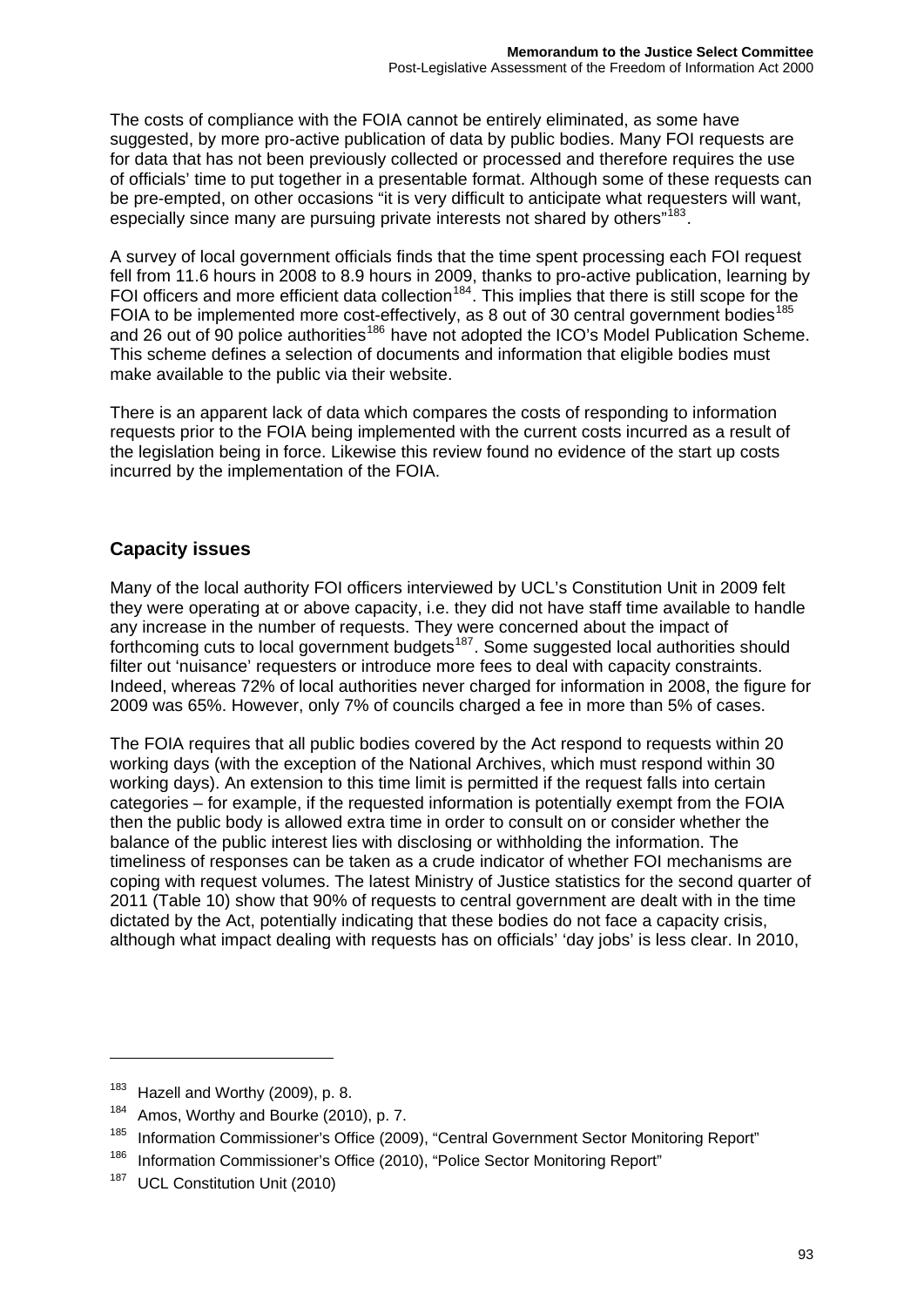#### **Memorandum to the Justice Select Committee**  Post-Legislative Assessment of the Freedom of Information Act 2000

the Northern Ireland Executive met 92% of requests on time<sup>[188](#page-96-0)</sup>, and the Welsh Assembly's rate was 74.6%<sup>[189](#page-96-1)</sup>.

Table 10: Timeliness of response to information requests to UK and devolved governments,  $1<sup>st</sup>$  April –  $30<sup>th</sup>$  June 2011

|                                                            | All<br>requests<br>received | $20$ -day<br>deadline<br>met | Permitted<br>extension<br>to 20-day<br>deadline | Late<br>response<br>(deadline<br>missed) | % requests<br>meeting<br>$20$ -day<br>deadline | % requests<br>meeting<br>deadline or<br>permitted<br>extension |
|------------------------------------------------------------|-----------------------------|------------------------------|-------------------------------------------------|------------------------------------------|------------------------------------------------|----------------------------------------------------------------|
| UK central<br>government (Q2<br>$2011$ <sup>190</sup>      | 10,960                      | 9.417                        | 491                                             | 1,052                                    | 86%                                            | 90%                                                            |
| - Departments of<br><b>State</b>                           | 7,124                       | 5,886                        | 397                                             | 841                                      | 83%                                            | 88%                                                            |
| - Other monitored<br>bodies                                | 3,836                       | 3,531                        | 94                                              | 211                                      | 92%                                            | 94%                                                            |
| <b>Northern Ireland</b><br>Executive (2010) <sup>191</sup> | 2,811                       | 2,517                        | 64                                              | 230                                      | 90%                                            | 92%                                                            |
| <b>Welsh Assembly</b><br>$(2010)^{192}$                    | 786                         | 541                          | 45                                              | 200                                      | 69%                                            | 75%                                                            |

The review found very little data available in terms of time spent dealing with requests by individual public authorities. However, an FOI request made to the Police Service of Northern Ireland (PSNI) revealed that in 2009, 440 FOI requests were made to that organisation. Between January and March 2010, 215 requests were made, which contained a total of 672 questions. The average length of time taken to respond to FOI requests was 24 days. The longest request took 90 days to respond to, and the shortest took one day.<sup>[193](#page-96-5)</sup>

#### **International Context**

The UK is a latecomer to FOI legislation in the English-speaking world. The United States government passed its Freedom of Information Act in 1966. In the Commonwealth, FOI started off with New Zealand's Official Information Act (1982), quickly followed by Australia's Freedom of Information Act (1982) and Canada's Access to Information Act (1983), which place a duty of openness on the respective federal governments (provincial or state governments have separate access legislation). More recently, the Republic of Ireland passed a Freedom of Information Act in 1997.

 $\overline{a}$ 

<span id="page-96-0"></span><sup>&</sup>lt;sup>188</sup> Office of the First Minister and Deputy First Minister, "FOI Annual Report 2010: A Summary of the Sixth Year of the Freedom of Information Act in Northern Ireland" http://www.ofmdfmni.gov.uk/foi\_annual\_report\_2010.pdf

<span id="page-96-1"></span> $189$  Welsh Assembly Government (April 2011), "Report on the implementation of open government legislation and policies during 2010"

http://wales.gov.uk/publications/accessinfo/reportsopen/5146965/?lang=en

<span id="page-96-2"></span><sup>190</sup> Ministry of Justice website, *op cit.*

<span id="page-96-3"></span><sup>191</sup> Office of the First Minister and Deputy First Minister, *op. cit.*

<span id="page-96-4"></span><sup>192</sup> Welsh Assembly Government, *op. cit.*

<span id="page-96-5"></span><sup>&</sup>lt;sup>193</sup> Police Service of Northern Ireland (PSNI) Request number: F-2010-00347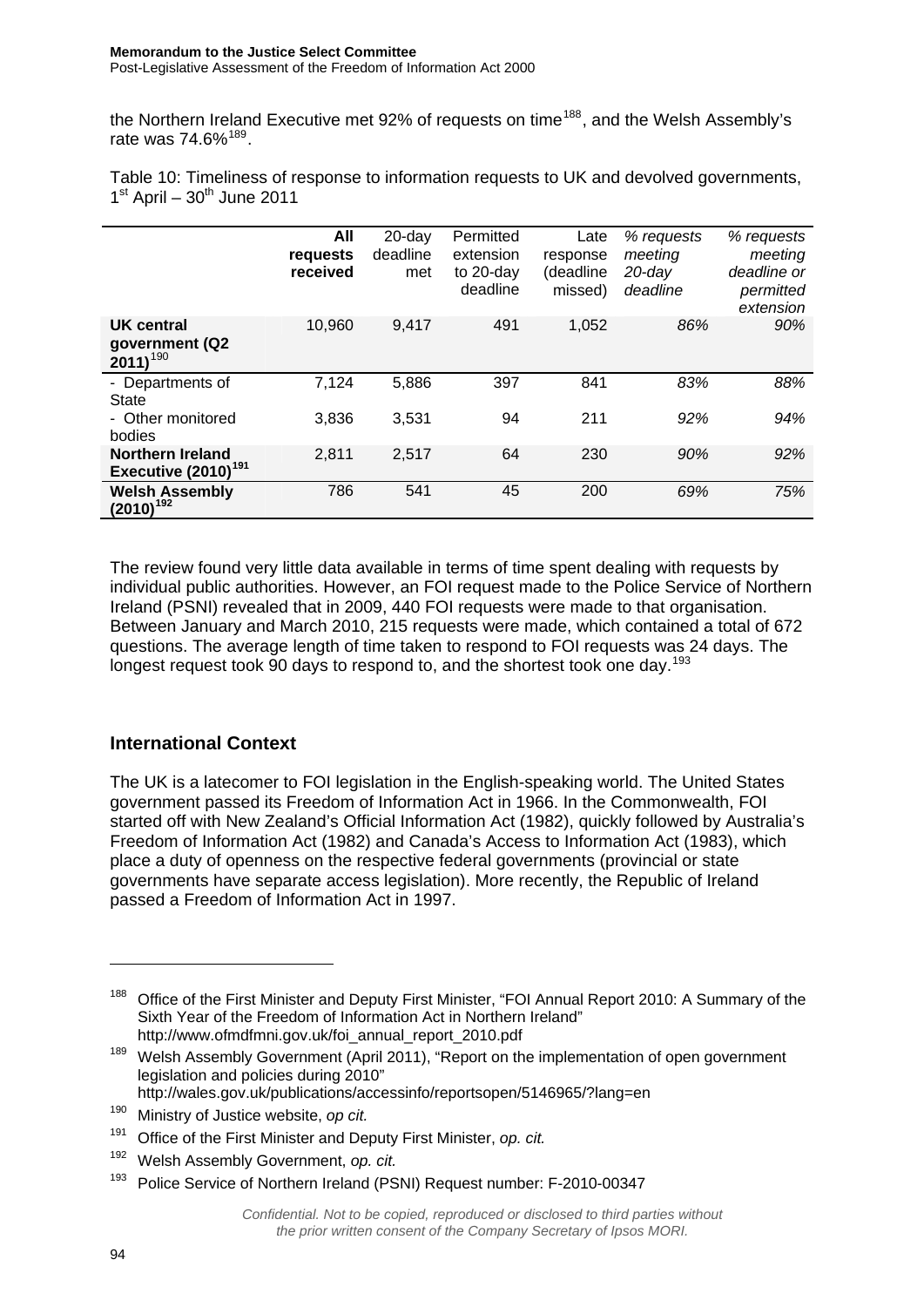All the above countries have experienced complaints by civil servants of a 'chilling effect' as a result of FOI legislation. However, the evidence for this is inconclusive; as it is difficult to isolate the effect of FOI legislation from changes in ministerial practices (increased use of special advisors, 'sofa government' and so on)<sup>[194](#page-97-0)</sup>. As noted previously, evidence found for this review suggested that UK civil servants did not feel that there had been a 'chilling effect' under the FOIA. In Australia, where the FOIA has an exemption for government working documents whose release would be "against the public interest", there have been cases of information being withheld on the grounds that it would inhibit future 'frankness and candour' on the part of civil servants. However, in judicial reviews of such cases, the Administrative Appeals Tribunal has been reluctant to allow the 'frankness and candour' argument to justify a class exemption of all policy deliberation documents. It will consider 'frankness and candour' as just one of a number of factors to weigh up in ruling on the public interest of a particular case, and rulings are often sceptical that any inhibition of frankness will occur as a result of releasing a policy document<sup>[195](#page-97-1)</sup>.

The impact of FOI legislation in the English-speaking world has been, as in the UK, most significant in increasing transparency and accountability of government. However, the improved accountability has tended to be of individual parliamentarians rather than government as a whole: "greater scrutiny of ministers' expenses rather than of their management of economic policy"<sup>[196](#page-97-2)</sup>.

New Zealand is the only country of those discussed here where parliamentarians make frequent use of FOI requests. An upsurge in FOI use occurred after the country switched to a mixed-member proportionality voting system in 1996. This indicates that a fractionalised parliament – with greater power in the hands of MPs as opposed to the government – has encouraged MPs to request information, both as a way of holding the government to account and in order to uncover scandals about individual parliamentarians. In the UK, no more than 20 out of 650 MPs, and five out of 700-800 peers, are named FOI requesters, according to Worthy and Bourke (2011)<sup>[197](#page-97-3)</sup>. This research claim that this is due to the novelty of the FOIA: MPs are 'creatures of habit' who will take time to adopt new practices. However, the comparative context shows that this is not the case: parliamentarians in other Commonwealth countries with longstanding freedom of information legislation also make few requests. It may be that the time and effort that go into making a FOI request make it seem unattractive to MPs and peers who want information for a debate that same day, as compared to the other avenues available to them (such as written Parliamentary Questions and oral questions to ministers in debates).

<span id="page-97-0"></span><sup>&</sup>lt;sup>194</sup> Peter Waller, R.M. Morris and Duncan Simpson (2009), "Understanding the Formulation and Development of Government Policy in the context of FOI", ch. 8.

<span id="page-97-1"></span><sup>&</sup>lt;sup>195</sup> Waller, Morris and Simpson (2009), p. 80

<span id="page-97-2"></span> $196$  Worthy and Bourke (2011), p. 19.

<span id="page-97-3"></span> $197$  Worthy and Bourke (2011), p. 20.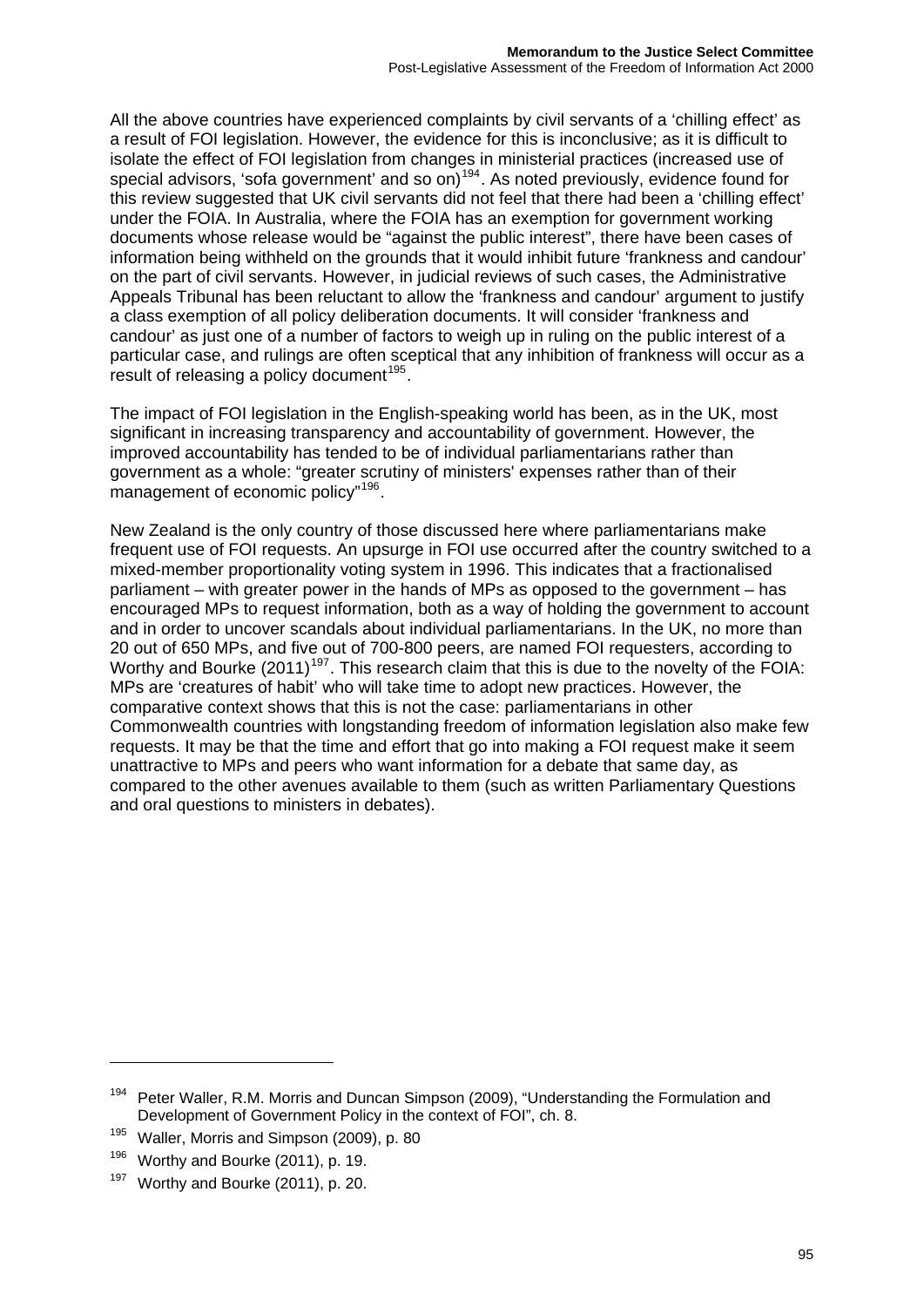## <span id="page-98-0"></span>**Conclusion**

The FOI legislation set out to improve transparency and accountability, and evidence to date indicates this has been achieved. There is, however, less evidence that the FOIA has met it's secondary objectives. There has been a steady rise in the number of requests being made to central government and public bodies, with the biggest group of requesters being individuals, media and business. The costs associated in dealing with these requests, in the main, are entirely down to staff time. There is evident variation in organisations meeting the 20 day deadline for providing substantive responses, with central government meeting this deadline in about 90% of cases. Overall the review found that the amount of available evidence on the use and application of the FOI Act is limited, particularly in relation to public bodies at a local level.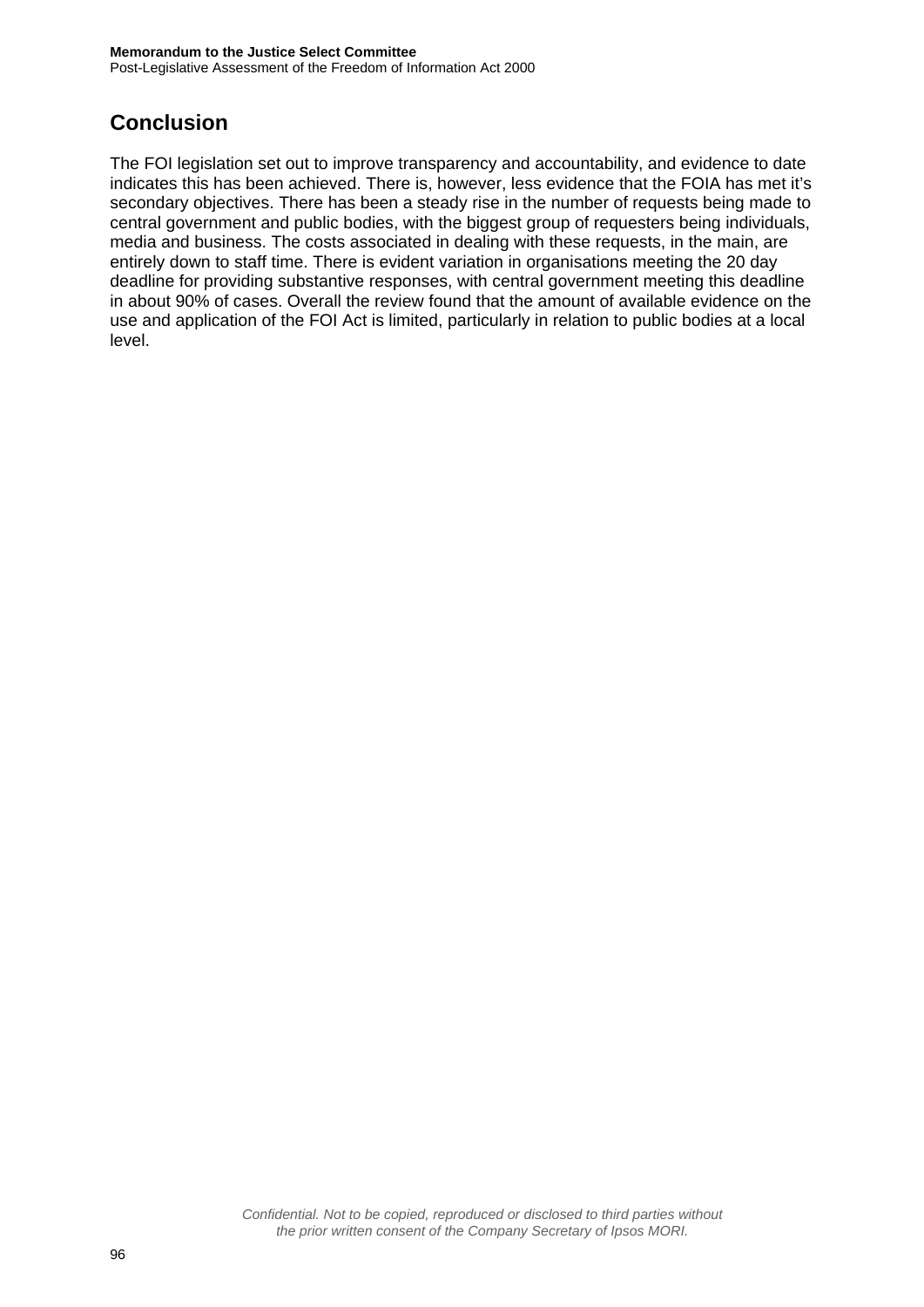## <span id="page-99-0"></span>**References**

- Amos, Jim, Ben Worthy and Gabrielle Bourke (December 2010), "FOIA 2000 and local government in 2009: The experience of local authorities in England", UCL. [http://www.ucl.ac.uk/constitution-unit/research/foi/foi-and-local-government/2009-foi](http://www.ucl.ac.uk/constitution-unit/research/foi/foi-and-local-government/2009-foi-officials-survey.pdf)[officials-survey.pdf](http://www.ucl.ac.uk/constitution-unit/research/foi/foi-and-local-government/2009-foi-officials-survey.pdf)
- Cabinet Office (2010), "Impact assessment on providing a 'right to datasets'". [http://www.homeoffice.gov.uk/publications/about-us/legislation/freedom-bill/right-to](http://www.homeoffice.gov.uk/publications/about-us/legislation/freedom-bill/right-to-datasets-ia?view=Binary)[datasets-ia?view=Binary](http://www.homeoffice.gov.uk/publications/about-us/legislation/freedom-bill/right-to-datasets-ia?view=Binary)
- Frontier Economics (October 2006), "Independent Review of the impact of the Freedom of Information Act", report prepared for the Department for Constitutional Affairs by Frontier Economics Ltd., London.
- Hazell, Robert and Ben Worthy (September 2009), "Impact of FOI on central government", University College London.
- Information Commissioner's Office (November 2009), "Central Government Sector Monitoring Report", Information Commissioner's Office. [http://www.ico.gov.uk/upload/documents/library/freedom\\_of\\_information/research\\_an](http://www.ico.gov.uk/upload/documents/library/freedom_of_information/research_and_reports/central_government_sector_monitoring_report.pdf) [d\\_reports/central\\_government\\_sector\\_monitoring\\_report.pdf](http://www.ico.gov.uk/upload/documents/library/freedom_of_information/research_and_reports/central_government_sector_monitoring_report.pdf)
- Information Commissioner's Office (March 2010), "Police Sector Monitoring Report", Information Commissioner's Office. [http://www.ico.gov.uk/upload/documents/library/freedom\\_of\\_information/research\\_an](http://www.ico.gov.uk/upload/documents/library/freedom_of_information/research_and_reports/central_government_sector_monitoring_report.pdf) [d\\_reports/central\\_government\\_sector\\_monitoring\\_report.pdf](http://www.ico.gov.uk/upload/documents/library/freedom_of_information/research_and_reports/central_government_sector_monitoring_report.pdf)
- JISC infonet 'Information Legislation and Management Survey, 2009' [www.jiscinfonet.ac.uk](http://www.jiscinfonet.ac.uk/)
- Laperdrix, M., 2011. The FOIA 2000: An updated literature review (2009-2011)
- McClean, T., 2010. Who pays the piper? The political economy of freedom of information. Government Information Quarterly 27 392-400.
- Ministry of Justice (2011), "Freedom of Information Act 2000 Statistics on implementation in central government Q2: April - June 2011", Ministry of Justice. [http://www.justice.gov.uk/downloads/publications/statistics-and-data/mojstats/foi](http://www.justice.gov.uk/downloads/publications/statistics-and-data/mojstats/foi-quarterly-stats-apr-june-2011.pdf)[quarterly-stats-apr-june-2011.pdf](http://www.justice.gov.uk/downloads/publications/statistics-and-data/mojstats/foi-quarterly-stats-apr-june-2011.pdf)
- Rosenbaum, M (2011) 'Who makes FOI requests?' BBC Open Secrets, 14<sup>th</sup> January, 2011 –

www.bbc.co.uk/blogs/opensecrets/2011/01/who\_makes\_foi\_requests.html

- Scottish Government (November 2010), "Freedom of information costing exercise 2009-2010: Final Report".<http://scotland.gov.uk/Resource/Doc/933/0107309.pdf>
- Spence, Kate (January 2010), "Volunteering Information? The use of Freedom of Information laws by the Third Sector in Scotland Survey Findings", University of Strathclyde, Glasgow.
- UCL Constitution Unit (October 2010), "FOI and local government: preliminary findings", University College London.
- Waller, Peter, R.M. Morris and Duncan Simpson (2009), "Understanding the Formulation and Development of Government Policy in the context of FOI", University College London.
- Worthy, Ben and Gabrielle Bourke (September 2011), "The Sword and the Shield: The use of FOI by Parliamentarians and the Impact of FOI on Parliament", University College London.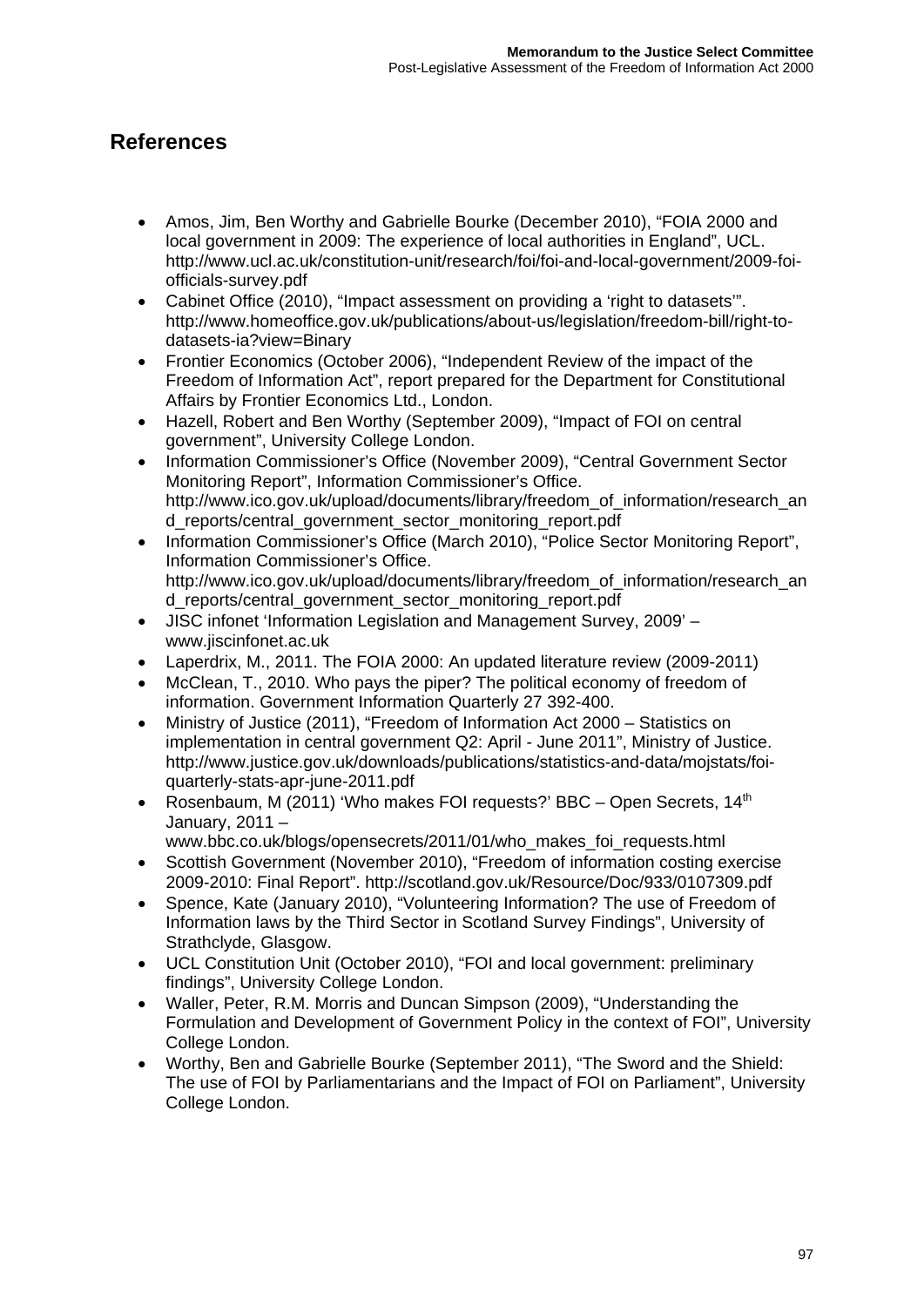#### **Memorandum to the Justice Select Committee**

Post-Legislative Assessment of the Freedom of Information Act 2000

© Crown copyright Produced by the Ministry of Justice

Alternative format versions of this report are available on request.

E-mail: [research@justice.gsi.gov.uk](mailto:research@justice.gsi.gov.uk)  <http://www.justice.gov.uk/publications/research.htm>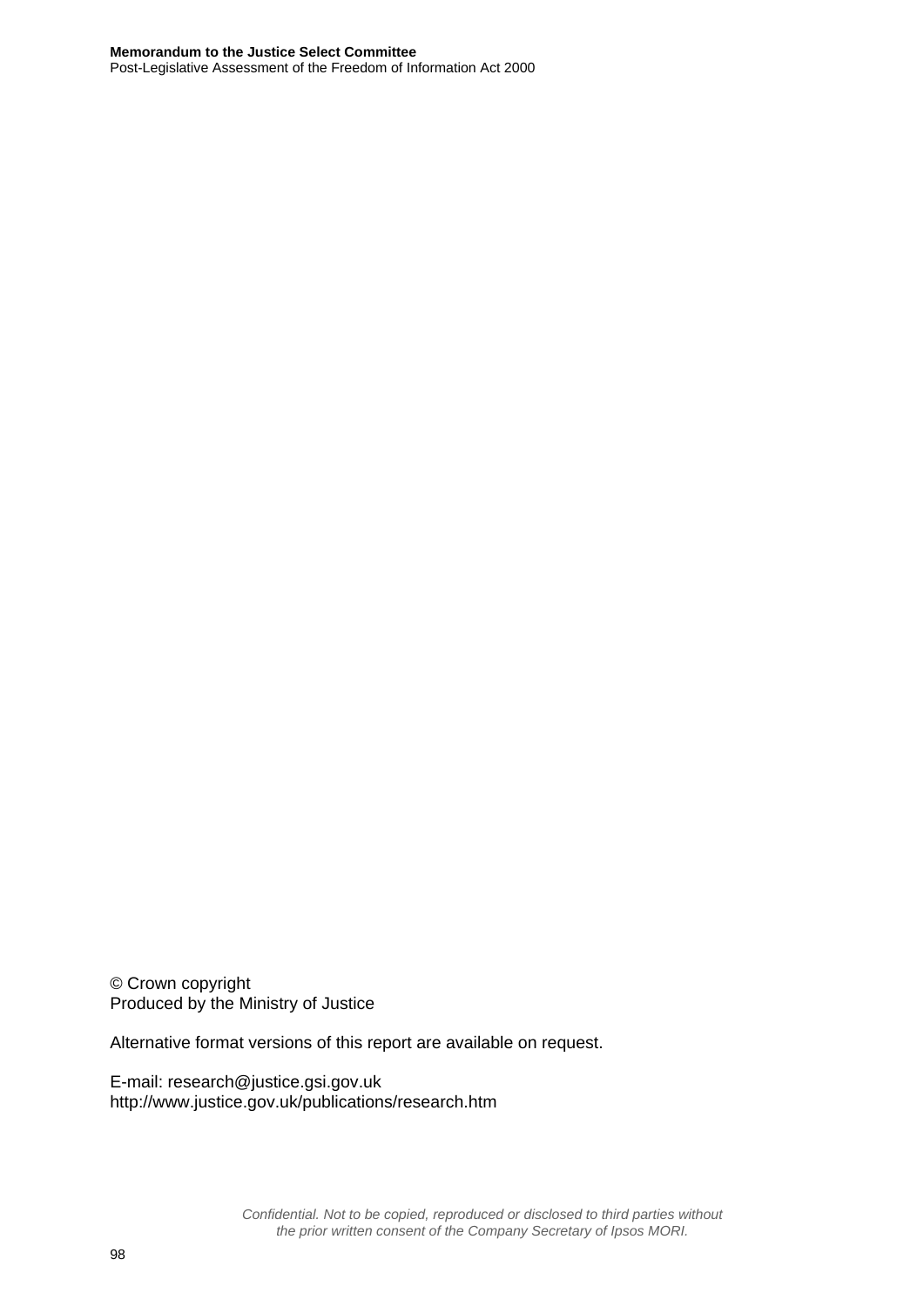**Ipsos MORI** 



## Annex E – Investigative study to inform the FOIA (2000) post legislative review

**Qualitative Review**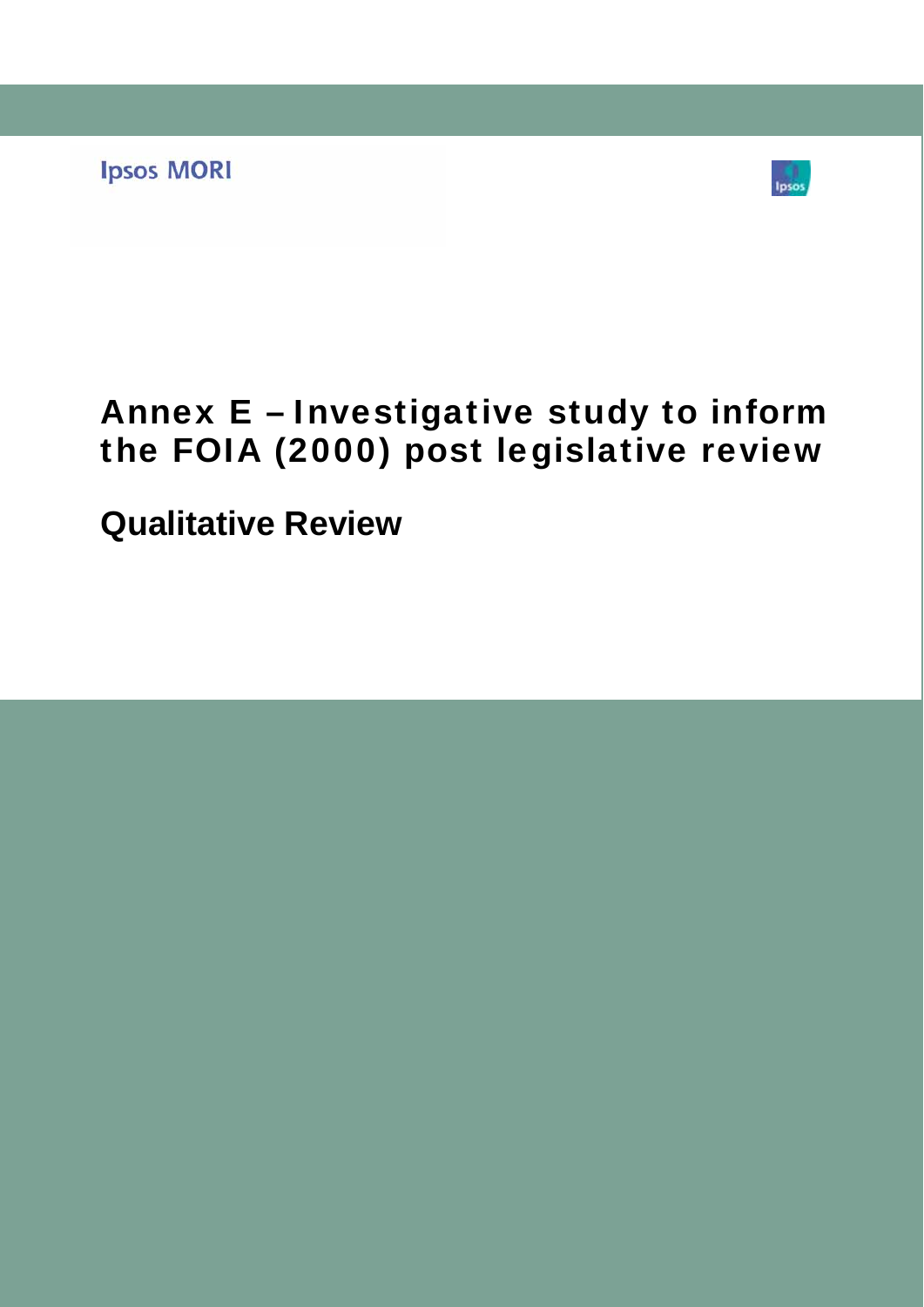### Disclaimer

The views expressed are those of the authors and are not necessarily shared by the Ministry of Justice (nor do they represent Government policy).

© Crown Copyright 2011

Extracts from this document may be reproduced for non-commercial purposes on condition that the source is acknowledged.

First Published 2011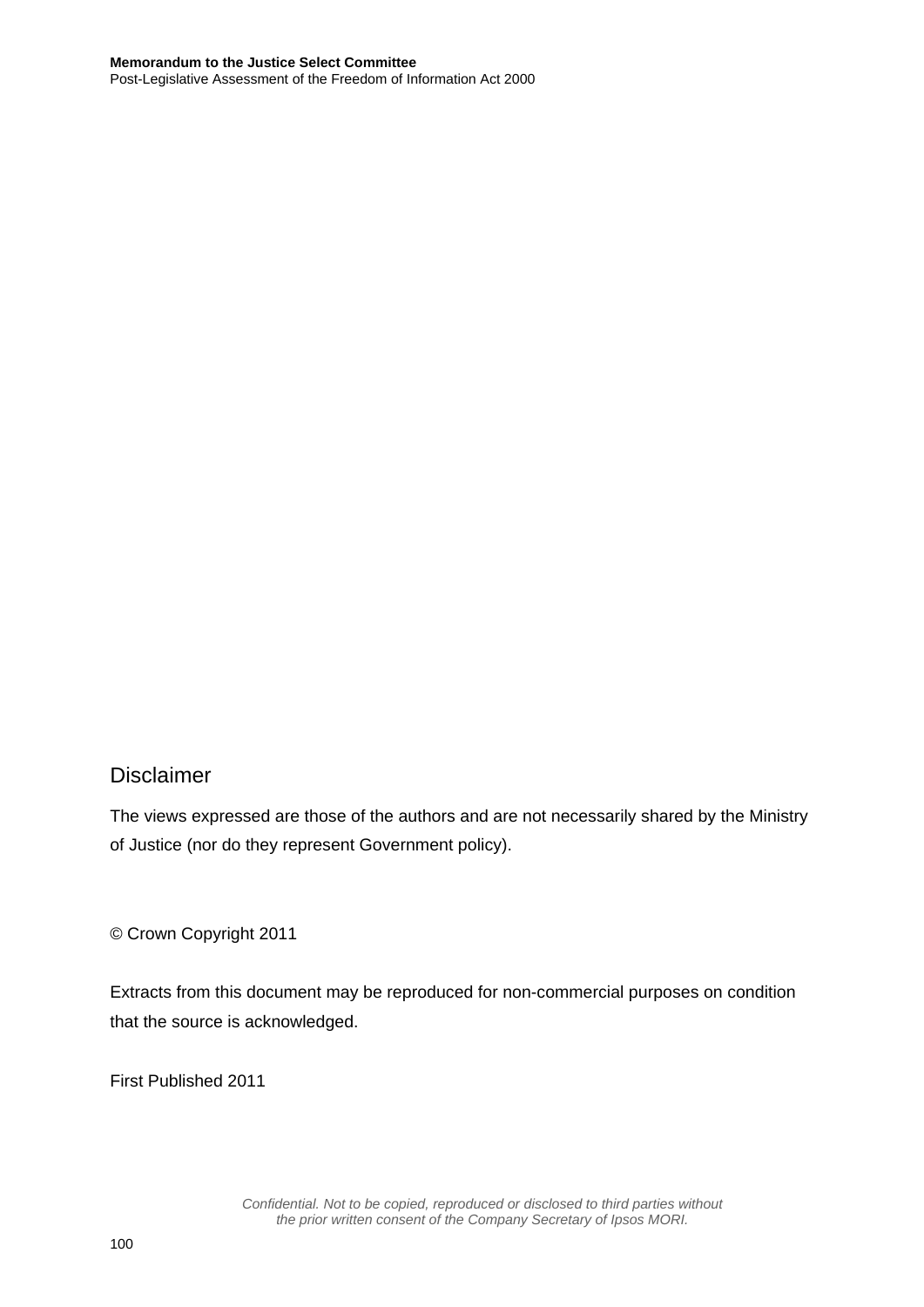#### **Memorandum to the Justice Select Committee**  Post-Legislative Assessment of the Freedom of Information Act 2000

# Contents

| Summary                                                          | 104 |
|------------------------------------------------------------------|-----|
| <b>Executive summary</b>                                         | 104 |
| <b>Key Findings</b>                                              | 104 |
| Introduction                                                     | 107 |
| <b>Background and Objectives</b>                                 | 107 |
| Methodology                                                      | 107 |
| FOI requests: volumes, requesters and processes                  | 109 |
| Request volumes                                                  | 109 |
| Originators of FOI requests                                      | 110 |
| Processes and procedures in place for dealing with a FOI request | 111 |
| Key findings                                                     | 112 |
| Information management and publication schemes                   | 113 |
| Information management                                           | 113 |
| <b>Publication schemes</b>                                       | 114 |
| Key findings                                                     | 114 |
| FOI response times and resourcing                                | 116 |
| Timeframe to respond to FOI requests                             | 116 |
| Staff resourcing                                                 | 117 |
| Key findings                                                     | 117 |
| Exemptions and guidance                                          | 118 |
| <b>FOIA Exemptions</b>                                           | 118 |
| Section 12 exemption                                             | 119 |
| <b>FOIA Guidance</b>                                             | 120 |
| Key findings                                                     | 121 |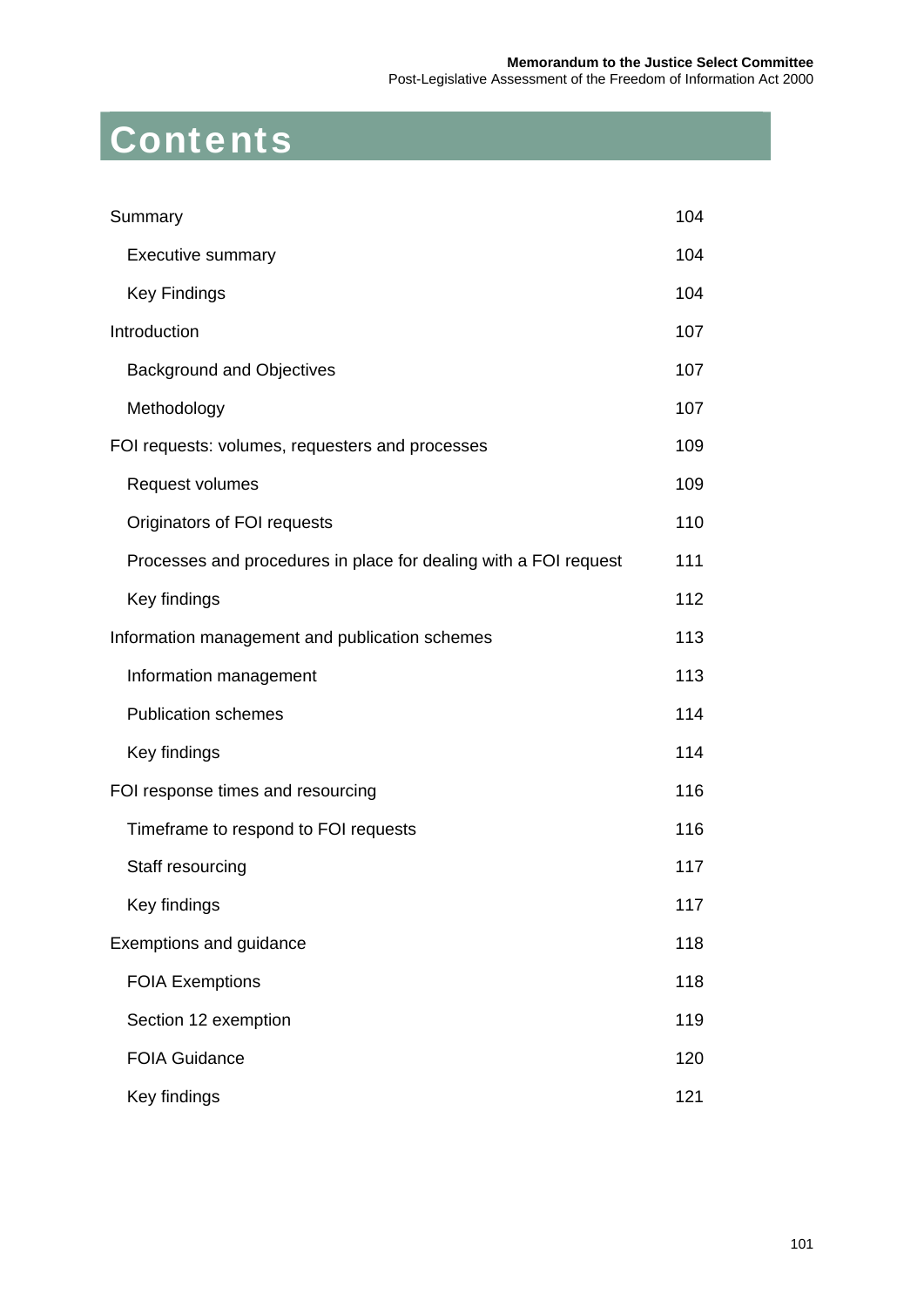| Benefits of the FOIA                                             | 122 |
|------------------------------------------------------------------|-----|
| Benefits of the FOIA for the general public                      | 122 |
| Benefits of the FOIA to the respondents' department/organisation | 123 |
| Misuse of public resources                                       | 124 |
| Key findings                                                     | 124 |
| Complaints and appeals process                                   | 125 |
| Complaints and appeal process                                    | 125 |
| Key findings                                                     | 126 |
| Suggested amendments                                             | 127 |
| Suggested amendments to the FOIA                                 | 127 |
| Key findings                                                     | 128 |
| Appendix A - Respondent discussion guide                         | 129 |
| http://www.justice.gov.uk/publications/research.htm              | 133 |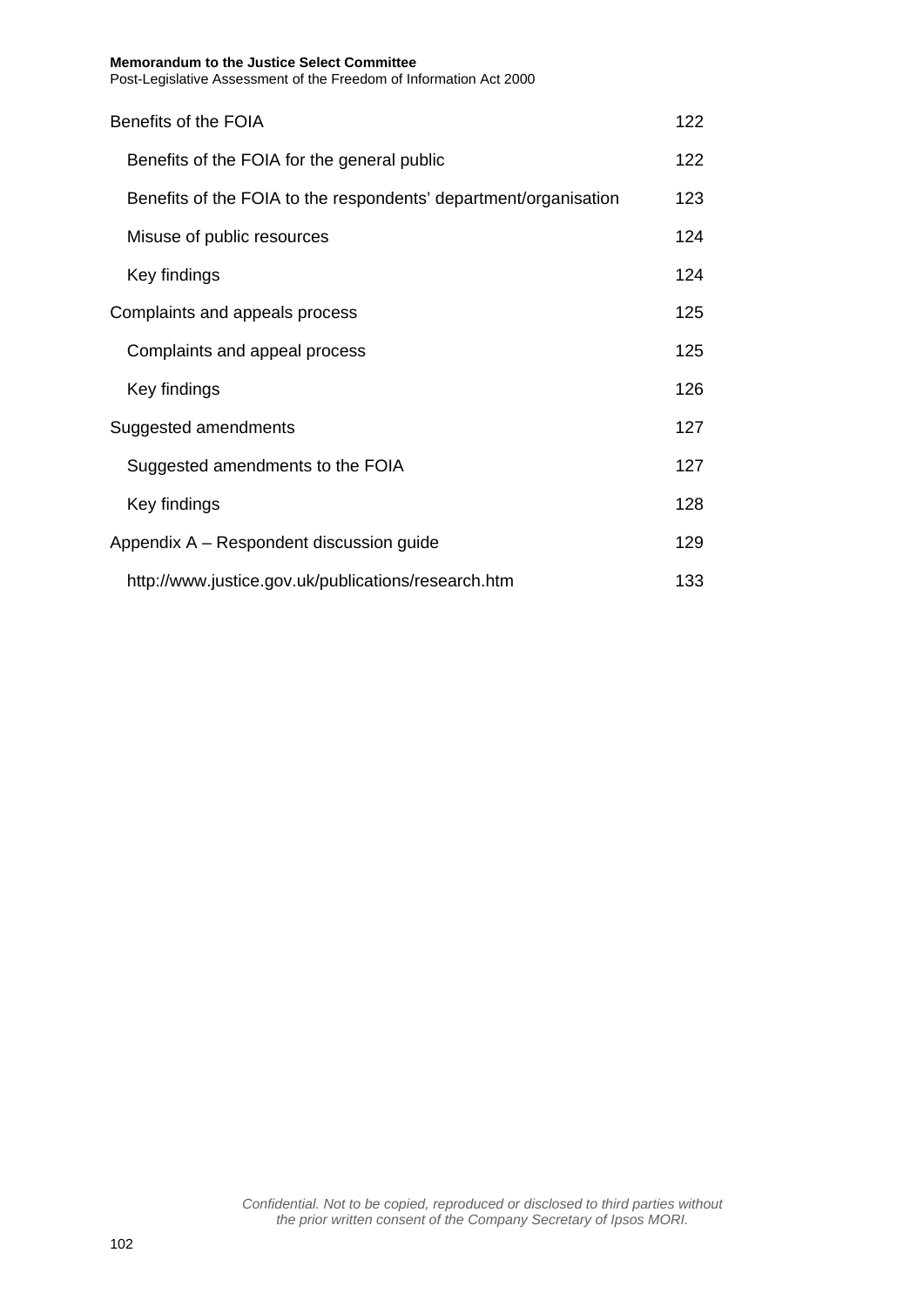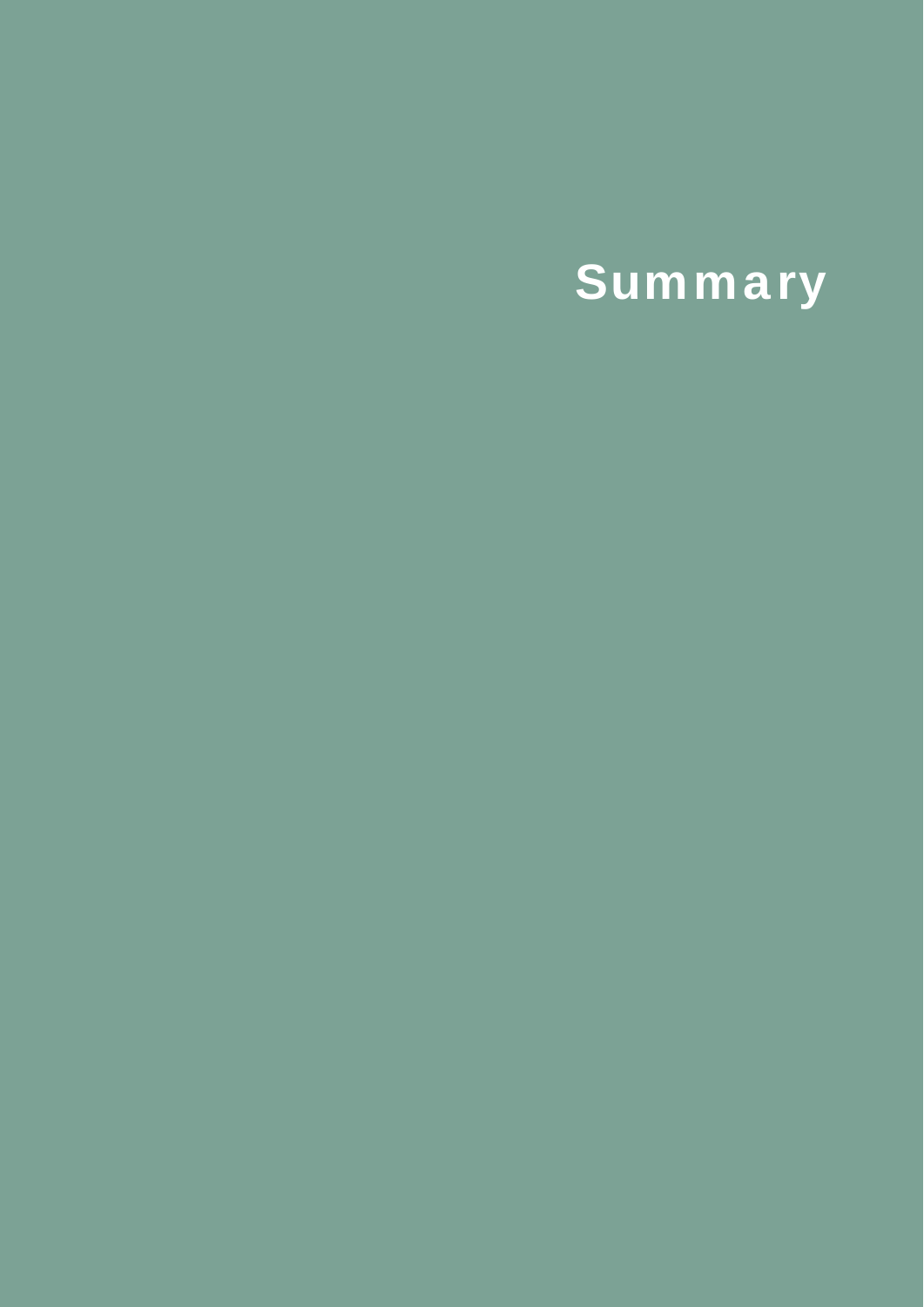## <span id="page-106-0"></span>**Summary**

## <span id="page-106-1"></span>**Executive summary**

Ipsos MORI was commissioned by the Ministry of Justice to undertake an investigative study to inform the post-legislative review of the Freedom of Information Act (FOIA) (2000). In addition to an evidence review and a costing exercise, telephone interviews were carried out with 22 respondents across 16 organisations, including central government departments and a range of public authorities across the wider public sector. The aim of these discussions was to gather views and experiences of the respondents when responding to Freedom of Information (FOI) requests. More specifically, the study aimed to identify benefits from the implementation of the legislation and desirable changes for the future from the practitioner perspective.

## <span id="page-106-2"></span>**Key Findings**

#### **FOI requests and processes**

Ministry of Justice statistics show that central government departments currently receive a total of about 2000-2500 FOI requests per month, ranging from about 10 to 300 or more per month per department. Volumes have increased by about 5%-15% year-on-year in recent years. When interviewed, respondents from public bodies outside of central government estimated that they received anything from 5 to 130 requests, depending upon the organisation. Request volumes were highest for local authorities (70-130 per month).

Request volumes were deemed to be increasing, with a few estimating year-on-year increases of approximately 20-25% in recent years. There was also a general acknowledgement that requests are becoming more complex and require a greater degree of involvement by staff. The highest number of FOI requests tended to originate from members of the public and from journalists. Requests from journalists and commercial companies are perceived to be a "drain" on resources, with some respondents questioning whether it is fair to devote public resource to providing information for private companies and those "looking for the next news story".

#### **Information management and publication scheme**

There was little consensus on whether the FOIA had explicitly improved the recording, management and processing of information by public authorities. However, there was common agreement that the FOIA had led to information being published more proactively.

Respondents expressed concerns that the implementation of the FOIA may have adversely impacted the behaviour of officials in recording information; that is, the fullness of the information may be being compromised given the increased need for transparency.

All referred to publication schemes being in place and believed that the FOIA had resulted in a more proactive approach to publishing information. However, the extent to which these schemes are accessed by the public was questioned. This was seen to relate to a lack of awareness that certain information was available, coupled with the ease with which a FOI request could be made.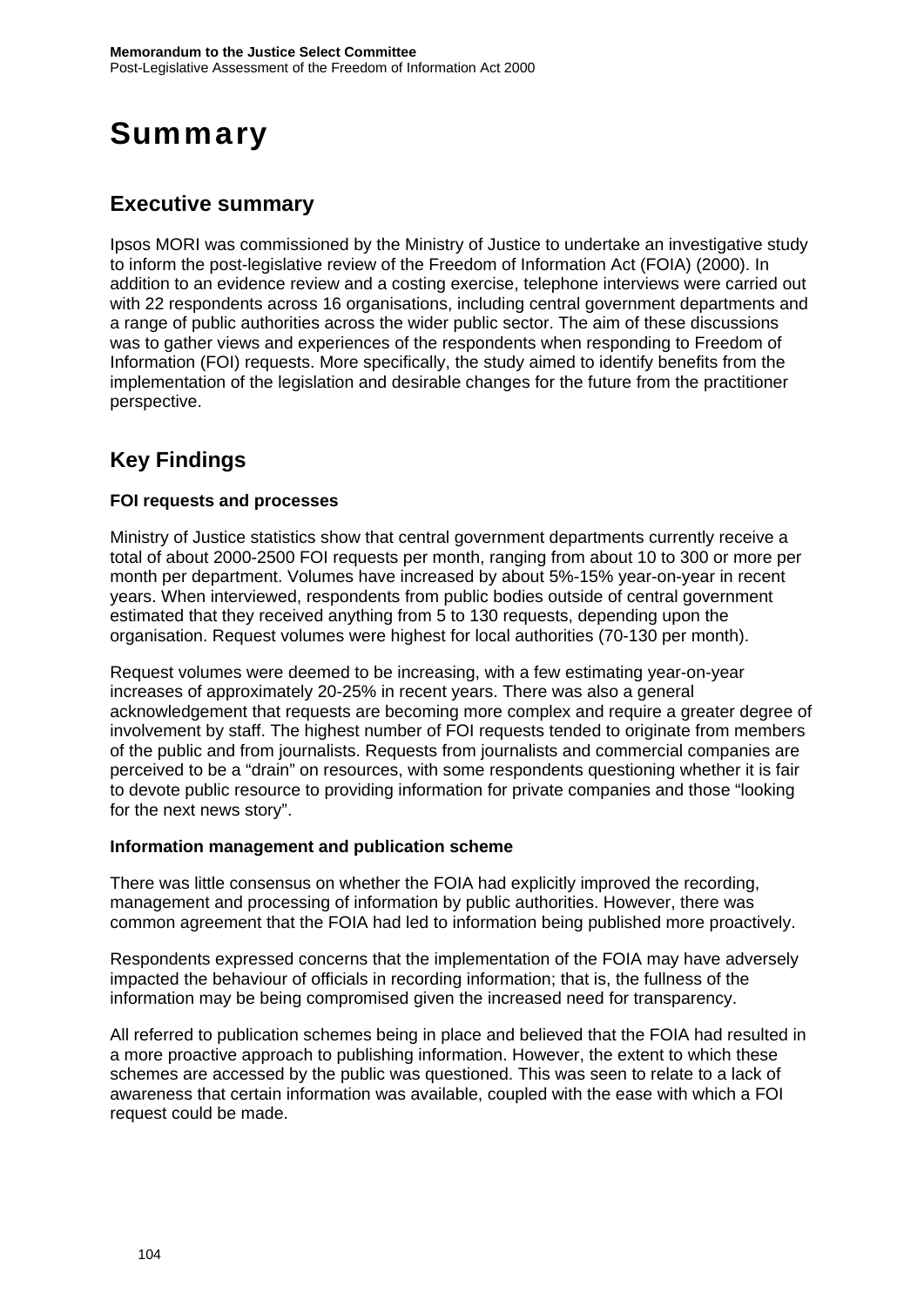#### **FOI response time and resourcing**

The majority believed it was occasionally difficult to meet the 20 day response deadline, e.g. due to the complexity of a request. Yet many stated that this deadline is met the majority of the time and considered it to be an appropriate time limit.

There was clear conflict between the increasing numbers of requests being received versus diminishing resources. Respondents reported that staff reductions stemming from budget cuts have meant that staff time is being diverted from other issues to concentrate on responding to FOI requests.

#### **Exemptions and guidance**

All respondents had a good understanding of the FOIA exemptions. There was a general feeling that the exemptions are effective in protecting information that they believe should not be released.

There was common agreement that the cost of locating, retrieving and extracting information does not adequately reflect the total amount of time spent in practice in compiling the response. In particular, redaction time was deemed to be extremely onerous and many respondents believed that there should be greater consideration of this when assessing whether the cost of dealing with a request falls within the appropriate limit.

Clearer guidance was requested on the application of particular exemptions, yet overall, respondents believed that the guidance produced by the Ministry of Justice and the Information Commissioner's Office (ICO) was both clear and comprehensive. Furthermore, all spoke of a good relationship with the ICO. The only criticisms were that there should be greater co-ordination between the two sets of guidance and examples provided; particularly for exemptions.

#### **Benefits of the FOIA**

There was common agreement that the FOIA had led to greater transparency and accountability. The volume of information now published is seen to be considerably greater, allowing the public to access to a wider range of public sources.

There were mixed views on the benefits of the FOIA for the wider public. Some believe that the FOIA has increased public confidence, whilst others suggested that it may have prompted more suspicion, with the public believing that not all of the information available is released.

#### **Complaints and appeals process**

There was general support for the internal review and appeals process and all believed that such processes further reassure respondents that they are making the right decisions, especially given that most are upheld. The vast majority of respondents spoke highly of the Information Commissioner's Office and could not cite any issues with the appeals process.

Respondents spoke of the frustration of serial or vexatious requesters who, in their view, waste time and money by pushing their request through the internal review process and up to the Information Commissioner. Some believed that such cases should incur a fee.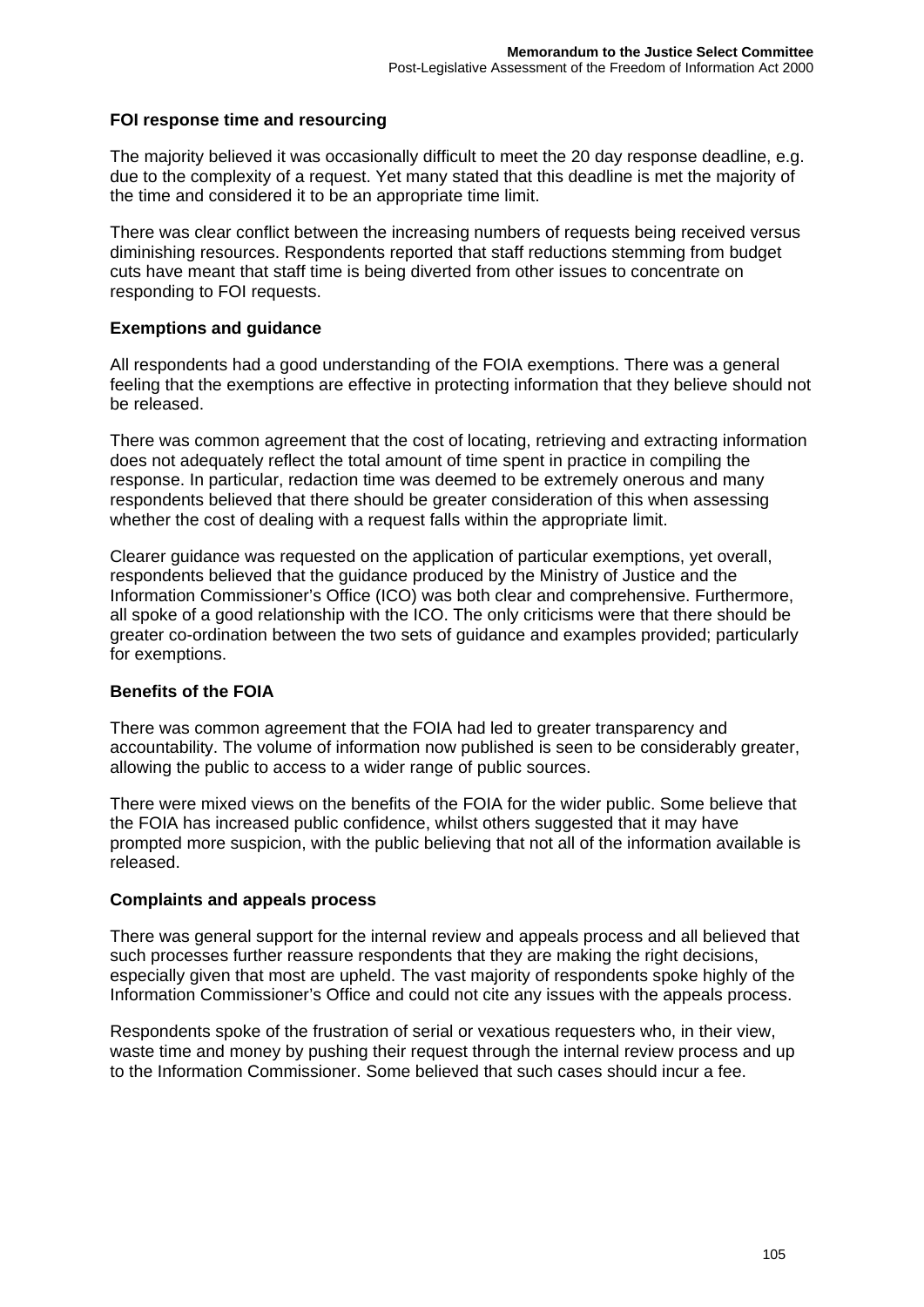#### **Suggested amendments**

There were a number of suggestions from respondents for potential future amendments that could be made to the FOIA. These included;

- The desire to see the appropriate limit amended in some way, i.e. either a reduction in the overall limit, or for other costs to be included, e.g. reading, consultation and, most importantly, redaction time.
- The introduction of a small fee for placing a request, or for requesting an appeal (which would be repayable if successful). This was directed at serial requesters, as some believed that the introduction of a fee would dissuade these individuals from submitting numerous requests. That said, such respondents did recognise problems with the possible introduction of a fee, e.g. identity checks, processing payments, and whether such fees would impact more upon the general public as opposed to journalists.
- A review of resources in responding to the increasing numbers of requests, particularly in light of budget cuts.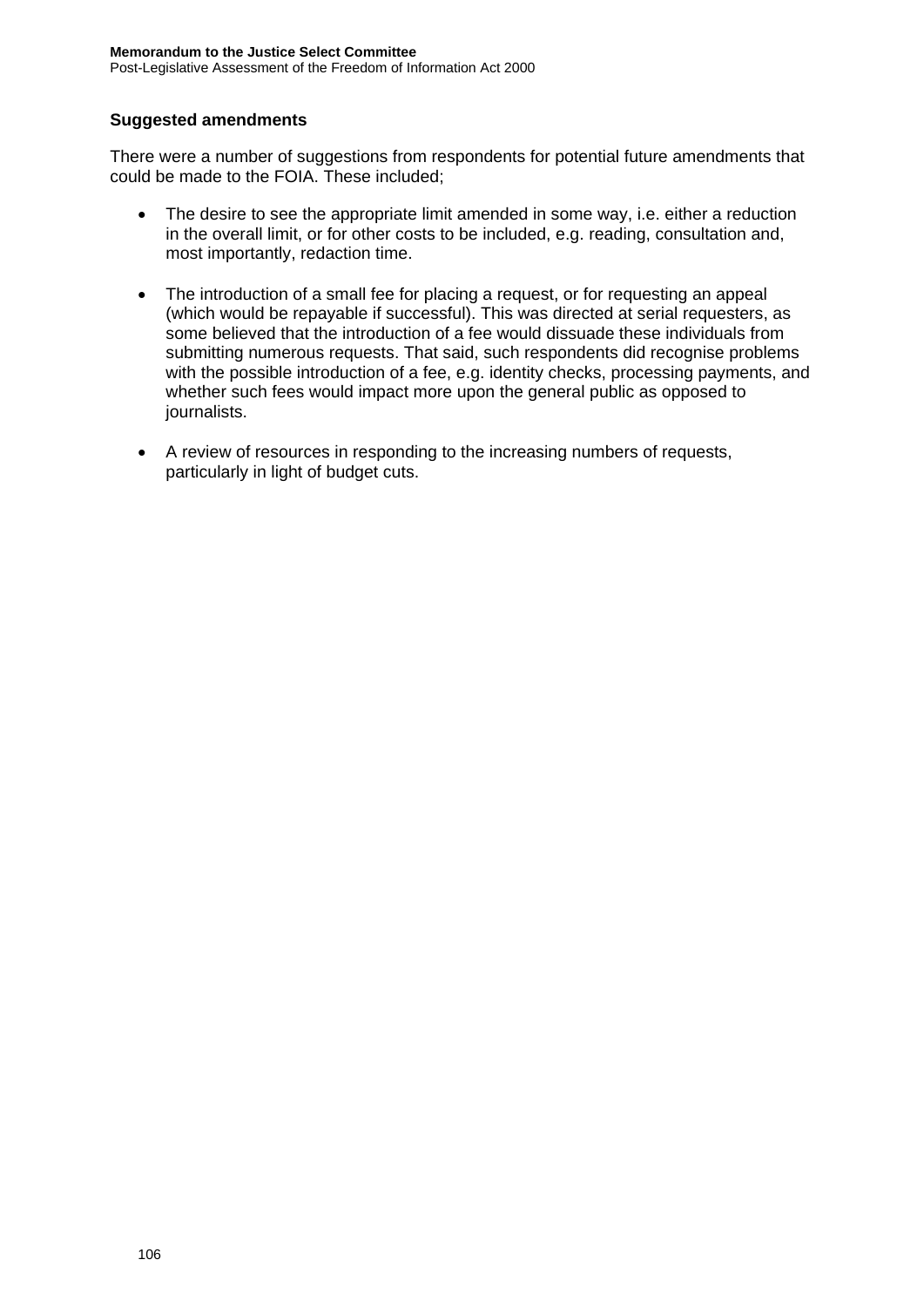# Introduction

#### **Background and Objectives**

Ipsos MORI was commissioned to undertake an investigative study to inform the postlegislative review Freedom of Information Act (2000). The aim of this strand of the work was to gather the views and experiences from a total of 16 government departments and other public authorities on the process of responding to FOI requests. Subject areas included the perceived benefits that have arisen from the implementation of the legislation and desirable changes for the future. This report is the output from this strand of work.

Ipsos MORI was also commissioned to undertake two other strands of work as part of the study. The first was an evidence review of publicly available research on the operation of the Freedom of Information Act and the findings from this are also published within the Memorandum. The findings from the third strand of work, which is to assess the costs for a range of public authorities in dealing with FOI requests, will be published in early 2012. At the same time, the reports of all three strands of work will be brought together into one coherent analytical assessment.

#### **Methodology**

Overall, a total of 22 respondents were interviewed across 16 organisations, including representatives from central government departments and a range of public authorities across the wider public sector, (including bodies subject to FOI operating in a commercial environment). Respondents tended to be FOI officers or officials with substantial responsibilities for dealing with FOI requests within their respective organisations. Therefore, the views reported may not reflect those of others working for these organisations. A sample of potential interviewees was provided to Ipsos MORI by the Ministry of Justice, although all respondents were provided with assurances regarding confidentiality. All interviews were conducted via telephone by a member of the Ipsos MORI research team between 27th October and 17th November 2011. The discussion guide used for the interviews can be found at Appendix A. The resulting transcripts were then analysed by the project team who classified the data into "thematic frameworks" before drawing out the key findings to be included in the report.

| Organisation                   | Number of respondents interviewed |
|--------------------------------|-----------------------------------|
| Central government departments | 4                                 |
| Local authorities              | 5                                 |
| Health organisations           | 6                                 |
| Police                         | 3                                 |
| Commercial organisations       | 2                                 |
| Other public authorities       | 2                                 |

**Table 1: Respondents included in the study**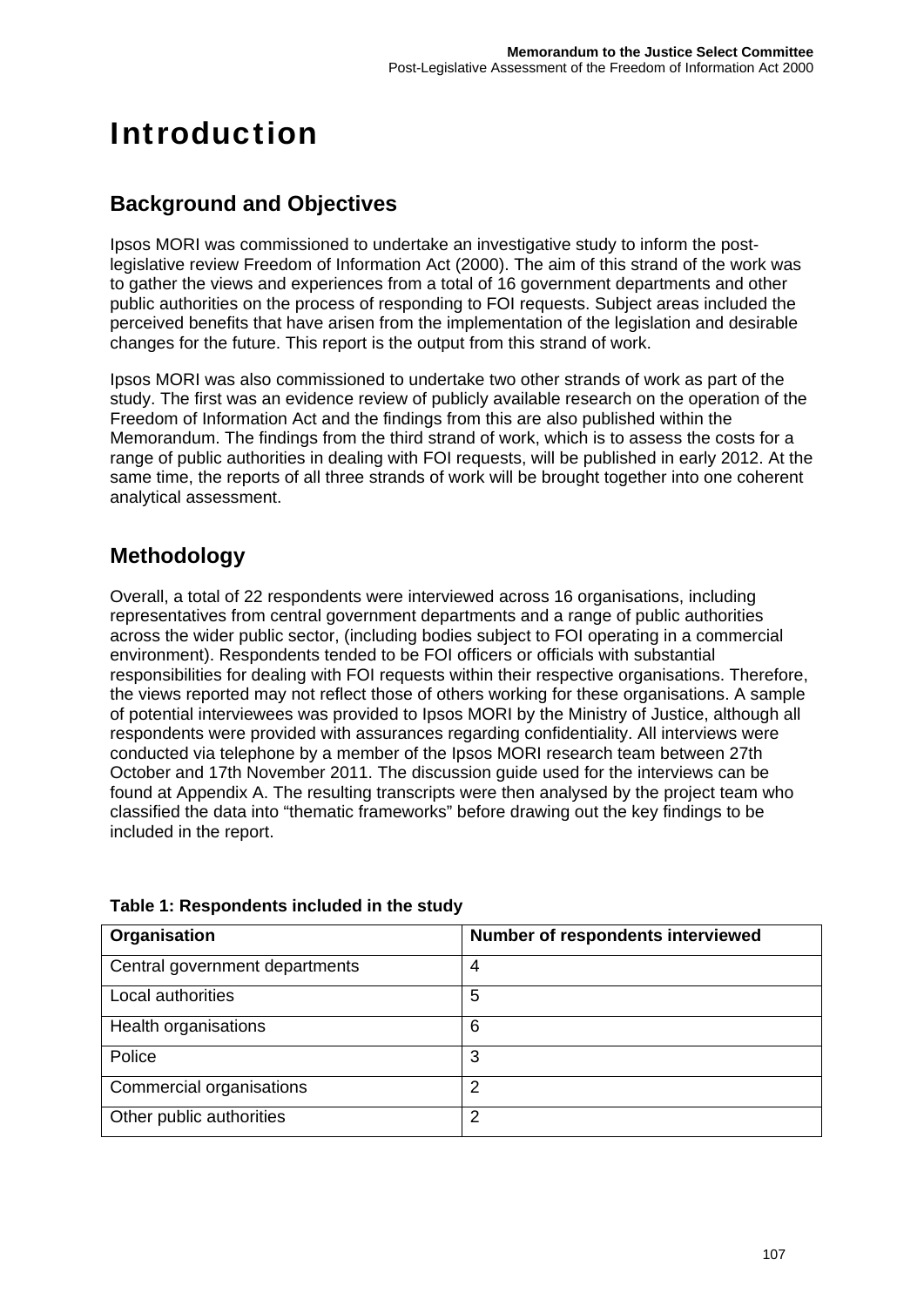#### **Interpretation of the qualitative data**

Unlike quantitative surveys, qualitative research is not designed to provide statistically reliable data on what people as a whole are thinking. It is illustrative rather than statistically reliable and therefore does not allow conclusions to be drawn about the *extent* to which something is happening.

Rather, qualitative research offers an insight into the range of views and experiences of those respondents interviewed. It is also intended to shed light on *why* people have particular opinions. A depth interview enables a cross section of people to participate in an informal and interactive discussion. It is important to bear in mind that we are dealing with *perceptions* rather than *facts*, although to participants these perceptions *are* facts.

Verbatim comments from the depth interviews have been included within this report. These should not be interpreted as defining the views of the interviewees as a whole, but have been selected to provide an insight into a particular opinion or experience held by respondents.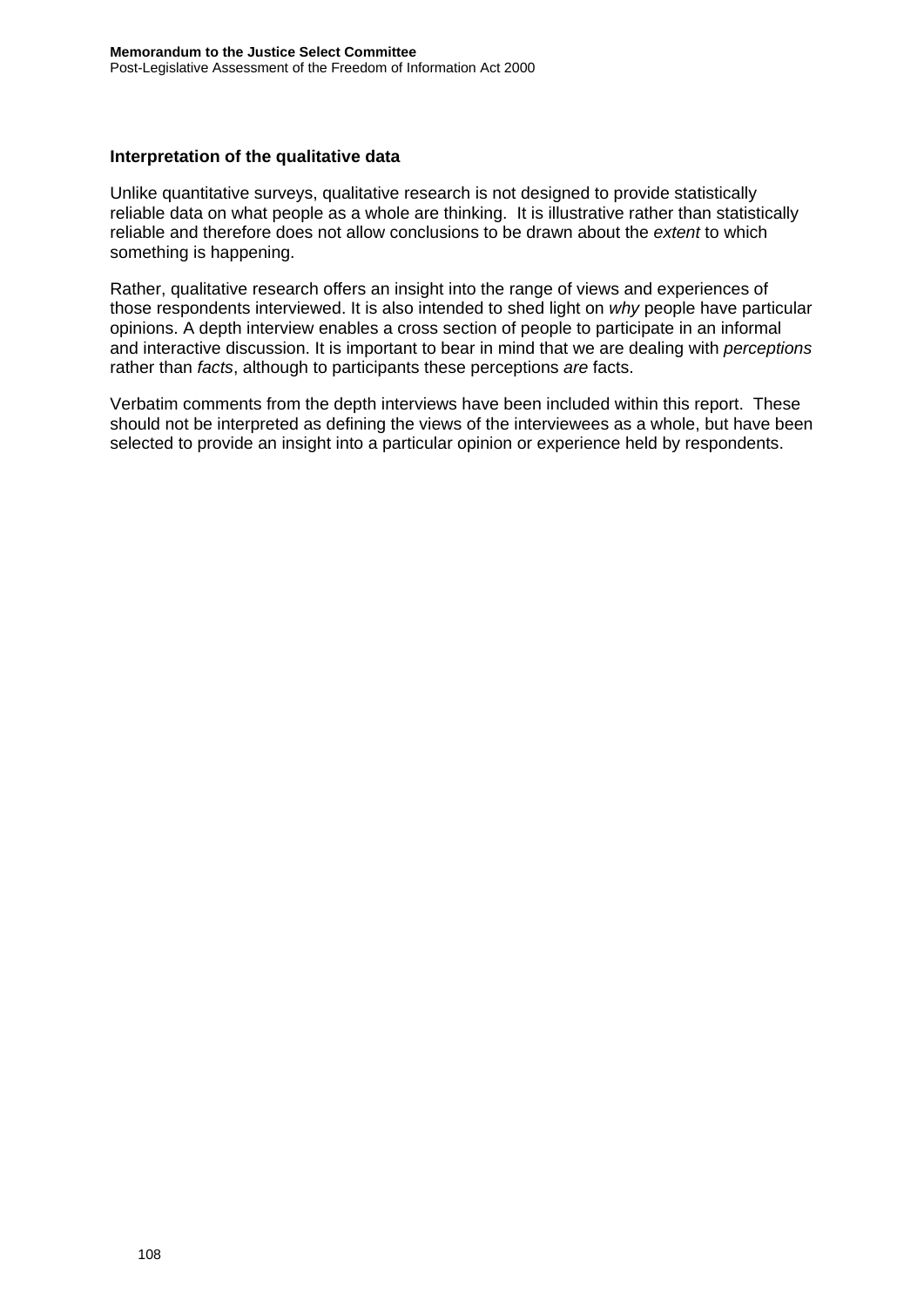# FOI requests: volumes, requesters and processes

This chapter sets out to examine the volume of FOI requests received by respondents' organisations, who the requesters are, and the general processes and procedures public authorities have in place for dealing with requests.

#### **Request volumes**

Given that robust official statistics are produced by the Ministry of Justice (MoJ) (see Table 2 below), respondents across central government departments were not asked to estimate monthly request volumes. Further analysis of the figures for 1 April – 30 June 2011 revealed that central government departments (Departments of State) received a total of 2000-2500 FOI requests per month, ranging from 10 to 300 or more per month (depending upon the department)<sup>[198](#page-111-0)</sup>.

#### **Table 2: FOI requests received across central government[199](#page-111-1)**

|                               | 2005   | 2006   | 2007   | 2008   | 2009   | 2010   |
|-------------------------------|--------|--------|--------|--------|--------|--------|
| <b>TOTAL</b>                  | 38.108 | 33.688 | 32.978 | 34.950 | 40.467 | 43.796 |
|                               |        |        |        |        |        |        |
| <b>Departments of State</b>   | 19.717 | 17.999 | 16.903 | 19.175 | 23.732 | 27.294 |
|                               |        |        |        |        |        |        |
| <b>Other monitored bodies</b> | 18,391 | 15,689 | 16.075 | 15.775 | 16.735 | 16,502 |

Respondents from public bodies outside of central government (not covered by the MoJ statistics) were asked to estimate the number of FOI requests they received in an average month. Request volume estimates tended to vary greatly, ranging from between 5 to 130 per month. Closer analysis suggests that local authorities tend to receive a higher number of requests than other public organisations, ranging from around 70-130 per month. As detailed later in this section, many organisations tend to receive a high number of requests from journalists, commercial companies and serial requesters.

*"I think it's very media driven; if you look at the paper, what's in the media at the weekend. We know that come that week we're going to get requests on it." (Respondent – non-departmental public authority)* 

Feedback from some respondents revealed that the volume of requests is increasing, with a few estimating year-on-year increases of around 20-25% in recent years. When asked to explain this apparent increase, respondents could not say for certain but speculated that the public may have become more aware of the FOIA and their rights pertaining to it. Other suggestions for the apparent increase include the idea that general interest levels in FOI have risen and that journalists are more likely to consult solicitors to determine what

<span id="page-111-1"></span><span id="page-111-0"></span><sup>&</sup>lt;sup>198</sup> April to June 2011 Statistical Tables, available from "Freedom of Information: Statistics on implementation in central government" page of Ministry of Justice website. [http://www.justice.gov.uk/publications/statistics-and-data/foi/implementation.htm.](http://www.justice.gov.uk/publications/statistics-and-data/foi/implementation.htm) Figures are based upon the number of non-routine requests and their status at the time of monitoring.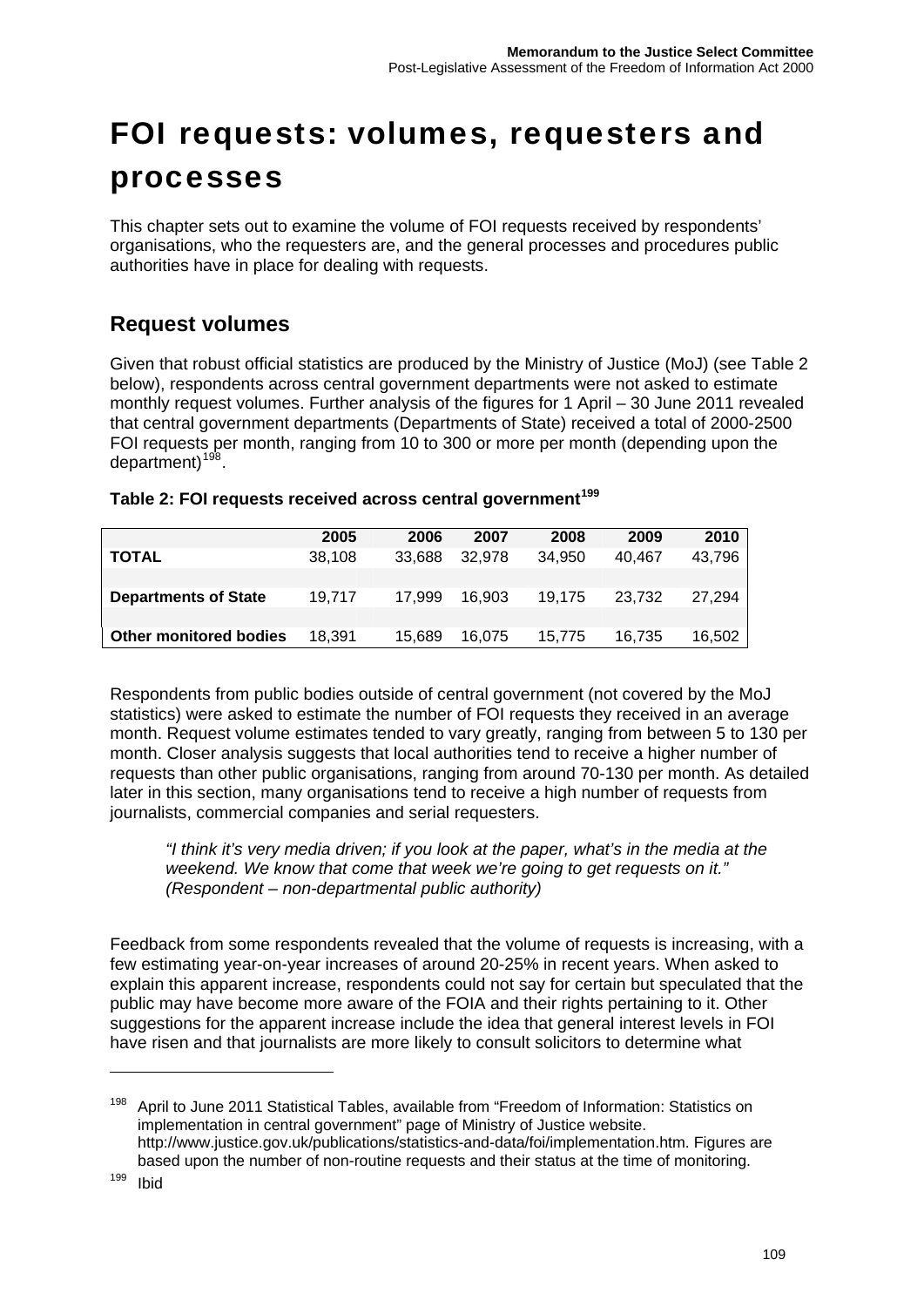information they can request. A few respondents also speculated that individuals now realise just how easy it is to submit an FOI request, citing the website "WhatDoTheyKnow.com":

*"It's very easy for people to make requests to us, because all you have to do now is use WhatDoTheyKnow.com. At least [before] they'd have to type an email or write a letter to us. Now all they do is put their information in and it sends it directly to us. I don't think that's a bad thing, I just think that it's made it easier and made people lazier. For example, as soon as we refuse a request from WhatDoTheyKnow.com quite often we'll receive a request for an internal review very quickly because all they need to do is push a button to say I want this to go to internal review". (Respondent – non-departmental public authority)* 

#### **Originators of FOI requests**

A [200](#page-112-0)9 survey conducted by the University College London (UCL) Constitution Unit<sup>200</sup> suggested that the three biggest categories of FOI requesters were members of the public, journalists and businesses. The research estimated that journalists originate 32% of FOI requests, the public account for 31% and businesses for 27%. Feedback from the interviews tended to support these findings, with respondents most likely to mention the general public and journalists as the most prolific requesters. That said, respondents also cited a number of other groups including students, commercial companies, and voluntary and campaign groups. In addition, respondents from NHS organisations also noted an increase in the number of requests from MPs, citing the proposed NHS reforms as a potential reason for this.

A key theme that emerged throughout a number of the interviews was the volume and complexity of requests submitted by journalists. One respondent from a local authority estimated that as many as 50-60% of their requests originate from journalists and media organisations, whilst another from a non-departmental public authority estimated this percentage to be around 45-50%.

Such requests are perceived by some respondents to be a "drain" on resources. Whilst recognising that journalists play a valuable role in uncovering stories and holding public bodies to account, a number of respondents were unhappy with the sheer volume of requests submitted by both local and national media organisations who may be "fishing" for stories required to sustain 24 hour news coverage. It was well recognised by most that journalists have started to use other email accounts in requesting information as a way of masking the origin of the request.

*"They'll send in requests from Gmail to disguise [the fact] that they are from the media". (Respondent – non-departmental public authority)* 

There was also some frustration among respondents regarding the volume of requests submitted by commercial companies, and a couple questioned whether it is reasonable to devote a large proportion of public sector resource to providing information to private companies and marketers who are likely to sell on the information or use it for commercial gain. A couple of respondents from local authorities also noted the increase in requests for contractual/tendering information from private companies.

<span id="page-112-0"></span><sup>&</sup>lt;sup>200</sup> UCL Constitution Unit (October 2010), "FOI and local government: preliminary findings", University College London.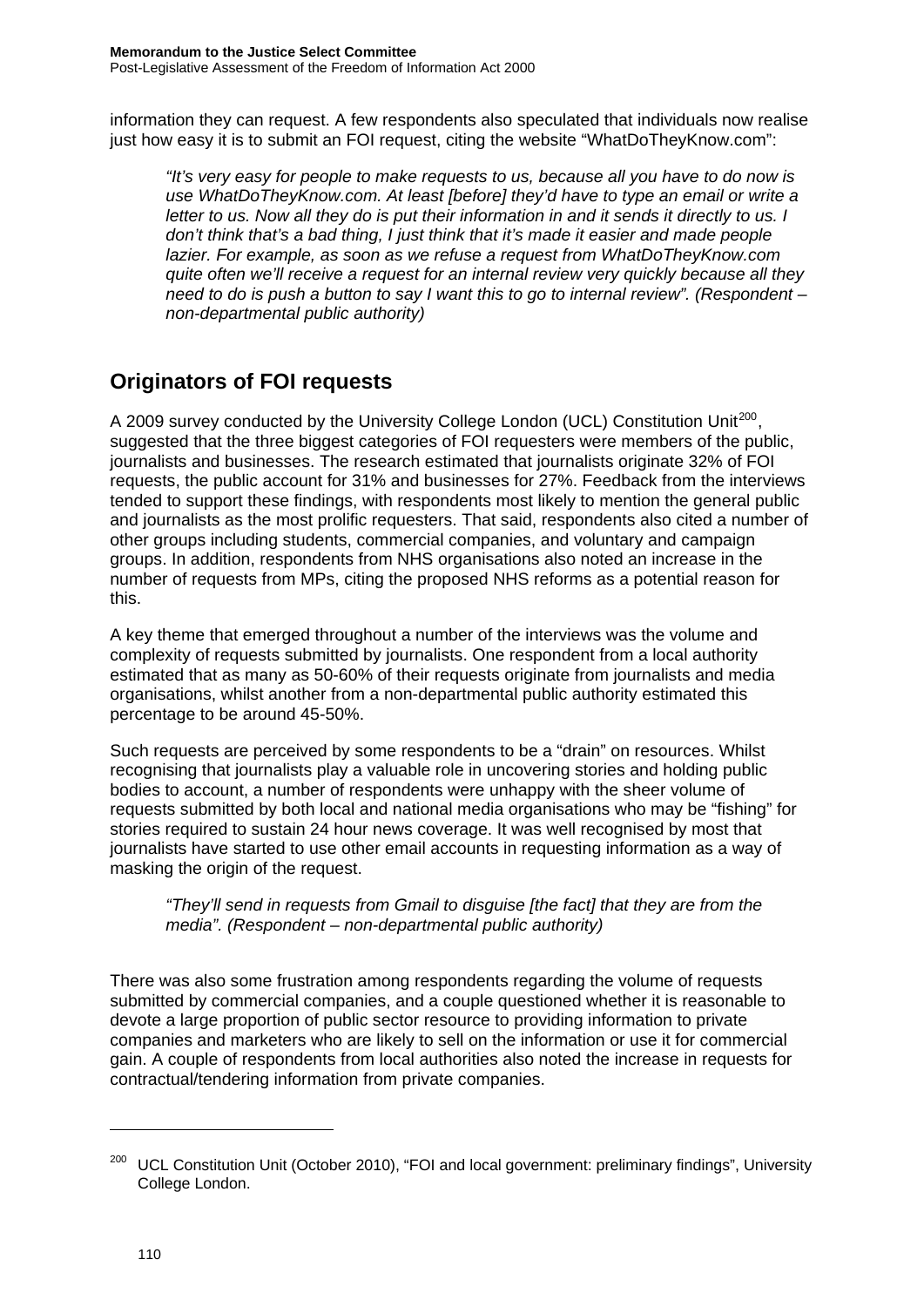A key theme running through many of the interviews was the suggestion that FOI requests are becoming more complex in nature and involve a greater degree of input from staff. This issue is explored further later in the chapter "FOI response times and resourcing".

#### **Processes and procedures in place for dealing with a FOI request**

Due to the wide range of government departments and other public authorities interviewed, there are both differing and comparable examples of the practices and processes employed by each in responding to FOI requests. The section below sets out the typical processes that tend to be followed by a majority of departments/organisations included in the study. However, it is important to note that such processes did not apply to every department/organisation. Although the majority contain staff with central FOI coordination functions, the size and functions of these departments does vary (as does the extent to which the central FOI teams directly answer requests).

#### **Typical FOI processes within a department/organisation**

Requests for information can be received in a variety of ways, whether by email, letter, the organisation's website, telephone or even via social media networks such as Facebook and Twitter. Furthermore, such requests can be directed to any individuals within the organisation. The respondents interviewed tend to head up teams or departments that oversee information compliance across the organisation, e.g. FOIA, Data Protection and Environmental Information Regulations etc. These requests are either received directly or filtered through to the respondents and their teams. Requests are logged on a central database/monitoring system, which will generate a request number and allow staff to upload and scan documentation relating to the case. More sophisticated packages may also include additional functions, e.g. alerting the user when the 20 working day limit is approaching. In logging receipt of the request, it is then reviewed to determine whether any initial exemptions are likely to apply, i.e. if the request is likely to exceed the appropriate cost threshold (Section 12).

Some refer to particular processes that have been developed:

*"A devolved, slightly more sophisticated model, in doing so, downsizing my team to 15, and placing the responsibility for drafting and answering the requests [on] the department where the expertise and information lies. The advantage of this [is that] we are able to get answers out the door more quickly and more accurately. Those who know what they're talking about are the ones answering the requests." (Respondent - central government)* 

Assuming that no initial exemptions are flagged up, the respondent (or a member of their team) will allocate the request to individuals in the relevant departments who are best placed to provide the information. In some cases the request will be handed over to the individual, e.g. a departmental FOI officer, who will have full responsibility for taking the request forward and monitoring the deadline. In most cases, a nominated lead official will take on this responsibility, e.g. in assisting the individual in gathering information, discussing the handling of the case, determining exemptions that may apply, assessing any cost implications, redacting information and liaising with legal departments and press offices. Once the information is signed off the nominated member of staff responsible for the request will prepare the response or refusal notice.

Obtaining clearance of the material is likely to be the responsibility of the official gathering the information within the specific department. The role of the official signing off the materials tends to vary, i.e. it could be the team leader of a specific department, the Chief Executive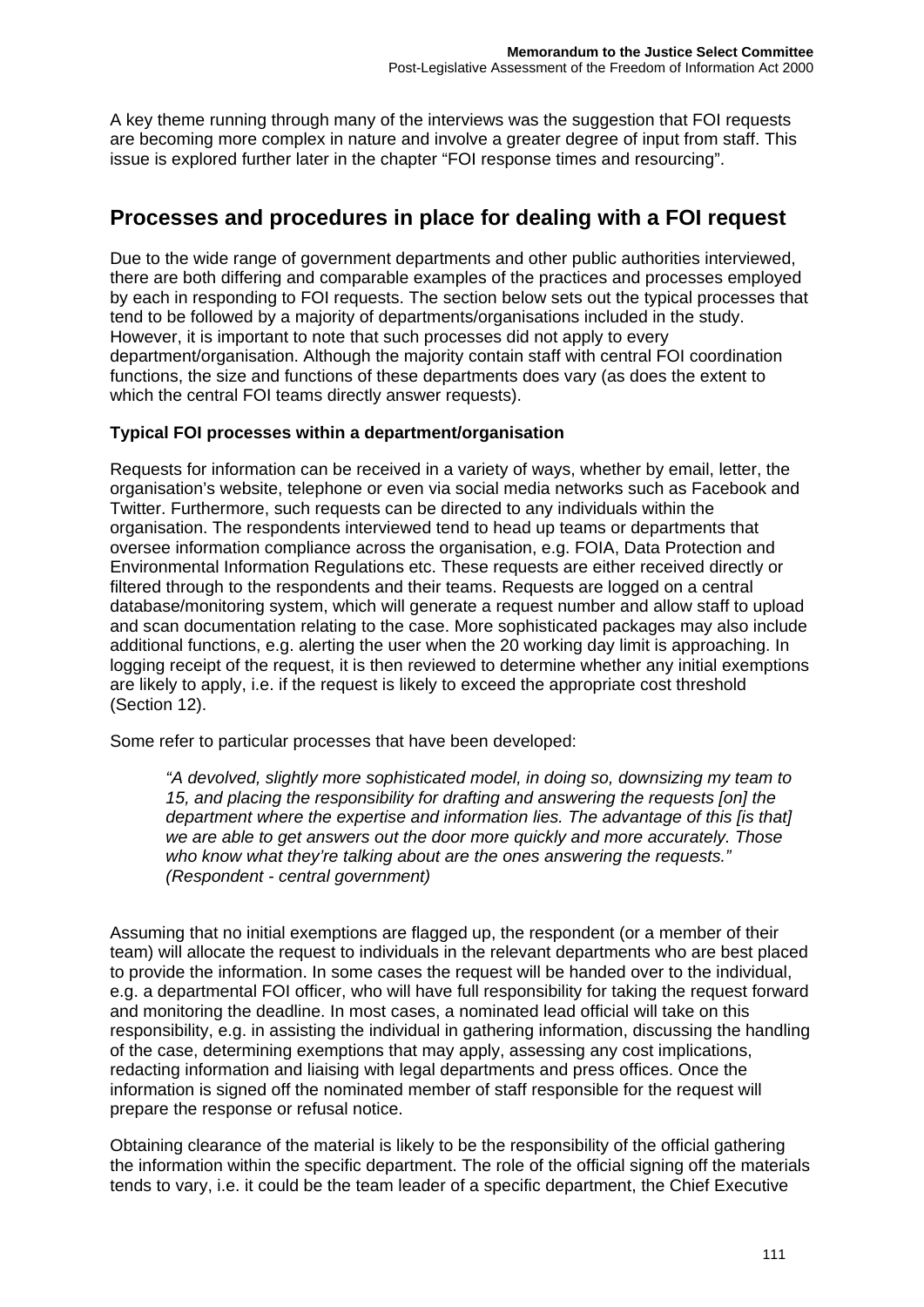(e.g. if particular exemptions such as Section 36 apply), individuals within central government departments or ministers.

- Ministry of Justice (MoJ) statistics show that central government departments currently receive a total of around 2000-2500 FOI requests per month. This ranges from about 10 to 300 or more per month per department. Volumes have increased by about 5%-15% year-on-year in recent years. When interviewed, respondents from public bodies outside of central government estimated that they received anything from 5 to 130 requests, depending upon the organisation. Request volumes were highest for local authorities (70-130 per month).
- Request volumes were deemed to be increasing, with a few estimating year-on-year increases of approximately 20-25% in recent years. There was also a general acknowledgement that requests are becoming more complex and require a greater degree of involvement by staff.
- The highest number of FOI requests tended to originate from members of the public, and from journalists. Requests from journalists and commercial companies are perceived to be a "drain" on resources with some respondents questioning whether it is fair to devote public resource to providing information for private companies and those "looking for the next news story".
- There were some similarities between the departments/organisations interviewed, in that most contain staff with central FOI coordination functions who will oversee the FOI request process. Such officials are responsible for allocating the request to the relevant individuals and ensuring that the request is answered on time.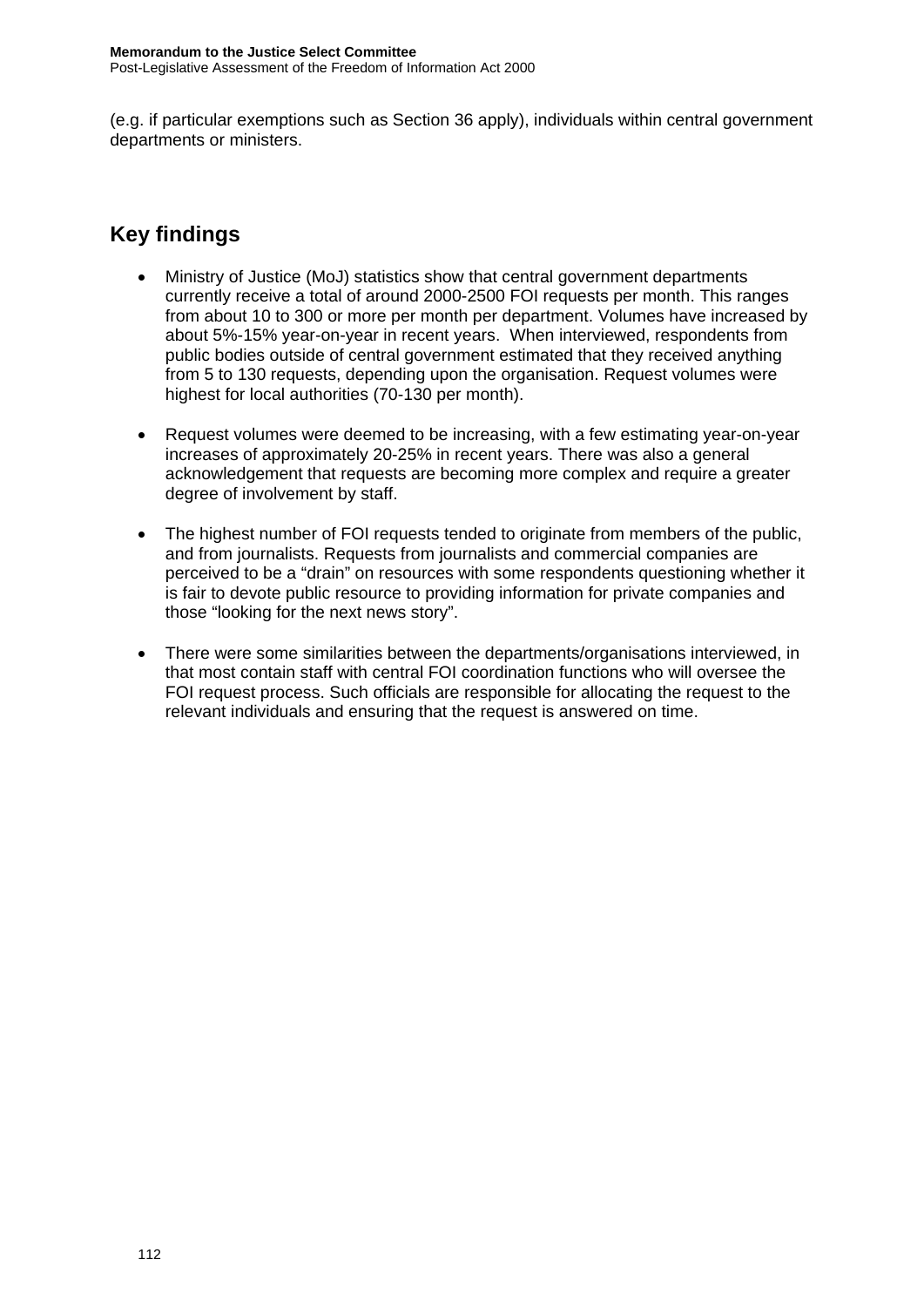# Information management and publication schemes

This chapter explores the impact of the FOIA on the recording, management and processing of information. It also examines the use of publication schemes adopted by each organisation.

#### **Information management**

Overall there was little consensus among respondents as to whether the FOIA has explicitly led to any amendments in the way information is recorded, managed or processed by public authorities. Some believed that improvements in record management would have occurred if the FOIA had not been introduced, e.g. through improved general practices and adoption of new technology. Furthermore, it has not been an overriding factor in how they manage information. However, others noted that new record management systems have been implemented in preparation for the FOIA, i.e. software that is more user-friendly and is robust enough to maintain and retrieve records for FOIA purposes.

Respondents were more likely to agree that the FOIA has resulted in their department/organisation pro-actively publishing information (whether as a result of FOI requests received in the past or anticipating future requests). One respondent routinely reviews the information being requested and encourages internal departments to proactively publish information as part of their publication scheme. Other respondents spoke of publishing documents automatically, i.e. board papers, expenses, high profile cases, and technical reports that have been written in layman's terms.

In contrast to the benefits cited above, a few respondents expressed concerns relating to the extent to which the FOIA may impact upon officials' behaviour when recording information. For example, one respondent noted that minutes of meetings tend to be pared down, with initials being recorded instead of full names and the content listed more as functional action points as opposed to fulsome descriptions. Furthermore, two respondents noted this practice in relation to other communication, e.g. internal emails and memos, and pondered whether increased transparency may have compromised the fullness of record management in the long-term. That said, a few respondents did assert that the FOIA has resulted in more professional communication and best practice.

*"You know that whatever you write down may well be published and means that people are much more careful about internal emails, internal documents and internal memos. If you look at board minutes particularly, those taken before the legislation came in were very fulsome. All minutes taken since the legislation came in are not. And it's not just in this organisation that you notice that." (Respondent – commercial organisation)*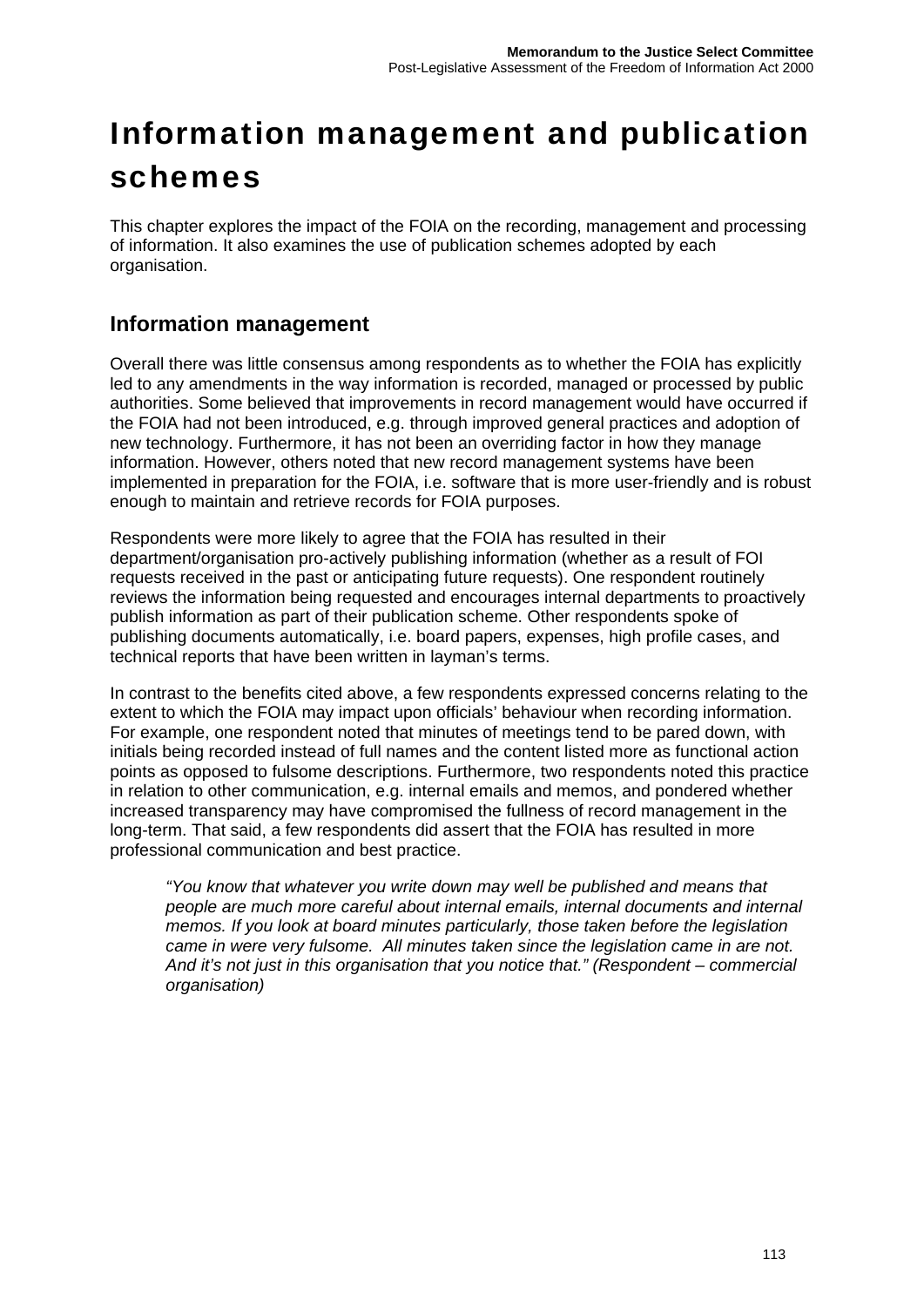#### **Publication schemes**

Under Section 19 of the FOIA, all organisations subject to the Act are required to adopt a publication scheme approved by the Information Commissioner. The scheme provides details of information which each organisation publishes or intends to publish.

When questioned, all respondents confirmed that their department/organisation had a publication scheme in place. On the whole, respondents believe that it is a useful tool and the majority confirmed that their department/organisation proactively publishes information. Another benefit cited by one respondent is the clear steer that it gives to organisations in terms of what the Information Commissioner believes should be routinely published. That said, a couple of respondents did note that the scheme can be quite resource intensive, e.g. in keeping things up to date.

One concern expressed by a few of the respondents interviewed centred on a belief that the schemes were not used by the wider public. When asked to suggest reasons why, respondents speculated a low level of awareness and that the ease of submitting FOI requests may be contributing factors. A couple of other respondents also questioned whether the public are more likely to search for reports and information via internet search engines as opposed to accessing publication schemes or disclosure logs.

*"One of the things I would say about publications schemes is that they are the most unread documents on the planet. You spend a lot of time putting a publication scheme in place and there is an assumption on the part of the Information Commissioner that that's everyone's first port of call. To be brutally honest if I was looking at a public authority website, and if I didn't know a publication scheme existed, I'm not certain I'd look to find one because I wouldn't know what one was. My assumption would be that I'd just bang in the request and see what happens. It's easier". (Respondent – non-departmental public authority)* 

When asked, the majority of respondents could not say for certain whether their department/organisation monitored the use of their publication scheme, e.g. the number of times certain information is accessed. In fact, only one respondent could definitely confirm that their scheme was monitored.

*"I am strongly of a suspicion that it's not used much but I haven't got any hard evidence to back that up because I haven't asked anybody to monitor it". (Respondent – commercial organisation)* 

- There was little consensus as to whether the FOIA had explicitly improved the recording, management and processing of information by public authorities. However, a commonly held view was that the FOIA had led to information being published more proactively.
- Respondents expressed concern that the implementation of the FOIA may have adversely impacted upon the behaviour of officials in recording information. More specifically, that the fullness of information may be being compromised, given the need for increased transparency.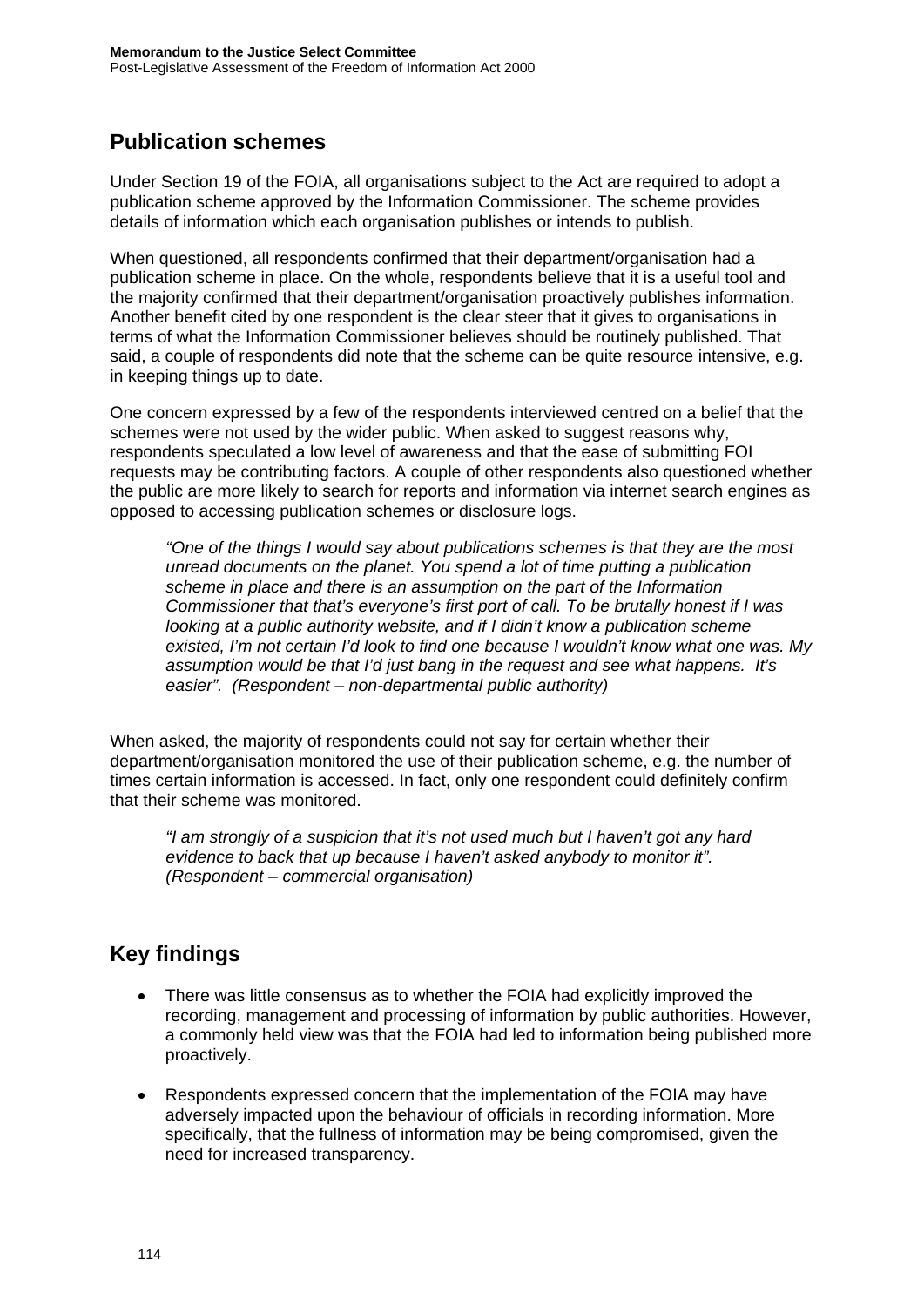All referred to publication schemes being in place and considered that the Act had resulted in a more proactive approach to publishing information. However the extent to which these schemes were well used by the public was questioned. This was seen to relate to a lack of awareness that certain information was available, coupled with the ease at which requests could be made.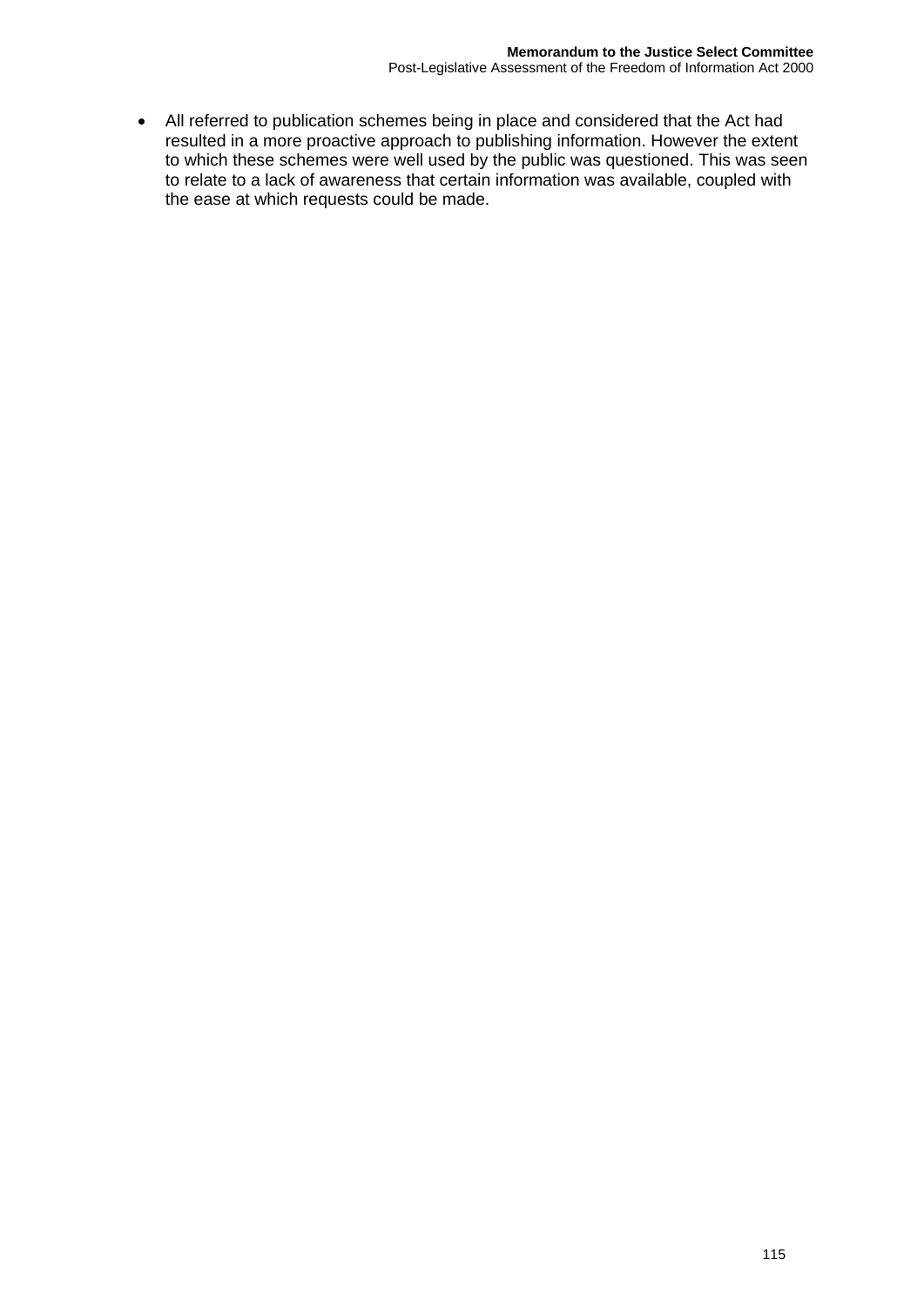# FOI response times and resourcing

This chapter sets out to examine the timeframes for dealing with FOI requests, including respondents' opinions on the appropriateness of the statutory deadlines specified in the FOIA. It also explores the issue of staff resourcing in dealing with FOI requests.

#### **Timeframe to respond to FOI requests**

The FOIA obliges public authorities to substantively respond to a FOI request within a time frame of  $20^{201}$  $20^{201}$  $20^{201}$  working days, although certain extensions can be permitted, e.g. to allow for  $\frac{1}{2}$  consideration of the balance of the public interest<sup>[202](#page-118-1)</sup>. The latest Ministry of Justice statistics for the second quarter of 2011 show that 90% of requests to central government are dealt with "in time", i.e. within 20 days or with a permitted deadline extension. The review found very little data available in terms of time spent dealing with requests by individual public authorities.

Of those interviewed, the majority have experienced problems in meeting the 20 working day response time. This can be, for instance, a result of the complexity of the request. That said problems only tend to occur "occasionally" for most respondents, with the majority of requests being resolved within the 20 day time frame. In line with MoJ statistics, some respondents also confirmed that response times had improved. Overall, the majority of respondents agreed that the 20 day limit is appropriate.

The problems experienced in meeting the 20 day response limit tend to centre on complex requests (which are increasing in number). These were most commonly defined as those requiring input or clearance from a variety of individuals in different departments or organisations. Other examples include those that contain multiple questions, requests that have national security implications, those that relate to unfamiliar legislation and requests that are likely to involve the disclosure of "sensitive information" (i.e. in preparing the ground for disclosure and altering individuals). Respondents acknowledged that such requests are part of the nature of their business and that they cannot control every part of the process.

*"There are times when it can be really difficult. The more people it involves the more sets of interests there are, with differing opinions over what they consider to be releasable and what I consider to be releasable". (Respondent – non-departmental public authority)* 

A few noted that the increase in complex requests tend to originate from individuals (notably media professionals and serial requesters) who are becoming more "savvy" and have a clearer idea of the information that they can request.

<span id="page-118-0"></span> $201$  30 working days in the case of the National Archives

<span id="page-118-1"></span> $202$  Any request where a qualified exemption may be applicable is required to go to a Public Interest Test, i.e. consideration as to whether the public will be better served by disclosure or by withholding the information.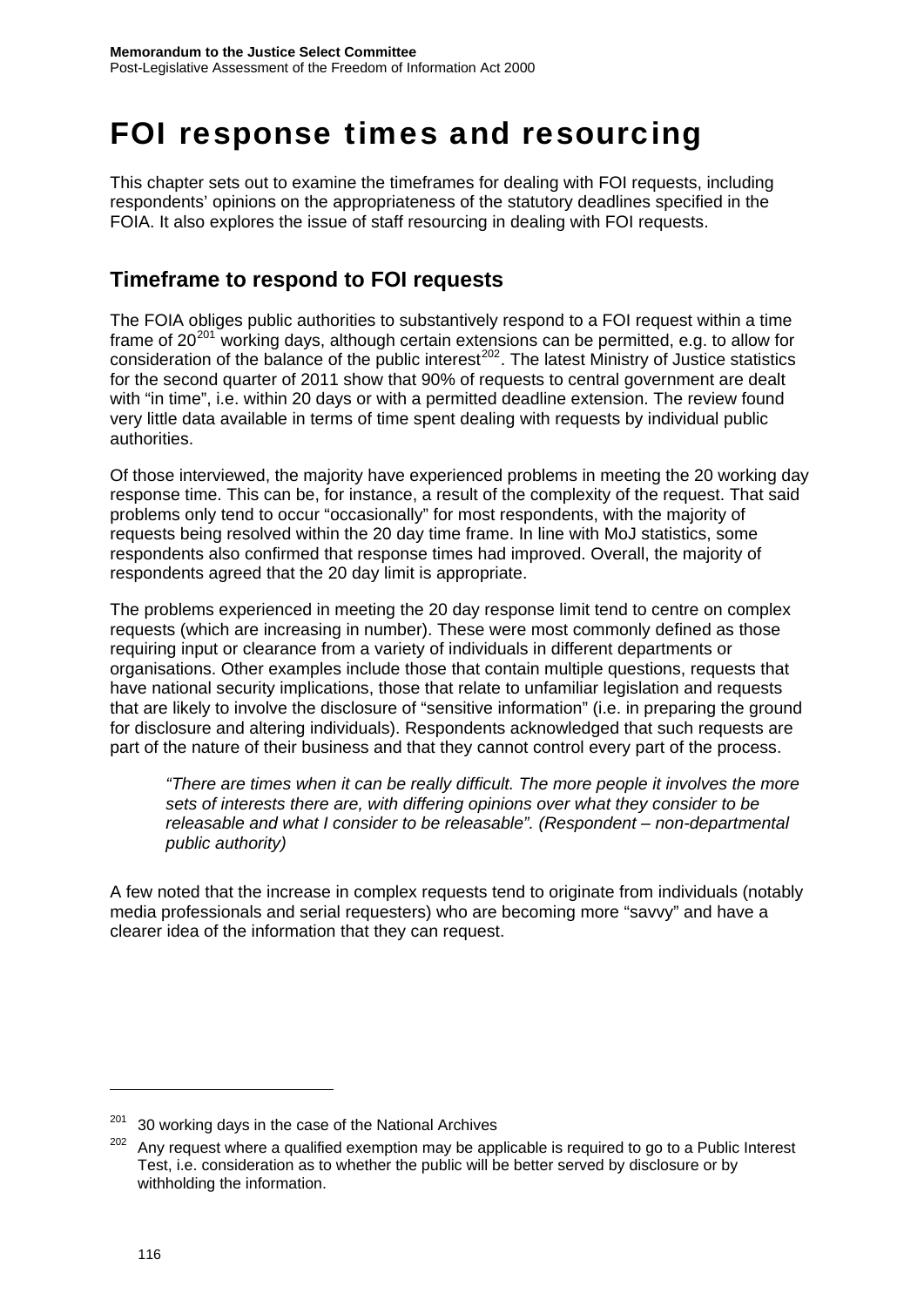### **Staff resourcing**

A key theme that emerged from the interviews was the issue of diminishing resources. This is a key concern for some respondents (most notably in the bodies outside of central government) who questioned whether they would be able to meet targets in the future if the current trend for complex requests continues against diminishing resources.

*"We face substantial cuts to our resources; both in terms of money, and a consequential reduction in the number of people. It's an additional burden on top of their normal workload and it becomes an increasing burden if you've got less people around to do the work because of the impact of reducing your headcount." (Respondent – central government department)* 

Concerns were also expressed over resources being diverted to answering FOI requests, reducing the length of time that officials in other parts of the organisation (outside of the FOI team) could focus on their main duties. A few respondents also noted problems with the sheer volume of requests and issues when individuals are off sick or on annual leave.

Some respondents in central government departments believed that they had taken positive steps to improve procedures, which they felt had increased the percentage of requests answered within the required timeframe. Citing reasons for this increase, a number of factors were noted, including removing redundant clearance steps, implementing "case workers" to deal with FOI requests within departments, better liaison with press officers, more senior buy in (deemed to be crucial) and encouraging business areas to take their responsibilities more seriously.

- The majority experienced problems in meeting the 20 working day response deadline, e.g., due to the complexity of the request. Yet many believed that they do meet this deadline the majority of the time and felt it was an appropriate time limit.
- There was clear conflict between the increasing numbers of requests being received versus diminishing resources. Respondents reported that staff reductions (stemming from budget cuts) have meant that staff time is being diverted from other issues to concentrate on responding to FOI requests.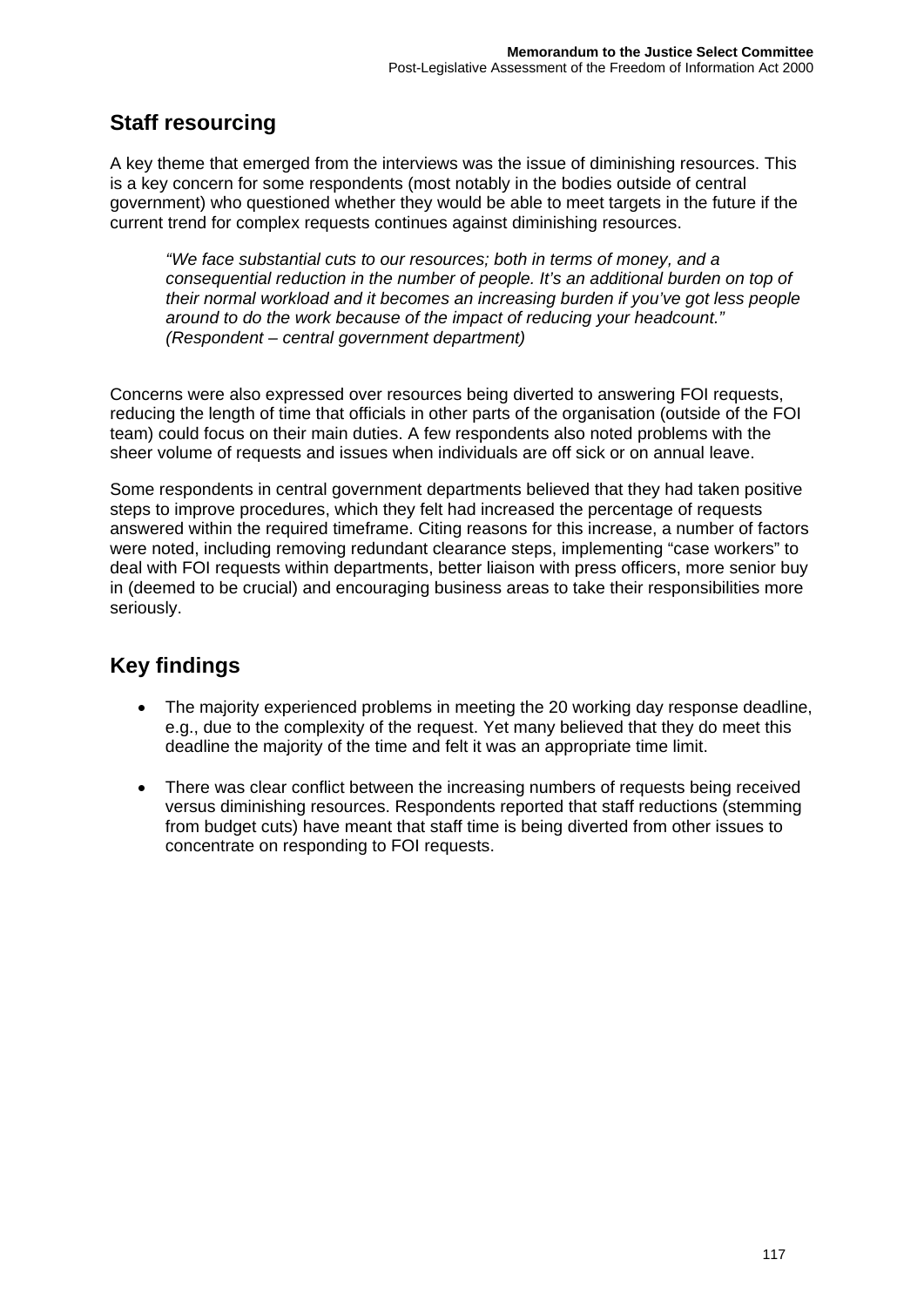## Exemptions and guidance

This chapter examines the various exemptions that can be applied when dealing with FOIA requests and considers the FOI guidance issued to organisations.

### **FOIA Exemptions**

The FOIA sets out a number of exemptions which mean the disclosure of certain information requests is not required. The request for information can be refused if it falls within the FOIA list of exemptions. There are a number of factors which fall under the Act's list of exemptions which would be too detailed to reference here. However the exemptions are divided into two categories, absolute and qualified. Where an absolute exemption applies, a public authority, under the legislation, is not required to provide the information requested. Qualified exemptions require a public authority to consider the public interest in providing the information. If the public authority decides that the public interest in maintaining the exemption outweighs the public interest in disclosure, then the information requested will not be disclosed.

All respondents interviewed had a good understanding of the FOIA exemptions. Many commented that their work lends itself to specific exemptions which are used on a daily basis, meaning that they have no problems in interpreting the exemptions and understanding how to apply them. Most departments/organisations interviewed commonly apply Section 40 (personal information). Some respondents expressed concerns that the application of 'qualified' exemptions can prove to be difficult in some situations, especially given that they can be subject to personal interpretation about whether the balance of publish interest lies in disclosing or withholding the information. Some respondents obtained legal advice in relation to such matters.

If exemptions are applied and information withheld, respondents said that their organisations are careful to provide clear reasoning for their decisions:

*"We do try and give some background as to why we have said it is unreasonable or that we are applying a certain exemption. We do try and set out the background of our thinking rather than just saying "no"." (Respondent – commercial organisation)* 

There was a general feeling that the exemptions are effective in protecting information that they believe should not be released, and that comprehensive checks and balances are in place. Only one respondent expressed some concerns, believing that their own organisational processes are slightly more stringent in relation to identifiable data and disagreed with a decision by the Information Commissioner to release certain information.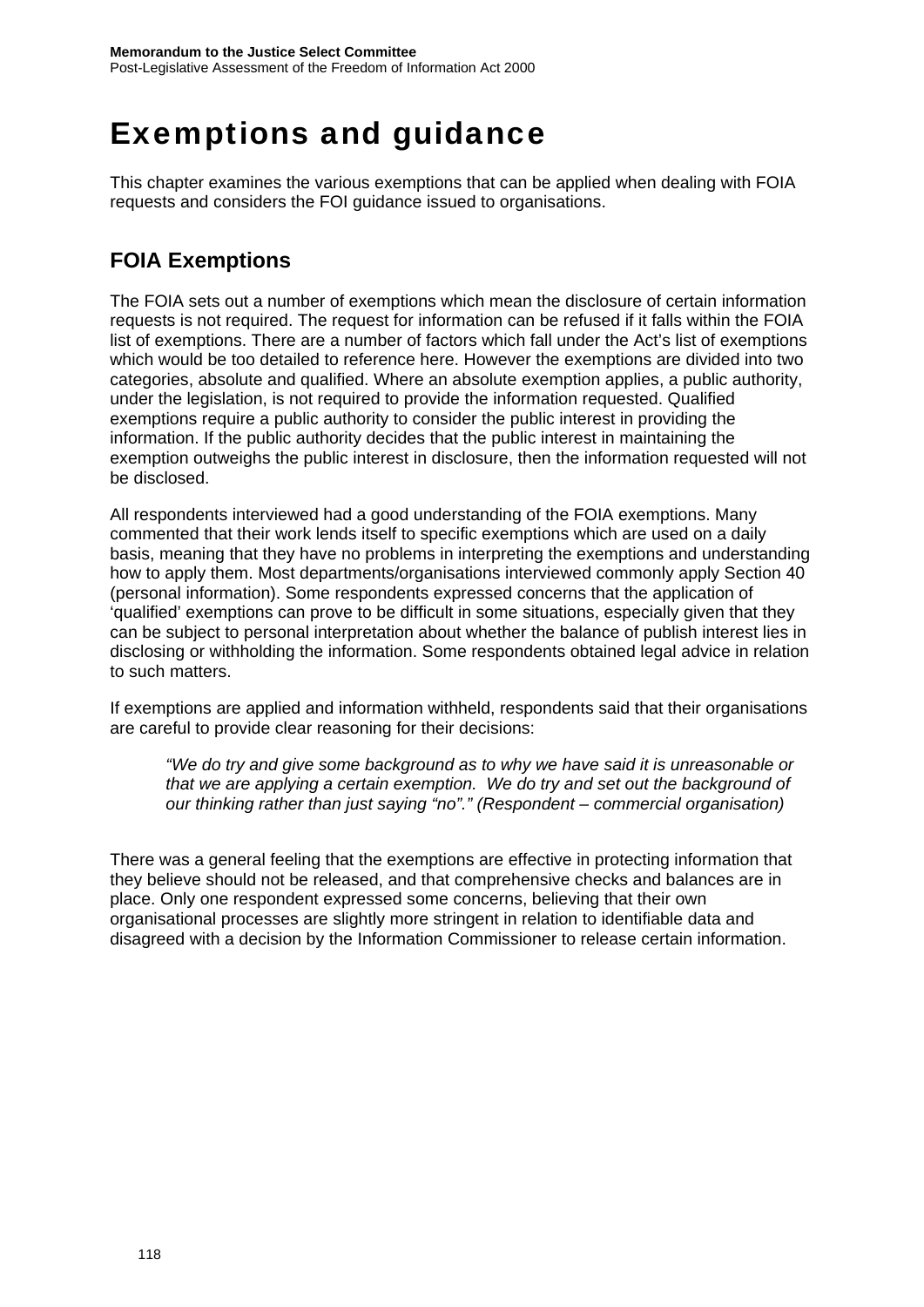### **Section 12 exemption**

Section 12 of the Freedom of Information Act allows public authorities to refuse to answer requests for information if the cost of complying would exceed the 'appropriate limit' prescribed in the Fees Regulations (SI 2004/3244)<sup>[203](#page-121-0)</sup>.

The majority of respondents interviewed believe that the FOIA's provisions relating to the cost of answering a request are not appropriate. A clear consensus emerged that the cost of locating, retrieving and extracting information does not adequately reflect the true amount of time spent on some requests. In relation to this, some respondents were keen to stress that reading, consultation, and, most notably, redaction time is likely to require the most resource. Some considered the cost limit was appropriate when the FOIA came into force but the growing complexity of requests has proved to be a significant drain on resources, resulting in the cost limit no longer being realistic. There was some suggestion requesters (in particular private companies) assume that providing information merely involves "the push of a button" and fail to appreciate how burdensome some requests may be.

Respondents recognised that previous reviews have suggested that redaction time should not be taken into account yet stressed that this process can be extremely onerous and time consuming. One respondent cited a request which involved the collation of 200-300 incident reports. Such reports were easily accessible, but the time taken to redact personal information far exceeded the cost limit. Another noted that specialist resource (as opposed to administrative) often has to be utilised to redact information from some technical reports.

*"The one area where I think there's a possibility for change is the amount of resource that goes into redaction. We don't have too many problems finding information that's been requested but there are sometimes heavy amounts of redaction [required] because there are a large numbers of names, or we have PhD students asking for lots of records at one time. We know that the ICO tribunal have taken the view that redaction costs shouldn't be part of the cost limit, but I think that's something that is worth looking at, because that's the big drain. Often, it's not making a decision to release or not. It's where 70%, 80% of the record is personal information, and 30% could arguably be released. That requires heavy redaction. I think that's the only area that we'd probably want to flag up for consideration". (Respondent – central government)* 

Respondents were also keen to emphasise that they will help requesters as much as possible if their requests exceed the cost limit (in accordance with Section 16 of the FOIA, i.e. the duty to provide advice and assistance). For example, they will work with requesters to refine their request to bring it within the appropriate limit or provide information for as many questions as possible, even if the total request exceeded the limit. This was the case for one respondent who noted that they enforce very few section 12 exemptions, confirming that they had applied this exemption 70 times in 3,800 cases (since the FOIA came into force).

Some requested that clearer guidance be produced relating to the costs that can be taken into consideration, given that there was some confusion within their departments as to what work counted towards the appropriate limit. One respondent suggested that the current guidelines can occasionally be subject to personal interpretation.

Perhaps unsurprisingly, a number of respondents emphasised that the cost threshold relating to Section 12 should not be increased. Instead they believe that the cost threshold should be lowered, or other time factors be taken into account.

<span id="page-121-0"></span><sup>203</sup> FOIA (2000)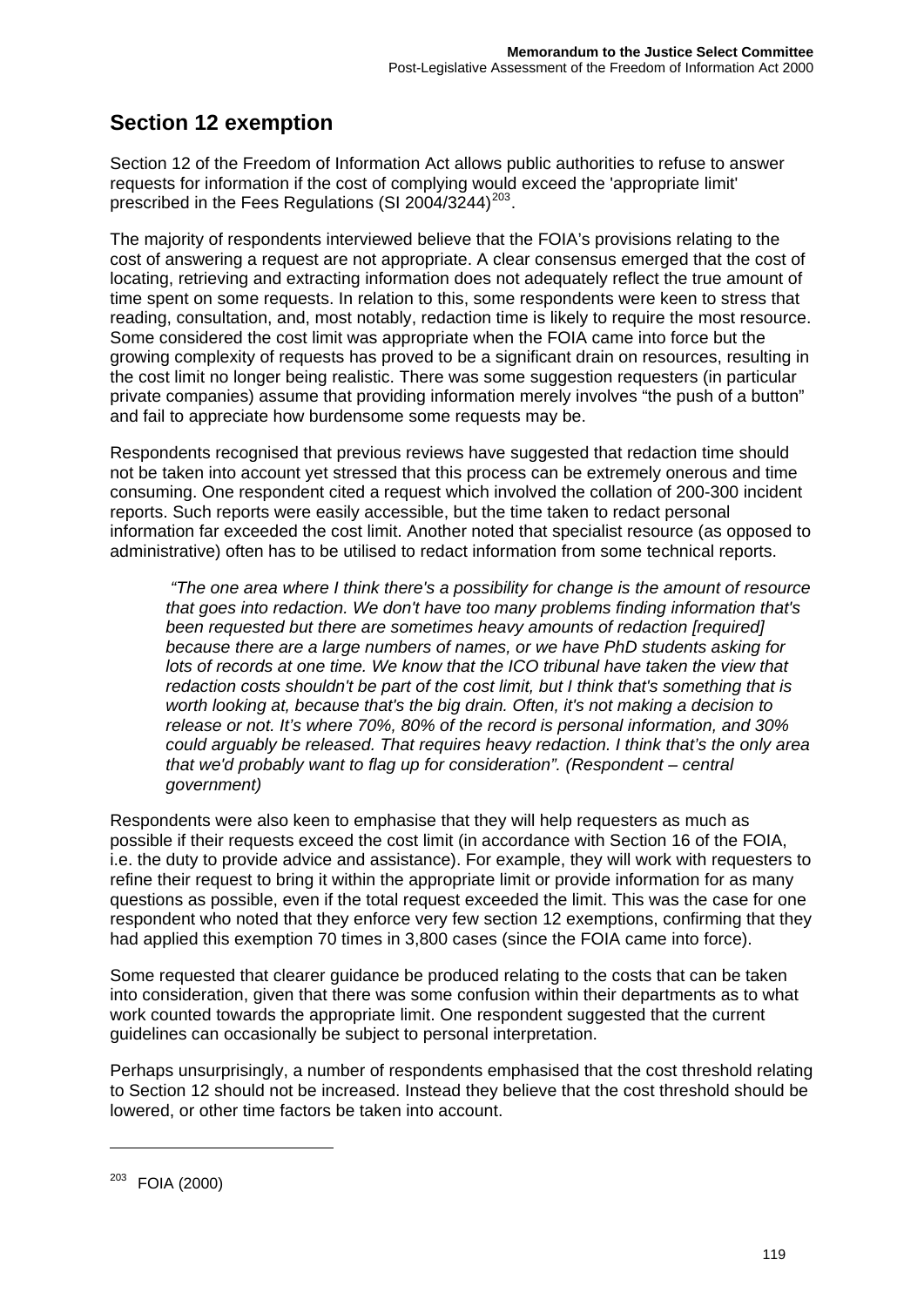*"In terms of any changes to the legislation, the Act only allows us to refuse a request if it exceeds 24 hours, but we can only take into account the time involved in identifying, locating and extracting the information. In some instances the time to identify the information is very small because you might have to ask for a pile of reports which are all sitting on somebody's desk. Actually working through that information, the reading time, and the time needed to consider whether or not it can be disclosed cannot be included. We have found instances where requests take very significant amounts of time but the charging regime doesn't help us at all. I think a change in those regulations to allow for the inclusion of time for a wider range of activities could be helpful". (Respondent – central government)* 

#### **FOIA Guidance**

According to respondents, the guidance issued by the Ministry of the Justice (MoJ) and the Information Commissioner's Office (ICO) is very comprehensive and clear. Respondents did not appear to have any problems in interpreting the guidance and have good levels of support, whether this be from legal teams, FOI units or nationwide bodies. One respondent referred to the Central Referral Unit (a division of the Association of Chief Police Officers), which provides assistance in applying quidelines as well as running a two day "decision makers course".

A number of respondents confirmed that they have a good relationship with the ICO and can consult them for guidance. That said slight frustration was expressed with the ICO helpline (a resource that provides advice on the law relating to the FOIA). Some respondents cited instances where they had called for advice on particularly contentious issues, only to find that the representative could not provide any clear, definitive advice or concrete opinions:

*"They just don't seem to be very approachable. I understand that they have to be separate from us because, at the end of the day, they would deal with any complaints. That still doesn't mean that they couldn't be approachable to advise us, or at least let us have an opinion on something." (Respondent – non-departmental public authority)* 

Yet, respondents did appreciate the difficult balancing act that the ICO have to maintain, i.e. to provide guidance but remain independent.

Respondents tended to refer more frequently to the ICO's guidance as opposed to the MoJ's, believing the former to be more up to date. There was some suggestion that it would be more beneficial if the guidance produced by the two organisations could be coordinated, i.e. if there was one set of guidance. Another respondent also pointed out that the guidance produced by the two organisations can sometimes contradict each other. As an example, the respondent noted that the ICO's guidance had naturally supported decisions made by their own Commissioner. However, the respondent believed that when the MoJ felt that the ICO did not reach the correct decision, they were not minded to amend their own guidance. This can make it difficult for practitioners and has been raised at various conferences.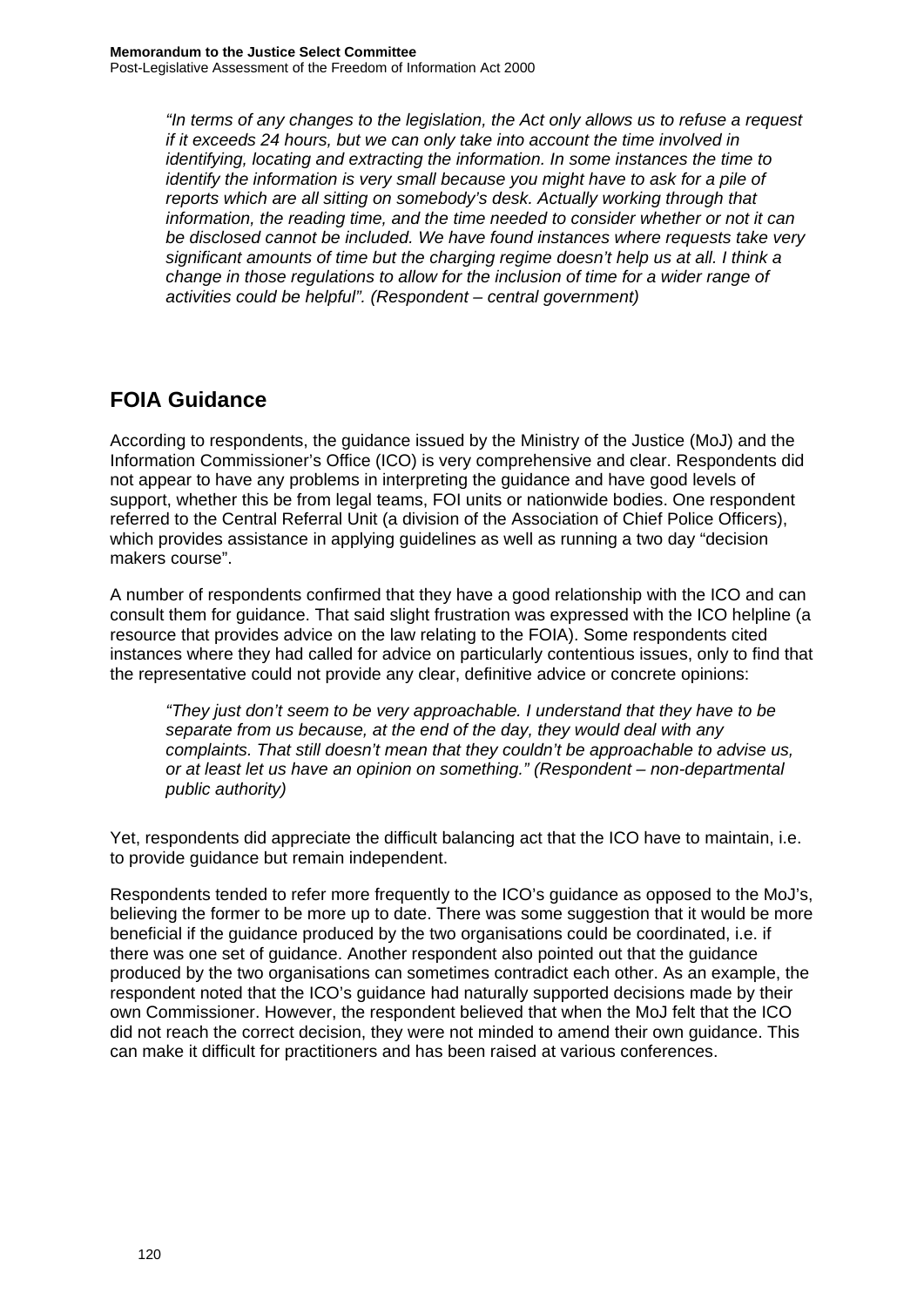One other suggestion made by a couple of respondents is for the ICO to provide examples, particularly for exemptions. Given that some respondents find it quite difficult to keep up with decision notices this could help ensure best practice:

*"It could be helpful if the guidance relating to particular exemptions could provide links to some of the most important decisions that the Commissioner and the tribunal have taken in relation to that exemption so that you could read about the hearing and the general approach that should be taken to use an exemption. You could also be referred to some particular cases and examples of what's happened where it's been applied in practice to bring it all together for users." (Respondent – central government)* 

- All respondents had a good understanding of the FOIA exemptions. There was a general feeling that the exemptions are effective in protecting information that they believe should not be released.
- There was common agreement that the cost of locating, retrieving and extracting information does not accurately reflect the amount of time spent in practice in compiling the response.
- Redaction time particularly was deemed extremely onerous and it was considered that there should be greater consideration of this when deciding whether the cost of dealing with a request is within the limit.
- Clearer guidance was requested on the application of particular exemptions. However, respondents saw the MoJ and ICO guidance being clear and comprehensive and all spoke of a good relationship with the ICO. The only criticisms were that the guidance should be more co-ordinated and examples provided; particularly for exemptions.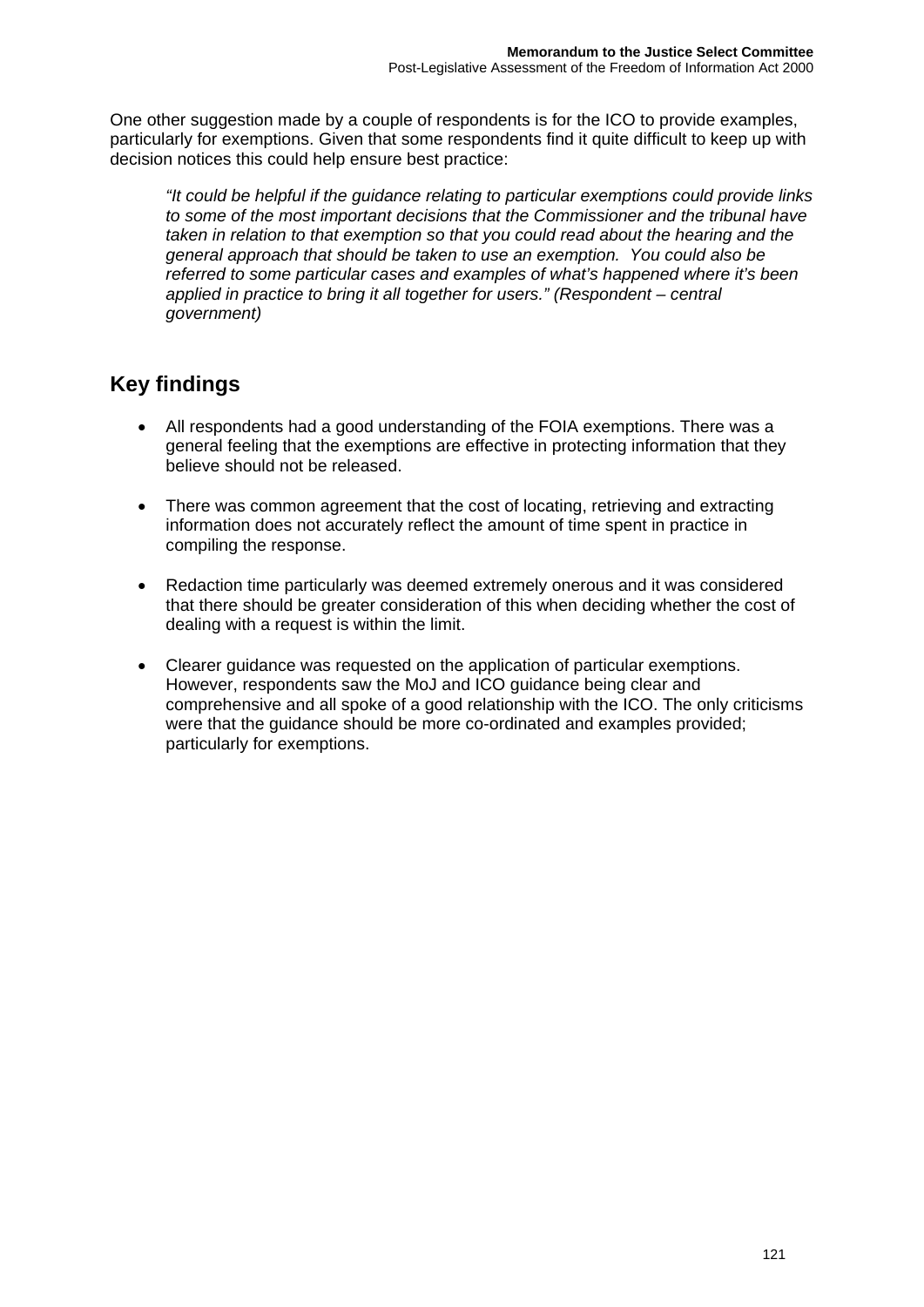# Benefits of the FOIA

This chapter explores the perceived benefits of the FOIA for the general public, as perceived by the respondents, and the benefits to the respondents' departments/organisations. It also looks at whether the FOIA has resulted in any instances of public resources being misused or wasted.

#### **Benefits of the FOIA for the general public**

Overall, there was common agreement with the principles of the FOIA and support of the legislation in fulfilling its aims of enabling greater transparency and accountability.

In terms of benefits to the public, respondents reported that greater volumes of information are now published on their department/organisation's website, enabling the public to access a wide range of sources. In addition, the FOIA has made organisations consider what information can be published pro-actively, i.e. before a request is received. Disclosing this material allows the public to be more informed on a variety of topics, and may possibly increase levels of engagement:

*"[The legislation] has enabled people to say what information it is that they want to see and to have that information communicated to them. Hopefully that leads to the relationship between government and citizens [becoming] a more open and fluid one. If that can lead to citizens being better informed and engaging in government debates and discussions more effectively, then yes, that would be a big benefit". (Respondent – central government)*

It is worth noting that a report produced by the UCL Constitution Unit<sup>[204](#page-124-0)</sup> questioned whether the FOIA had actually increased levels of public engagement, providing evidence to show that the number of individuals making requests is insignificant in terms of the UK population. Furthermore, the report argued that those who make requests are normally already engaged with the government, e.g. campaigners.

A further benefit of providing more information to requesters may be a possible increase in public confidence, i.e. that disclosing information to the public demonstrates transparency and shows that a department/organisation has "nothing to hide". In contrast to the previously cited benefit, the UCL report concurred with this argument, citing evidence to show that the public are able to acquire far more central and local government data. Furthermore, a study commissioned by the MoJ[205](#page-124-1) found that the majority of the public agreed that authorities were becoming more open.

<span id="page-124-0"></span><sup>&</sup>lt;sup>204</sup> UCL Constitution Unit (October 2010), "FOI and local government: preliminary findings", University College London.

<span id="page-124-1"></span><sup>&</sup>lt;sup>205</sup> Ministry of Justice, "Information Rights Tracker Survey - Key Wave 14 results Fieldwork: January 2010". http://www.justice.gov.uk/downloads/publications/statistics-and-data/FOI/info-rightstracker/foi-tracker-survey-wave-14.pdf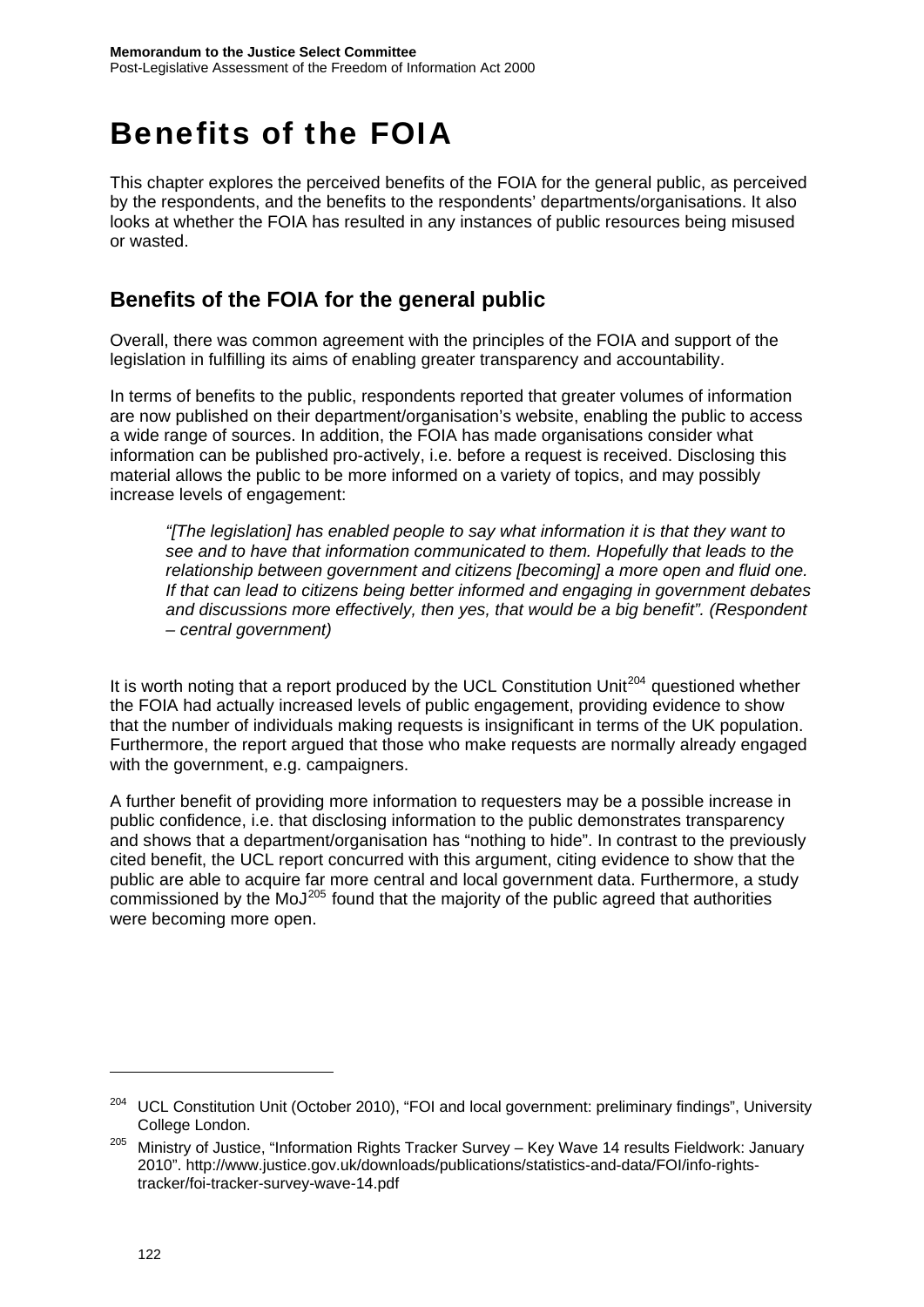#### **Benefits of the FOIA to the respondents' department/organisation**

In terms of benefits to the department/organisation, some respondents believe that the Act has made individuals much more aware of their obligations and responsibilities to the public, e.g. in recognising that the public have a right to access information, and improving transparency by publishing minutes of meetings and expenses incurred by individuals.

*"We are slowly getting people to realise that we do have to be more open. I think we both face an uphill struggle with people saying this is the way we've always done it; we've never released that information before. We're hopefully getting to a point where we're going to start publishing information about Chief Executive's expenses online without it having to be made as a request. As far as I know that wouldn't have happened two years ago … it's trying to make people realise that the public are entitled to this information". (Respondent – non-departmental public authority)* 

That said, a few respondents did note that it is difficult to separate the benefits derived from the FOIA, specifically from the government's overall transparency agenda, e.g. in publishing board expenses.

A further benefit of the FOIA cited, has been the perceived improvement in standards. For example, individuals are now aware that their written communication such as emails and reports may be subject to public scrutiny, resulting in a more professional and less "cavalier" approach.

Alongside this, respondents felt that the public are able to gain a greater understanding of decision making processes and are better able to hold individuals to account. More generally, it has helped departments/organisations consider the impact their decisions have upon the public, how they spend public money, and has also acted as a "safety net" in making robust decisions regarding expenditure. Here, the MoJ tracker study consistently found that a majority of respondents agreed that "public authorities can be held to account because of the right to get information from them"<sup>[206](#page-125-0)</sup>.

When questioned, a notable minority of respondents found it difficult to cite the main benefits of the Act in relation to their organisation, noting that record management and processes would have improved without the introduction of the Act. In addition, some respondents struggled to cite benefits to their organisation given the time and resource taken up by the Act – specifically in dealing with requests from the media, serial requesters and "vexatious individuals". Indeed, a few questioned how many members of the general public actually benefit:

*"For your average member of the public that's really difficult to say [what the benefits are] because we don't seem to have many requests from the man on the Clapham omnibus". (Respondent – non-departmental public authority)* 

*"The thing that always shocks me is the number of requests from the public and how few it is." (Respondent – non-departmental public authority)* 

<span id="page-125-0"></span><sup>206</sup> Ministry of Justice, "Information Rights Tracker Survey – Key Wave 14 results Fieldwork: January 2010"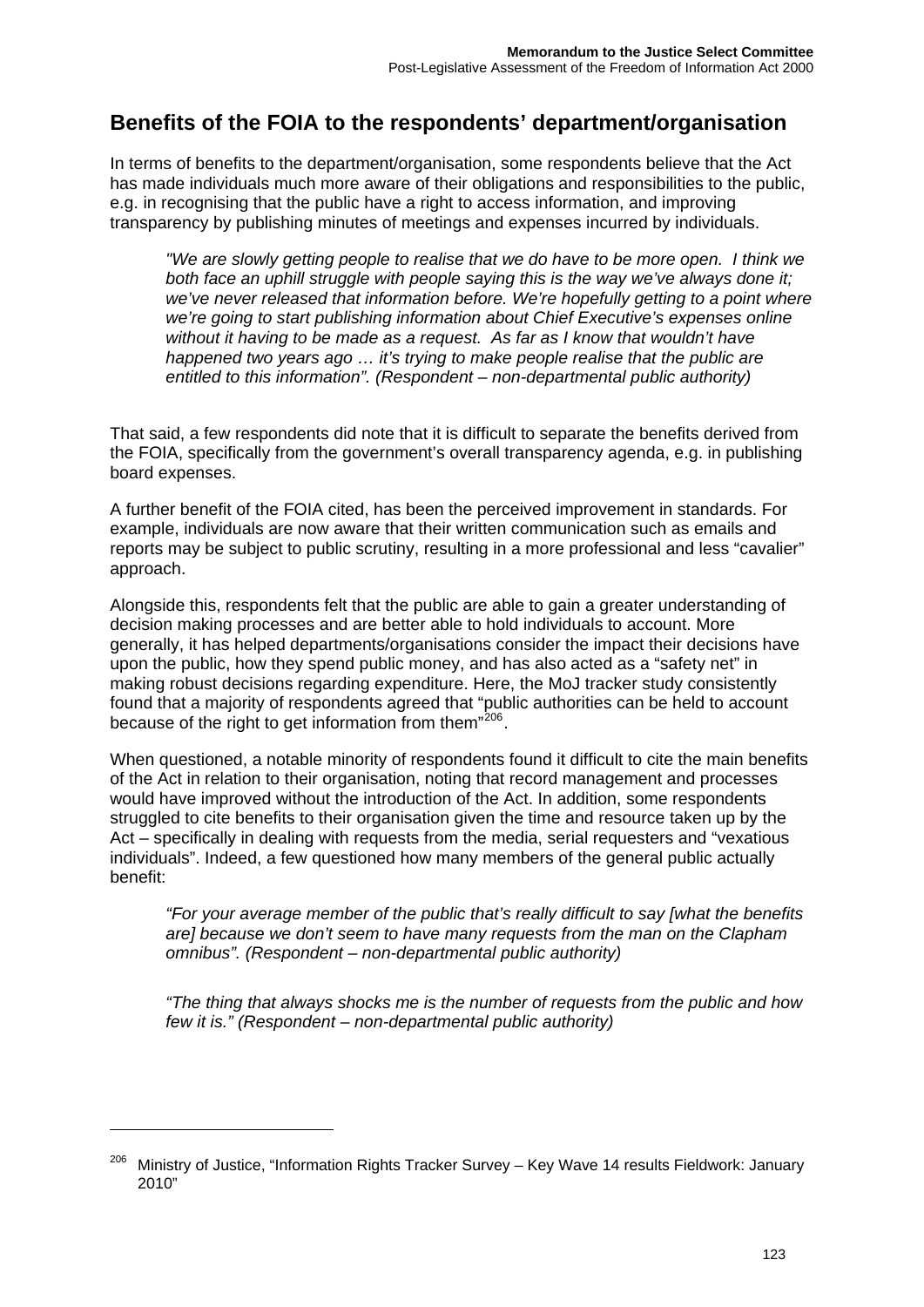Interestingly, contrary to the view of some that public confidence might have increased as a result of the Act, a few respondents felt that the FOIA may have actually increased public suspicion of government departments and public organisations. In citing examples, there was a view that the individual requesting the information sees the application of an exemption as "holding something back". Some respondents speculated that some individual requesters may believe that public authorities possess more information than is actually held and do not believe that they have released all of the information relating to their request.

#### **Misuse of public resources**

As part of the interviews, respondents were asked if they could cite any instances where an FOI request had directly exposed any waste or misuse of public resources, e.g. in uncovering poor practice, excessive expense claims, or value for money in procurement. Overall, few respondents could do so. Respondents were keen to stress that expenses and costs were routinely published, and explained that the FOIA has revealed the need for greater transparency. Only one respondent noted the FOIA has revealed evidence of poor planning and misuse of costs when purchasing goods.

- There was common agreement that the FOIA had led to greater transparency and accountability. The volumes of information now published are all seen to be considerably greater, allowing the public wider access to public sources.
- There were mixed views on the benefits of the FOIA for the wider public. Some believe that the Act has increased public confidence, whilst others suggested that it may have prompted more suspicion, with the public believing that not all the information available is released.
- Respondents suggested that the Act may have made public bodies more aware of their obligations to the public and improved the standard of information held (i.e. emails/reports).
- Few respondents could cite any instances where public resources might have been wasted or misused, but reaffirmed the benefits of the Act in identifying the need for greater transparency.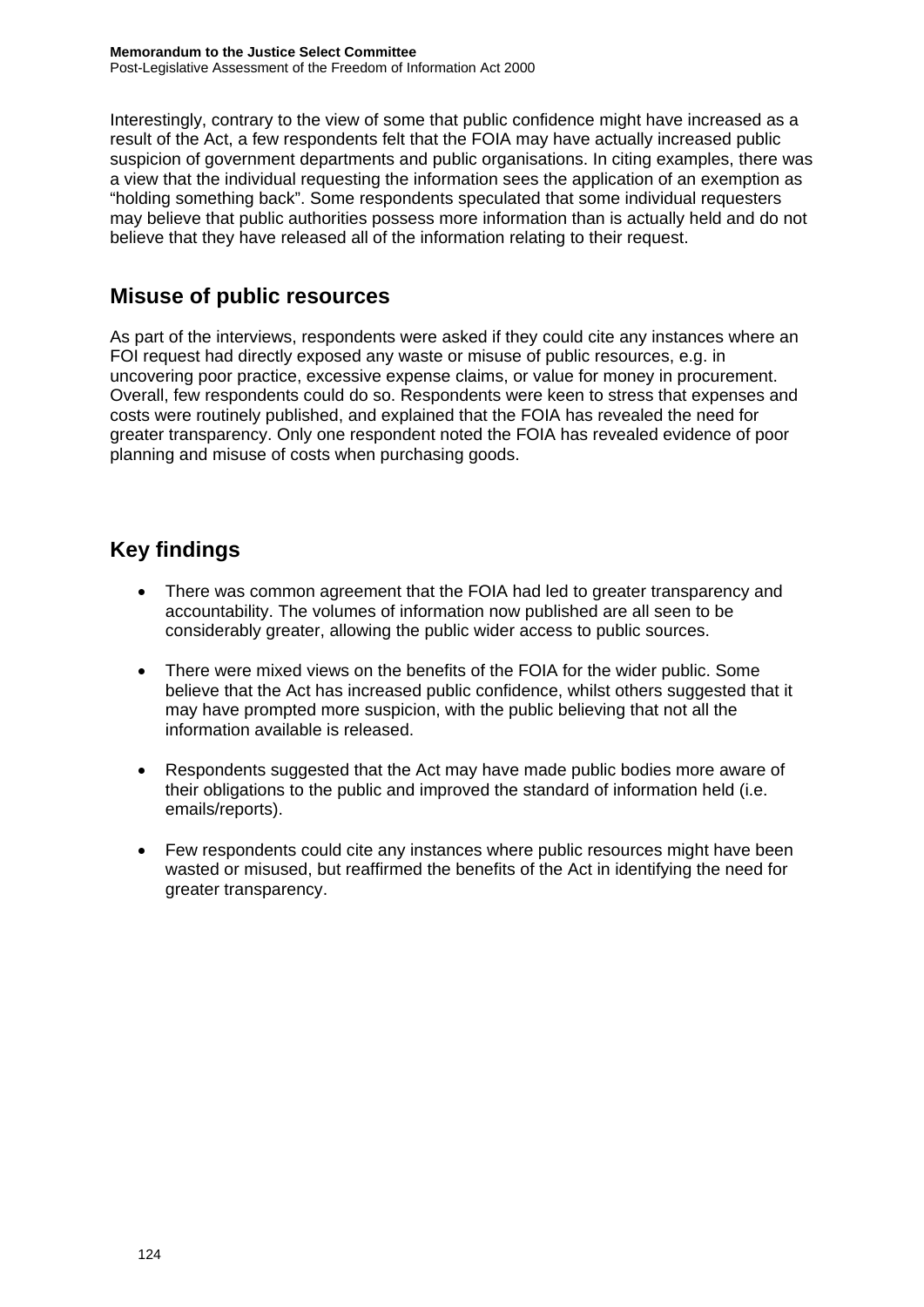# Complaints and appeals process

The FOIA introduced a process whereby a requester who is unhappy with how a public authority has dealt with their request can appeal against the decision. The appeals process begins with an internal review conducted by the public authority itself, followed by an appeal to the Information Commissioner if a party remains unhappy. A requester or a public authority can then subsequently appeal to the Information Rights Tribunal if they are dissatisfied with the decision of the Information Commissioner.

#### **Complaints and appeal process**

Overall, respondents expressed strong support for the internal review process. They believe it to be an efficient way of dealing with matters as well as saving money, (i.e. as cases are not referred directly to the Information Commissioner). It has also proven to be reassuring for respondents, given that their original responses to FOI requests tend to be upheld in most cases.

Another benefit of the internal review is allowing organisations to have "a second bite of the cherry". The process concentrates the mind in focusing upon how previous exemptions have been applied and allows the organisation to review whether they were unreasonable in the way an exemption was interpreted. A few respondents believed that it was "only fair" to keep the internal process in-house given the sheer number of requests received by some organisations.

*"For us to have another go, I think that's fair. Say we get in 70 [requests a month], are we getting it right every single time, given how difficult it is to do? So I think that it's really good. And then if the requester isn't happy with that, then they can go to the Information Commissioner, who'll then look at the records". (Respondent – nondepartmental public authority)* 

One issue that emerged relates to serial or vexatious requesters who will push their case through an internal review and up to the Information Commissioner. A couple of respondents speculated whether the ICO should introduce a fee for requestors to have their cases heard by the Information Commissioner (to be re-paid if they were successful). Respondents speculated that this may act as a deterrent to some individuals and would save time and resource, i.e. when preparing their case.

The vast majority of respondents spoke highly of the Information Commissioner's Office and could not cite any issues with the appeals process. In addition, some respondents mentioned that delays encountered in the past had improved in recent years.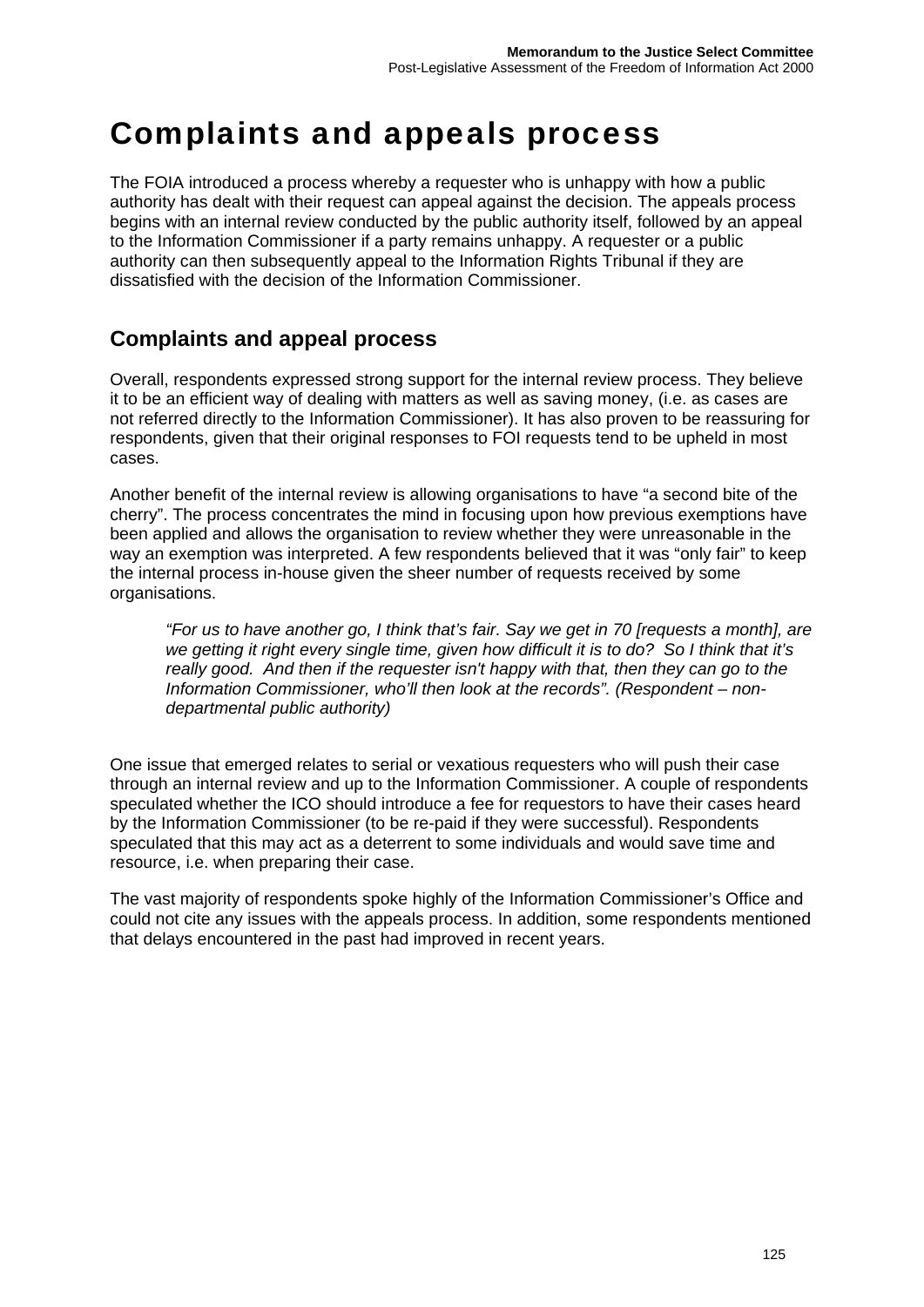- There was general support for the internal review and appeals process, which helps to provide further confidence to respondents, given that most of their decisions are upheld. The vast majority of respondents spoke highly of the Information Commissioner's Office and could not cite any issues with the appeals process.
- Respondents spoke of their frustration with serial or vexatious requesters who, in their view, waste time and money by pushing their request through the internal review process and up to the Information Commissioner. Some respondents believed that such cases should incur a fee, which would be repayable if successful.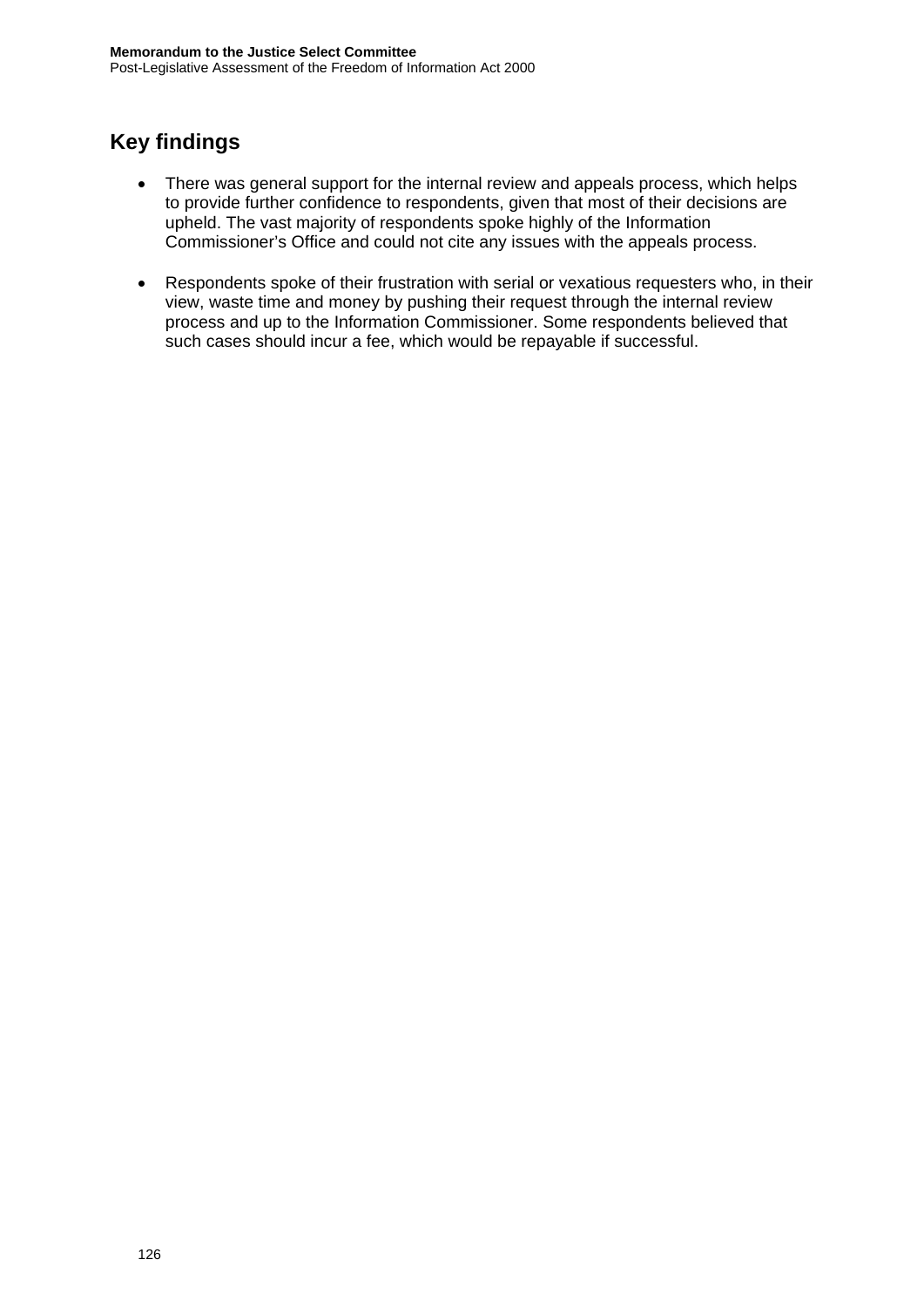# Suggested amendments

#### **Suggested amendments to the FOIA**

All of the respondents were asked to consider what they felt would be desirable and undesirable potential future changes to the Freedom of Information legislation.

A consistent message from the majority of respondents was a desire to see the appropriate limit reduced, or for other resourcing elements such as redaction, consultation and reading time to be included in some way. Currently the legislation sets the cost limit at £600 for government departments and £450 for all other public authorities, equating to three and a half person days and two and a half person days of work respectively. There was a general view that the current time given to dealing requests is too onerous, with the issue being particularly exaggerated by the recent budget cuts which have taken place.

*"18 hours is an awful long time to divert people away from their work. We try not to issue fees notices but, or to refuse on the grounds of cost, but FOI is a huge drain on resources that, I'd like to see it lower than 18 hours". (Respondent – nondepartmental public authority)* 

*"It's counterintuitive to impose a greater burden on a public body at the same time as you reduce its ability to deal with it". (Respondent – central government)* 

It was also felt that more guidance would be useful in meeting the redaction time specified, with realistic estimations and advice given on how this time should be broken down in responding to requests.

Many of those interviewed highlighted the increase in number of requests they were receiving, and within this their frustration at the number of request from serial requesters. There was a view that some of these requests are coming from individuals with the sole purpose of gathering information for what was seen as illegitimate use i.e. a 'good' media story or to irritate organisations. Although the Act contains an exemption to protect against vexatious requests (Section 14), a number of respondents still found it difficult to apply this exemption, noting that although such requests are perceived to be from "vexatious" individuals, the individual requests submitted cannot be considered to be vexatious in nature.

*"There are certain people who will make requests, arguably for no public benefit at all, simply to irritate the public body concerned. Because it costs them nothing to do it, they can keep doing it and doing it. You can of course refuse to deal with requests when they're coming from an individual who you deem to be vexatious. But actually, the definition of vexatious, certainly from the ICO's standpoint and from our own legal team's stand point is a very, very high bar. Most people who put in these requests are never really at the level of being what you would call vexatious but they are more than irritating." (Respondent – commercial organisation)* 

Whilst there was agreement that the public should not have to pay to access public information, it was suggested that a possible means of preventing such spurious and repeat requests would be through the introduction of a nominal fee. It was acknowledged this would require a number of considerations and possible exemptions. All were aware of the impact this would have on low income individuals. Furthermore, other respondents noted that the cost implications of introducing a fee may well outweigh the revenue.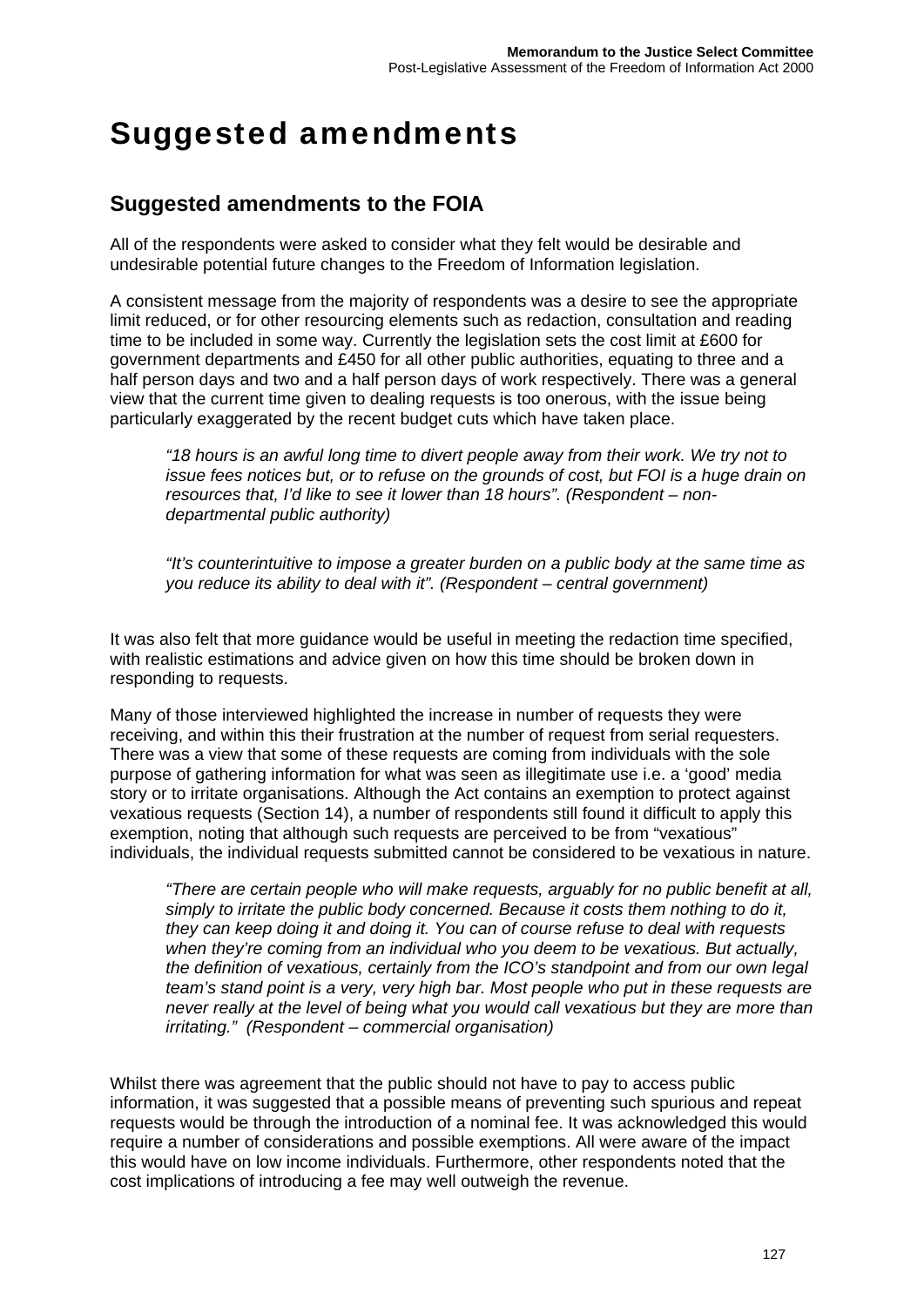### **Key findings**

There were a number of suggested amendments made, these included;

- The desire to see the appropriate limit reduced;
- For redaction, consultation and reading time to be included in the cost/time incurred in processing requests;
- The introduction of a small fee in placing a request this was namely directed at serial requesters as many were aware that the introduction of a fee will automatically prevent some individuals from submitting a request, i.e. from members of the public as opposed to journalists;
- A review of resources in responding to increasing numbers of requests, particularly in light of budget cuts.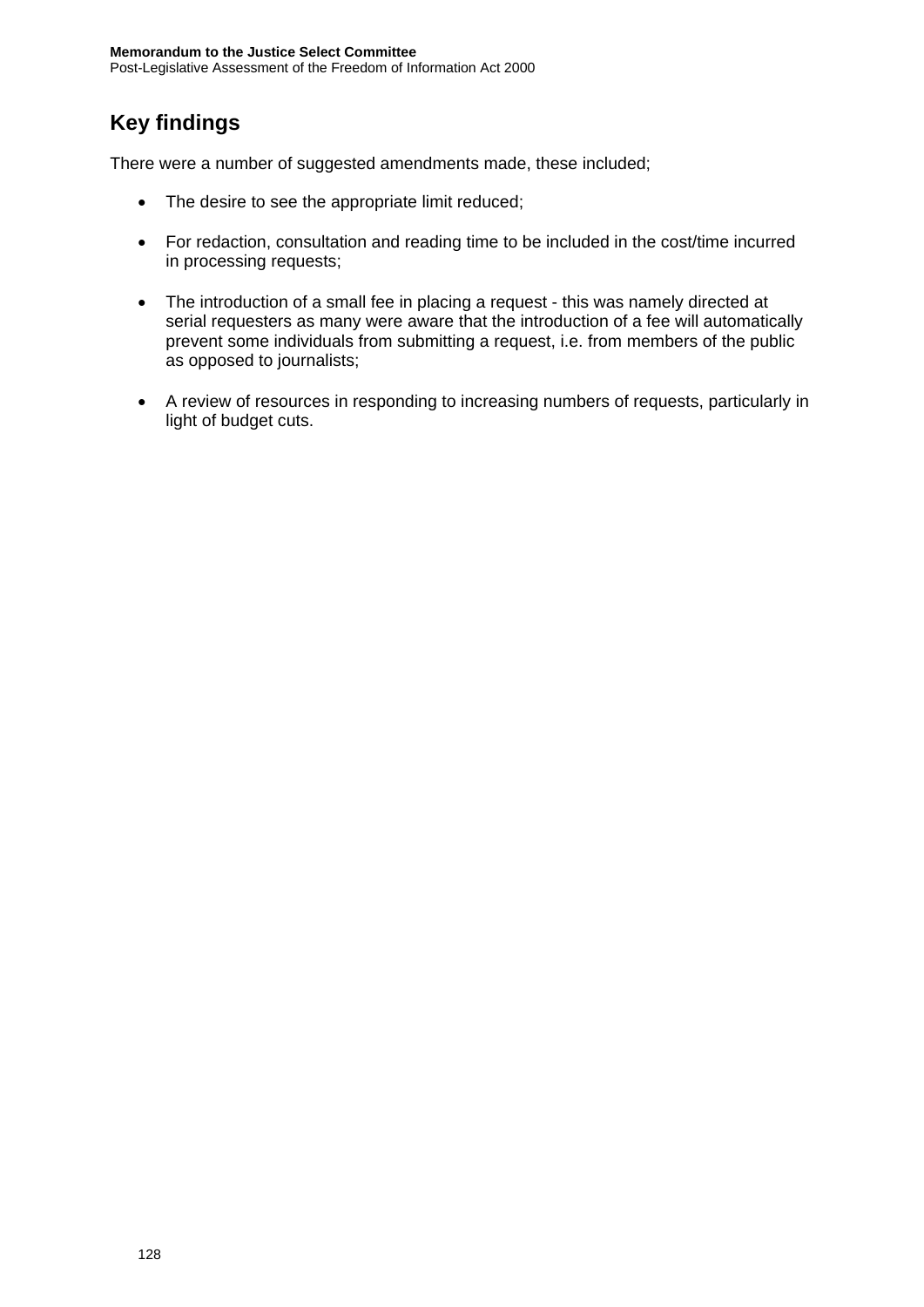# Appendix A – Respondent discussion guide

### Research to inform the Freedom of Information Act postlegislative review

#### **Discussion Guide**

#### **Interview time: around 30-45 minutes overall**

| <b>Discussion Areas</b>                                                                                                                                                                                                                                                                                                                                                                                                                                                                                                                                                                                                                                                                                                                                                                                                                                                                                                                                                                                                                                                              | <b>Notes</b> |
|--------------------------------------------------------------------------------------------------------------------------------------------------------------------------------------------------------------------------------------------------------------------------------------------------------------------------------------------------------------------------------------------------------------------------------------------------------------------------------------------------------------------------------------------------------------------------------------------------------------------------------------------------------------------------------------------------------------------------------------------------------------------------------------------------------------------------------------------------------------------------------------------------------------------------------------------------------------------------------------------------------------------------------------------------------------------------------------|--------------|
| <b>Initial Introduction</b>                                                                                                                                                                                                                                                                                                                                                                                                                                                                                                                                                                                                                                                                                                                                                                                                                                                                                                                                                                                                                                                          |              |
| Good morning/afternoon, my name is [INSERT NAME], and I'm calling from<br>Ipsos MORI, the independent research organisation. We're currently conducting<br>the study on the Freedom of Information Act (2000) on behalf of the Ministry of<br>Justice. I understand XXX from the Ministry of Justice has previously contacted<br>you about this study. INTERVIEWER: CHECK IF RESPONDENT IS STILL<br>WILLING TO TAKE PART, CONFIRM DATES/TIMES ALREADY LISTED OR<br>SCHEDULE NEW APPOINTMENT.                                                                                                                                                                                                                                                                                                                                                                                                                                                                                                                                                                                         |              |
| <b>Introduction</b>                                                                                                                                                                                                                                                                                                                                                                                                                                                                                                                                                                                                                                                                                                                                                                                                                                                                                                                                                                                                                                                                  | 2 mins       |
| Thank respondent for taking part in the research.<br>$\bullet$<br>Introduce self, Ipsos MORI, an independent research organisation.<br>$\bullet$<br>Explain that we are conducting research on behalf of the Ministry of<br>Justice. Aim is to provide information on the operation of the Freedom of<br>Information Act, to inform a memorandum to be presented at a<br>departmental Select Committee.<br>Mention that the interview will take around 30-45 minutes and ask<br>permission to audio record the interview. Explain that this will improve the<br>flow of the interview/reduce note taking and to aid with the<br>analysis/reporting process.<br>Stress that whilst the Ministry of Justice have provided Ipsos MORI with<br>$\bullet$<br>contacts for interviews, Ipsos MORI will make sure all findings are<br>anonymised, i.e. we will not attribute names to quotations used in<br>reporting, no one will be able to identify them from the research findings.<br>Explain importance of being able to say what they think, please be as<br>honest as possible etc. |              |
| <b>Background</b>                                                                                                                                                                                                                                                                                                                                                                                                                                                                                                                                                                                                                                                                                                                                                                                                                                                                                                                                                                                                                                                                    | 2 mins       |
| To start, can you tell me your job title, the department you work for and a<br>bit about your role and responsibilities.                                                                                                                                                                                                                                                                                                                                                                                                                                                                                                                                                                                                                                                                                                                                                                                                                                                                                                                                                             |              |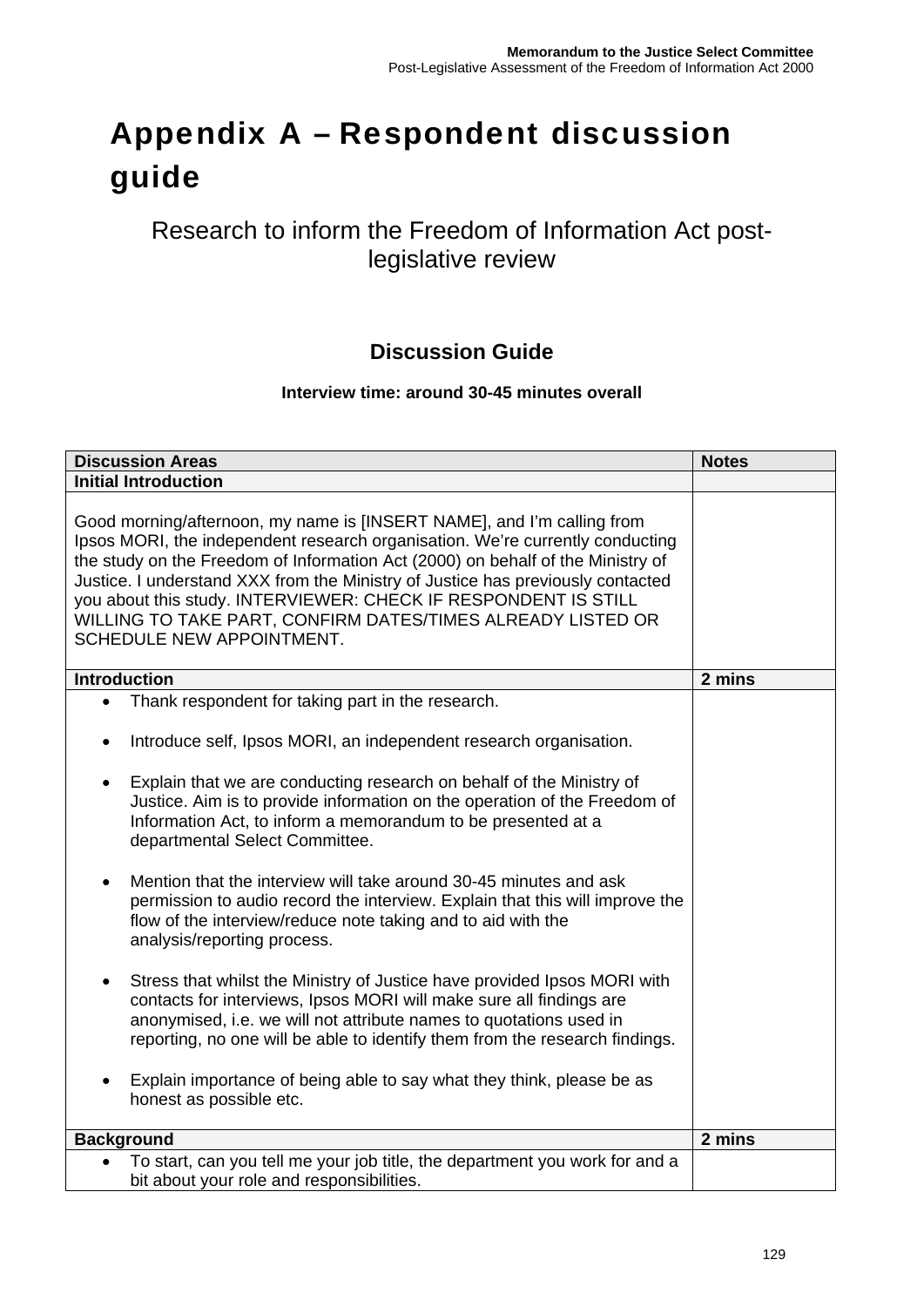| Operation of the FOIA within the respondent's organisation                                                                                                                                                                                                                                                                                                                                                                                                | 20-30 mins |
|-----------------------------------------------------------------------------------------------------------------------------------------------------------------------------------------------------------------------------------------------------------------------------------------------------------------------------------------------------------------------------------------------------------------------------------------------------------|------------|
| ONLY ASK IF ORGANISATION IS OUTSIDE CENTRAL GOVERNMENT:<br>Approximately how many Freedom of Information Act requests does your<br>organisation receive per month?                                                                                                                                                                                                                                                                                        |            |
| Can you briefly tell me a bit about any processes and procedures your<br>organisation has in place for dealing with Freedom of Information (FOI)<br>requests?                                                                                                                                                                                                                                                                                             |            |
| ASK IF NOT ALREADY COVERED: Does you organisation have staff<br>$\bullet$<br>whose role is wholly or partly dedicated to dealing with FOI requests?<br>PROBE AS TO WHETHER THIS RELATES TO ANSWERING THE<br>ACTUAL REQUEST AND/OR DEALING WITH THE ADMINISTRATION,<br>I.E. RECEIVING REQUESTS, ENSURING THAT THEY ARE<br>ANSWERED ON TIME BY THE RIGHT CONTACT, MONITORING<br>PROGRESS, ETC.                                                              |            |
| ASK IF NOT ALREADY COVERED: Do you have a standard process for<br>٠<br>clearing request responses within your organisation?                                                                                                                                                                                                                                                                                                                               |            |
| Has the Act led to any amendments to the way in which your<br>$\bullet$<br>organisation records, manages or processes information? PROBE AS<br>TO WHETHER THE ORGANISATION ROUTINELY PUBLISHES<br>CERTAIN INFORMATION (AS A RESULT OF HAVING RECEIVED FOI<br>REQUESTS FOR IT IN THE PAST). ALSO PROBE AS TO WHETHER<br>THE RESPONDENT'S ORGANISATION HAS AMENDED ITS RECORD<br>MANAGEMENT SYSTEMS AS A RESULT OF THE FOI ACT COMING<br><b>INTO EFFECT</b> |            |
| Has the operation of the Act revealed instances within your organisation<br>$\bullet$<br>where public resources may have been wasted or misused? PROBE:<br>ANY EXAMPLES? IF NEED BE, PROBE FOR OTHER EXAMPLES,<br>E.G.                                                                                                                                                                                                                                    |            |
| Unnecessary travel costs<br>O<br>Poor practice or value for money in procurement<br>O<br>Excessive expense claims<br>O<br>Problems with organisational processes<br>O                                                                                                                                                                                                                                                                                     |            |
| Have these resulted in any changes to your organisation's processes?<br>PROBE: which ones?                                                                                                                                                                                                                                                                                                                                                                |            |
| The Act obliges public authorities to respond to FOI requests within a set time<br>frame of 20 working days.                                                                                                                                                                                                                                                                                                                                              |            |
| Can I ask if your organisation/department (INTERVIEWER: ASK ABOUT<br>$\bullet$<br>THE RESPONDENT'S DEPARTMENT IF INTERVIEWING CENTRAL<br>GOVERNMENT RESPONDENTS) has had any problems in meeting this<br>target? IF YES: Can you describe the sorts of problems your organisation<br>regularly encounters? Do these problems result in your organisation<br>missing the target? How often do you encounter these problems?<br>PROBE FOR OTHER EXAMPLES    |            |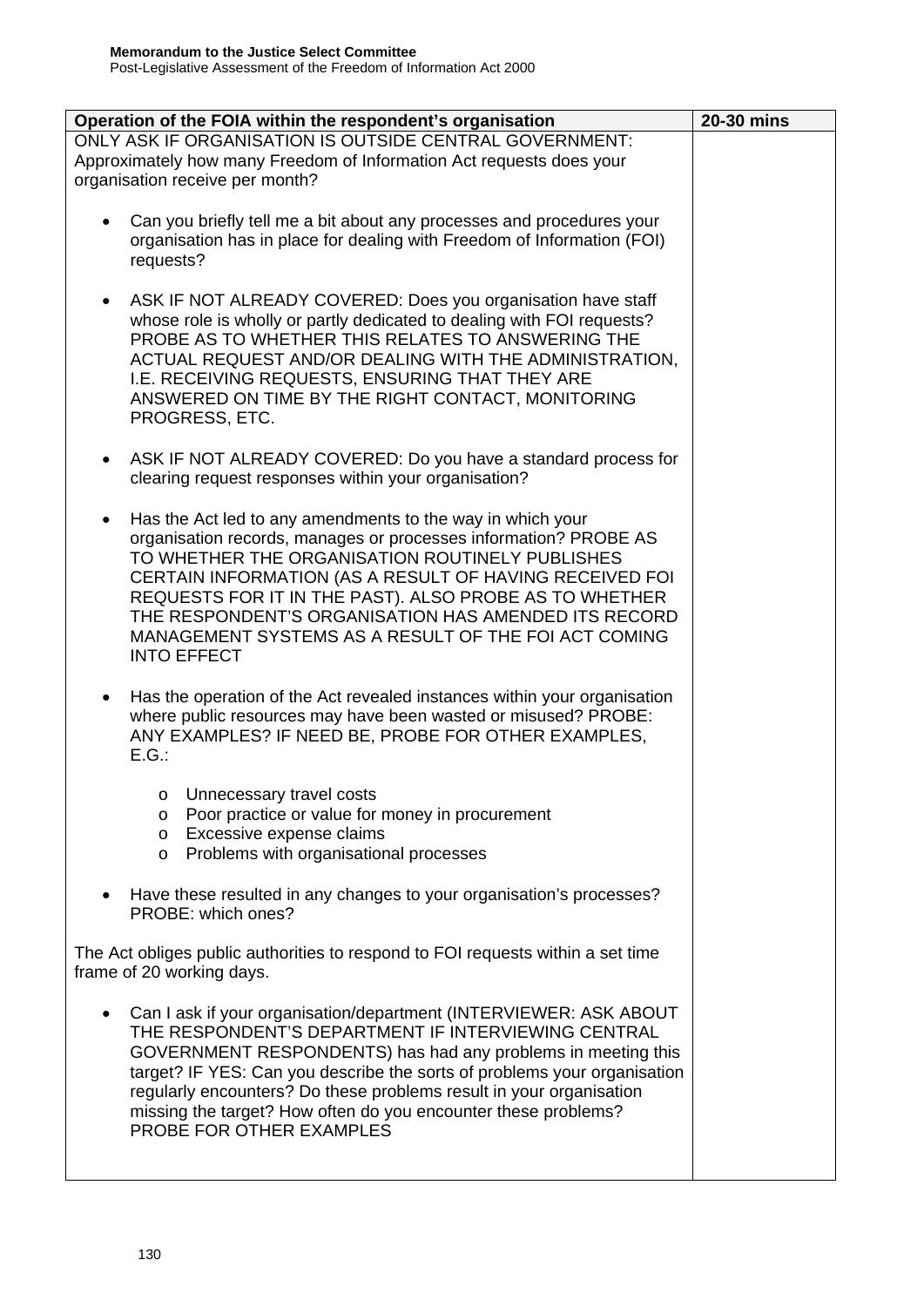$\overline{\phantom{0}}$ 

| Do you think the Act's provisions as to how quickly a public authority<br>must respond to FOI requests are appropriate? IF NO: what<br>amendments would you make?                                                                                                                                                                                                                                                                                                                                                                                                                                                                   |        |
|-------------------------------------------------------------------------------------------------------------------------------------------------------------------------------------------------------------------------------------------------------------------------------------------------------------------------------------------------------------------------------------------------------------------------------------------------------------------------------------------------------------------------------------------------------------------------------------------------------------------------------------|--------|
| The Act has a number of 'exemptions' which allow public authorities to refuse<br>some requests for information in certain circumstances.                                                                                                                                                                                                                                                                                                                                                                                                                                                                                            |        |
| How well would you say you understand all of the exemptions are, and<br>$\bullet$<br>how to apply them?                                                                                                                                                                                                                                                                                                                                                                                                                                                                                                                             |        |
| How well do you feel the exemptions work in practice? PROBE: Are they<br>effective in protecting information you feel should not be released? Are<br>they simple to use?                                                                                                                                                                                                                                                                                                                                                                                                                                                            |        |
| Section 12 of the Act allows public authorities to refuse to answer a request if the<br>cost of locating, retrieving and extracting the information exceeds a certain<br>threshold.                                                                                                                                                                                                                                                                                                                                                                                                                                                 |        |
| Do you think that the Act's provisions relating to the cost of answering a<br>request are appropriate? PROBE: Why/why not? IF NO: What<br>amendments would your organisation like to see in future?                                                                                                                                                                                                                                                                                                                                                                                                                                 |        |
| Do you think there is adequate guidance on how to operate under the<br>$\bullet$<br>Freedom of Information Act? IF YES: Could you any provide examples of<br>best practice? ALL: Are there any areas that need to be improved?                                                                                                                                                                                                                                                                                                                                                                                                      |        |
| What changes to the Act, if any, would you like to see made in future?                                                                                                                                                                                                                                                                                                                                                                                                                                                                                                                                                              |        |
| In your opinion, has the Act directly brought about any benefits to your<br>$\bullet$                                                                                                                                                                                                                                                                                                                                                                                                                                                                                                                                               |        |
| organisation? IF YES: What kind of benefits? PROBE FOR EXAMPLES<br>OF BEST PRACTICE. ALSO PROBE FOR WIDER BENEFITS TO<br>PUBLIC BODY ITSELF AND THE PUBLIC                                                                                                                                                                                                                                                                                                                                                                                                                                                                          |        |
| <b>Complaints and appeals process</b>                                                                                                                                                                                                                                                                                                                                                                                                                                                                                                                                                                                               | 5 mins |
| The Act introduced a process whereby a requester who is unhappy with how a<br>public authority has dealt with their request for information can appeal a<br>decision. The appeals process begins with an internal review conducted by the<br>public authority itself, followed by an appeal to the Information Commissioner if a<br>party is not happy. A requester or a public authority can then subsequently<br>appeal to the Information Rights Tribunal if they are dissatisfied with the decision<br>of the Information Commissioner.<br>Do you think the complaints and appeals process is effective? PROBE:<br>Why/Why not? |        |
| <b>Publication schemes</b>                                                                                                                                                                                                                                                                                                                                                                                                                                                                                                                                                                                                          | 5 Mins |
| The Act requires all public authorities to adopt and maintain a publication<br>scheme. This lists the classes of information the public authority will proactively<br>publish and how it can be obtained.                                                                                                                                                                                                                                                                                                                                                                                                                           |        |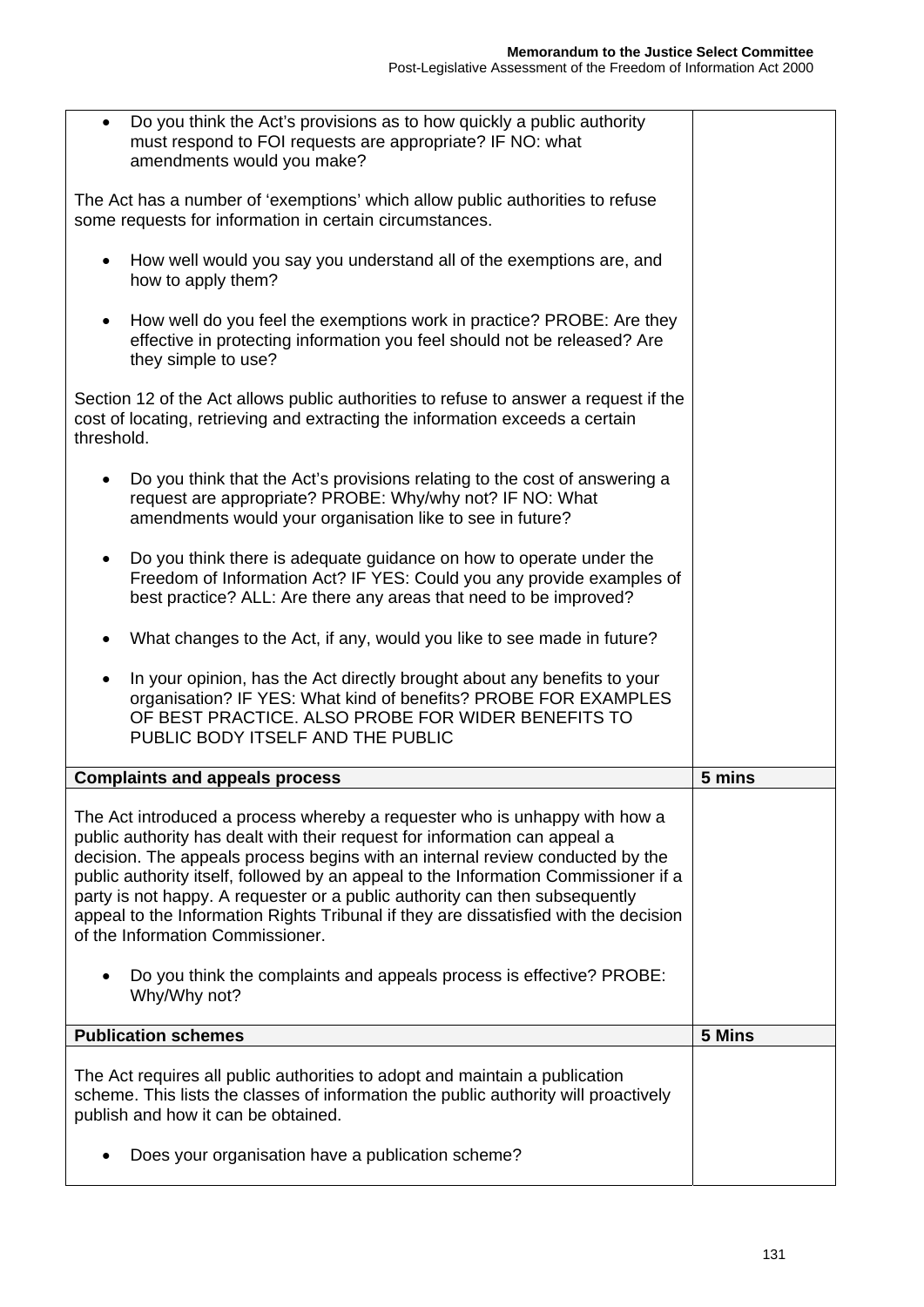| Do you/does someone monitor use of your publication scheme? IF YES:<br>how frequently it is used?                                                                                                                                                                                                                                                                                      |        |
|----------------------------------------------------------------------------------------------------------------------------------------------------------------------------------------------------------------------------------------------------------------------------------------------------------------------------------------------------------------------------------------|--------|
| Additional questions (where time allows)                                                                                                                                                                                                                                                                                                                                               | 5 Mins |
| Excluding any issues that you have already highlighted in previous<br>answers, do you feel that meeting the requirements of the Freedom of<br>Information Act poses any other problems for your organisation or not? IF<br>YES: Which problems?<br>Can you tell me how the Act works alongside other access legislation,<br>such as the Data Protection Act? PROBE FOR OTHER EXAMPLES, |        |
| E.G. THE ENVIRONMENTAL INFORMATION REGULATIONS.                                                                                                                                                                                                                                                                                                                                        |        |
| <b>Concluding remarks</b>                                                                                                                                                                                                                                                                                                                                                              | 5 Mins |
| Thank participant and explain the next steps of the research/ask if they<br>$\bullet$<br>have any further comments to make/answer any questions.                                                                                                                                                                                                                                       |        |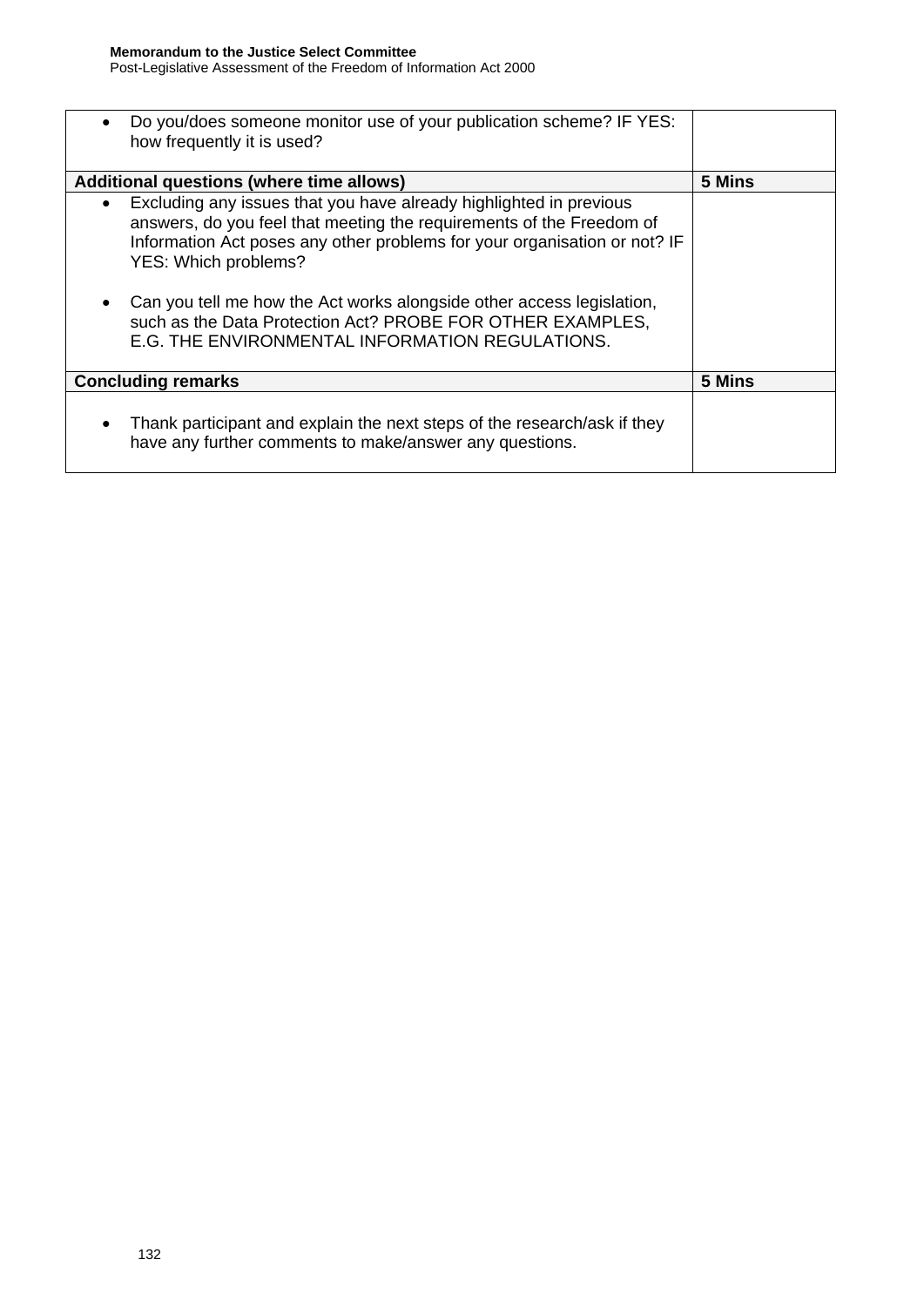© Crown copyright Produced by the Ministry of Justice

Alternative format versions of this report are available on request.

E-mail: research@justice.gsi.gov.uk

http://www.justice.gov.uk/publications/research.htm